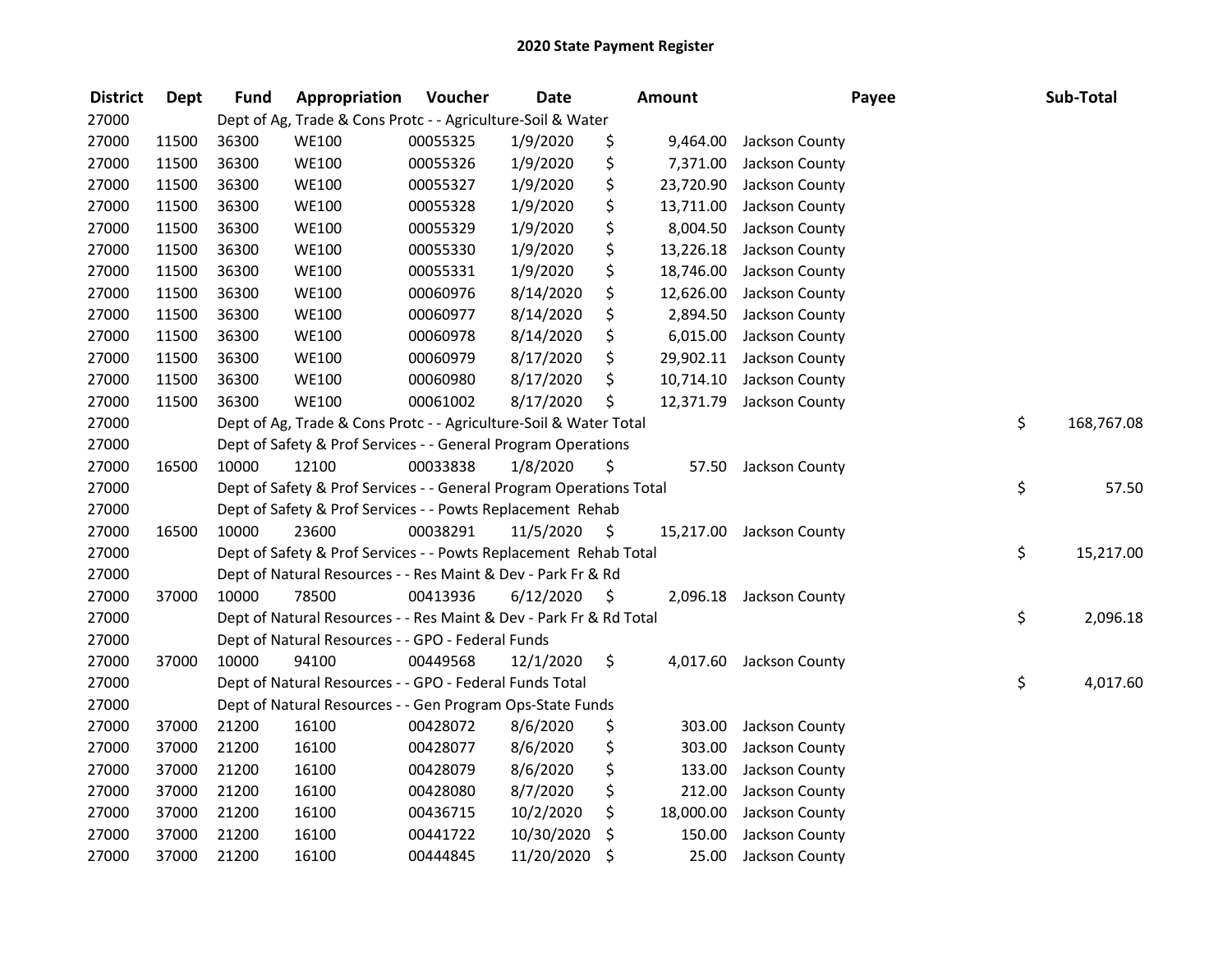| <b>District</b> | <b>Dept</b> | Fund  | Appropriation                                                      | Voucher  | <b>Date</b>   |      | Amount | Payee                     | Sub-Total        |
|-----------------|-------------|-------|--------------------------------------------------------------------|----------|---------------|------|--------|---------------------------|------------------|
| 27000           |             |       | Dept of Natural Resources - - Gen Program Ops-State Funds Total    |          |               |      |        |                           | \$<br>19,126.00  |
| 27000           |             |       | Dept of Natural Resources - - Ra- Utv Prj Aids, Gas Tax Pymt       |          |               |      |        |                           |                  |
| 27000           | 37000       | 21200 | 54800                                                              | 00449569 | 12/2/2020     | - \$ |        | 24,472.00 Jackson County  |                  |
| 27000           |             |       | Dept of Natural Resources - - Ra- Utv Prj Aids, Gas Tax Pymt Total |          |               |      |        |                           | \$<br>24,472.00  |
| 27000           |             |       | Dept of Natural Resources - - Enf A - Atv & Utv Enforcement        |          |               |      |        |                           |                  |
| 27000           | 37000       | 21200 | 55100                                                              | 00436257 | 9/18/2020     | \$   |        | 54,104.80 Jackson County  |                  |
| 27000           |             |       | Dept of Natural Resources - - Enf A - Atv & Utv Enforcement Total  |          |               |      |        |                           | \$<br>54,104.80  |
| 27000           |             |       | Dept of Natural Resources - - Enf A - Snow Enforcement             |          |               |      |        |                           |                  |
| 27000           | 37000       | 21200 | 55200                                                              | 00436436 | 9/24/2020     | \$   |        | 3,189.77 Jackson County   |                  |
| 27000           |             |       | Dept of Natural Resources - - Enf A - Snow Enforcement Total       |          |               |      |        |                           | \$<br>3,189.77   |
| 27000           |             |       | Dept of Natural Resources - - Wildlife Damage Claims & Abat        |          |               |      |        |                           |                  |
| 27000           | 37000       | 21200 | 55300                                                              | 00394901 | 3/6/2020      | \$   |        | 33,242.48 Jackson County  |                  |
| 27000           | 37000       | 21200 | 55300                                                              | 00451355 | 12/10/2020    | \$   |        | 74,543.41 Jackson County  |                  |
| 27000           |             |       | Dept of Natural Resources - - Wildlife Damage Claims & Abat Total  |          |               |      |        |                           | \$<br>107,785.89 |
| 27000           |             |       | Dept of Natural Resources - - Resaids - County Cons Aids           |          |               |      |        |                           |                  |
| 27000           | 37000       | 21200 | 56300                                                              | 00443435 | 10/26/2020 \$ |      |        | 8,600.00 Jackson County   |                  |
| 27000           |             |       | Dept of Natural Resources - - Resaids - County Cons Aids Total     |          |               |      |        |                           | \$<br>8,600.00   |
| 27000           |             |       | Dept of Natural Resources - - Ra- Fish, WI & Forestry              |          |               |      |        |                           |                  |
| 27000           | 37000       | 21200 | 56400                                                              | 00400723 | 4/9/2020      | \$   |        | 5,724.35 Jackson County   |                  |
| 27000           |             |       | Dept of Natural Resources - - Ra- Fish, WI & Forestry Total        |          |               |      |        |                           | \$<br>5,724.35   |
| 27000           |             |       | Dept of Natural Resources - - Resaids - Forest Croplnd & Mfl       |          |               |      |        |                           |                  |
| 27000           | 37000       | 21200 | 56600                                                              | 00436094 | 9/18/2020     | - \$ |        | 21,320.99 Jackson County  |                  |
| 27000           |             |       | Dept of Natural Resources - - Resaids - Forest CropInd & Mfl Total |          |               |      |        |                           | \$<br>21,320.99  |
| 27000           |             |       | Dept of Natural Resources - - Resaids - Cnty Forest Prj Loan       |          |               |      |        |                           |                  |
| 27000           | 37000       | 21200 | 56800                                                              | 00381029 | 1/7/2020      | \$.  |        | 8,643.50 Jackson County   |                  |
| 27000           |             |       | Dept of Natural Resources - - Resaids - Cnty Forest Prj Loan Total |          |               |      |        |                           | \$<br>8,643.50   |
| 27000           |             |       | Dept of Natural Resources - - Resaids - Cnty Forest Prj Loan       |          |               |      |        |                           |                  |
| 27000           | 37000       | 21200 | 57000                                                              | 00381029 | 1/7/2020      | \$   |        | 253,856.50 Jackson County |                  |
| 27000           |             |       | Dept of Natural Resources - - Resaids - Cnty Forest Prj Loan Total |          |               |      |        |                           | \$<br>253,856.50 |
| 27000           |             |       | Dept of Natural Resources - - Resaids - Cnty Forst & Admin         |          |               |      |        |                           |                  |
| 27000           | 37000       | 21200 | 57200                                                              | 00395734 | 3/16/2020     | \$   |        | 48,477.91 Jackson County  |                  |
| 27000           | 37000       | 21200 | 57200                                                              | 00452911 | 12/18/2020 \$ |      |        | 46,800.00 Jackson County  |                  |
| 27000           |             |       | Dept of Natural Resources - - Resaids - Cnty Forst & Admin Total   |          |               |      |        |                           | \$<br>95,277.91  |
| 27000           |             |       | Dept of Natural Resources - - Ra- Cnty Snow Trail & Area Aid       |          |               |      |        |                           |                  |
| 27000           | 37000       | 21200 | 57400                                                              | 00449566 | 12/1/2020     | \$   |        | 57,600.00 Jackson County  |                  |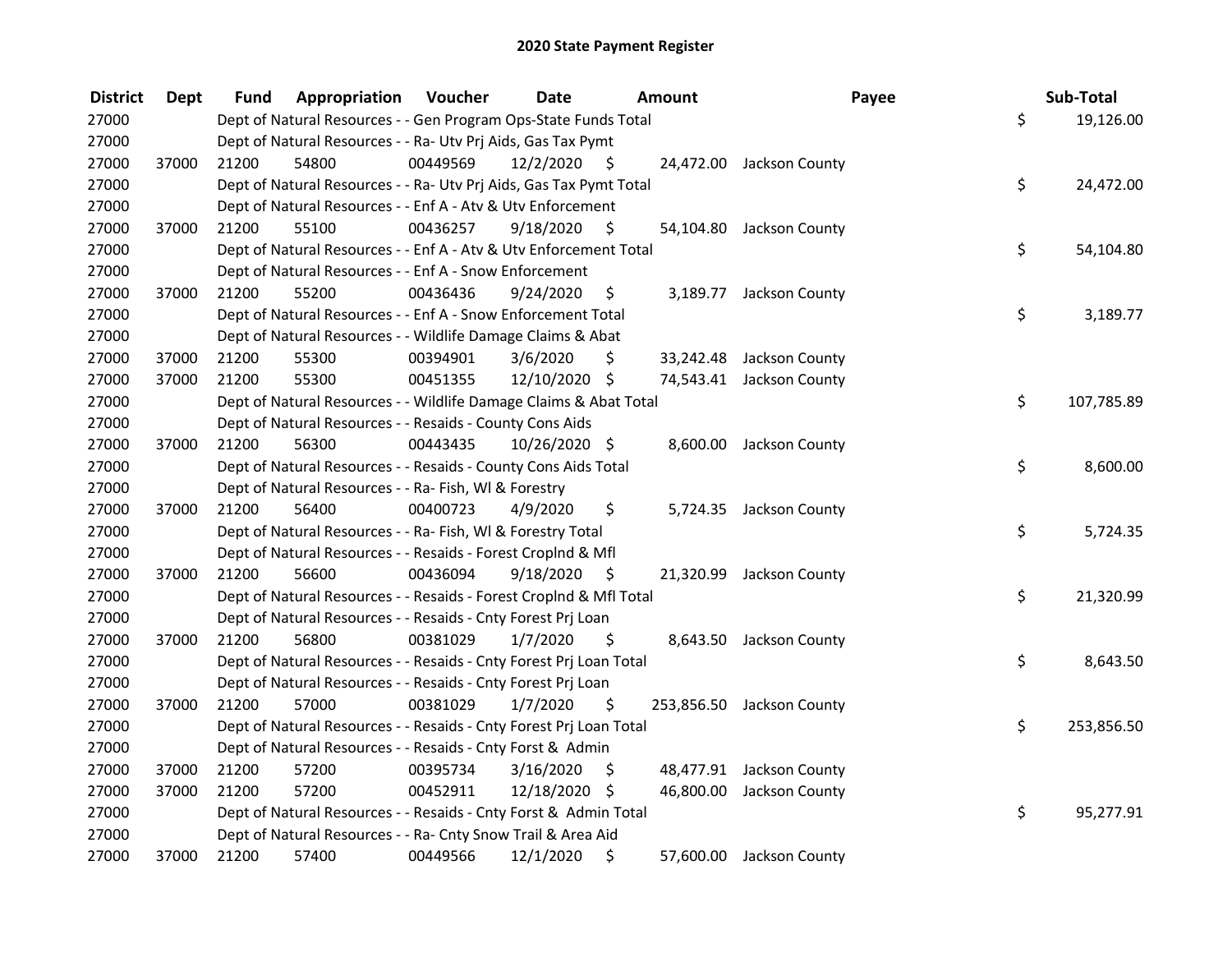| <b>District</b> | <b>Dept</b> | Fund  | Appropriation                                                      | Voucher  | <b>Date</b>   |      | <b>Amount</b> | Payee                     | Sub-Total        |
|-----------------|-------------|-------|--------------------------------------------------------------------|----------|---------------|------|---------------|---------------------------|------------------|
| 27000           |             |       | Dept of Natural Resources - - Ra- Cnty Snow Trail & Area Aid Total |          |               |      |               |                           | \$<br>57,600.00  |
| 27000           |             |       | Dept of Natural Resources - - Ra- Atv Prj Aids, Gas Tax Pymt       |          |               |      |               |                           |                  |
| 27000           | 37000       | 21200 | 57600                                                              | 00388316 | 2/6/2020      | \$   | 47,490.00     | Jackson County            |                  |
| 27000           | 37000       | 21200 | 57600                                                              | 00398276 | 3/30/2020     | \$   | 22,020.00     | Jackson County            |                  |
| 27000           | 37000       | 21200 | 57600                                                              | 00399229 | 3/30/2020     | \$   | 31,681.00     | Jackson County            |                  |
| 27000           | 37000       | 21200 | 57600                                                              | 00399241 | 3/30/2020     | \$   | 31,775.00     | Jackson County            |                  |
| 27000           | 37000       | 21200 | 57600                                                              | 00429157 | 8/17/2020     | \$   | 6,085.25      | Jackson County            |                  |
| 27000           | 37000       | 21200 | 57600                                                              | 00429176 | 8/17/2020     | \$   | 46,096.90     | Jackson County            |                  |
| 27000           |             |       | Dept of Natural Resources - - Ra- Atv Prj Aids, Gas Tax Pymt Total |          |               |      |               |                           | \$<br>185,148.15 |
| 27000           |             |       | Dept of Natural Resources - - Resaids - Pymt In Lieu Tax Fed       |          |               |      |               |                           |                  |
| 27000           | 37000       | 21200 | 58400                                                              | 00439064 | 10/1/2020     | \$.  | 129.00        | Jackson County            |                  |
| 27000           | 37000       | 21200 | 58400                                                              | 00443360 | 10/22/2020 \$ |      | 125.00        | Jackson County            |                  |
| 27000           |             |       | Dept of Natural Resources - - Resaids - Pymt In Lieu Tax Fed Total |          |               |      |               |                           | \$<br>254.00     |
| 27000           |             |       | Dept of Natural Resources - - Ea - Invasive Aqu & Lake Mon         |          |               |      |               |                           |                  |
| 27000           | 37000       | 21200 | 67800                                                              | 00415004 | 6/9/2020      | \$   | 42,975.69     | Jackson County            |                  |
| 27000           |             |       | Dept of Natural Resources - - Ea - Invasive Aqu & Lake Mon Total   |          |               |      |               |                           | \$<br>42,975.69  |
| 27000           |             |       | Dept of Natural Resources - - Fin Asst For Responsible Units       |          |               |      |               |                           |                  |
| 27000           | 37000       | 27400 | 67000                                                              | 00412996 | 5/29/2020     | \$   |               | 79,521.60 Jackson County  |                  |
| 27000           |             |       | Dept of Natural Resources - - Fin Asst For Responsible Units Total |          |               |      |               |                           | \$<br>79,521.60  |
| 27000           |             |       | Dept of Natural Resources - - Recycling Consolidation Grants       |          |               |      |               |                           |                  |
| 27000           | 37000       | 27400 | 67300                                                              | 00412996 | 5/29/2020     | - \$ |               | 5,157.07 Jackson County   |                  |
| 27000           |             |       | Dept of Natural Resources - - Recycling Consolidation Grants Total |          |               |      |               |                           | \$<br>5,157.07   |
| 27000           |             |       | Dept of Natural Resources - - Land Acquisition                     |          |               |      |               |                           |                  |
| 27000           | 37000       | 36300 | TA100                                                              | 00381046 | 1/8/2020      | \$   |               | 263,179.50 Jackson County |                  |
| 27000           |             |       | Dept of Natural Resources - - Land Acquisition Total               |          |               |      |               |                           | \$<br>263,179.50 |
| 27000           |             |       | Dept of Natural Resources - - GPO - Sd Water Loan Prog, Fed        |          |               |      |               |                           |                  |
| 27000           | 37000       | 57300 | 48200                                                              | 00380872 | 1/31/2020     | \$.  | 5,378.00      | Jackson County            |                  |
| 27000           | 37000       | 57300 | 48200                                                              | 00400357 | 4/8/2020      | \$   | 3,627.00      | Jackson County            |                  |
| 27000           | 37000       | 57300 | 48200                                                              | 00418809 | 7/16/2020     | \$   | 3,627.00      | Jackson County            |                  |
| 27000           | 37000       | 57300 | 48200                                                              | 00436791 | 10/21/2020 \$ |      | 3,627.00      | Jackson County            |                  |
| 27000           |             |       | Dept of Natural Resources - - GPO - Sd Water Loan Prog, Fed Total  |          |               |      |               |                           | \$<br>16,259.00  |
| 27000           |             |       | WI Dept of Transportation - - Eldly&Disa Co/Aid Sf                 |          |               |      |               |                           |                  |
| 27000           | 39500       | 21100 | 16800                                                              | 00481680 | 1/16/2020     | \$   | 79,889.00     | Jackson County            |                  |
| 27000           | 39500       | 21100 | 16800                                                              | 00513093 | 4/10/2020     | \$   | 351.00        | Jackson County            |                  |
| 27000           |             |       | WI Dept of Transportation - - Eldly&Disa Co/Aid Sf Total           |          |               |      |               |                           | \$<br>80,240.00  |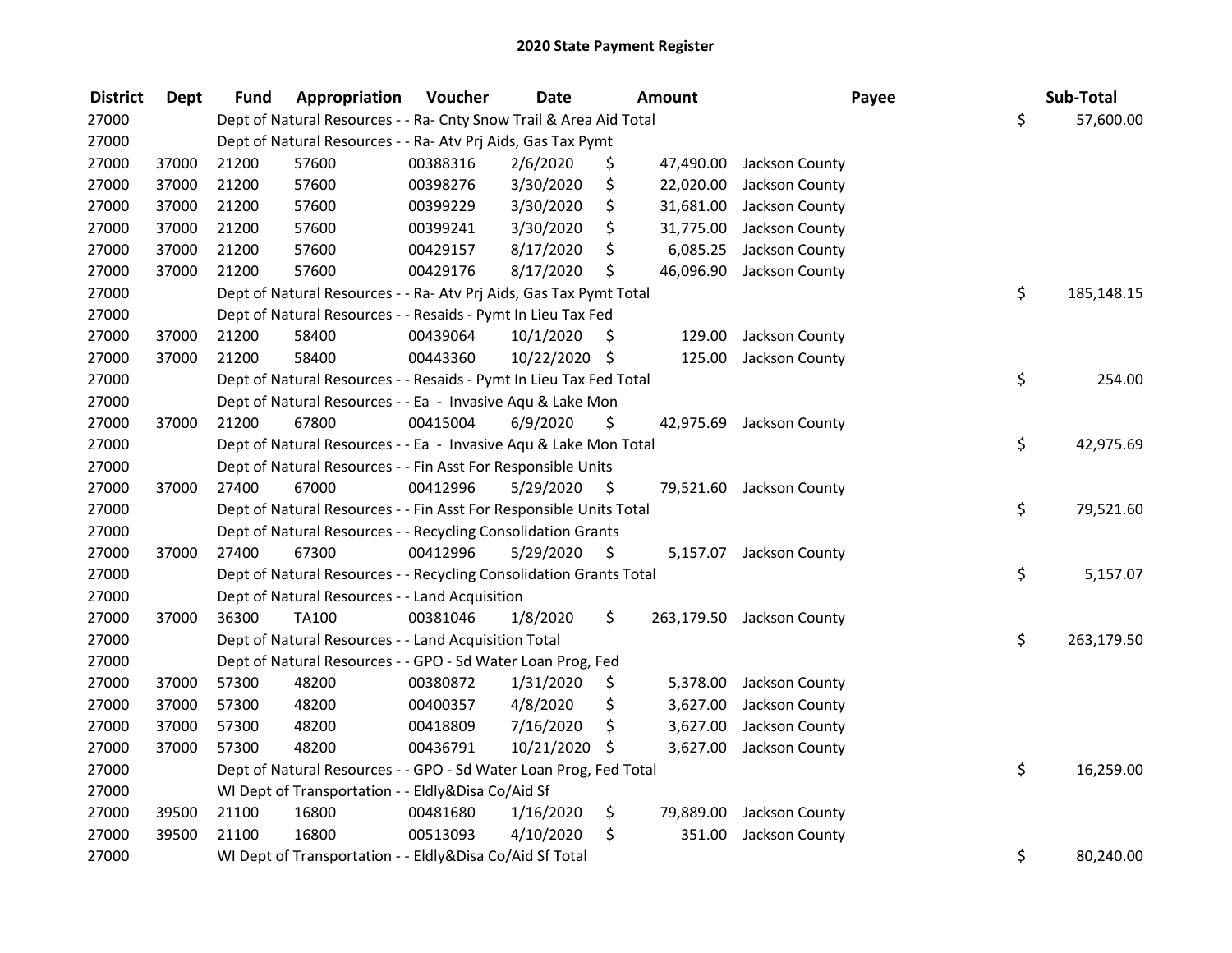| <b>District</b> | <b>Dept</b> | <b>Fund</b> | Appropriation                                            | Voucher  | <b>Date</b> | <b>Amount</b>   | Payee          | Sub-Total       |
|-----------------|-------------|-------------|----------------------------------------------------------|----------|-------------|-----------------|----------------|-----------------|
| 27000           |             |             | WI Dept of Transportation - - County Forest Aids         |          |             |                 |                |                 |
| 27000           | 39500       | 21100       | 17000                                                    | 00500019 | 3/10/2020   | \$<br>3,046.68  | Jackson County |                 |
| 27000           |             |             | WI Dept of Transportation - - County Forest Aids Total   |          |             |                 |                | \$<br>3,046.68  |
| 27000           |             |             | WI Dept of Transportation - - Disastr Damag Aid Sf       |          |             |                 |                |                 |
| 27000           | 39500       | 21100       | 17400                                                    | 00504411 | 3/20/2020   | \$<br>21,696.58 | Jackson County |                 |
| 27000           |             |             | WI Dept of Transportation - - Disastr Damag Aid Sf Total |          |             |                 |                | \$<br>21,696.58 |
| 27000           |             |             | WI Dept of Transportation - - Hwy Sfty Loc Aid Ffd       |          |             |                 |                |                 |
| 27000           | 39500       | 21100       | 18500                                                    | 00481231 | 1/14/2020   | \$<br>4,940.52  | Jackson County |                 |
| 27000           | 39500       | 21100       | 18500                                                    | 00482191 | 1/16/2020   | \$<br>2,011.60  | Jackson County |                 |
| 27000           | 39500       | 21100       | 18500                                                    | 00486386 | 1/29/2020   | \$<br>2,006.08  | Jackson County |                 |
| 27000           | 39500       | 21100       | 18500                                                    | 00489009 | 2/5/2020    | \$<br>1,881.52  | Jackson County |                 |
| 27000           | 39500       | 21100       | 18500                                                    | 00491690 | 2/12/2020   | \$<br>4,823.01  | Jackson County |                 |
| 27000           | 39500       | 21100       | 18500                                                    | 00491694 | 2/12/2020   | \$<br>1,486.12  | Jackson County |                 |
| 27000           | 39500       | 21100       | 18500                                                    | 00501019 | 3/10/2020   | \$<br>2,747.60  | Jackson County |                 |
| 27000           | 39500       | 21100       | 18500                                                    | 00501496 | 3/11/2020   | \$<br>2,123.08  | Jackson County |                 |
| 27000           | 39500       | 21100       | 18500                                                    | 00502274 | 3/13/2020   | \$<br>5,994.32  | Jackson County |                 |
| 27000           | 39500       | 21100       | 18500                                                    | 00508236 | 3/26/2020   | \$<br>1,090.88  | Jackson County |                 |
| 27000           | 39500       | 21100       | 18500                                                    | 00514663 | 4/14/2020   | \$<br>2,187.24  | Jackson County |                 |
| 27000           | 39500       | 21100       | 18500                                                    | 00514666 | 4/14/2020   | \$<br>1,436.92  | Jackson County |                 |
| 27000           | 39500       | 21100       | 18500                                                    | 00547970 | 7/7/2020    | \$<br>6,421.50  | Jackson County |                 |
| 27000           | 39500       | 21100       | 18500                                                    | 00547976 | 7/7/2020    | \$<br>3,335.44  | Jackson County |                 |
| 27000           | 39500       | 21100       | 18500                                                    | 00555734 | 7/27/2020   | \$<br>4,241.60  | Jackson County |                 |
| 27000           | 39500       | 21100       | 18500                                                    | 00555748 | 7/27/2020   | \$<br>2,324.44  | Jackson County |                 |
| 27000           | 39500       | 21100       | 18500                                                    | 00574889 | 8/28/2020   | \$<br>4,305.58  | Jackson County |                 |
| 27000           | 39500       | 21100       | 18500                                                    | 00574893 | 8/28/2020   | \$<br>2,259.90  | Jackson County |                 |
| 27000           | 39500       | 21100       | 18500                                                    | 00581242 | 9/11/2020   | \$<br>2,233.06  | Jackson County |                 |
| 27000           | 39500       | 21100       | 18500                                                    | 00583958 | 9/17/2020   | \$<br>2,385.94  | Jackson County |                 |
| 27000           | 39500       | 21100       | 18500                                                    | 00583972 | 9/17/2020   | \$<br>1,185.12  | Jackson County |                 |
| 27000           | 39500       | 21100       | 18500                                                    | 00583982 | 9/17/2020   | \$<br>3,244.42  | Jackson County |                 |
| 27000           | 39500       | 21100       | 18500                                                    | 00599318 | 10/14/2020  | \$<br>2,229.36  | Jackson County |                 |
| 27000           | 39500       | 21100       | 18500                                                    | 00599326 | 10/14/2020  | \$<br>1,388.18  | Jackson County |                 |
| 27000           | 39500       | 21100       | 18500                                                    | 00599328 | 10/14/2020  | \$<br>1,846.08  | Jackson County |                 |
| 27000           | 39500       | 21100       | 18500                                                    | 00616954 | 11/18/2020  | \$<br>1,856.10  | Jackson County |                 |
| 27000           | 39500       | 21100       | 18500                                                    | 00616958 | 11/18/2020  | \$<br>720.18    | Jackson County |                 |
| 27000           | 39500       | 21100       | 18500                                                    | 00627311 | 12/15/2020  | \$<br>2,206.52  | Jackson County |                 |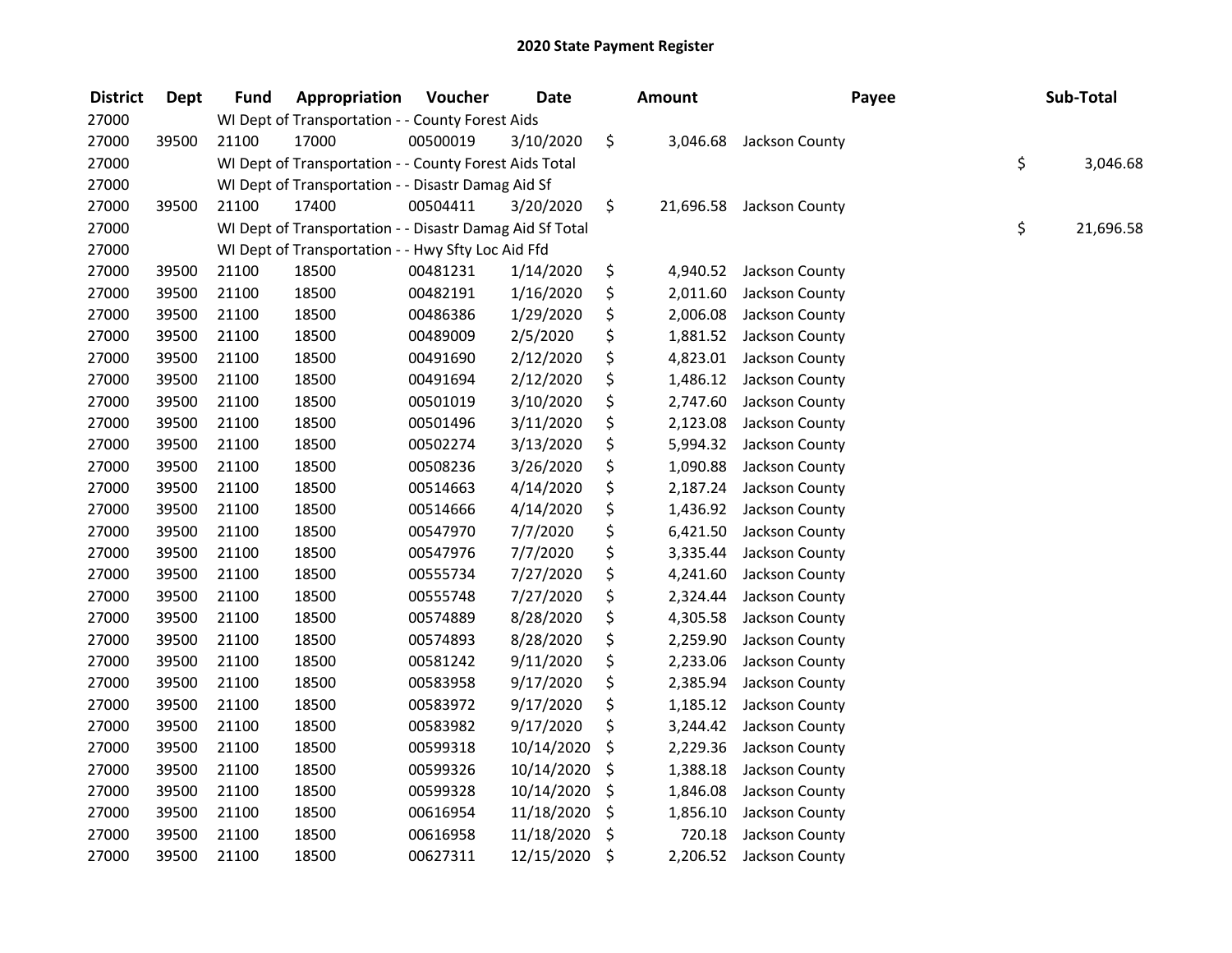| <b>District</b> | <b>Dept</b> | <b>Fund</b> | Appropriation                                            | Voucher  | <b>Date</b> |         | <b>Amount</b> | Payee          | Sub-Total        |
|-----------------|-------------|-------------|----------------------------------------------------------|----------|-------------|---------|---------------|----------------|------------------|
| 27000           | 39500       | 21100       | 18500                                                    | 00627315 | 12/15/2020  | $\zeta$ | 346.50        | Jackson County |                  |
| 27000           |             |             | WI Dept of Transportation - - Hwy Sfty Loc Aid Ffd Total |          |             |         |               |                | \$<br>75,258.81  |
| 27000           |             |             | WI Dept of Transportation - - Trans Aids To Co.-Sf       |          |             |         |               |                |                  |
| 27000           | 39500       | 21100       | 19000                                                    | 00475450 | 1/6/2020    | \$      | 216,191.50    | Jackson County |                  |
| 27000           | 39500       | 21100       | 19000                                                    | 00542297 | 7/6/2020    | \$      | 432,383.00    | Jackson County |                  |
| 27000           | 39500       | 21100       | 19000                                                    | 00585123 | 10/5/2020   | \$      | 216,191.51    | Jackson County |                  |
| 27000           |             |             | WI Dept of Transportation - - Trans Aids To Co.-Sf Total |          |             |         |               |                | \$<br>864,766.01 |
| 27000           |             |             | WI Dept of Transportation - - Loc Rd Imp Prg St Fd       |          |             |         |               |                |                  |
| 27000           | 39500       | 21100       | 27800                                                    | 00478970 | 1/7/2020    | \$      | 104,303.56    | Jackson County |                  |
| 27000           | 39500       | 21100       | 27800                                                    | 00555843 | 7/31/2020   | \$      | 4,482.51      | Jackson County |                  |
| 27000           | 39500       | 21100       | 27800                                                    | 00627998 | 12/17/2020  | \$      | 102,238.21    | Jackson County |                  |
| 27000           |             |             | WI Dept of Transportation - - Loc Rd Imp Prg St Fd Total |          |             |         |               |                | \$<br>211,024.28 |
| 27000           |             |             | WI Dept of Transportation - - St Hwy Rehab, Sf           |          |             |         |               |                |                  |
| 27000           | 39500       | 21100       | 36300                                                    | 00605539 | 10/26/2020  | \$      | 24,864.30     | Jackson County |                  |
| 27000           | 39500       | 21100       | 36300                                                    | 00612024 | 11/5/2020   | \$      | 42,364.98     | Jackson County |                  |
| 27000           |             |             | WI Dept of Transportation - - St Hwy Rehab, Sf Total     |          |             |         |               |                | \$<br>67,229.28  |
| 27000           |             |             | WI Dept of Transportation - - Routine Maint Sf           |          |             |         |               |                |                  |
| 27000           | 39500       | 21100       | 36800                                                    | 00487992 | 2/3/2020    | \$      | 152,605.37    | Jackson County |                  |
| 27000           | 39500       | 21100       | 36800                                                    | 00492569 | 2/20/2020   | \$      | 85,936.57     | Jackson County |                  |
| 27000           | 39500       | 21100       | 36800                                                    | 00492570 | 2/20/2020   | \$      | 20,264.81     | Jackson County |                  |
| 27000           | 39500       | 21100       | 36800                                                    | 00507830 | 3/25/2020   | \$      | 233,434.26    | Jackson County |                  |
| 27000           | 39500       | 21100       | 36800                                                    | 00509731 | 3/31/2020   | \$      | 2,795.35      | Jackson County |                  |
| 27000           | 39500       | 21100       | 36800                                                    | 00510153 | 3/31/2020   | \$      | 7,985.20      | Jackson County |                  |
| 27000           | 39500       | 21100       | 36800                                                    | 00510279 | 4/1/2020    | \$      | 737.55        | Jackson County |                  |
| 27000           | 39500       | 21100       | 36800                                                    | 00515365 | 4/15/2020   | \$      | 247,665.21    | Jackson County |                  |
| 27000           | 39500       | 21100       | 36800                                                    | 00521933 | 5/4/2020    | \$      | 43,092.00     | Jackson County |                  |
| 27000           | 39500       | 21100       | 36800                                                    | 00524362 | 5/11/2020   | \$      | 1,025.35      | Jackson County |                  |
| 27000           | 39500       | 21100       | 36800                                                    | 00524673 | 5/11/2020   | \$      | 199,674.90    | Jackson County |                  |
| 27000           | 39500       | 21100       | 36800                                                    | 00525362 | 5/12/2020   | \$      | 151,264.60    | Jackson County |                  |
| 27000           | 39500       | 21100       | 36800                                                    | 00527530 | 5/18/2020   | \$      | 6,362.09      | Jackson County |                  |
| 27000           | 39500       | 21100       | 36800                                                    | 00555100 | 7/24/2020   | \$      | 149,743.07    | Jackson County |                  |
| 27000           | 39500       | 21100       | 36800                                                    | 00561340 | 8/5/2020    | \$      | 17,554.79     | Jackson County |                  |
| 27000           | 39500       | 21100       | 36800                                                    | 00563996 | 8/10/2020   | \$      | 71,164.24     | Jackson County |                  |
| 27000           | 39500       | 21100       | 36800                                                    | 00573191 | 8/25/2020   | \$      | 29,363.15     | Jackson County |                  |
| 27000           | 39500       | 21100       | 36800                                                    | 00578266 | 9/4/2020    | \$      | 80,285.16     | Jackson County |                  |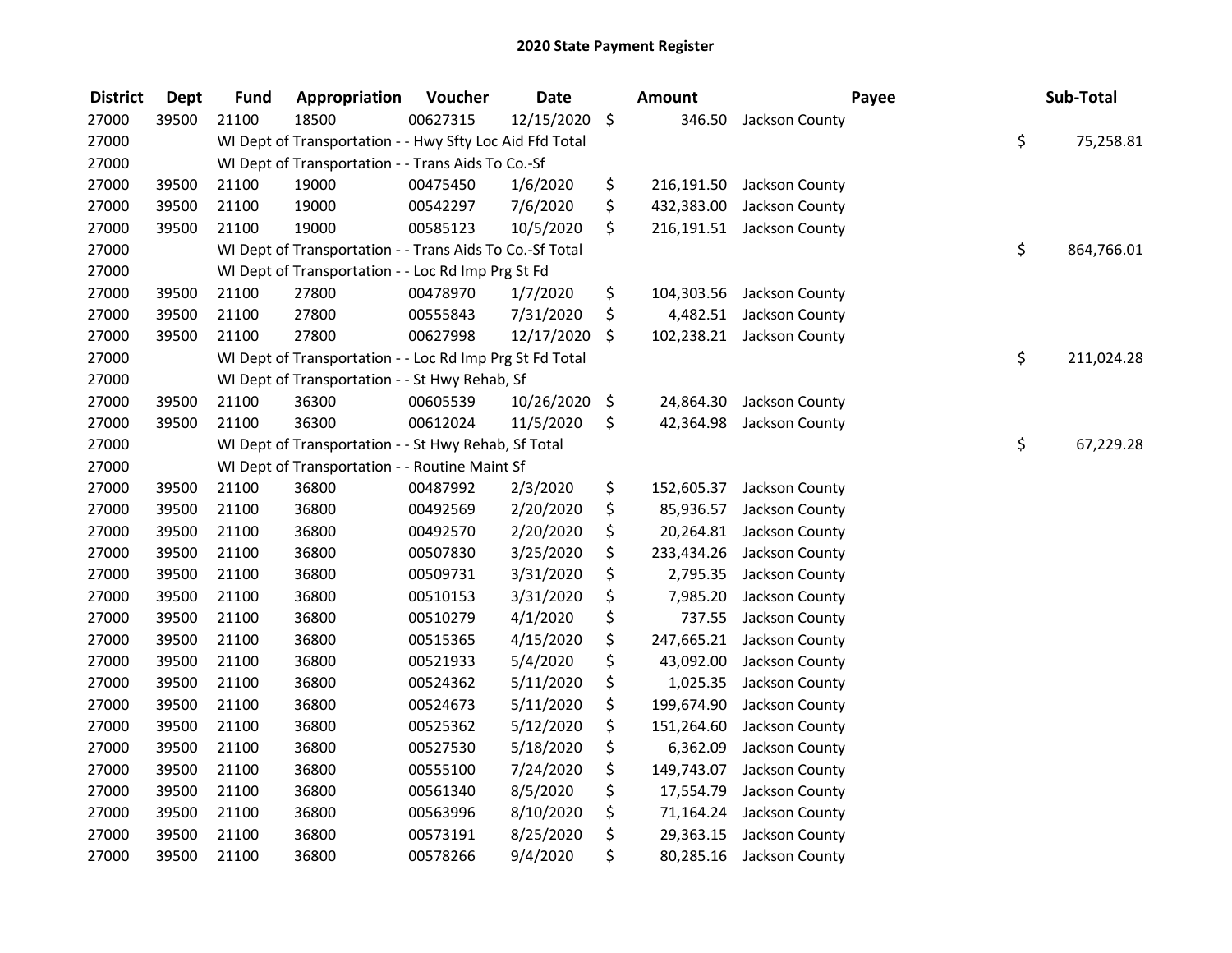| <b>District</b> | <b>Dept</b> | <b>Fund</b> | Appropriation                                                      | Voucher  | <b>Date</b>   | <b>Amount</b>    | Payee                                                                                                         | Sub-Total          |
|-----------------|-------------|-------------|--------------------------------------------------------------------|----------|---------------|------------------|---------------------------------------------------------------------------------------------------------------|--------------------|
| 27000           | 39500       | 21100       | 36800                                                              | 00579074 | 9/9/2020      | \$<br>92,097.75  | Jackson County                                                                                                |                    |
| 27000           | 39500       | 21100       | 36800                                                              | 00590967 | 9/25/2020     | \$<br>2,422.36   | Jackson County                                                                                                |                    |
| 27000           | 39500       | 21100       | 36800                                                              | 00593126 | 10/2/2020     | \$<br>57,090.51  | Jackson County                                                                                                |                    |
| 27000           | 39500       | 21100       | 36800                                                              | 00605525 | 10/26/2020    | \$<br>4,667.80   | Jackson County                                                                                                |                    |
| 27000           | 39500       | 21100       | 36800                                                              | 00605539 | 10/26/2020    | \$<br>1,107.55   | Jackson County                                                                                                |                    |
| 27000           | 39500       | 21100       | 36800                                                              | 00607806 | 10/29/2020    | \$<br>98,056.12  | Jackson County                                                                                                |                    |
| 27000           | 39500       | 21100       | 36800                                                              | 00608406 | 10/30/2020    | \$<br>101,670.31 | Jackson County                                                                                                |                    |
| 27000           | 39500       | 21100       | 36800                                                              | 00612006 | 11/5/2020     | \$<br>5,668.31   | Jackson County                                                                                                |                    |
| 27000           | 39500       | 21100       | 36800                                                              | 00615424 | 11/13/2020    | \$<br>257,169.28 | Jackson County                                                                                                |                    |
| 27000           |             |             | WI Dept of Transportation - - Routine Maint Sf Total               |          |               |                  |                                                                                                               | \$<br>2,120,903.66 |
| 27000           |             |             | Department of Corrections - - Corrections Contracts And Agre       |          |               |                  |                                                                                                               |                    |
| 27000           | 41000       | 10000       | 11400                                                              | 00332300 | 1/3/2020      | \$<br>4,477.02   | Jackson County                                                                                                |                    |
| 27000           | 41000       | 10000       | 11400                                                              | 00354913 | 4/23/2020     | \$<br>1,029.20   | Jackson County                                                                                                |                    |
| 27000           | 41000       | 10000       | 11400                                                              | 00357263 | 5/4/2020      | \$<br>4,168.26   | Jackson County                                                                                                |                    |
| 27000           | 41000       | 10000       | 11400                                                              | 00360279 | 5/22/2020     | \$<br>5,866.44   | Jackson County                                                                                                |                    |
| 27000           | 41000       | 10000       | 11400                                                              | 00360396 | 5/19/2020     | \$<br>2,264.24   | Jackson County                                                                                                |                    |
| 27000           | 41000       | 10000       | 11400                                                              | 00362775 | 6/1/2020      | \$<br>2,315.70   | Jackson County                                                                                                |                    |
| 27000           | 41000       | 10000       | 11400                                                              | 00364075 | 6/8/2020      | \$<br>6,895.64   | Jackson County                                                                                                |                    |
| 27000           | 41000       | 10000       | 11400                                                              | 00364091 | 6/8/2020      | \$<br>3,756.58   | Jackson County                                                                                                |                    |
| 27000           | 41000       | 10000       | 11400                                                              | 00367026 | 6/22/2020     | \$<br>308.76     | Jackson County                                                                                                |                    |
| 27000           | 41000       | 10000       | 11400                                                              | 00367803 | 6/23/2020     | \$<br>8,079.22   | Jackson County                                                                                                |                    |
| 27000           | 41000       | 10000       | 11400                                                              | 00374459 | 7/24/2020     | \$<br>3,705.12   | Jackson County                                                                                                |                    |
| 27000           | 41000       | 10000       | 11400                                                              | 00379549 | 8/27/2020     | \$<br>463.14     | Jackson County                                                                                                |                    |
| 27000           | 41000       | 10000       | 11400                                                              | 00387438 | 10/8/2020     | \$<br>2,315.70   | Jackson County                                                                                                |                    |
| 27000           | 41000       | 10000       | 11400                                                              | 00389847 | 10/21/2020    | \$<br>5,763.52   | Jackson County                                                                                                |                    |
| 27000           | 41000       | 10000       | 11400                                                              | 00393862 | 11/12/2020    | \$<br>7,050.02   | Jackson County                                                                                                |                    |
| 27000           | 41000       | 10000       | 11400                                                              | 00393951 | 11/12/2020    | \$<br>10,703.68  | Jackson County                                                                                                |                    |
| 27000           | 41000       | 10000       | 11400                                                              | 00393960 | 11/12/2020    | \$<br>8,079.22   | Jackson County                                                                                                |                    |
| 27000           | 41000       | 10000       | 11400                                                              | 00396825 | 12/1/2020     | \$<br>3,962.42   | Jackson County                                                                                                |                    |
| 27000           | 41000       | 10000       | 11400                                                              | 00398848 | 12/11/2020 \$ | 2,315.70         | Jackson County                                                                                                |                    |
| 27000           |             |             | Department of Corrections - - Corrections Contracts And Agre Total |          |               |                  |                                                                                                               | \$<br>83,519.58    |
| 27000           |             |             |                                                                    |          |               |                  | Department of Corrections - - Reimbursing Counties For Probation, Extended Supervision And Parole Holds       |                    |
| 27000           | 41000       | 10000       | 11600                                                              | 00392564 | 11/5/2020     | \$               | 31,200.00 Jackson County                                                                                      |                    |
| 27000           |             |             |                                                                    |          |               |                  | Department of Corrections - - Reimbursing Counties For Probation, Extended Supervision And Parole Holds Total | \$<br>31,200.00    |
| 27000           |             |             | Department of Corrections - - Correctional Institution Enter       |          |               |                  |                                                                                                               |                    |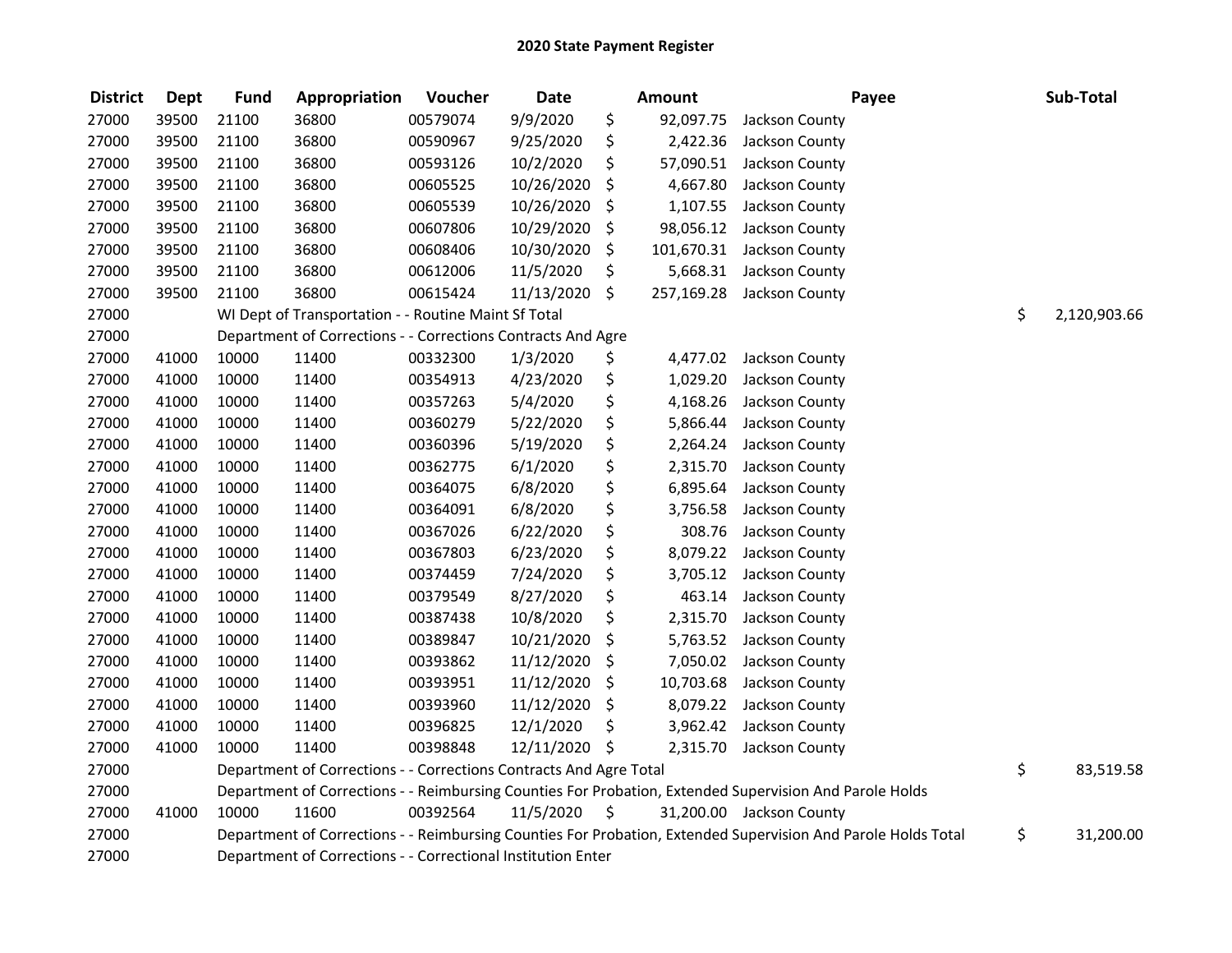| <b>District</b> | <b>Dept</b> | <b>Fund</b> | Appropriation                                                      | Voucher  | <b>Date</b>   |    | <b>Amount</b> | Payee          | Sub-Total          |
|-----------------|-------------|-------------|--------------------------------------------------------------------|----------|---------------|----|---------------|----------------|--------------------|
| 27000           | 41000       | 10000       | 16600                                                              | 00361001 | 6/11/2020     | \$ | 399.00        | Jackson County |                    |
| 27000           |             |             | Department of Corrections - - Correctional Institution Enter Total |          |               |    |               |                | \$<br>399.00       |
| 27000           |             |             | Department of Corrections - - Probation, Parole And Extended       |          |               |    |               |                |                    |
| 27000           | 41000       | 10000       | 18700                                                              | 00356629 | 5/22/2020     | \$ | 10.00         | Jackson County |                    |
| 27000           |             |             | Department of Corrections - - Probation, Parole And Extended Total |          |               |    |               |                | \$<br>10.00        |
| 27000           |             |             | Child Abuse & Neglect Prev Bd - - General Aids                     |          |               |    |               |                |                    |
| 27000           | 43300       | 10000       | 99000                                                              | 00002366 | 4/24/2020     | \$ | 9,062.79      | Jackson County |                    |
| 27000           |             |             | Child Abuse & Neglect Prev Bd - - General Aids Total               |          |               |    |               |                | \$<br>9,062.79     |
| 27000           |             |             | Department of Health Services - - State/Federal Aids               |          |               |    |               |                |                    |
| 27000           | 43500       | 10000       | 00000                                                              | 92007    | $1/1/2020$ \$ |    | 133,337.00    | Jackson County |                    |
| 27000           | 43500       | 10000       | 00000                                                              | 92008    | $2/1/2020$ \$ |    | 163,000.00    | Jackson County |                    |
| 27000           | 43500       | 10000       | 00000                                                              | 92009    | $3/1/2020$ \$ |    | 103,089.00    | Jackson County |                    |
| 27000           | 43500       | 10000       | 00000                                                              | 92010    | $4/1/2020$ \$ |    | 125,544.00    | Jackson County |                    |
| 27000           | 43500       | 10000       | 00000                                                              | 92011    | $5/1/2020$ \$ |    | 174,352.00    | Jackson County |                    |
| 27000           | 43500       | 10000       | 00000                                                              | 92012    | $6/1/2020$ \$ |    | 158,887.00    | Jackson County |                    |
| 27000           | 43500       | 10000       | 00000                                                              | 92013    | $6/1/2020$ \$ |    | 50,863.00     | Jackson County |                    |
| 27000           | 43500       | 10000       | 00000                                                              | 92100    | 7/1/2020 \$   |    | 219,548.00    | Jackson County |                    |
| 27000           | 43500       | 10000       | 00000                                                              | 92101    | $8/1/2020$ \$ |    | 241,361.00    | Jackson County |                    |
| 27000           | 43500       | 10000       | 00000                                                              | 92102    | $9/1/2020$ \$ |    | 222,128.00    | Jackson County |                    |
| 27000           | 43500       | 10000       | 00000                                                              | 92103    | 10/1/2020 \$  |    | 265,698.00    | Jackson County |                    |
| 27000           | 43500       | 10000       | 00000                                                              | 92104    | 11/1/2020 \$  |    | 156,362.00    | Jackson County |                    |
| 27000           | 43500       | 10000       | 00000                                                              | 92105    | 12/1/2020 \$  |    | 92,305.00     | Jackson County |                    |
| 27000           |             |             | Department of Health Services - - State/Federal Aids Total         |          |               |    |               |                | \$<br>2,106,474.00 |
| 27000           |             |             | Department of Health Services - - General Program Operations       |          |               |    |               |                |                    |
| 27000           | 43500       | 10000       | 40100                                                              | 00352958 | 4/7/2020      | \$ | 1.50          | Jackson County |                    |
| 27000           | 43500       | 10000       | 40100                                                              | 00360851 | 6/2/2020      | \$ | 1.50          | Jackson County |                    |
| 27000           | 43500       | 10000       | 40100                                                              | 00366759 | 7/8/2020      | \$ | 1.50          | Jackson County |                    |
| 27000           | 43500       | 10000       | 40100                                                              | 00371255 | 8/5/2020      | \$ | 1.50          | Jackson County |                    |
| 27000           | 43500       | 10000       | 40100                                                              | 00373061 | 8/17/2020     | \$ | 15.00         | Jackson County |                    |
| 27000           | 43500       | 10000       | 40100                                                              | 00377031 | 9/9/2020      | Ś. | 1.50          | Jackson County |                    |
| 27000           |             |             | Department of Health Services - - General Program Operations Total |          |               |    |               |                | \$<br>22.50        |
| 27000           |             |             | Department of Health Services - - Medical Assistance State Admin   |          |               |    |               |                |                    |
| 27000           | 43500       | 10000       | 44000                                                              | 00352958 | 4/7/2020      | \$ | 1.50          | Jackson County |                    |
| 27000           | 43500       | 10000       | 44000                                                              | 00360851 | 6/2/2020      | \$ | 1.50          | Jackson County |                    |
| 27000           | 43500       | 10000       | 44000                                                              | 00366759 | 7/8/2020      | \$ | 1.50          | Jackson County |                    |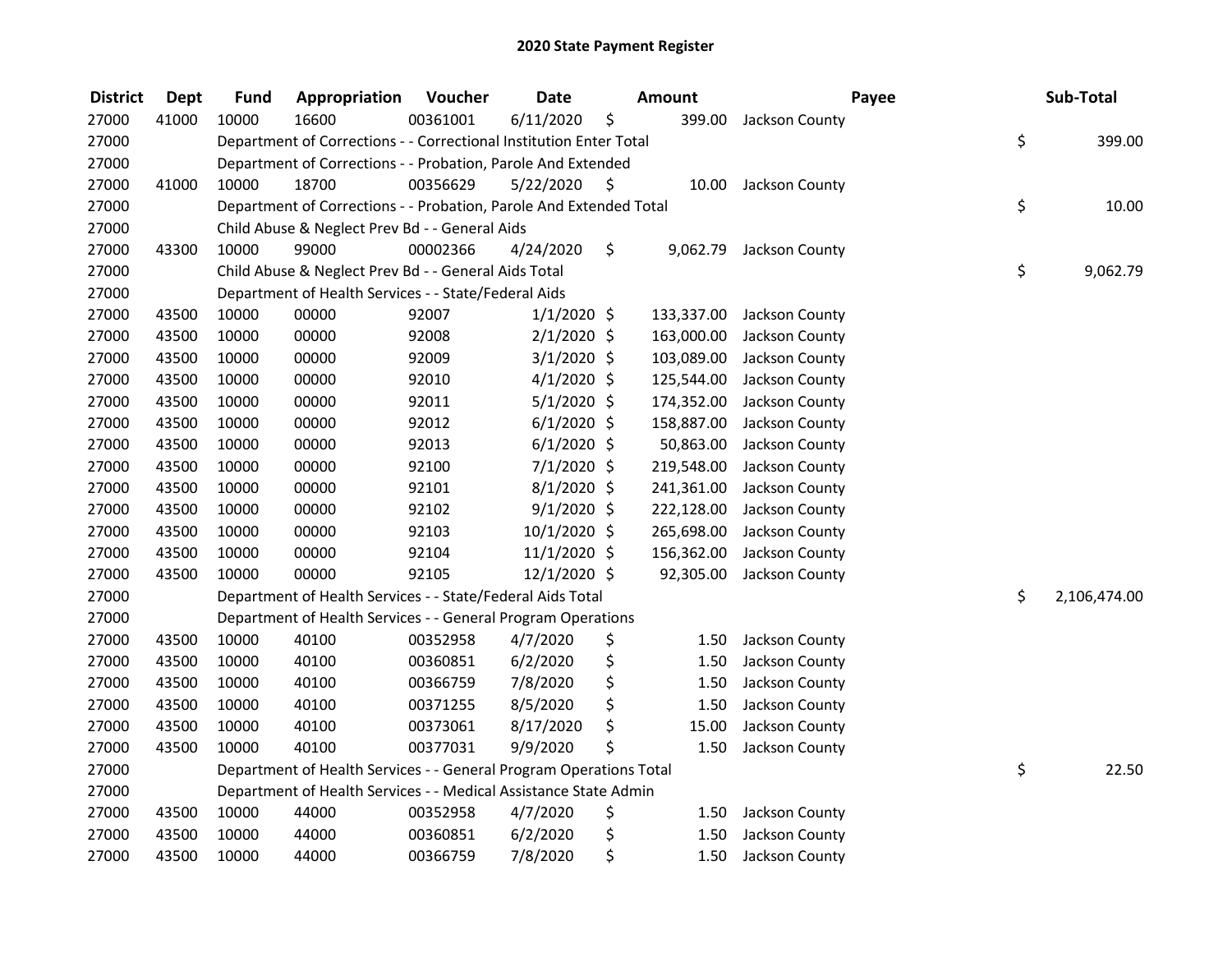| <b>District</b> | <b>Dept</b> | <b>Fund</b> | Appropriation                                                          | Voucher  | <b>Date</b> |     | <b>Amount</b> |                | Payee | Sub-Total |        |
|-----------------|-------------|-------------|------------------------------------------------------------------------|----------|-------------|-----|---------------|----------------|-------|-----------|--------|
| 27000           | 43500       | 10000       | 44000                                                                  | 00371255 | 8/5/2020    | \$  | 1.50          | Jackson County |       |           |        |
| 27000           | 43500       | 10000       | 44000                                                                  | 00373061 | 8/17/2020   | \$  | 15.00         | Jackson County |       |           |        |
| 27000           | 43500       | 10000       | 44000                                                                  | 00377031 | 9/9/2020    | \$  | 1.50          | Jackson County |       |           |        |
| 27000           |             |             | Department of Health Services - - Medical Assistance State Admin Total |          |             |     |               |                |       | \$        | 22.50  |
| 27000           |             |             | Dept of Children and Families - - Fees For Administrative Servic       |          |             |     |               |                |       |           |        |
| 27000           | 43700       | 10000       | 23100                                                                  | 00065103 | 1/27/2020   | \$  | 75.00         | Jackson County |       |           |        |
| 27000           | 43700       | 10000       | 23100                                                                  | 00069716 | 5/1/2020    | \$  | 65.00         | Jackson County |       |           |        |
| 27000           | 43700       | 10000       | 23100                                                                  | 00076521 | 10/22/2020  | -\$ | 10.00         | Jackson County |       |           |        |
| 27000           |             |             | Dept of Children and Families - - Fees For Administrative Servic Total |          |             |     |               |                |       | \$        | 150.00 |
| 27000           |             |             | Dept of Children and Families - - General Aids                         |          |             |     |               |                |       |           |        |
| 27000           | 43700       | 10000       | 99000                                                                  | 00064503 | 1/6/2020    | \$  | 22,970.64     | Jackson County |       |           |        |
| 27000           | 43700       | 10000       | 99000                                                                  | 00065354 | 1/30/2020   | \$  | 38,389.91     | Jackson County |       |           |        |
| 27000           | 43700       | 10000       | 99000                                                                  | 00065653 | 2/5/2020    | \$  | 535.11        | Jackson County |       |           |        |
| 27000           | 43700       | 10000       | 99000                                                                  | 00065799 | 2/11/2020   | \$  | 180.00        | Jackson County |       |           |        |
| 27000           | 43700       | 10000       | 99000                                                                  | 00066184 | 2/20/2020   | \$  | 35,611.50     | Jackson County |       |           |        |
| 27000           | 43700       | 10000       | 99000                                                                  | 00066334 | 2/25/2020   | \$  | 47,793.82     | Jackson County |       |           |        |
| 27000           | 43700       | 10000       | 99000                                                                  | 00066335 | 2/26/2020   | \$  | 24,945.55     | Jackson County |       |           |        |
| 27000           | 43700       | 10000       | 99000                                                                  | 00066923 | 3/5/2020    | \$  | 438.47        | Jackson County |       |           |        |
| 27000           | 43700       | 10000       | 99000                                                                  | 00068259 | 4/6/2020    | \$  | 78,661.69     | Jackson County |       |           |        |
| 27000           | 43700       | 10000       | 99000                                                                  | 00068260 | 4/6/2020    | \$  | 235,318.21    | Jackson County |       |           |        |
| 27000           | 43700       | 10000       | 99000                                                                  | 00069146 | 4/21/2020   | \$  | 21,190.00     | Jackson County |       |           |        |
| 27000           | 43700       | 10000       | 99000                                                                  | 00069367 | 4/30/2020   | \$  | 48,051.60     | Jackson County |       |           |        |
| 27000           | 43700       | 10000       | 99000                                                                  | 00069899 | 5/5/2020    | \$  | 23,621.01     | Jackson County |       |           |        |
| 27000           | 43700       | 10000       | 99000                                                                  | 00070044 | 5/8/2020    | \$  | 7,710.00      | Jackson County |       |           |        |
| 27000           | 43700       | 10000       | 99000                                                                  | 00070426 | 5/22/2020   | \$  | 20,844.95     | Jackson County |       |           |        |
| 27000           | 43700       | 10000       | 99000                                                                  | 00070824 | 6/4/2020    | \$  | 12,000.00     | Jackson County |       |           |        |
| 27000           | 43700       | 10000       | 99000                                                                  | 00070863 | 6/5/2020    | \$  | 16,017.76     | Jackson County |       |           |        |
| 27000           | 43700       | 10000       | 99000                                                                  | 00072021 | 6/30/2020   | \$  | 5,521.84      | Jackson County |       |           |        |
| 27000           | 43700       | 10000       | 99000                                                                  | 00072058 | 6/30/2020   | \$  | 8,259.71      | Jackson County |       |           |        |
| 27000           | 43700       | 10000       | 99000                                                                  | 00072317 | 7/6/2020    | \$  | 16,269.38     | Jackson County |       |           |        |
| 27000           | 43700       | 10000       | 99000                                                                  | 00073324 | 7/30/2020   | \$  | 37,262.31     | Jackson County |       |           |        |
| 27000           | 43700       | 10000       | 99000                                                                  | 00073560 | 8/5/2020    | \$  | 2,777.67      | Jackson County |       |           |        |
| 27000           | 43700       | 10000       | 99000                                                                  | 00073561 | 8/5/2020    | \$  | 9,386.73      | Jackson County |       |           |        |
| 27000           | 43700       | 10000       | 99000                                                                  | 00073836 | 8/12/2020   | \$  | 15,244.81     | Jackson County |       |           |        |
| 27000           | 43700       | 10000       | 99000                                                                  | 00073877 | 8/12/2020   | \$  | 16,647.00     | Jackson County |       |           |        |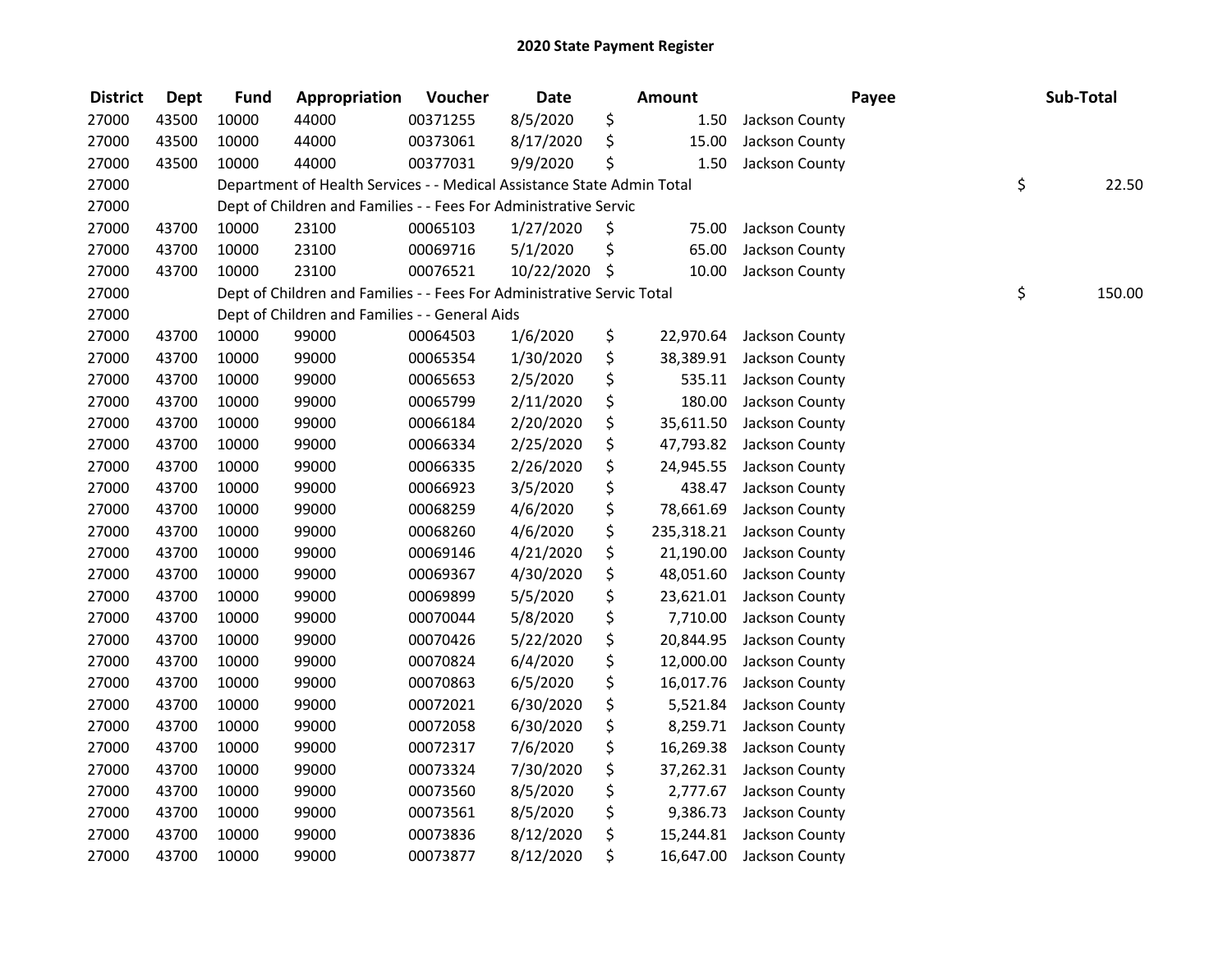| <b>District</b> | <b>Dept</b> | <b>Fund</b> | Appropriation                                                   | Voucher  | <b>Date</b> | Amount           | Payee          | Sub-Total          |
|-----------------|-------------|-------------|-----------------------------------------------------------------|----------|-------------|------------------|----------------|--------------------|
| 27000           | 43700       | 10000       | 99000                                                           | 00073929 | 8/12/2020   | \$<br>19,880.99  | Jackson County |                    |
| 27000           | 43700       | 10000       | 99000                                                           | 00074666 | 9/8/2020    | \$<br>14,390.41  | Jackson County |                    |
| 27000           | 43700       | 10000       | 99000                                                           | 00074789 | 9/10/2020   | \$<br>587,297.00 | Jackson County |                    |
| 27000           | 43700       | 10000       | 99000                                                           | 00075097 | 9/17/2020   | \$<br>23,476.96  | Jackson County |                    |
| 27000           | 43700       | 10000       | 99000                                                           | 00075098 | 9/17/2020   | \$<br>794.00     | Jackson County |                    |
| 27000           | 43700       | 10000       | 99000                                                           | 00075211 | 9/18/2020   | \$<br>16,744.66  | Jackson County |                    |
| 27000           | 43700       | 10000       | 99000                                                           | 00075836 | 10/2/2020   | \$<br>3,286.75   | Jackson County |                    |
| 27000           | 43700       | 10000       | 99000                                                           | 00075906 | 10/5/2020   | \$<br>47,798.87  | Jackson County |                    |
| 27000           | 43700       | 10000       | 99000                                                           | 00076799 | 10/30/2020  | \$<br>57,902.96  | Jackson County |                    |
| 27000           | 43700       | 10000       | 99000                                                           | 00076857 | 10/30/2020  | \$<br>19,247.88  | Jackson County |                    |
| 27000           | 43700       | 10000       | 99000                                                           | 00077026 | 11/5/2020   | \$<br>15,982.66  | Jackson County |                    |
| 27000           | 43700       | 10000       | 99000                                                           | 00077253 | 11/10/2020  | \$<br>2,508.00   | Jackson County |                    |
| 27000           | 43700       | 10000       | 99000                                                           | 00078158 | 12/4/2020   | \$<br>7,260.00   | Jackson County |                    |
| 27000           | 43700       | 10000       | 99000                                                           | 00078245 | 12/7/2020   | \$<br>29,676.18  | Jackson County |                    |
| 27000           |             |             | Dept of Children and Families - - General Aids Total            |          |             |                  |                | \$<br>1,591,896.99 |
| 27000           |             |             | Dept of Workforce Development - - Auxiliary Services            |          |             |                  |                |                    |
| 27000           | 44500       | 10000       | 13000                                                           | 00304257 | 11/3/2020   | \$<br>20.00      | Jackson County |                    |
| 27000           | 44500       | 10000       | 13000                                                           | 00307388 | 12/2/2020   | \$<br>15.00      | Jackson County |                    |
| 27000           |             |             | Dept of Workforce Development - - Auxiliary Services Total      |          |             |                  |                | \$<br>35.00        |
| 27000           |             |             | Dept of Workforce Development - - Ui Admin Fed                  |          |             |                  |                |                    |
| 27000           | 44500       | 10000       | 15100                                                           | 00267631 | 1/14/2020   | \$<br>25.00      | Jackson County |                    |
| 27000           | 44500       | 10000       | 15100                                                           | 00270873 | 2/4/2020    | \$<br>10.00      | Jackson County |                    |
| 27000           | 44500       | 10000       | 15100                                                           | 00275603 | 3/3/2020    | \$<br>15.00      | Jackson County |                    |
| 27000           | 44500       | 10000       | 15100                                                           | 00280587 | 4/2/2020    | \$<br>35.00      | Jackson County |                    |
| 27000           | 44500       | 10000       | 15100                                                           | 00287332 | 6/2/2020    | \$<br>5.00       | Jackson County |                    |
| 27000           | 44500       | 10000       | 15100                                                           | 00290152 | 7/2/2020    | \$<br>10.00      | Jackson County |                    |
| 27000           | 44500       | 10000       | 15100                                                           | 00293591 | 8/4/2020    | \$<br>10.00      | Jackson County |                    |
| 27000           | 44500       | 10000       | 15100                                                           | 00296625 | 9/2/2020    | \$<br>45.00      | Jackson County |                    |
| 27000           | 44500       | 10000       | 15100                                                           | 00300296 | 10/2/2020   | \$<br>10.00      | Jackson County |                    |
| 27000           | 44500       | 10000       | 15100                                                           | 00307762 | 12/4/2020   | \$<br>3.00       | Jackson County |                    |
| 27000           |             |             | Dept of Workforce Development - - Ui Admin Fed Total            |          |             |                  |                | \$<br>168.00       |
| 27000           |             |             | Dept of Workforce Development - - Wc Ops Uninsured Emplyr Admin |          |             |                  |                |                    |
| 27000           | 44500       | 22700       | 17700                                                           | 00288602 | 6/17/2020   | \$<br>15.00      | Jackson County |                    |
| 27000           | 44500       | 22700       | 17700                                                           | 00288610 | 6/17/2020   | \$<br>25.00      | Jackson County |                    |
| 27000           | 44500       | 22700       | 17700                                                           | 00291154 | 7/14/2020   | \$<br>5.00       | Jackson County |                    |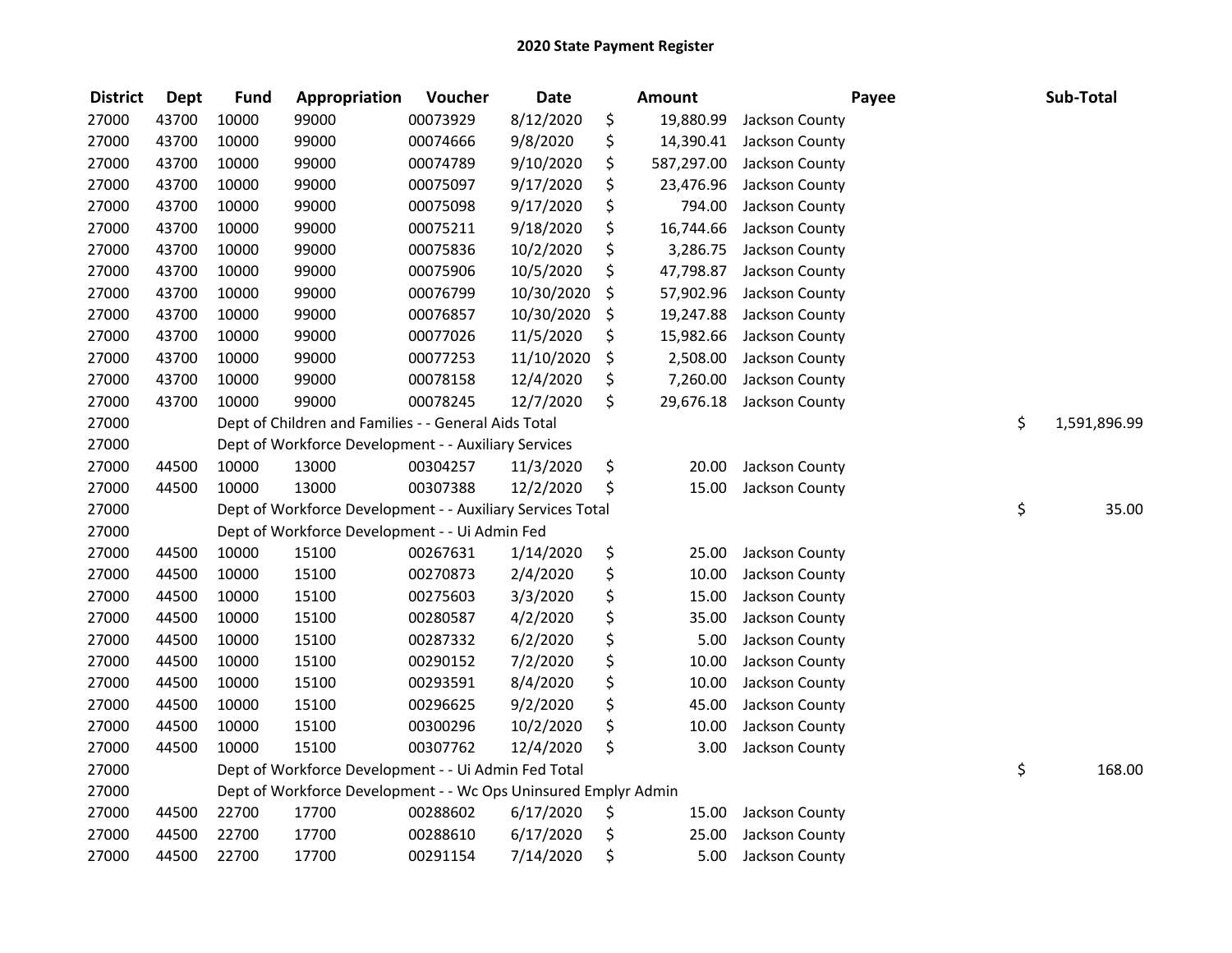| <b>District</b> | <b>Dept</b> | <b>Fund</b> | Appropriation                                                         | Voucher  | <b>Date</b>   | Amount          | Payee                    | Sub-Total       |
|-----------------|-------------|-------------|-----------------------------------------------------------------------|----------|---------------|-----------------|--------------------------|-----------------|
| 27000           | 44500       | 22700       | 17700                                                                 | 00296824 | 9/3/2020      | \$<br>10.00     | Jackson County           |                 |
| 27000           |             |             | Dept of Workforce Development - - Wc Ops Uninsured Emplyr Admin Total |          |               |                 |                          | \$<br>55.00     |
| 27000           |             |             | Department of Justice - - Crime Laboratories, Dna                     |          |               |                 |                          |                 |
| 27000           | 45500       | 10000       | 22100                                                                 | 00085830 | 7/16/2020     | \$              | 870.00 Jackson County    |                 |
| 27000           |             |             | Department of Justice - - Crime Laboratories, Dna Total               |          |               |                 |                          | \$<br>870.00    |
| 27000           |             |             | Department of Justice - - Law Enforcement Train, Local                |          |               |                 |                          |                 |
| 27000           | 45500       | 10000       | 23100                                                                 | 00091243 | 12/2/2020     | \$<br>6,720.00  | Jackson County           |                 |
| 27000           |             |             | Department of Justice - - Law Enforcement Train, Local Total          |          |               |                 |                          | \$<br>6,720.00  |
| 27000           |             |             | Department of Justice - - Federal Aid, State Operations               |          |               |                 |                          |                 |
| 27000           | 45500       | 10000       | 24100                                                                 | 00078821 | 1/23/2020     | \$<br>748.36    | Jackson County           |                 |
| 27000           |             |             | Department of Justice - - Federal Aid, State Operations Total         |          |               |                 |                          | \$<br>748.36    |
| 27000           |             |             | Department of Justice - - County-Tribal Programs, Local               |          |               |                 |                          |                 |
| 27000           | 45500       | 10000       | 26300                                                                 | 00078404 | 1/15/2020     | \$<br>25,026.00 | Jackson County           |                 |
| 27000           |             |             | Department of Justice - - County-Tribal Programs, Local Total         |          |               |                 |                          | \$<br>25,026.00 |
| 27000           |             |             | Department of Justice - - Alt Prosecution Alcohol Drugs               |          |               |                 |                          |                 |
| 27000           | 45500       | 10000       | 27100                                                                 | 00082348 | 4/15/2020     | \$<br>5,190.19  | Jackson County           |                 |
| 27000           | 45500       | 10000       | 27100                                                                 | 00086395 | 7/27/2020     | \$<br>3,987.19  | Jackson County           |                 |
| 27000           | 45500       | 10000       | 27100                                                                 | 00089110 | 10/9/2020     | \$<br>3,002.25  | Jackson County           |                 |
| 27000           |             |             | Department of Justice - - Alt Prosecution Alcohol Drugs Total         |          |               |                 |                          | \$<br>12,179.63 |
| 27000           |             |             | Department of Justice - - Alternatives To Incarceration               |          |               |                 |                          |                 |
| 27000           | 45500       | 10000       | 28700                                                                 | 00079934 | 2/25/2020     | \$<br>4,371.80  | Jackson County           |                 |
| 27000           |             |             | Department of Justice - - Alternatives To Incarceration Total         |          |               |                 |                          | \$<br>4,371.80  |
| 27000           |             |             | Department of Justice - - Crime Victim Witness Assist                 |          |               |                 |                          |                 |
| 27000           | 45500       | 10000       | 53200                                                                 | 00080481 | 2/26/2020     | \$<br>16,620.14 | Jackson County           |                 |
| 27000           | 45500       | 10000       | 53200                                                                 | 00086028 | 7/17/2020     | \$<br>14,795.46 | Jackson County           |                 |
| 27000           |             |             | Department of Justice - - Crime Victim Witness Assist Total           |          |               |                 |                          | \$<br>31,415.60 |
| 27000           |             |             | Department of Military Affairs - - Emergency Response Equipment       |          |               |                 |                          |                 |
| 27000           | 46500       | 10000       | 30800                                                                 | 00085497 | 11/12/2020 \$ | 4,401.47        | Jackson County           |                 |
| 27000           |             |             | Department of Military Affairs - - Emergency Response Equipment Total |          |               |                 |                          | \$<br>4,401.47  |
| 27000           |             |             | Department of Military Affairs - - Local Emer Planning Grants         |          |               |                 |                          |                 |
| 27000           | 46500       | 10000       | 33700                                                                 | 00073351 | 2/3/2020      | \$<br>7,817.29  | Jackson County           |                 |
| 27000           | 46500       | 10000       | 33700                                                                 | 00086481 | 12/9/2020     | \$<br>8,043.70  | Jackson County           |                 |
| 27000           |             |             | Department of Military Affairs - - Local Emer Planning Grants Total   |          |               |                 |                          | \$<br>15,860.99 |
| 27000           |             |             | Department of Military Affairs - - Federal Aid, Local Assistance      |          |               |                 |                          |                 |
| 27000           | 46500       | 10000       | 34200                                                                 | 00072010 | 1/16/2020     | \$              | 35,324.71 Jackson County |                 |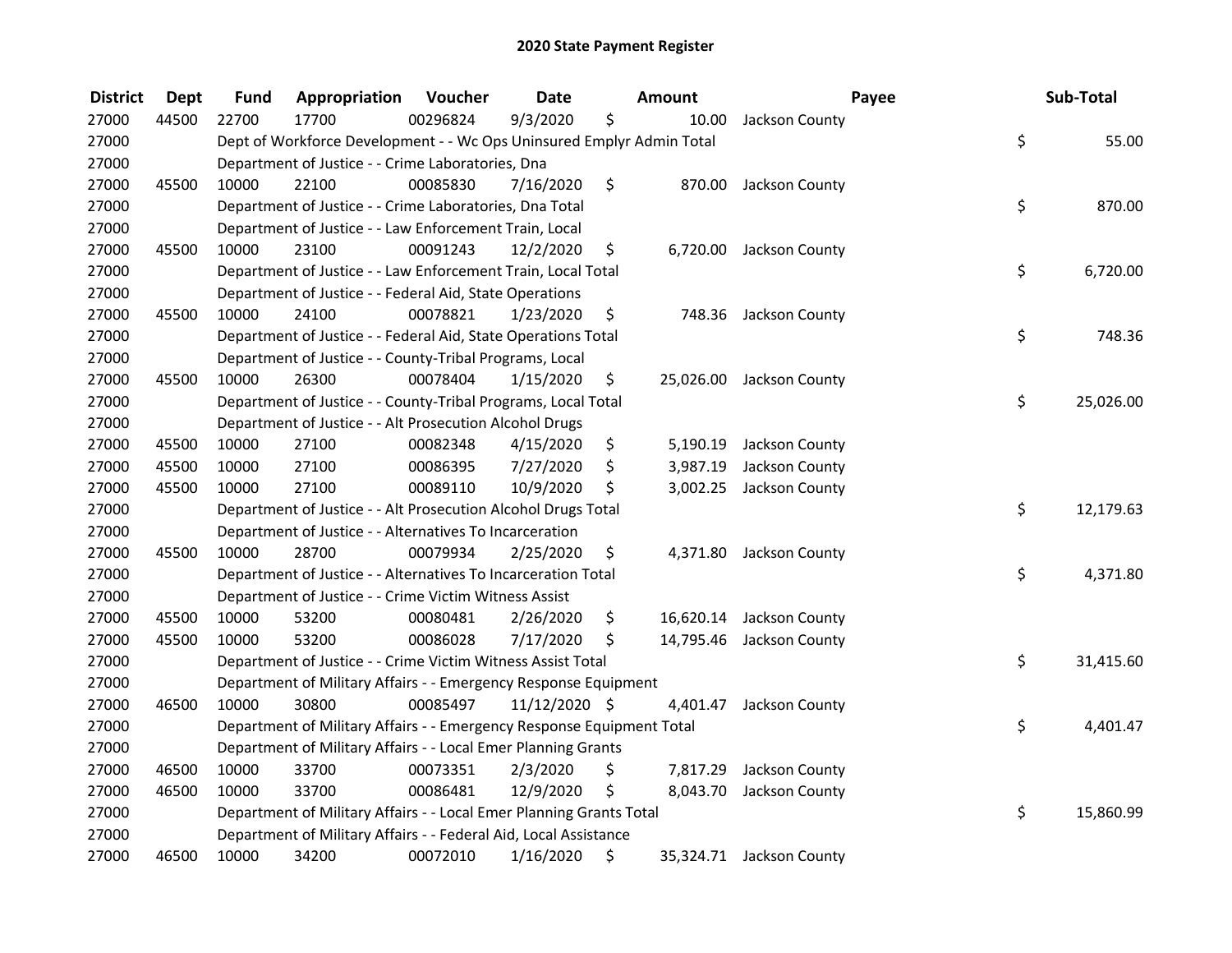| <b>District</b> | <b>Dept</b> | <b>Fund</b> | Appropriation                                                          | Voucher  | <b>Date</b> | <b>Amount</b>    |                          | Payee | Sub-Total        |
|-----------------|-------------|-------------|------------------------------------------------------------------------|----------|-------------|------------------|--------------------------|-------|------------------|
| 27000           | 46500       | 10000       | 34200                                                                  | 00083091 | 9/18/2020   | \$<br>1,035.90   | Jackson County           |       |                  |
| 27000           | 46500       | 10000       | 34200                                                                  | 00084029 | 10/8/2020   | \$<br>20,000.00  | Jackson County           |       |                  |
| 27000           | 46500       | 10000       | 34200                                                                  | 00086480 | 12/9/2020   | \$<br>35,607.86  | Jackson County           |       |                  |
| 27000           |             |             | Department of Military Affairs - - Federal Aid, Local Assistance Total |          |             |                  |                          |       | \$<br>91,968.47  |
| 27000           |             |             | Department of Veterans Affairs - - County Grants                       |          |             |                  |                          |       |                  |
| 27000           | 48500       | 58200       | 26700                                                                  | 00077456 | 2/24/2020   | \$               | 10,000.00 Jackson County |       |                  |
| 27000           |             |             | Department of Veterans Affairs - - County Grants Total                 |          |             |                  |                          |       | \$<br>10,000.00  |
| 27000           |             |             | Department of Administration - - Federal Aid                           |          |             |                  |                          |       |                  |
| 27000           | 50500       | 10000       | 14200                                                                  | 00126648 | 8/12/2020   | \$<br>58,375.10  | Jackson County           |       |                  |
| 27000           | 50500       | 10000       | 14200                                                                  | 00129919 | 10/2/2020   | \$<br>102,561.15 | Jackson County           |       |                  |
| 27000           | 50500       | 10000       | 14200                                                                  | 00134568 | 12/10/2020  | \$<br>180,095.00 | Jackson County           |       |                  |
| 27000           | 50500       | 10000       | 14200                                                                  | 00136293 | 12/17/2020  | \$<br>25,723.02  | Jackson County           |       |                  |
| 27000           |             |             | Department of Administration - - Federal Aid Total                     |          |             |                  |                          |       | \$<br>366,754.27 |
| 27000           |             |             | Department of Administration - - Low-Income Assistance Grants          |          |             |                  |                          |       |                  |
| 27000           | 50500       | 23500       | 37100                                                                  | 00118347 | 3/2/2020    | \$<br>7,007.36   | Jackson County           |       |                  |
| 27000           | 50500       | 23500       | 37100                                                                  | 00119397 | 3/17/2020   | \$<br>1,681.87   | Jackson County           |       |                  |
| 27000           | 50500       | 23500       | 37100                                                                  | 00120262 | 3/31/2020   | \$<br>6,554.86   | Jackson County           |       |                  |
| 27000           | 50500       | 23500       | 37100                                                                  | 00121850 | 4/29/2020   | \$<br>1,748.79   | Jackson County           |       |                  |
| 27000           | 50500       | 23500       | 37100                                                                  | 00123108 | 5/29/2020   | \$<br>2,015.77   | Jackson County           |       |                  |
| 27000           | 50500       | 23500       | 37100                                                                  | 00124763 | 6/30/2020   | \$<br>3,823.78   | Jackson County           |       |                  |
| 27000           | 50500       | 23500       | 37100                                                                  | 00126116 | 7/29/2020   | \$<br>1,696.30   | Jackson County           |       |                  |
| 27000           | 50500       | 23500       | 37100                                                                  | 00127896 | 8/31/2020   | \$<br>1,887.86   | Jackson County           |       |                  |
| 27000           | 50500       | 23500       | 37100                                                                  | 00129603 | 9/29/2020   | \$<br>2,044.95   | Jackson County           |       |                  |
| 27000           | 50500       | 23500       | 37100                                                                  | 00131680 | 10/29/2020  | \$<br>6,798.83   | Jackson County           |       |                  |
| 27000           | 50500       | 23500       | 37100                                                                  | 00133590 | 12/1/2020   | \$<br>5,835.00   | Jackson County           |       |                  |
| 27000           |             |             | Department of Administration - - Low-Income Assistance Grants Total    |          |             |                  |                          |       | \$<br>41,095.37  |
| 27000           |             |             | Department of Administration - - Land Information Program; Loca        |          |             |                  |                          |       |                  |
| 27000           | 50500       | 26900       | 17300                                                                  | 00117310 | 2/13/2020   | \$<br>1,000.00   | Jackson County           |       |                  |
| 27000           | 50500       | 26900       | 17300                                                                  | 00119427 | 4/2/2020    | \$<br>68,376.00  | Jackson County           |       |                  |
| 27000           | 50500       | 26900       | 17300                                                                  | 00120816 | 4/20/2020   | \$<br>20,000.00  | Jackson County           |       |                  |
| 27000           | 50500       | 26900       | 17300                                                                  | 00131094 | 10/19/2020  | \$<br>20,000.00  | Jackson County           |       |                  |
| 27000           |             |             | Department of Administration - - Land Information Program; Loca Total  |          |             |                  |                          |       | \$<br>109,376.00 |
| 27000           |             |             | Elections Commission - - 2018 Hava Election Security                   |          |             |                  |                          |       |                  |
| 27000           | 51000       | 22000       | 18200                                                                  | 00004223 | 8/18/2020   | \$<br>39,896.00  | Jackson County           |       |                  |
| 27000           | 51000       | 22000       | 18200                                                                  | 00004938 | 12/9/2020   | \$<br>10,000.00  | Jackson County           |       |                  |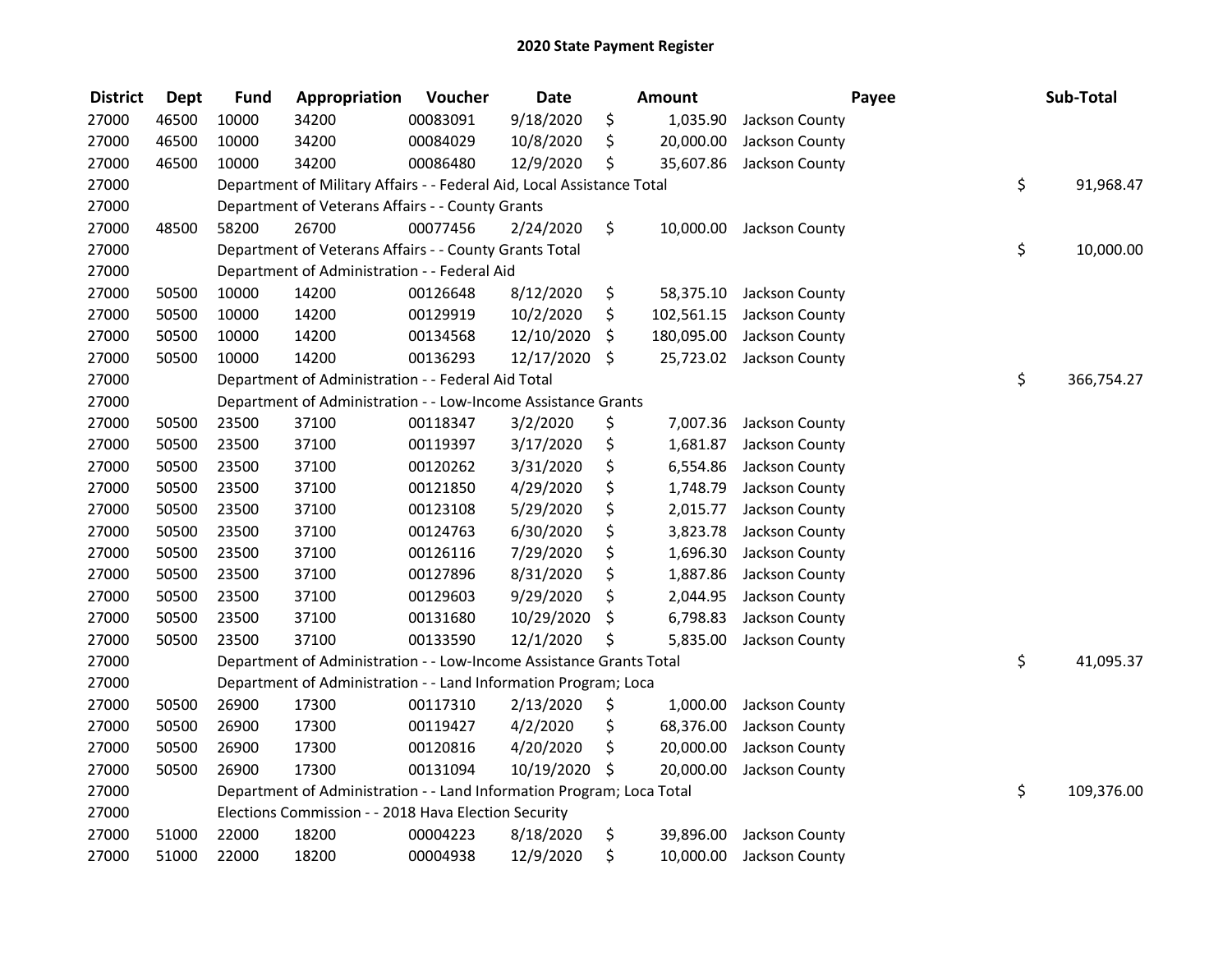| <b>District</b> | <b>Dept</b> | <b>Fund</b> | Appropriation                                                    | Voucher  | <b>Date</b>   | Amount           | Payee                                                                                                   | Sub-Total        |
|-----------------|-------------|-------------|------------------------------------------------------------------|----------|---------------|------------------|---------------------------------------------------------------------------------------------------------|------------------|
| 27000           |             |             | Elections Commission - - 2018 Hava Election Security Total       |          |               |                  |                                                                                                         | \$<br>49,896.00  |
| 27000           |             |             |                                                                  |          |               |                  | Public Defender Board - - Transcript, Discovery and Records Provided to the Public Defender Board       |                  |
| 27000           | 55000       | 10000       | 10600                                                            | 00235675 | 2/21/2020     | \$               | 115.00 Jackson County                                                                                   |                  |
| 27000           | 55000       | 10000       | 10600                                                            | 00235679 | 2/21/2020     | \$<br>5.00       | Jackson County                                                                                          |                  |
| 27000           | 55000       | 10000       | 10600                                                            | 00238127 | 3/13/2020     | \$<br>305.00     | Jackson County                                                                                          |                  |
| 27000           | 55000       | 10000       | 10600                                                            | 00238129 | 3/13/2020     | \$<br>53.90      | Jackson County                                                                                          |                  |
| 27000           | 55000       | 10000       | 10600                                                            | 00241275 | 4/1/2020      | \$<br>25.80      | Jackson County                                                                                          |                  |
| 27000           | 55000       | 10000       | 10600                                                            | 00241276 | 4/1/2020      | \$<br>20.00      | Jackson County                                                                                          |                  |
| 27000           | 55000       | 10000       | 10600                                                            | 00247398 | 5/13/2020     | \$<br>265.00     | Jackson County                                                                                          |                  |
| 27000           | 55000       | 10000       | 10600                                                            | 00253302 | 6/26/2020     | \$<br>25.80      | Jackson County                                                                                          |                  |
| 27000           | 55000       | 10000       | 10600                                                            | 00254072 | 6/30/2020     | \$<br>51.30      | Jackson County                                                                                          |                  |
| 27000           | 55000       | 10000       | 10600                                                            | 00255949 | 7/15/2020     | \$<br>15.50      | Jackson County                                                                                          |                  |
| 27000           | 55000       | 10000       | 10600                                                            | 00260300 | 9/2/2020      | \$<br>10.50      | Jackson County                                                                                          |                  |
| 27000           | 55000       | 10000       | 10600                                                            | 00264725 | 10/19/2020    | \$<br>5.00       | Jackson County                                                                                          |                  |
| 27000           | 55000       | 10000       | 10600                                                            | 00264726 | 10/19/2020    | \$<br>13.25      | Jackson County                                                                                          |                  |
| 27000           | 55000       | 10000       | 10600                                                            | 00265190 | 10/23/2020    | \$<br>18.75      | Jackson County                                                                                          |                  |
| 27000           | 55000       | 10000       | 10600                                                            | 00270822 | 12/15/2020    | \$<br>19.55      | Jackson County                                                                                          |                  |
| 27000           | 55000       | 10000       | 10600                                                            | 00270823 | 12/15/2020    | \$<br>30.24      | Jackson County                                                                                          |                  |
| 27000           | 55000       | 10000       | 10600                                                            | 00270824 | 12/15/2020 \$ |                  | 20.15 Jackson County                                                                                    |                  |
| 27000           |             |             |                                                                  |          |               |                  | Public Defender Board - - Transcript, Discovery and Records Provided to the Public Defender Board Total | \$<br>999.74     |
| 27000           |             |             | Circuit Courts - - Circuit Court Costs                           |          |               |                  |                                                                                                         |                  |
| 27000           | 62500       | 10000       | 10500                                                            | 00001761 | 1/17/2020     | \$               | 29,090.00 Jackson County                                                                                |                  |
| 27000           | 62500       | 10000       | 10500                                                            | 00001955 | 7/17/2020     | \$<br>66,808.00  | Jackson County                                                                                          |                  |
| 27000           |             |             | Circuit Courts - - Circuit Court Costs Total                     |          |               |                  |                                                                                                         | \$<br>95,898.00  |
| 27000           |             |             | Supreme Court - - Federal Aid                                    |          |               |                  |                                                                                                         |                  |
| 27000           | 68000       | 10000       | 24100                                                            | 00011662 | 12/17/2020 \$ |                  | 1,997.94 Jackson County                                                                                 |                  |
| 27000           |             |             | Supreme Court - - Federal Aid Total                              |          |               |                  |                                                                                                         | \$<br>1,997.94   |
| 27000           |             |             | Shared Revenue and Tax Relief - - County And Municipal Aid       |          |               |                  |                                                                                                         |                  |
| 27000           | 83500       | 10000       | 10500                                                            | 00068177 | 7/27/2020     | \$<br>138,571.20 | Jackson County                                                                                          |                  |
| 27000           | 83500       | 10000       | 10500                                                            | 00072143 | 11/16/2020 \$ | 785,236.77       | Jackson County                                                                                          |                  |
| 27000           |             |             | Shared Revenue and Tax Relief - - County And Municipal Aid Total |          |               |                  |                                                                                                         | \$<br>923,807.97 |
| 27000           |             |             | Shared Revenue and Tax Relief - - Exempt Computer Aid            |          |               |                  |                                                                                                         |                  |
| 27000           | 83500       | 10000       | 10900                                                            | 00064599 | 7/27/2020     | \$               | 21,958.44 Jackson County                                                                                |                  |
| 27000           |             |             | Shared Revenue and Tax Relief - - Exempt Computer Aid Total      |          |               |                  |                                                                                                         | \$<br>21,958.44  |
| 27000           |             |             | Shared Revenue and Tax Relief - - Utility Aid                    |          |               |                  |                                                                                                         |                  |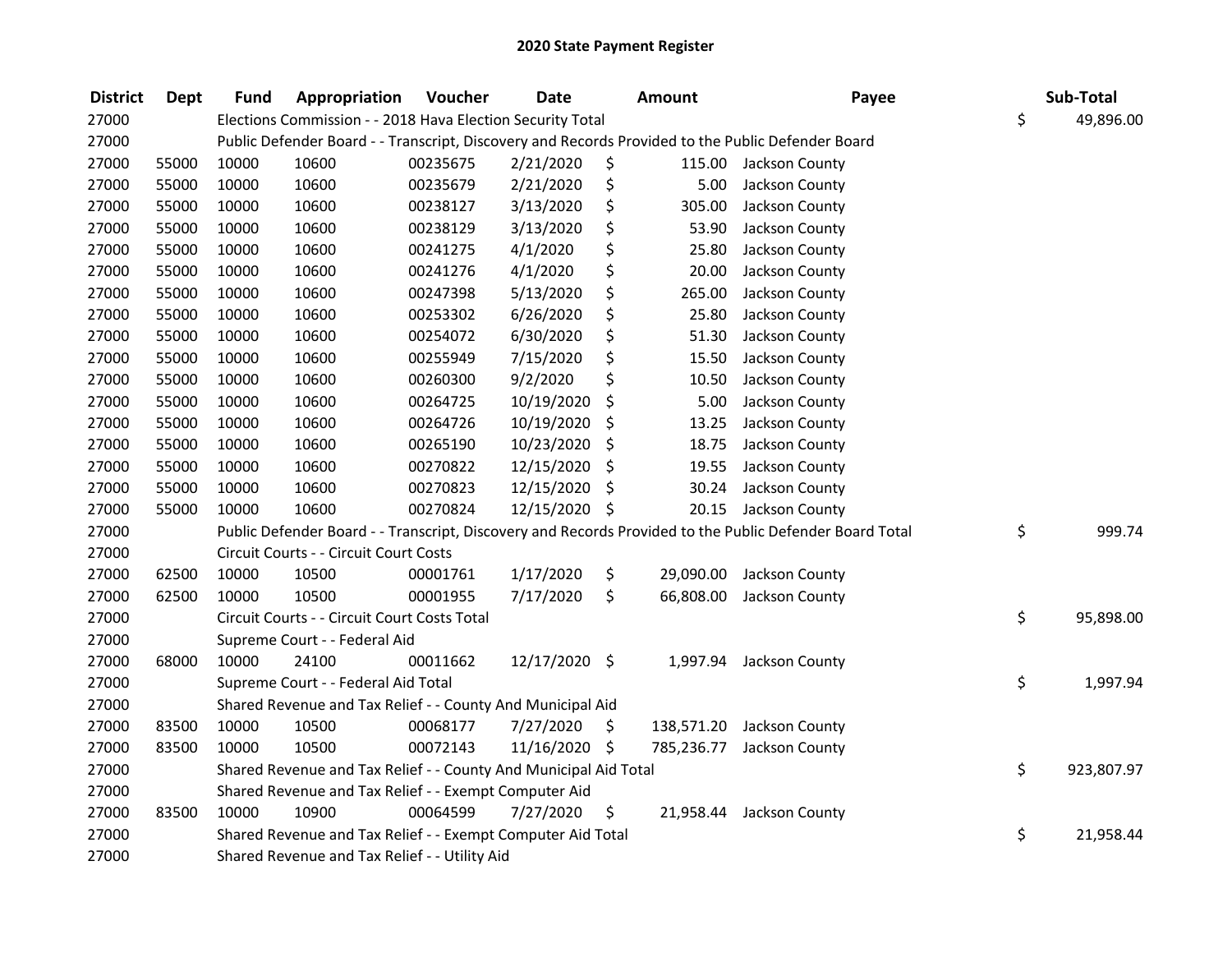| <b>District</b> | Dept  | <b>Fund</b> | Appropriation                                                         | Voucher  | Date       |    | <b>Amount</b> |                | Payee | Sub-Total     |
|-----------------|-------|-------------|-----------------------------------------------------------------------|----------|------------|----|---------------|----------------|-------|---------------|
| 27000           | 83500 | 10000       | 11000                                                                 | 00068177 | 7/27/2020  | S. | 9,973.86      | Jackson County |       |               |
| 27000           | 83500 | 10000       | 11000                                                                 | 00072143 | 11/16/2020 | S. | 59,229.67     | Jackson County |       |               |
| 27000           |       |             | Shared Revenue and Tax Relief - - Utility Aid Total                   |          |            |    |               |                | \$    | 69,203.53     |
| 27000           |       |             | Shared Revenue and Tax Relief - - Personal Property Aid               |          |            |    |               |                |       |               |
| 27000           | 83500 | 10000       | 11100                                                                 | 00059962 | 5/4/2020   | S. | 193,113.77    | Jackson County |       |               |
| 27000           |       |             | Shared Revenue and Tax Relief - - Personal Property Aid Total         |          |            |    |               |                | \$    | 193,113.77    |
| 27000           |       |             | Shared Revenue and Tax Relief - - School Lvy Tx/First Dollar Cr       |          |            |    |               |                |       |               |
| 27000           | 83500 | 10000       | 30200                                                                 | 00063939 | 7/27/2020  | S. | 704,797.34    | Jackson County |       |               |
| 27000           | 83500 | 10000       | 30200                                                                 | 00067330 | 7/27/2020  | S. | 3,048,939.86  | Jackson County |       |               |
| 27000           |       |             | Shared Revenue and Tax Relief - - School Lvy Tx/First Dollar Cr Total |          |            |    |               |                | Ś.    | 3,753,737.20  |
| 27000           |       |             | Shared Revenue and Tax Relief - - Lottery & Gaming Credit             |          |            |    |               |                |       |               |
| 27000           | 83500 | 52100       | 36300                                                                 | 00055662 | 3/23/2020  | S. | 1,025,236.05  | Jackson County |       |               |
| 27000           |       |             | Shared Revenue and Tax Relief - - Lottery & Gaming Credit Total       |          |            |    |               |                | Ś.    | 1,025,236.05  |
| 27000 Total     |       |             |                                                                       |          |            |    |               |                |       | 15,566,169.34 |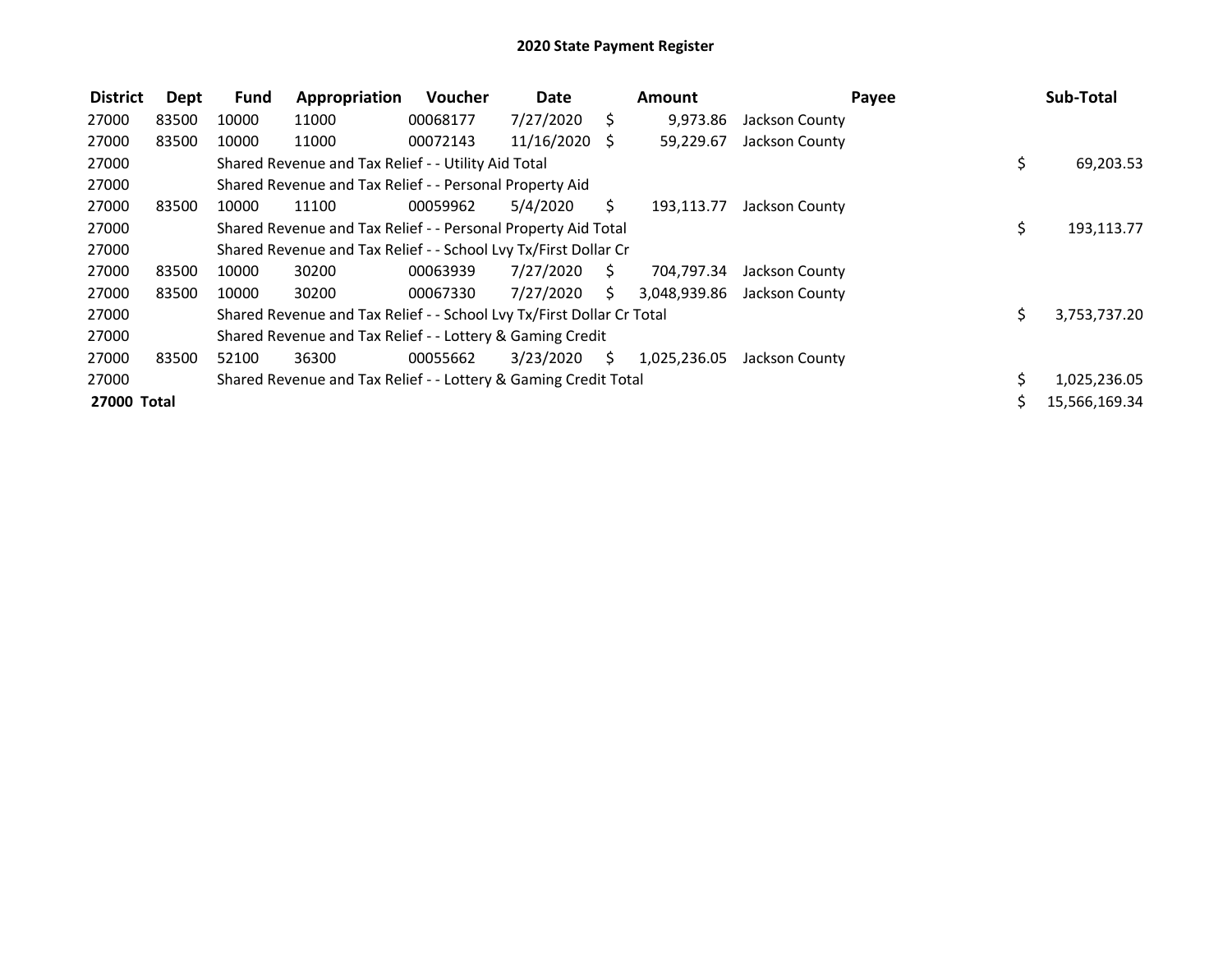| <b>District</b> | <b>Dept</b> | Fund  | Appropriation                                                        | Voucher  | <b>Date</b>   |             | <b>Amount</b> | Payee                   | Sub-Total        |
|-----------------|-------------|-------|----------------------------------------------------------------------|----------|---------------|-------------|---------------|-------------------------|------------------|
| 27002           |             |       | Dept of Safety & Prof Services - - Fire Dues Distribution            |          |               |             |               |                         |                  |
| 27002           | 16500       | 10000 | 22500                                                                | 00036239 | 7/20/2020     | \$          |               | 6,127.49 Town Of Adams  |                  |
| 27002           |             |       | Dept of Safety & Prof Services - - Fire Dues Distribution Total      |          |               |             |               |                         | \$<br>6,127.49   |
| 27002           |             |       | Dept of Natural Resources - - Aids In Lieu Of Taxes - Gener          |          |               |             |               |                         |                  |
| 27002           | 37000       | 10000 | 50300                                                                | 00385414 | 1/24/2020     | - \$        |               | 2,432.51 Town Of Adams  |                  |
| 27002           |             |       | Dept of Natural Resources - - Aids In Lieu Of Taxes - Gener Total    |          |               |             |               |                         | \$<br>2,432.51   |
| 27002           |             |       | Dept of Natural Resources - - Resaids - Cnty Forst, Cl & Mfl         |          |               |             |               |                         |                  |
| 27002           | 37000       | 21200 | 57100                                                                | 00417178 | 6/18/2020     | - \$        |               | 601.47 Town Of Adams    |                  |
| 27002           |             |       | Dept of Natural Resources - - Resaids - Cnty Forst, Cl & Mfl Total   |          |               |             |               |                         | \$<br>601.47     |
| 27002           |             |       | Dept of Natural Resources - - Aids In Lieu Of Taxes - Sum S          |          |               |             |               |                         |                  |
| 27002           | 37000       | 21200 | 57900                                                                | 00403962 | 4/21/2020     | - \$        |               | 884.01 Town Of Adams    |                  |
| 27002           |             |       | Dept of Natural Resources - - Aids In Lieu Of Taxes - Sum S Total    |          |               |             |               |                         | \$<br>884.01     |
| 27002           |             |       | WI Dept of Transportation - - Trns Aids To Mnc.-Sf                   |          |               |             |               |                         |                  |
| 27002           | 39500       | 21100 | 19100                                                                | 00476183 | 1/6/2020      | \$          |               | 35,011.53 Town Of Adams |                  |
| 27002           | 39500       | 21100 | 19100                                                                | 00506038 | 4/6/2020      | \$          |               | 35,011.53 Town Of Adams |                  |
| 27002           | 39500       | 21100 | 19100                                                                | 00543030 | 7/6/2020      | \$          |               | 35,011.53 Town Of Adams |                  |
| 27002           | 39500       | 21100 | 19100                                                                | 00585856 | 10/5/2020     | \$          |               | 35,011.53 Town Of Adams |                  |
| 27002           |             |       | WI Dept of Transportation - - Trns Aids To Mnc.-Sf Total             |          |               |             |               |                         | \$<br>140,046.12 |
| 27002           |             |       | WI Dept of Transportation - - Hwy Mgmt & Opers Sf                    |          |               |             |               |                         |                  |
| 27002           | 39500       | 21100 | 36500                                                                | 00573770 | 9/18/2020     | $\varsigma$ |               | 500.00 Town Of Adams    |                  |
| 27002           |             |       | WI Dept of Transportation - - Hwy Mgmt & Opers Sf Total              |          |               |             |               |                         | \$<br>500.00     |
| 27002           |             |       | Department of Administration - - Federal Aid                         |          |               |             |               |                         |                  |
| 27002           | 50500       | 10000 | 14200                                                                | 00134569 | 12/10/2020 \$ |             |               | 18,851.72 Town Of Adams |                  |
| 27002           |             |       | Department of Administration - - Federal Aid Total                   |          |               |             |               |                         | \$<br>18,851.72  |
| 27002           |             |       | Department of Administration - - Hv Trans Ln Annual Impact Fee       |          |               |             |               |                         |                  |
| 27002           | 50500       | 10000 | 17400                                                                | 00121243 | 5/1/2020      | Ŝ.          |               | 31,313.00 Town Of Adams |                  |
| 27002           |             |       | Department of Administration - - Hv Trans Ln Annual Impact Fee Total |          |               |             |               |                         | \$<br>31,313.00  |
| 27002           |             |       | Elections Commission - - 2018 Hava Election Security                 |          |               |             |               |                         |                  |
| 27002           | 51000       | 22000 | 18200                                                                | 00004644 | 9/18/2020     | $\zeta$     |               | 1,223.00 Town Of Adams  |                  |
| 27002           |             |       | Elections Commission - - 2018 Hava Election Security Total           |          |               |             |               |                         | \$<br>1,223.00   |
| 27002           |             |       | Shared Revenue and Tax Relief - - County And Municipal Aid           |          |               |             |               |                         |                  |
| 27002           | 83500       | 10000 | 10500                                                                | 00068150 | 7/27/2020     | \$          |               | 3,861.17 Town Of Adams  |                  |
| 27002           | 83500       | 10000 | 10500                                                                | 00072116 | 11/16/2020 \$ |             |               | 21,879.94 Town Of Adams |                  |
| 27002           |             |       | Shared Revenue and Tax Relief - - County And Municipal Aid Total     |          |               |             |               |                         | \$<br>25,741.11  |
| 27002           |             |       | Shared Revenue and Tax Relief - - Exempt Computer Aid                |          |               |             |               |                         |                  |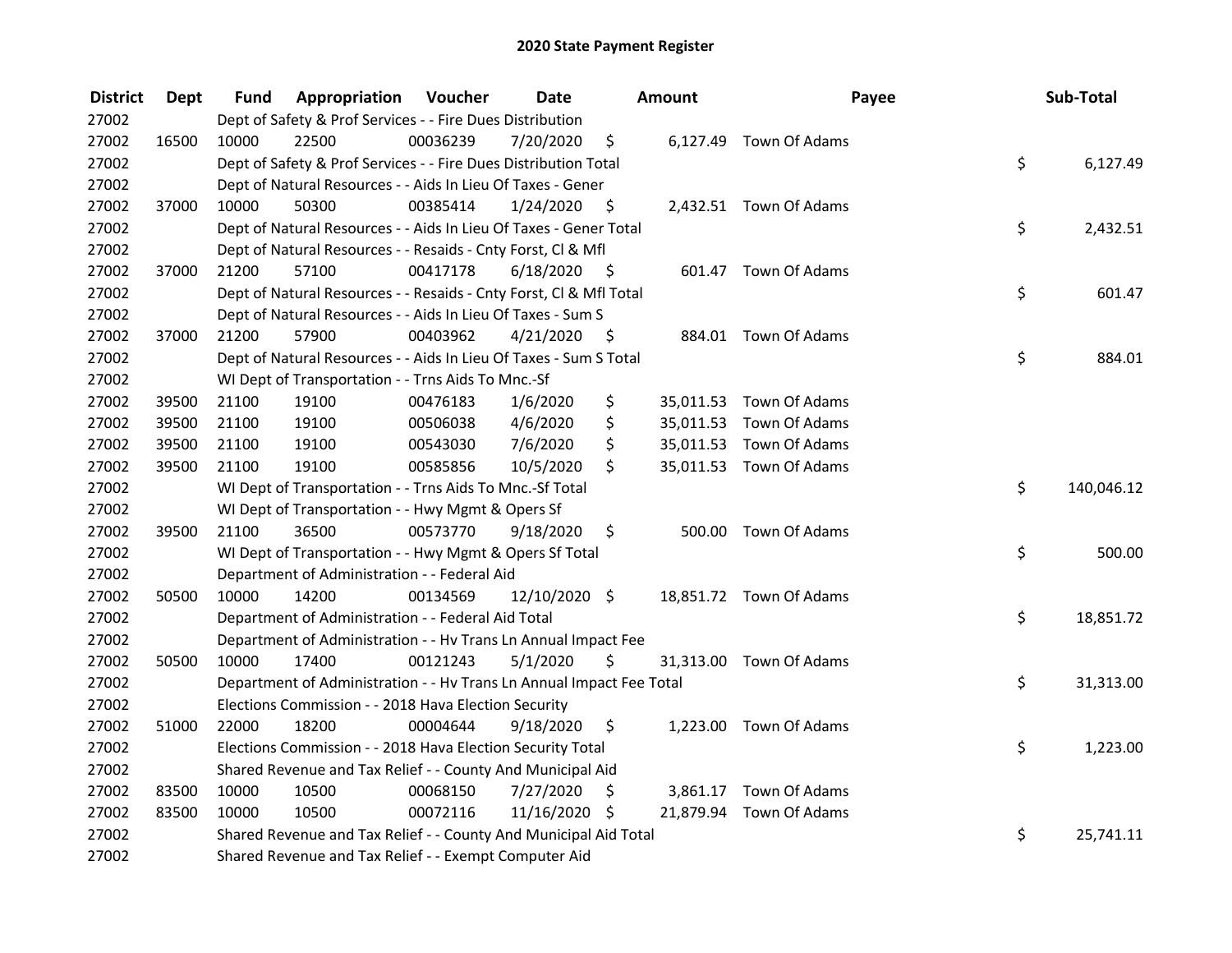| <b>District</b> | Dept  | Fund  | Appropriation                                                 | <b>Voucher</b> | Date            | Amount   | Pavee         | Sub-Total  |
|-----------------|-------|-------|---------------------------------------------------------------|----------------|-----------------|----------|---------------|------------|
| 27002           | 83500 | 10000 | 10900                                                         | 00065295       | 7/27/2020       | 12.47    | Town Of Adams |            |
| 27002           |       |       | Shared Revenue and Tax Relief - - Exempt Computer Aid Total   |                |                 |          |               | 12.47      |
| 27002           |       |       | Shared Revenue and Tax Relief - - Utility Aid                 |                |                 |          |               |            |
| 27002           | 83500 | 10000 | 11000                                                         | 00068150       | 7/27/2020       | 1,430.01 | Town Of Adams |            |
| 27002           | 83500 | 10000 | 11000                                                         | 00072116       | $11/16/2020$ \$ | 7,945.94 | Town Of Adams |            |
| 27002           |       |       | Shared Revenue and Tax Relief - - Utility Aid Total           |                |                 |          |               | 9,375.95   |
| 27002           |       |       | Shared Revenue and Tax Relief - - Personal Property Aid       |                |                 |          |               |            |
| 27002           | 83500 | 10000 | 11100                                                         | 00060677       | 5/4/2020        | 623.89   | Town Of Adams |            |
| 27002           |       |       | Shared Revenue and Tax Relief - - Personal Property Aid Total |                |                 |          |               | 623.89     |
| 27002 Total     |       |       |                                                               |                |                 |          |               | 237,732.74 |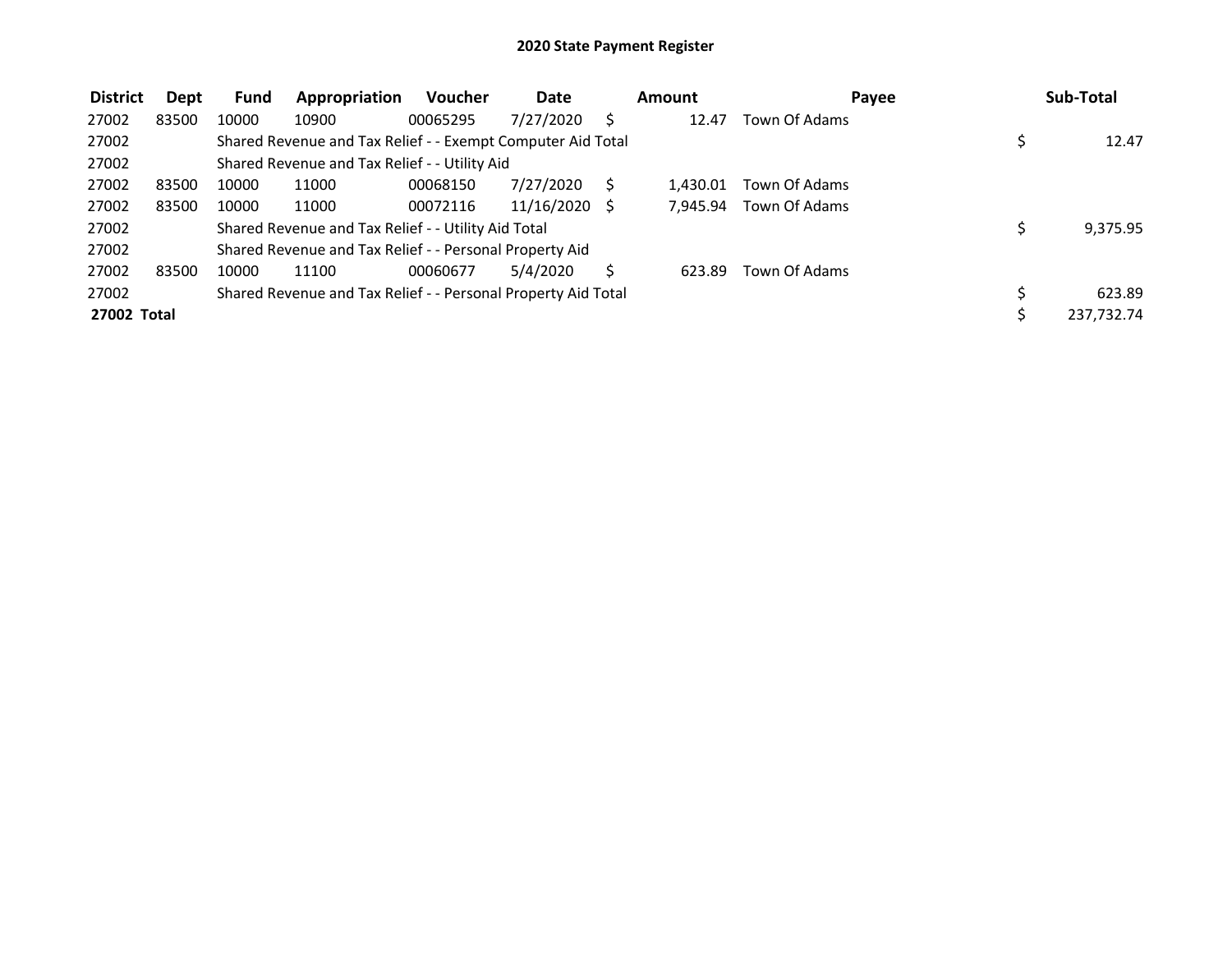| <b>District</b> | Dept  | Fund  | Appropriation                                                        | Voucher  | <b>Date</b>   |      | <b>Amount</b> | Payee                    | Sub-Total        |
|-----------------|-------|-------|----------------------------------------------------------------------|----------|---------------|------|---------------|--------------------------|------------------|
| 27004           |       |       | Dept of Safety & Prof Services - - Fire Dues Distribution            |          |               |      |               |                          |                  |
| 27004           | 16500 | 10000 | 22500                                                                | 00036240 | 7/20/2020     | \$   |               | 4,107.86 Town Of Albion  |                  |
| 27004           |       |       | Dept of Safety & Prof Services - - Fire Dues Distribution Total      |          |               |      |               |                          | \$<br>4,107.86   |
| 27004           |       |       | Dept of Natural Resources - - Aids In Lieu Of Taxes - Gener          |          |               |      |               |                          |                  |
| 27004           | 37000 | 10000 | 50300                                                                | 00385411 | 1/24/2020     | - \$ |               | 346.72 Town Of Albion    |                  |
| 27004           |       |       | Dept of Natural Resources - - Aids In Lieu Of Taxes - Gener Total    |          |               |      |               |                          | \$<br>346.72     |
| 27004           |       |       | Dept of Natural Resources - - Resaids - Cnty Forst, Cl & Mfl         |          |               |      |               |                          |                  |
| 27004           | 37000 | 21200 | 57100                                                                | 00417179 | 6/18/2020     | - \$ |               | 699.57 Town Of Albion    |                  |
| 27004           |       |       | Dept of Natural Resources - - Resaids - Cnty Forst, Cl & Mfl Total   |          |               |      |               |                          | \$<br>699.57     |
| 27004           |       |       | Dept of Natural Resources - - Aids In Lieu Of Taxes - Sum S          |          |               |      |               |                          |                  |
| 27004           | 37000 | 21200 | 57900                                                                | 00403948 | 4/21/2020     | \$   | 46.68         | Town Of Albion           |                  |
| 27004           | 37000 | 21200 | 57900                                                                | 00403949 | 4/21/2020     | \$   |               | 174.65 Town Of Albion    |                  |
| 27004           |       |       | Dept of Natural Resources - - Aids In Lieu Of Taxes - Sum S Total    |          |               |      |               |                          | \$<br>221.33     |
| 27004           |       |       | WI Dept of Transportation - - Trns Aids To Mnc.-Sf                   |          |               |      |               |                          |                  |
| 27004           | 39500 | 21100 | 19100                                                                | 00476184 | 1/6/2020      | \$   |               | 35,491.14 Town Of Albion |                  |
| 27004           | 39500 | 21100 | 19100                                                                | 00506039 | 4/6/2020      | \$   |               | 35,491.14 Town Of Albion |                  |
| 27004           | 39500 | 21100 | 19100                                                                | 00543031 | 7/6/2020      | \$   |               | 35,491.14 Town Of Albion |                  |
| 27004           | 39500 | 21100 | 19100                                                                | 00585857 | 10/5/2020     | \$   |               | 35,491.14 Town Of Albion |                  |
| 27004           |       |       | WI Dept of Transportation - - Trns Aids To Mnc.-Sf Total             |          |               |      |               |                          | \$<br>141,964.56 |
| 27004           |       |       | Department of Administration - - Federal Aid                         |          |               |      |               |                          |                  |
| 27004           | 50500 | 10000 | 14200                                                                | 00129920 | 10/2/2020     | \$   |               | 607.76 Town Of Albion    |                  |
| 27004           | 50500 | 10000 | 14200                                                                | 00134570 | 12/10/2020    | \$   |               | 19,568.24 Town Of Albion |                  |
| 27004           | 50500 | 10000 | 14200                                                                | 00136294 | 12/17/2020 \$ |      |               | 217.40 Town Of Albion    |                  |
| 27004           |       |       | Department of Administration - - Federal Aid Total                   |          |               |      |               |                          | \$<br>20,393.40  |
| 27004           |       |       | Department of Administration - - Hv Trans Ln Annual Impact Fee       |          |               |      |               |                          |                  |
| 27004           | 50500 | 10000 | 17400                                                                | 00121244 | 5/1/2020      | \$   |               | 41,391.00 Town Of Albion |                  |
| 27004           |       |       | Department of Administration - - Hv Trans Ln Annual Impact Fee Total |          |               |      |               |                          | \$<br>41,391.00  |
| 27004           |       |       | Shared Revenue and Tax Relief - - County And Municipal Aid           |          |               |      |               |                          |                  |
| 27004           | 83500 | 10000 | 10500                                                                | 00068151 | 7/27/2020     | \$   |               | 3,236.24 Town Of Albion  |                  |
| 27004           | 83500 | 10000 | 10500                                                                | 00072117 | 11/16/2020 \$ |      |               | 18,338.66 Town Of Albion |                  |
| 27004           |       |       | Shared Revenue and Tax Relief - - County And Municipal Aid Total     |          |               |      |               |                          | \$<br>21,574.90  |
| 27004           |       |       | Shared Revenue and Tax Relief - - Exempt Computer Aid                |          |               |      |               |                          |                  |
| 27004           | 83500 | 10000 | 10900                                                                | 00065296 | 7/27/2020     | \$   |               | 29.10 Town Of Albion     |                  |
| 27004           |       |       | Shared Revenue and Tax Relief - - Exempt Computer Aid Total          |          |               |      |               |                          | \$<br>29.10      |
| 27004           |       |       | Shared Revenue and Tax Relief - - Utility Aid                        |          |               |      |               |                          |                  |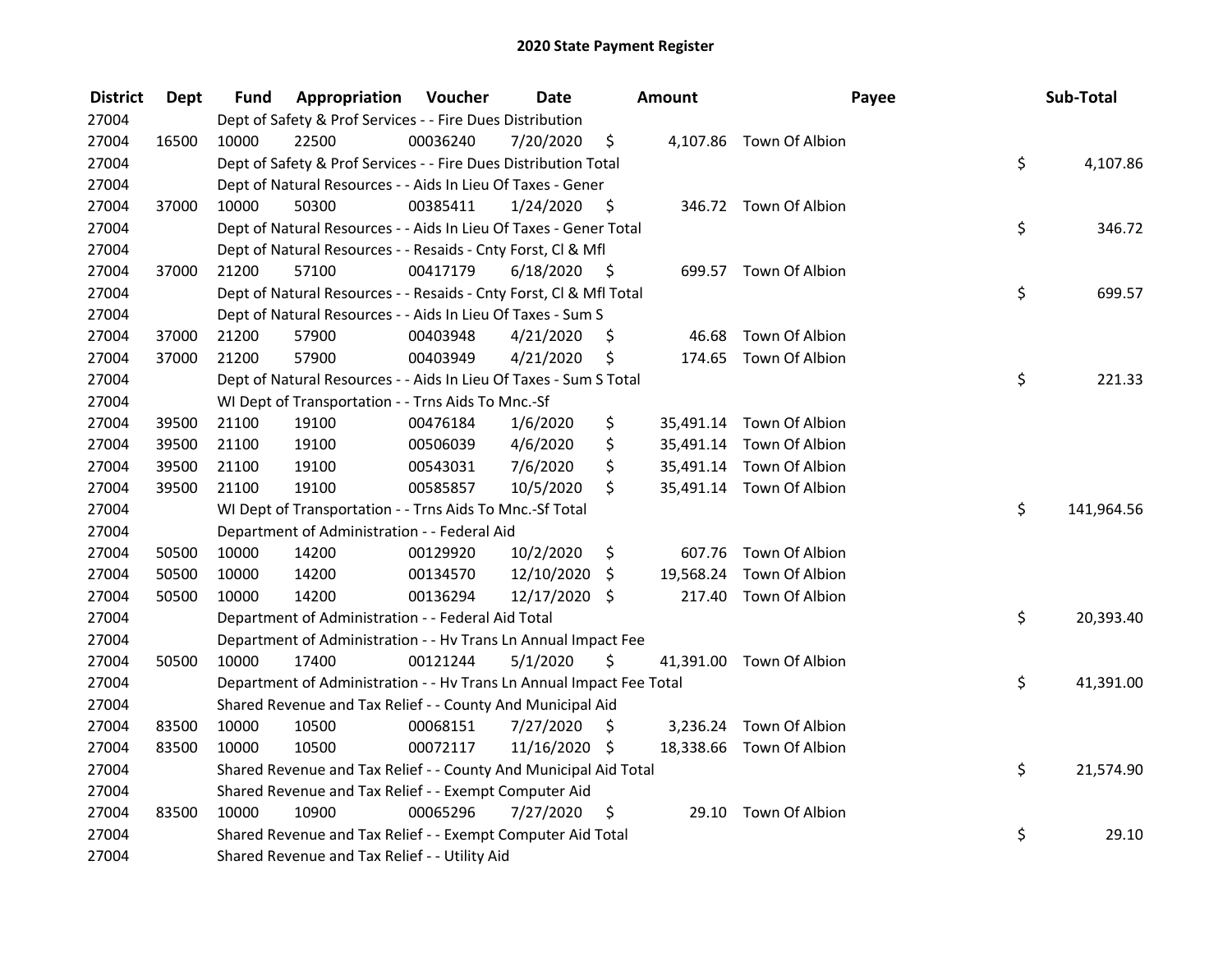| <b>District</b> | Dept  | <b>Fund</b> | Appropriation                                                   | <b>Voucher</b> | Date       |    | Amount   | Payee          | Sub-Total  |
|-----------------|-------|-------------|-----------------------------------------------------------------|----------------|------------|----|----------|----------------|------------|
| 27004           | 83500 | 10000       | 11000                                                           | 00068151       | 7/27/2020  |    | 43.33    | Town Of Albion |            |
| 27004           | 83500 | 10000       | 11000                                                           | 00072117       | 11/16/2020 | -S | 251.90   | Town Of Albion |            |
| 27004           |       |             | Shared Revenue and Tax Relief - - Utility Aid Total             |                |            |    |          |                | 295.23     |
| 27004           |       |             | Shared Revenue and Tax Relief - - Personal Property Aid         |                |            |    |          |                |            |
| 27004           | 83500 | 10000       | 11100                                                           | 00060678       | 5/4/2020   |    | 699.01   | Town Of Albion |            |
| 27004           |       |             | Shared Revenue and Tax Relief - - Personal Property Aid Total   |                |            |    |          |                | 699.01     |
| 27004           |       |             | Shared Revenue and Tax Relief - - Lottery & Gaming Credit       |                |            |    |          |                |            |
| 27004           | 83500 | 52100       | 36300                                                           | 00055327       | 3/23/2020  | S  | 1.168.30 | Town Of Albion |            |
| 27004           |       |             | Shared Revenue and Tax Relief - - Lottery & Gaming Credit Total |                |            |    |          |                | 1,168.30   |
| 27004 Total     |       |             |                                                                 |                |            |    |          |                | 232,890.98 |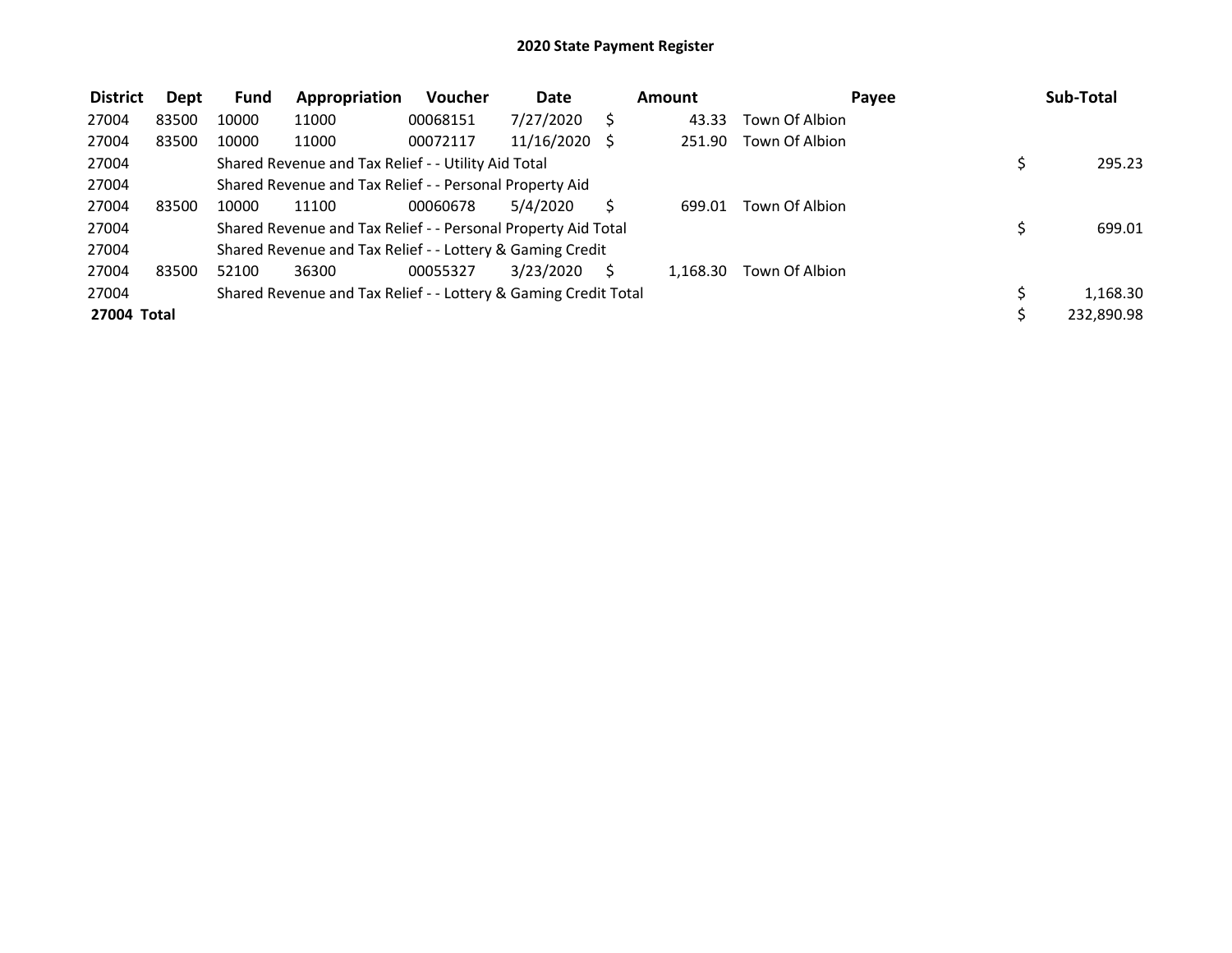| <b>District</b> | Dept  | <b>Fund</b> | Appropriation                                                      | Voucher  | <b>Date</b>     |      | <b>Amount</b> |                        | Payee | Sub-Total  |
|-----------------|-------|-------------|--------------------------------------------------------------------|----------|-----------------|------|---------------|------------------------|-------|------------|
| 27006           |       |             | Dept of Natural Resources - - Aids In Lieu Of Taxes - Gener        |          |                 |      |               |                        |       |            |
| 27006           | 37000 | 10000       | 50300                                                              | 00385405 | 1/24/2020       | \$   |               | 1,236.70 Town Of Alma  |       |            |
| 27006           | 37000 | 10000       | 50300                                                              | 00403824 | 4/21/2020       | \$   | 108.75        | Town Of Alma           |       |            |
| 27006           |       |             | Dept of Natural Resources - - Aids In Lieu Of Taxes - Gener Total  |          |                 |      |               |                        | \$    | 1,345.45   |
| 27006           |       |             | Dept of Natural Resources - - Resaids - Cnty Forst, CI & Mfl       |          |                 |      |               |                        |       |            |
| 27006           | 37000 | 21200       | 57100                                                              | 00417180 | 6/18/2020       | - \$ |               | 2,320.66 Town Of Alma  |       |            |
| 27006           |       |             | Dept of Natural Resources - - Resaids - Cnty Forst, Cl & Mfl Total |          |                 |      |               |                        | \$    | 2,320.66   |
| 27006           |       |             | Dept of Natural Resources - - Aids In Lieu Of Taxes - Sum S        |          |                 |      |               |                        |       |            |
| 27006           | 37000 | 21200       | 57900                                                              | 00403825 | 4/21/2020       | \$.  | 46.59         | Town Of Alma           |       |            |
| 27006           |       |             | Dept of Natural Resources - - Aids In Lieu Of Taxes - Sum S Total  |          |                 |      |               |                        | \$    | 46.59      |
| 27006           |       |             | WI Dept of Transportation - - Trns Aids To Mnc.-Sf                 |          |                 |      |               |                        |       |            |
| 27006           | 39500 | 21100       | 19100                                                              | 00476185 | 1/6/2020        | \$   |               | 45,109.62 Town Of Alma |       |            |
| 27006           | 39500 | 21100       | 19100                                                              | 00506040 | 4/6/2020        | \$   |               | 45,109.62 Town Of Alma |       |            |
| 27006           | 39500 | 21100       | 19100                                                              | 00543032 | 7/6/2020        | \$   |               | 45,109.62 Town Of Alma |       |            |
| 27006           | 39500 | 21100       | 19100                                                              | 00585858 | 10/5/2020       | \$   |               | 45,109.62 Town Of Alma |       |            |
| 27006           |       |             | WI Dept of Transportation - - Trns Aids To Mnc.-Sf Total           |          |                 |      |               |                        | \$    | 180,438.48 |
| 27006           |       |             | Shared Revenue and Tax Relief - - County And Municipal Aid         |          |                 |      |               |                        |       |            |
| 27006           | 83500 | 10000       | 10500                                                              | 00068152 | 7/27/2020       | \$.  |               | 7,228.76 Town Of Alma  |       |            |
| 27006           | 83500 | 10000       | 10500                                                              | 00072118 | 11/16/2020 \$   |      |               | 40,962.97 Town Of Alma |       |            |
| 27006           |       |             | Shared Revenue and Tax Relief - - County And Municipal Aid Total   |          |                 |      |               |                        | \$    | 48,191.73  |
| 27006           |       |             | Shared Revenue and Tax Relief - - Exempt Computer Aid              |          |                 |      |               |                        |       |            |
| 27006           | 83500 | 10000       | 10900                                                              | 00065297 | 7/27/2020       | \$   |               | 45.73 Town Of Alma     |       |            |
| 27006           |       |             | Shared Revenue and Tax Relief - - Exempt Computer Aid Total        |          |                 |      |               |                        | \$    | 45.73      |
| 27006           |       |             | Shared Revenue and Tax Relief - - Utility Aid                      |          |                 |      |               |                        |       |            |
| 27006           | 83500 | 10000       | 11000                                                              | 00068152 | 7/27/2020       | \$   | 136.76        | Town Of Alma           |       |            |
| 27006           | 83500 | 10000       | 11000                                                              | 00072118 | $11/16/2020$ \$ |      | 795.00        | Town Of Alma           |       |            |
| 27006           |       |             | Shared Revenue and Tax Relief - - Utility Aid Total                |          |                 |      |               |                        | \$    | 931.76     |
| 27006           |       |             | Shared Revenue and Tax Relief - - Personal Property Aid            |          |                 |      |               |                        |       |            |
| 27006           | 83500 | 10000       | 11100                                                              | 00060679 | 5/4/2020        | \$   |               | 34.69 Town Of Alma     |       |            |
| 27006           |       |             | Shared Revenue and Tax Relief - - Personal Property Aid Total      |          |                 |      |               |                        | \$    | 34.69      |
| 27006 Total     |       |             |                                                                    |          |                 |      |               |                        | \$    | 233,355.09 |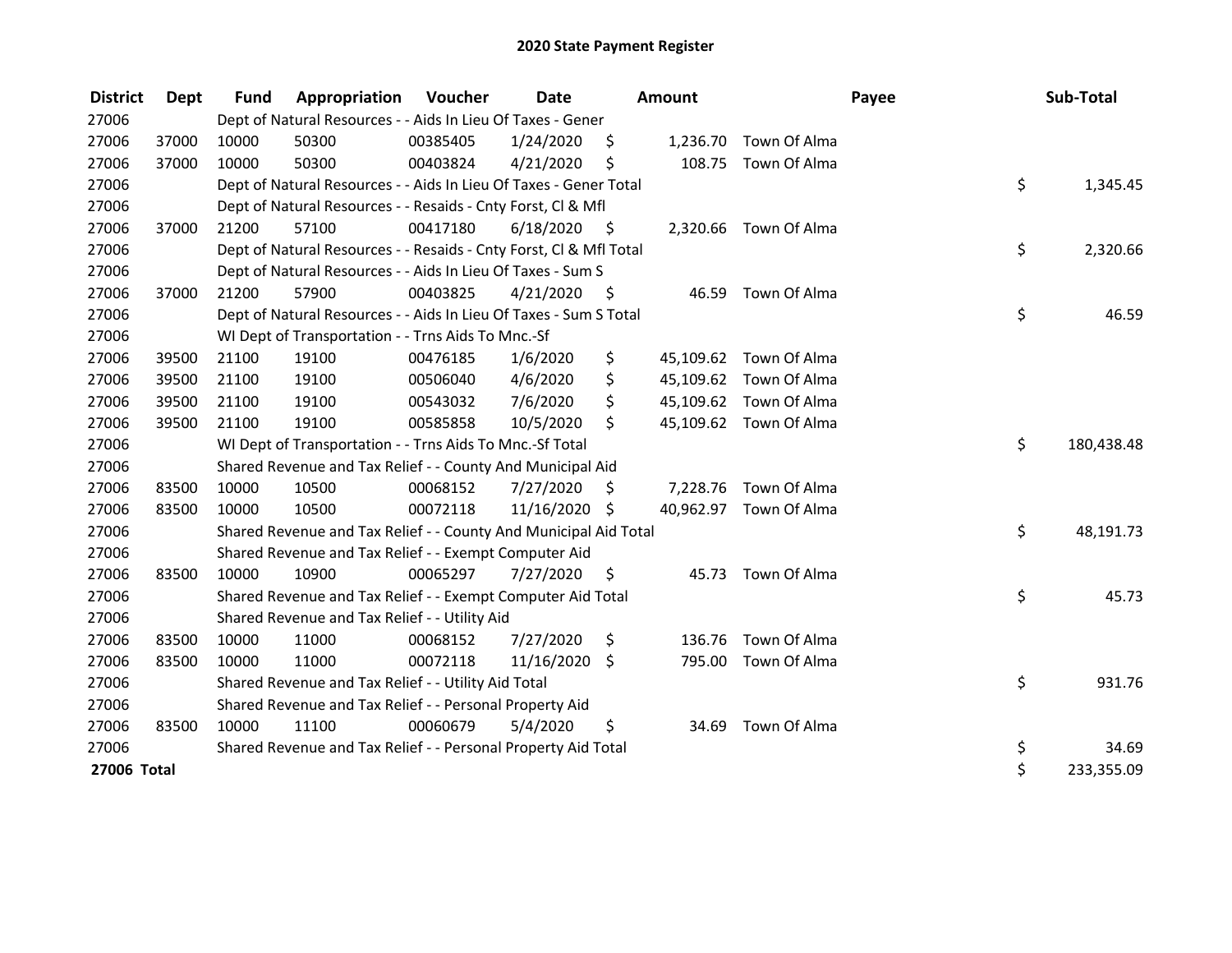| <b>District</b>    | Dept  | <b>Fund</b> | Appropriation                                                      | Voucher  | <b>Date</b> |      | <b>Amount</b> | Payee                        | Sub-Total        |
|--------------------|-------|-------------|--------------------------------------------------------------------|----------|-------------|------|---------------|------------------------------|------------------|
| 27008              |       |             | Dept of Safety & Prof Services - - Fire Dues Distribution          |          |             |      |               |                              |                  |
| 27008              | 16500 | 10000       | 22500                                                              | 00036241 | 7/20/2020   | \$   |               | 652.02 Town Of Bear Bluff    |                  |
| 27008              |       |             | Dept of Safety & Prof Services - - Fire Dues Distribution Total    |          |             |      |               |                              | \$<br>652.02     |
| 27008              |       |             | Dept of Natural Resources - - Resaids - Cnty Forst, CI & Mfl       |          |             |      |               |                              |                  |
| 27008              | 37000 | 21200       | 57100                                                              | 00417181 | 6/18/2020   | - \$ |               | 2,903.29 Town Of Bear Bluff  |                  |
| 27008              |       |             | Dept of Natural Resources - - Resaids - Cnty Forst, Cl & Mfl Total |          |             |      |               |                              | \$<br>2,903.29   |
| 27008              |       |             | Dept of Natural Resources - - Aids In Lieu Of Taxes - Sum S        |          |             |      |               |                              |                  |
| 27008              | 37000 | 21200       | 57900                                                              | 00404175 | 4/21/2020   | - \$ |               | 371.45 Town Of Bear Bluff    |                  |
| 27008              |       |             | Dept of Natural Resources - - Aids In Lieu Of Taxes - Sum S Total  |          |             |      |               |                              | \$<br>371.45     |
| 27008              |       |             | WI Dept of Transportation - - Trns Aids To Mnc.-Sf                 |          |             |      |               |                              |                  |
| 27008              | 39500 | 21100       | 19100                                                              | 00476186 | 1/6/2020    | \$   |               | 24,939.72 Town Of Bear Bluff |                  |
| 27008              | 39500 | 21100       | 19100                                                              | 00506041 | 4/6/2020    | \$   |               | 24,939.72 Town Of Bear Bluff |                  |
| 27008              | 39500 | 21100       | 19100                                                              | 00543033 | 7/6/2020    | \$   |               | 24,939.72 Town Of Bear Bluff |                  |
| 27008              | 39500 | 21100       | 19100                                                              | 00585859 | 10/5/2020   | \$   |               | 24,939.72 Town Of Bear Bluff |                  |
| 27008              |       |             | WI Dept of Transportation - - Trns Aids To Mnc.-Sf Total           |          |             |      |               |                              | \$<br>99,758.88  |
| 27008              |       |             | Department of Administration - - Federal Aid                       |          |             |      |               |                              |                  |
| 27008              | 50500 | 10000       | 14200                                                              | 00129921 | 10/2/2020   | \$   |               | 5,000.00 Town Of Bear Bluff  |                  |
| 27008              |       |             | Department of Administration - - Federal Aid Total                 |          |             |      |               |                              | \$<br>5,000.00   |
| 27008              |       |             | Elections Commission - - 2018 Hava Election Security               |          |             |      |               |                              |                  |
| 27008              | 51000 | 22000       | 18200                                                              | 00004002 | 7/30/2020   | \$   | 302.30        | Town Of Bear Bluff           |                  |
| 27008              |       |             | Elections Commission - - 2018 Hava Election Security Total         |          |             |      |               |                              | \$<br>302.30     |
| 27008              |       |             | Shared Revenue and Tax Relief - - County And Municipal Aid         |          |             |      |               |                              |                  |
| 27008              | 83500 | 10000       | 10500                                                              | 00068153 | 7/27/2020   | \$   | 398.99        | Town Of Bear Bluff           |                  |
| 27008              | 83500 | 10000       | 10500                                                              | 00072119 | 11/16/2020  | \$   |               | 2,260.92 Town Of Bear Bluff  |                  |
| 27008              |       |             | Shared Revenue and Tax Relief - - County And Municipal Aid Total   |          |             |      |               |                              | \$<br>2,659.91   |
| 27008              |       |             | Shared Revenue and Tax Relief - - Personal Property Aid            |          |             |      |               |                              |                  |
| 27008              | 83500 | 10000       | 11100                                                              | 00060680 | 5/4/2020    | \$   |               | 866.82 Town Of Bear Bluff    |                  |
| 27008              |       |             | Shared Revenue and Tax Relief - - Personal Property Aid Total      |          |             |      |               |                              | \$<br>866.82     |
| <b>27008 Total</b> |       |             |                                                                    |          |             |      |               |                              | \$<br>112,514.67 |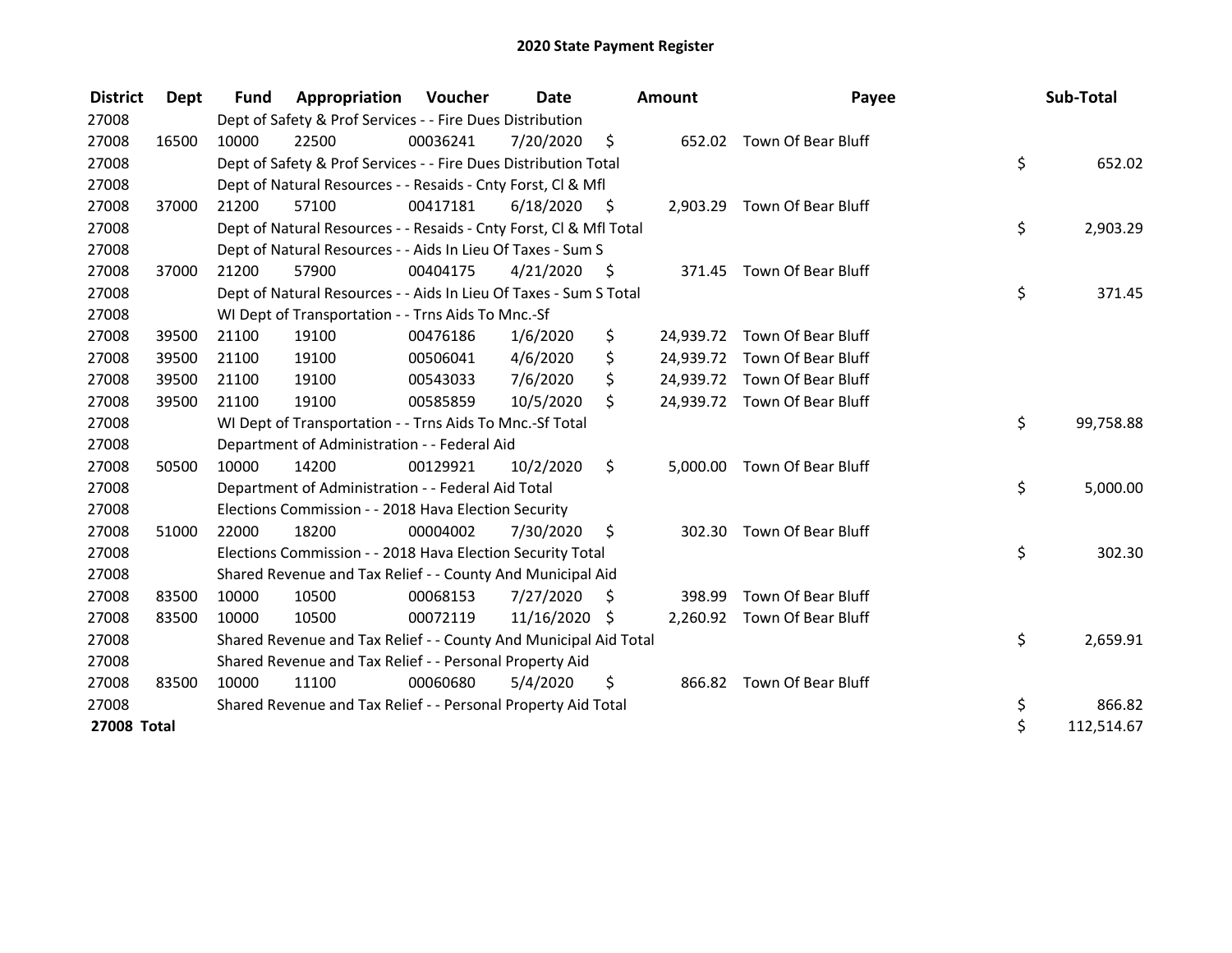| <b>District</b> | <b>Dept</b> | Fund  | Appropriation                                                      | Voucher  | <b>Date</b>   |      | <b>Amount</b> | Payee                      | Sub-Total        |
|-----------------|-------------|-------|--------------------------------------------------------------------|----------|---------------|------|---------------|----------------------------|------------------|
| 27010           |             |       | Dept of Safety & Prof Services - - Fire Dues Distribution          |          |               |      |               |                            |                  |
| 27010           | 16500       | 10000 | 22500                                                              | 00036242 | 7/20/2020     | \$   |               | 4,235.66 Town of Brockway  |                  |
| 27010           |             |       | Dept of Safety & Prof Services - - Fire Dues Distribution Total    |          |               |      |               |                            | \$<br>4,235.66   |
| 27010           |             |       | Dept of Natural Resources - - Aids In Lieu Of Taxes - Gener        |          |               |      |               |                            |                  |
| 27010           | 37000       | 10000 | 50300                                                              | 00385482 | 1/24/2020     | \$   |               | 3,860.65 Town of Brockway  |                  |
| 27010           | 37000       | 10000 | 50300                                                              | 00385483 | 1/24/2020     | \$   |               | 1,672.50 Town of Brockway  |                  |
| 27010           |             |       | Dept of Natural Resources - - Aids In Lieu Of Taxes - Gener Total  |          |               |      |               |                            | \$<br>5,533.15   |
| 27010           |             |       | Dept of Natural Resources - - Gen Program Ops-State Funds          |          |               |      |               |                            |                  |
| 27010           | 37000       | 21200 | 16100                                                              | 00393963 | 3/4/2020      | \$   |               | 75.00 Town of Brockway     |                  |
| 27010           |             |       | Dept of Natural Resources - - Gen Program Ops-State Funds Total    |          |               |      |               |                            | \$<br>75.00      |
| 27010           |             |       | Dept of Natural Resources - - General Program Operations --        |          |               |      |               |                            |                  |
| 27010           | 37000       | 21200 | 25400                                                              | 00420118 | 7/2/2020      | \$   |               | 4,268.00 Town of Brockway  |                  |
| 27010           |             |       | Dept of Natural Resources - - General Program Operations -- Total  |          |               |      |               |                            | \$<br>4,268.00   |
| 27010           |             |       | Dept of Natural Resources - - Resaids - Cnty Forst, Cl & Mfl       |          |               |      |               |                            |                  |
| 27010           | 37000       | 21200 | 57100                                                              | 00417182 | 6/18/2020     | - \$ |               | 5,018.64 Town of Brockway  |                  |
| 27010           |             |       | Dept of Natural Resources - - Resaids - Cnty Forst, Cl & Mfl Total |          |               |      |               |                            | \$<br>5,018.64   |
| 27010           |             |       | Dept of Natural Resources - - Aids In Lieu Of Taxes - Sum S        |          |               |      |               |                            |                  |
| 27010           | 37000       | 21200 | 57900                                                              | 00405219 | 4/21/2020     | \$   |               | 2,821.70 Town of Brockway  |                  |
| 27010           |             |       | Dept of Natural Resources - - Aids In Lieu Of Taxes - Sum S Total  |          |               |      |               |                            | \$<br>2,821.70   |
| 27010           |             |       | WI Dept of Transportation - - Trns Aids To Mnc.-Sf                 |          |               |      |               |                            |                  |
| 27010           | 39500       | 21100 | 19100                                                              | 00476187 | 1/6/2020      | \$   |               | 31,010.40 Town of Brockway |                  |
| 27010           | 39500       | 21100 | 19100                                                              | 00506042 | 4/6/2020      | \$   |               | 31,010.40 Town of Brockway |                  |
| 27010           | 39500       | 21100 | 19100                                                              | 00543034 | 7/6/2020      | \$   | 31,010.40     | Town of Brockway           |                  |
| 27010           | 39500       | 21100 | 19100                                                              | 00585860 | 10/5/2020     | \$   |               | 31,010.40 Town of Brockway |                  |
| 27010           |             |       | WI Dept of Transportation - - Trns Aids To Mnc.-Sf Total           |          |               |      |               |                            | \$<br>124,041.60 |
| 27010           |             |       | WI Dept of Transportation - - Hwy Mgmt & Opers Sf                  |          |               |      |               |                            |                  |
| 27010           | 39500       | 21100 | 36500                                                              | 00605363 | 11/20/2020    | \$   | 192.50        | Town of Brockway           |                  |
| 27010           | 39500       | 21100 | 36500                                                              | 00619732 | 12/18/2020    | -S   | 450.00        | Town of Brockway           |                  |
| 27010           | 39500       | 21100 | 36500                                                              | 00620650 | 12/23/2020 \$ |      | 115.00        | Town of Brockway           |                  |
| 27010           |             |       | WI Dept of Transportation - - Hwy Mgmt & Opers Sf Total            |          |               |      |               |                            | \$<br>757.50     |
| 27010           |             |       | Department of Administration - - Federal Aid                       |          |               |      |               |                            |                  |
| 27010           | 50500       | 10000 | 14200                                                              | 00134571 | 12/10/2020 \$ |      |               | 19,150.02 Town of Brockway |                  |
| 27010           |             |       | Department of Administration - - Federal Aid Total                 |          |               |      |               |                            | \$<br>19,150.02  |
| 27010           |             |       | Department of Administration - - Hv Trans Ln Annual Impact Fee     |          |               |      |               |                            |                  |
| 27010           | 50500       | 10000 | 17400                                                              | 00121246 | 5/1/2020      | \$   |               | 37,642.00 Town of Brockway |                  |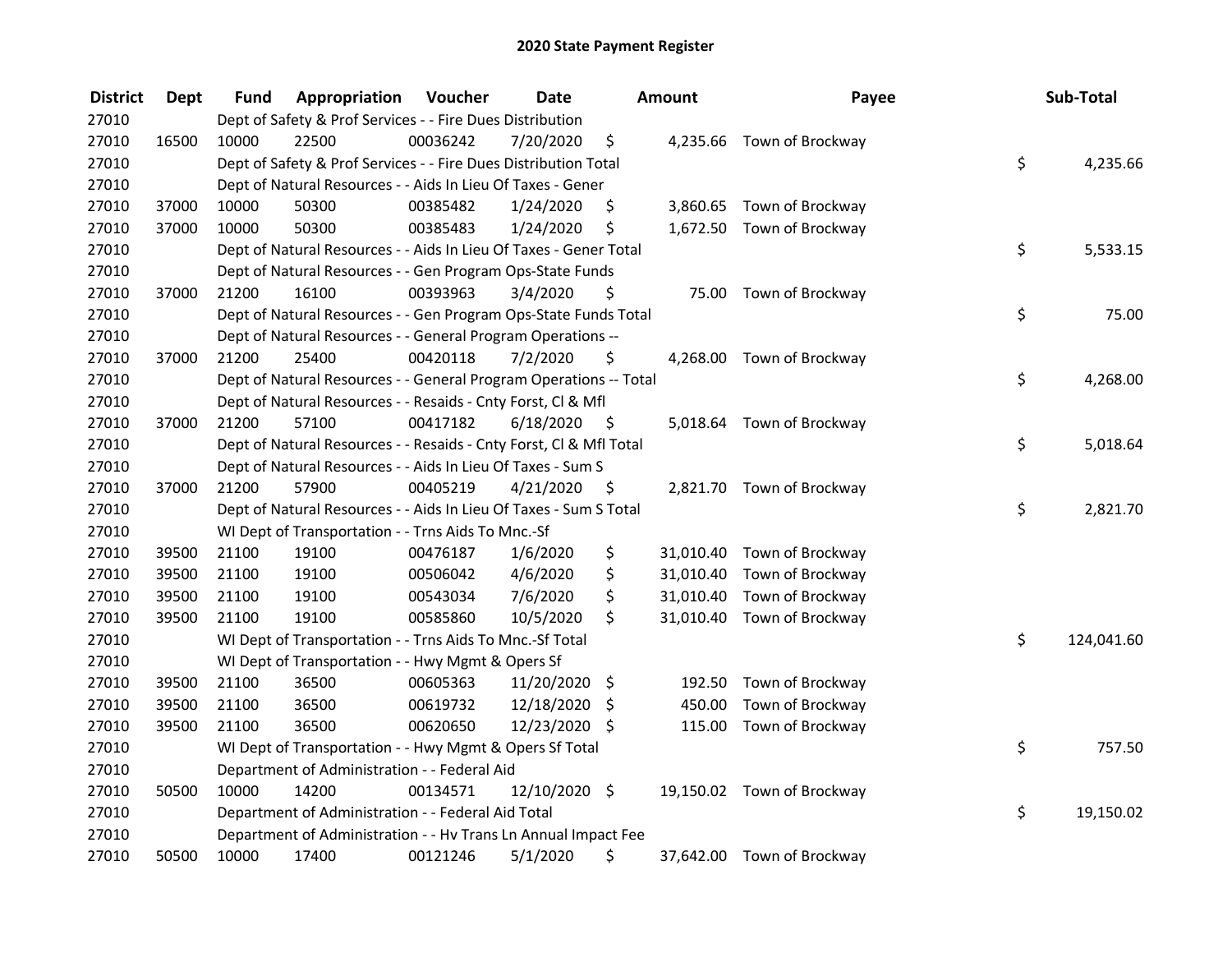| <b>District</b> | Dept  | <b>Fund</b> | Appropriation                                                        | Voucher  | Date            |      | Amount    | Payee                      | Sub-Total        |
|-----------------|-------|-------------|----------------------------------------------------------------------|----------|-----------------|------|-----------|----------------------------|------------------|
| 27010           |       |             | Department of Administration - - Hv Trans Ln Annual Impact Fee Total |          |                 |      |           |                            | \$<br>37,642.00  |
| 27010           |       |             | Shared Revenue and Tax Relief - - County And Municipal Aid           |          |                 |      |           |                            |                  |
| 27010           | 83500 | 10000       | 10500                                                                | 00068154 | 7/27/2020       | - \$ | 14,511.29 | Town of Brockway           |                  |
| 27010           | 83500 | 10000       | 10500                                                                | 00072120 | $11/16/2020$ \$ |      | 82,230.65 | Town of Brockway           |                  |
| 27010           |       |             | Shared Revenue and Tax Relief - - County And Municipal Aid Total     |          |                 |      |           |                            | \$<br>96,741.94  |
| 27010           |       |             | Shared Revenue and Tax Relief - - Exempt Computer Aid                |          |                 |      |           |                            |                  |
| 27010           | 83500 | 10000       | 10900                                                                | 00065298 | 7/27/2020       | S.   | 1,576.55  | Town of Brockway           |                  |
| 27010           |       |             | Shared Revenue and Tax Relief - - Exempt Computer Aid Total          |          |                 |      |           |                            | \$<br>1,576.55   |
| 27010           |       |             | Shared Revenue and Tax Relief - - Utility Aid                        |          |                 |      |           |                            |                  |
| 27010           | 83500 | 10000       | 11000                                                                | 00068154 | 7/27/2020       | \$   | 997.12    | Town of Brockway           |                  |
| 27010           | 83500 | 10000       | 11000                                                                | 00072120 | $11/16/2020$ \$ |      | 5,407.75  | Town of Brockway           |                  |
| 27010           |       |             | Shared Revenue and Tax Relief - - Utility Aid Total                  |          |                 |      |           |                            | \$<br>6,404.87   |
| 27010           |       |             | Shared Revenue and Tax Relief - - Personal Property Aid              |          |                 |      |           |                            |                  |
| 27010           | 83500 | 10000       | 11100                                                                | 00060681 | 5/4/2020        | \$.  |           | 45,319.89 Town of Brockway |                  |
| 27010           |       |             | Shared Revenue and Tax Relief - - Personal Property Aid Total        |          |                 |      |           |                            | \$<br>45,319.89  |
| 27010           |       |             | Shared Revenue and Tax Relief - - Payments For Municipal Svcs        |          |                 |      |           |                            |                  |
| 27010           | 83500 | 10000       | 50100                                                                | 00054941 | 2/3/2020        | S.   | 1.412.49  | Town of Brockway           |                  |
| 27010           |       |             | Shared Revenue and Tax Relief - - Payments For Municipal Svcs Total  |          |                 |      |           |                            | \$<br>1,412.49   |
| 27010           |       |             | Shared Revenue and Tax Relief - - Lottery & Gaming Credit            |          |                 |      |           |                            |                  |
| 27010           | 83500 | 52100       | 36300                                                                | 00055328 | 3/23/2020       | - \$ | 3,663.06  | Town of Brockway           |                  |
| 27010           |       |             | Shared Revenue and Tax Relief - - Lottery & Gaming Credit Total      |          |                 |      |           |                            | \$<br>3,663.06   |
| 27010 Total     |       |             |                                                                      |          |                 |      |           |                            | \$<br>358,662.07 |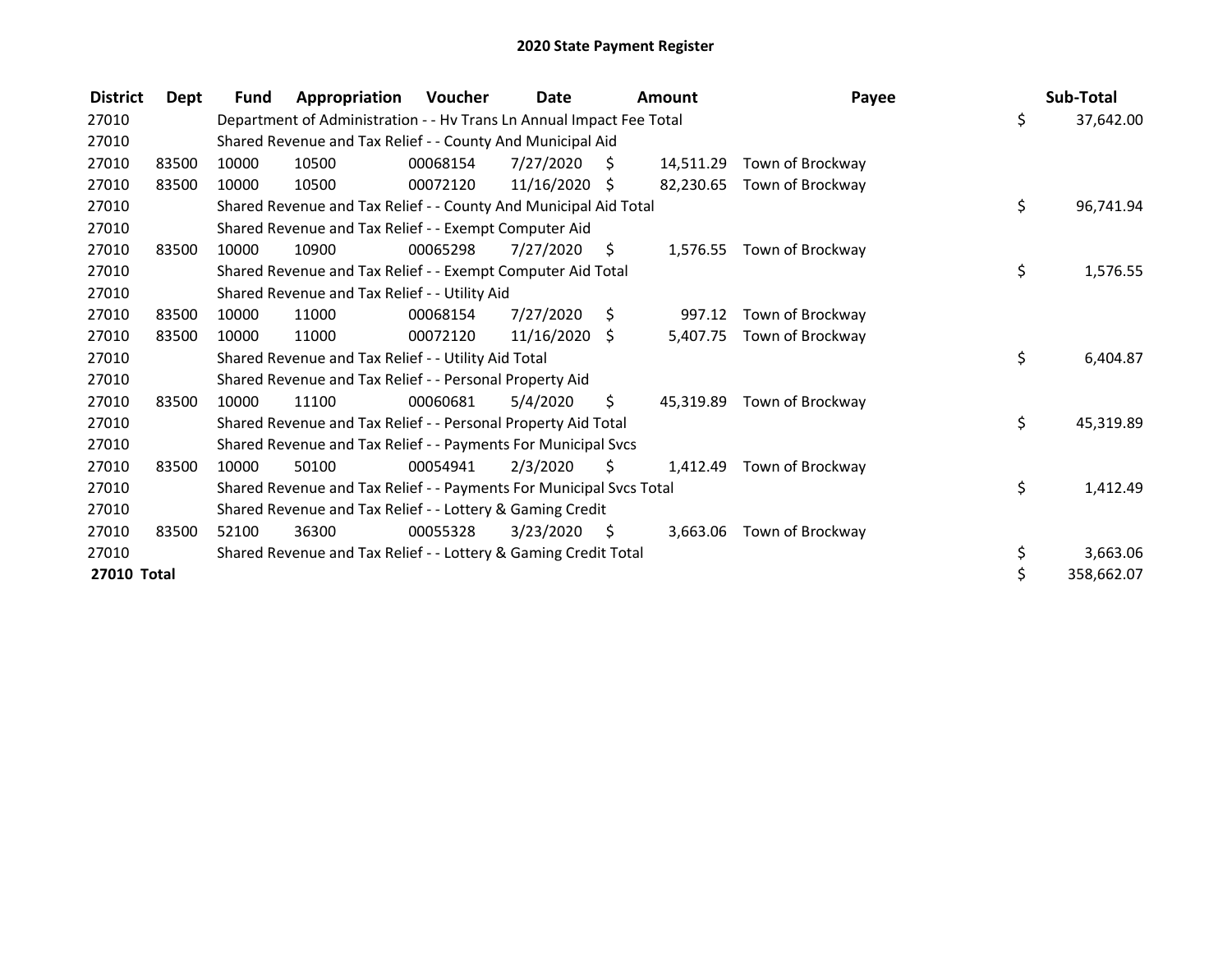| <b>District</b>    | Dept  | <b>Fund</b> | Appropriation                                                      | Voucher  | <b>Date</b>   |      | <b>Amount</b> | Payee                        | Sub-Total        |
|--------------------|-------|-------------|--------------------------------------------------------------------|----------|---------------|------|---------------|------------------------------|------------------|
| 27012              |       |             | Dept of Natural Resources - - Resaids - Cnty Forst, Cl & Mfl       |          |               |      |               |                              |                  |
| 27012              | 37000 | 21200       | 57100                                                              | 00417183 | 6/18/2020     | - \$ |               | 11,343.50 Town Of City Point |                  |
| 27012              |       |             | Dept of Natural Resources - - Resaids - Cnty Forst, CI & Mfl Total |          |               |      |               |                              | \$<br>11,343.50  |
| 27012              |       |             | Dept of Natural Resources - - Aids In Lieu Of Taxes - Sum S        |          |               |      |               |                              |                  |
| 27012              | 37000 | 21200       | 57900                                                              | 00403916 | 4/21/2020     | - \$ |               | 1,003.20 Town Of City Point  |                  |
| 27012              |       |             | Dept of Natural Resources - - Aids In Lieu Of Taxes - Sum S Total  |          |               |      |               |                              | \$<br>1,003.20   |
| 27012              |       |             | WI Dept of Transportation - - Trns Aids To Mnc.-Sf                 |          |               |      |               |                              |                  |
| 27012              | 39500 | 21100       | 19100                                                              | 00476188 | 1/6/2020      | \$   | 32,199.57     | Town Of City Point           |                  |
| 27012              | 39500 | 21100       | 19100                                                              | 00506043 | 4/6/2020      | \$   | 32,199.57     | Town Of City Point           |                  |
| 27012              | 39500 | 21100       | 19100                                                              | 00543035 | 7/6/2020      | \$   | 32,199.57     | Town Of City Point           |                  |
| 27012              | 39500 | 21100       | 19100                                                              | 00585861 | 10/5/2020     | \$   | 32,199.57     | Town Of City Point           |                  |
| 27012              |       |             | WI Dept of Transportation - - Trns Aids To Mnc.-Sf Total           |          |               |      |               |                              | \$<br>128,798.28 |
| 27012              |       |             | Elections Commission - - 2018 Hava Election Security               |          |               |      |               |                              |                  |
| 27012              | 51000 | 22000       | 18200                                                              | 00003756 | 7/6/2020      | \$   | 327.60        | Town Of City Point           |                  |
| 27012              |       |             | Elections Commission - - 2018 Hava Election Security Total         |          |               |      |               |                              | \$<br>327.60     |
| 27012              |       |             | Shared Revenue and Tax Relief - - County And Municipal Aid         |          |               |      |               |                              |                  |
| 27012              | 83500 | 10000       | 10500                                                              | 00068155 | 7/27/2020     | S    | 1,118.70      | Town Of City Point           |                  |
| 27012              | 83500 | 10000       | 10500                                                              | 00072121 | 11/16/2020 \$ |      |               | 6,339.28 Town Of City Point  |                  |
| 27012              |       |             | Shared Revenue and Tax Relief - - County And Municipal Aid Total   |          |               |      |               |                              | \$<br>7,457.98   |
| 27012              |       |             | Shared Revenue and Tax Relief - - Exempt Computer Aid              |          |               |      |               |                              |                  |
| 27012              | 83500 | 10000       | 10900                                                              | 00065299 | 7/27/2020     | \$   | 2.08          | Town Of City Point           |                  |
| 27012              |       |             | Shared Revenue and Tax Relief - - Exempt Computer Aid Total        |          |               |      |               |                              | \$<br>2.08       |
| 27012              |       |             | Shared Revenue and Tax Relief - - Utility Aid                      |          |               |      |               |                              |                  |
| 27012              | 83500 | 10000       | 11000                                                              | 00068155 | 7/27/2020     | \$   | 106.28        | Town Of City Point           |                  |
| 27012              | 83500 | 10000       | 11000                                                              | 00072121 | 11/16/2020 \$ |      | 858.57        | Town Of City Point           |                  |
| 27012              |       |             | Shared Revenue and Tax Relief - - Utility Aid Total                |          |               |      |               |                              | \$<br>964.85     |
| 27012              |       |             | Shared Revenue and Tax Relief - - Personal Property Aid            |          |               |      |               |                              |                  |
| 27012              | 83500 | 10000       | 11100                                                              | 00060682 | 5/4/2020      | \$.  | 5.62          | Town Of City Point           |                  |
| 27012              |       |             | Shared Revenue and Tax Relief - - Personal Property Aid Total      |          |               |      |               |                              | \$<br>5.62       |
| <b>27012 Total</b> |       |             |                                                                    |          |               |      |               |                              | \$<br>149,903.11 |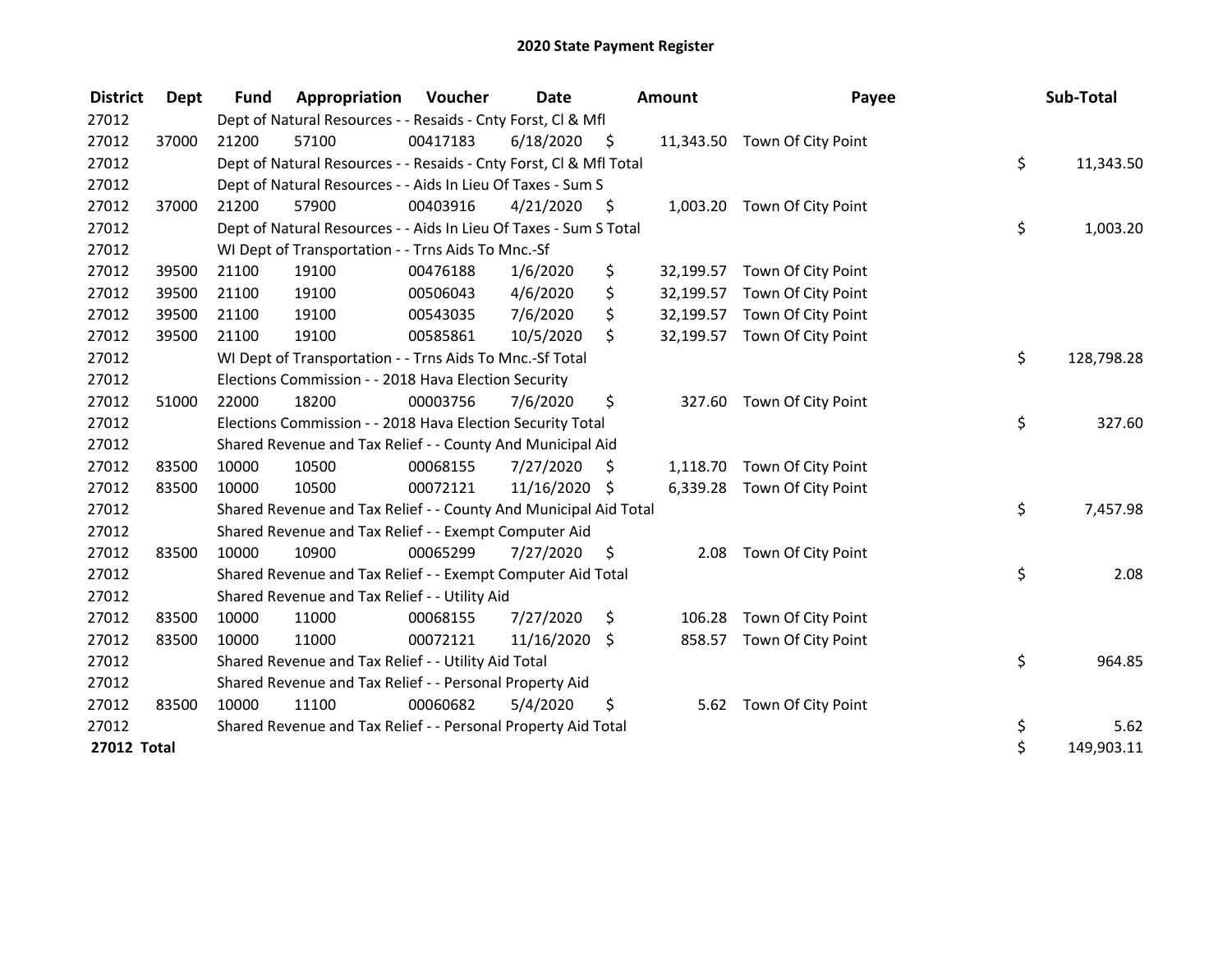| <b>District</b> | Dept  | Fund  | Appropriation                                                      | Voucher  | <b>Date</b>     |      | <b>Amount</b> | Payee                       | Sub-Total        |
|-----------------|-------|-------|--------------------------------------------------------------------|----------|-----------------|------|---------------|-----------------------------|------------------|
| 27014           |       |       | Dept of Safety & Prof Services - - Fire Dues Distribution          |          |                 |      |               |                             |                  |
| 27014           | 16500 | 10000 | 22500                                                              | 00036243 | 7/20/2020       | \$   |               | 1,427.29 Town Of Cleveland  |                  |
| 27014           |       |       | Dept of Safety & Prof Services - - Fire Dues Distribution Total    |          |                 |      |               |                             | \$<br>1,427.29   |
| 27014           |       |       | Dept of Natural Resources - - Aids In Lieu Of Taxes - Gener        |          |                 |      |               |                             |                  |
| 27014           | 37000 | 10000 | 50300                                                              | 00385419 | 1/24/2020       | \$   |               | 7,964.50 Town Of Cleveland  |                  |
| 27014           | 37000 | 10000 | 50300                                                              | 00404136 | 4/21/2020       | \$   | 275.73        | Town Of Cleveland           |                  |
| 27014           | 37000 | 10000 | 50300                                                              | 00404137 | 4/21/2020       | \$   |               | 19.70 Town Of Cleveland     |                  |
| 27014           |       |       | Dept of Natural Resources - - Aids In Lieu Of Taxes - Gener Total  |          |                 |      |               |                             | \$<br>8,259.93   |
| 27014           |       |       | Dept of Natural Resources - - Resaids - Cnty Forst, Cl & Mfl       |          |                 |      |               |                             |                  |
| 27014           | 37000 | 21200 | 57100                                                              | 00417184 | 6/18/2020       | - \$ |               | 769.77 Town Of Cleveland    |                  |
| 27014           |       |       | Dept of Natural Resources - - Resaids - Cnty Forst, Cl & Mfl Total |          |                 |      |               |                             | \$<br>769.77     |
| 27014           |       |       | Dept of Natural Resources - - Aids In Lieu Of Taxes - Sum S        |          |                 |      |               |                             |                  |
| 27014           | 37000 | 21200 | 57900                                                              | 00404138 | 4/21/2020       | -\$  |               | 6.37 Town Of Cleveland      |                  |
| 27014           |       |       | Dept of Natural Resources - - Aids In Lieu Of Taxes - Sum S Total  |          |                 |      |               |                             | \$<br>6.37       |
| 27014           |       |       | WI Dept of Transportation - - Trns Aids To Mnc.-Sf                 |          |                 |      |               |                             |                  |
| 27014           | 39500 | 21100 | 19100                                                              | 00476189 | 1/6/2020        | \$   |               | 33,079.95 Town Of Cleveland |                  |
| 27014           | 39500 | 21100 | 19100                                                              | 00506044 | 4/6/2020        | \$   |               | 33,079.95 Town Of Cleveland |                  |
| 27014           | 39500 | 21100 | 19100                                                              | 00543036 | 7/6/2020        | \$   |               | 33,079.95 Town Of Cleveland |                  |
| 27014           | 39500 | 21100 | 19100                                                              | 00585862 | 10/5/2020       | \$   |               | 33,079.95 Town Of Cleveland |                  |
| 27014           |       |       | WI Dept of Transportation - - Trns Aids To Mnc.-Sf Total           |          |                 |      |               |                             | \$<br>132,319.80 |
| 27014           |       |       | Department of Administration - - Federal Aid                       |          |                 |      |               |                             |                  |
| 27014           | 50500 | 10000 | 14200                                                              | 00134572 | $12/10/2020$ \$ |      |               | 8,145.00 Town Of Cleveland  |                  |
| 27014           | 50500 | 10000 | 14200                                                              | 00136295 | 12/17/2020 \$   |      |               | 350.15 Town Of Cleveland    |                  |
| 27014           |       |       | Department of Administration - - Federal Aid Total                 |          |                 |      |               |                             | \$<br>8,495.15   |
| 27014           |       |       | Elections Commission - - 2018 Hava Election Security               |          |                 |      |               |                             |                  |
| 27014           | 51000 | 22000 | 18200                                                              | 00003711 | 7/6/2020        | \$   |               | 550.90 Town Of Cleveland    |                  |
| 27014           |       |       | Elections Commission - - 2018 Hava Election Security Total         |          |                 |      |               |                             | \$<br>550.90     |
| 27014           |       |       | Shared Revenue and Tax Relief - - County And Municipal Aid         |          |                 |      |               |                             |                  |
| 27014           | 83500 | 10000 | 10500                                                              | 00068156 | 7/27/2020       | \$   |               | 5,369.82 Town Of Cleveland  |                  |
| 27014           | 83500 | 10000 | 10500                                                              | 00072122 | 11/16/2020 \$   |      |               | 30,429.01 Town Of Cleveland |                  |
| 27014           |       |       | Shared Revenue and Tax Relief - - County And Municipal Aid Total   |          |                 |      |               |                             | \$<br>35,798.83  |
| 27014           |       |       | Shared Revenue and Tax Relief - - Exempt Computer Aid              |          |                 |      |               |                             |                  |
| 27014           | 83500 | 10000 | 10900                                                              | 00065300 | 7/27/2020       | \$   | 22.86         | Town Of Cleveland           |                  |
| 27014           |       |       | Shared Revenue and Tax Relief - - Exempt Computer Aid Total        |          |                 |      |               |                             | \$<br>22.86      |
| 27014           |       |       | Shared Revenue and Tax Relief - - Utility Aid                      |          |                 |      |               |                             |                  |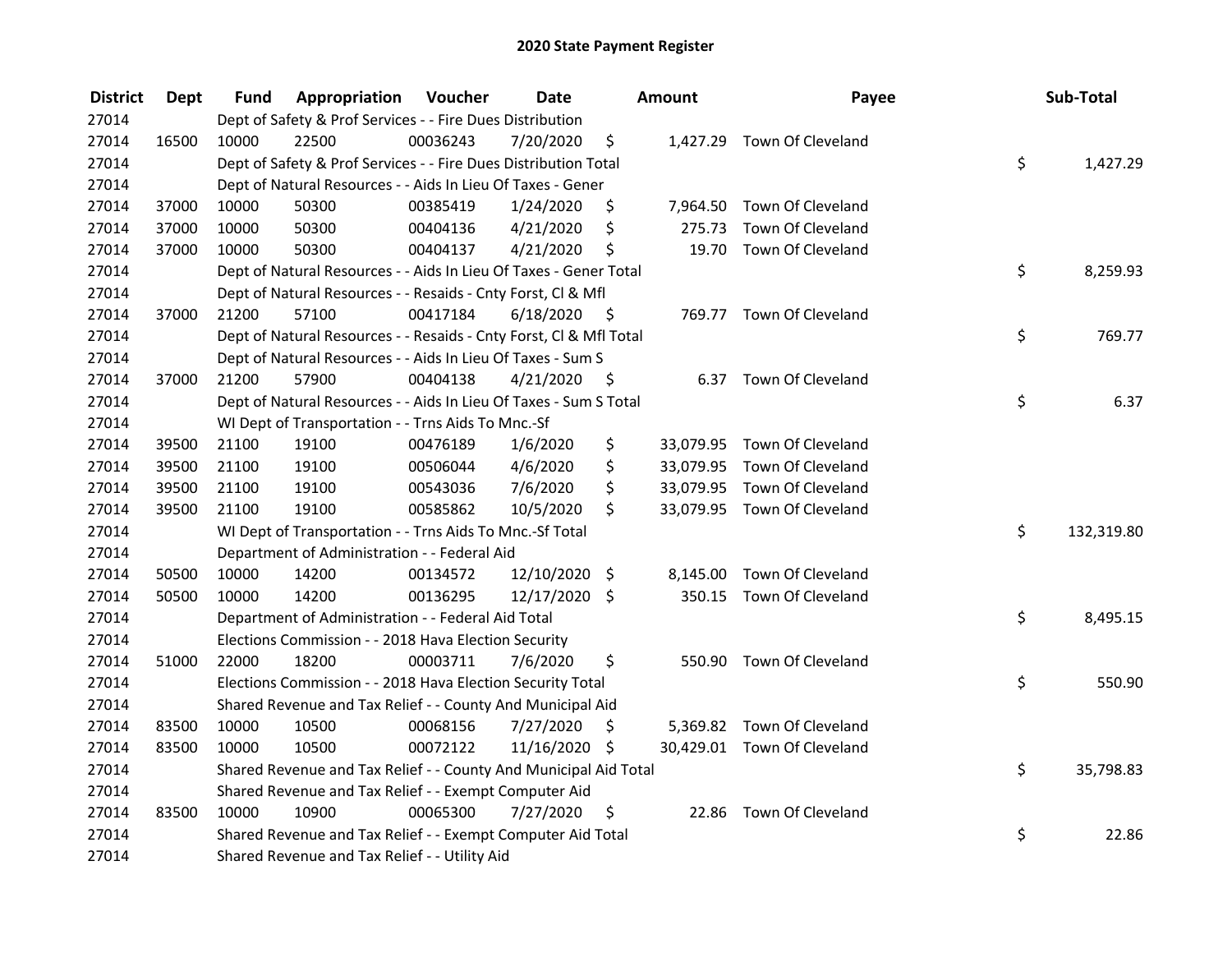| <b>District</b> | Dept  | <b>Fund</b> | Appropriation                                                 | Voucher  | <b>Date</b>   | Amount | Pavee             | Sub-Total  |
|-----------------|-------|-------------|---------------------------------------------------------------|----------|---------------|--------|-------------------|------------|
| 27014           | 83500 | 10000       | 11000                                                         | 00068156 | 7/27/2020     | 104.65 | Town Of Cleveland |            |
| 27014           | 83500 | 10000       | 11000                                                         | 00072122 | 11/16/2020 \$ | 608.32 | Town Of Cleveland |            |
| 27014           |       |             | Shared Revenue and Tax Relief - - Utility Aid Total           |          |               |        |                   | 712.97     |
| 27014           |       |             | Shared Revenue and Tax Relief - - Personal Property Aid       |          |               |        |                   |            |
| 27014           | 83500 | 10000       | 11100                                                         | 00060683 | 5/4/2020      | 433.78 | Town Of Cleveland |            |
| 27014           |       |             | Shared Revenue and Tax Relief - - Personal Property Aid Total |          |               |        |                   | 433.78     |
| 27014 Total     |       |             |                                                               |          |               |        |                   | 188,797.65 |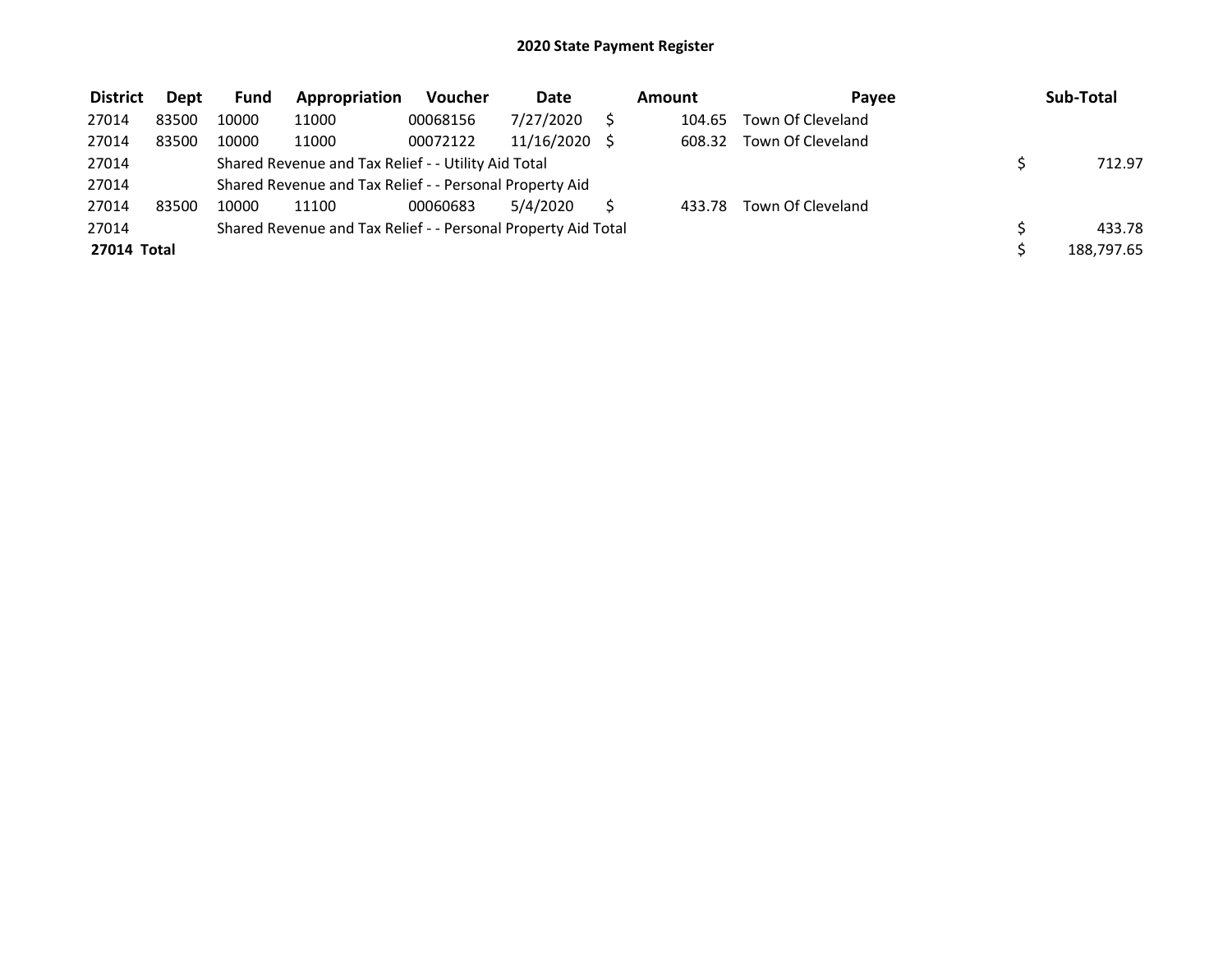| <b>District</b> | Dept  | Fund  | Appropriation                                                      | Voucher  | <b>Date</b>   |      | Amount   | Payee                    | Sub-Total       |
|-----------------|-------|-------|--------------------------------------------------------------------|----------|---------------|------|----------|--------------------------|-----------------|
| 27016           |       |       | Dept of Safety & Prof Services - - Fire Dues Distribution          |          |               |      |          |                          |                 |
| 27016           | 16500 | 10000 | 22500                                                              | 00036244 | 7/20/2020     | \$   |          | 3,313.24 Town Of Curran  |                 |
| 27016           |       |       | Dept of Safety & Prof Services - - Fire Dues Distribution Total    |          |               |      |          |                          | \$<br>3,313.24  |
| 27016           |       |       | Dept of Natural Resources - - Resaids - Cnty Forst, Cl & Mfl       |          |               |      |          |                          |                 |
| 27016           | 37000 | 21200 | 57100                                                              | 00417185 | 6/18/2020     | - \$ |          | 435.21 Town Of Curran    |                 |
| 27016           |       |       | Dept of Natural Resources - - Resaids - Cnty Forst, CI & Mfl Total |          |               |      |          |                          | \$<br>435.21    |
| 27016           |       |       | Dept of Natural Resources - - Aids In Lieu Of Taxes - Sum S        |          |               |      |          |                          |                 |
| 27016           | 37000 | 21200 | 57900                                                              | 00403848 | 4/21/2020     | - \$ |          | 16.21 Town Of Curran     |                 |
| 27016           |       |       | Dept of Natural Resources - - Aids In Lieu Of Taxes - Sum S Total  |          |               |      |          |                          | \$<br>16.21     |
| 27016           |       |       | WI Dept of Transportation - - Disastr Damag Aid Sf                 |          |               |      |          |                          |                 |
| 27016           | 39500 | 21100 | 17400                                                              | 00528997 | 5/21/2020     | \$   |          | 4,342.46 Town Of Curran  |                 |
| 27016           |       |       | WI Dept of Transportation - - Disastr Damag Aid Sf Total           |          |               |      |          |                          | \$<br>4,342.46  |
| 27016           |       |       | WI Dept of Transportation - - Trns Aids To Mnc.-Sf                 |          |               |      |          |                          |                 |
| 27016           | 39500 | 21100 | 19100                                                              | 00476190 | 1/6/2020      | \$   |          | 24,933.15 Town Of Curran |                 |
| 27016           | 39500 | 21100 | 19100                                                              | 00506045 | 4/6/2020      | \$   |          | 24,933.15 Town Of Curran |                 |
| 27016           | 39500 | 21100 | 19100                                                              | 00543037 | 7/6/2020      | \$   |          | 24,933.15 Town Of Curran |                 |
| 27016           | 39500 | 21100 | 19100                                                              | 00585863 | 10/5/2020     | \$   |          | 24,933.15 Town Of Curran |                 |
| 27016           |       |       | WI Dept of Transportation - - Trns Aids To Mnc.-Sf Total           |          |               |      |          |                          | \$<br>99,732.60 |
| 27016           |       |       | Department of Administration - - Federal Aid                       |          |               |      |          |                          |                 |
| 27016           | 50500 | 10000 | 14200                                                              | 00132157 | 11/13/2020 \$ |      |          | 5,089.00 Town Of Curran  |                 |
| 27016           |       |       | Department of Administration - - Federal Aid Total                 |          |               |      |          |                          | \$<br>5,089.00  |
| 27016           |       |       | Elections Commission - - 2018 Hava Election Security               |          |               |      |          |                          |                 |
| 27016           | 51000 | 22000 | 18200                                                              | 00003800 | 7/9/2020      | \$   |          | 402.40 Town Of Curran    |                 |
| 27016           |       |       | Elections Commission - - 2018 Hava Election Security Total         |          |               |      |          |                          | \$<br>402.40    |
| 27016           |       |       | Shared Revenue and Tax Relief - - County And Municipal Aid         |          |               |      |          |                          |                 |
| 27016           | 83500 | 10000 | 10500                                                              | 00068157 | 7/27/2020     | S    |          | 4,179.92 Town Of Curran  |                 |
| 27016           | 83500 | 10000 | 10500                                                              | 00072123 | 11/16/2020 \$ |      |          | 23,686.22 Town Of Curran |                 |
| 27016           |       |       | Shared Revenue and Tax Relief - - County And Municipal Aid Total   |          |               |      |          |                          | \$<br>27,866.14 |
| 27016           |       |       | Shared Revenue and Tax Relief - - Exempt Computer Aid              |          |               |      |          |                          |                 |
| 27016           | 83500 | 10000 | 10900                                                              | 00065301 | 7/27/2020     | \$   |          | 6.24 Town Of Curran      |                 |
| 27016           |       |       | Shared Revenue and Tax Relief - - Exempt Computer Aid Total        |          |               |      |          |                          | \$<br>6.24      |
| 27016           |       |       | Shared Revenue and Tax Relief - - Utility Aid                      |          |               |      |          |                          |                 |
| 27016           | 83500 | 10000 | 11000                                                              | 00068157 | 7/27/2020     | \$   |          | 827.25 Town Of Curran    |                 |
| 27016           | 83500 | 10000 | 11000                                                              | 00072123 | 11/16/2020    | \$   | 4,808.75 | Town Of Curran           |                 |
| 27016           |       |       | Shared Revenue and Tax Relief - - Utility Aid Total                |          |               |      |          |                          | \$<br>5,636.00  |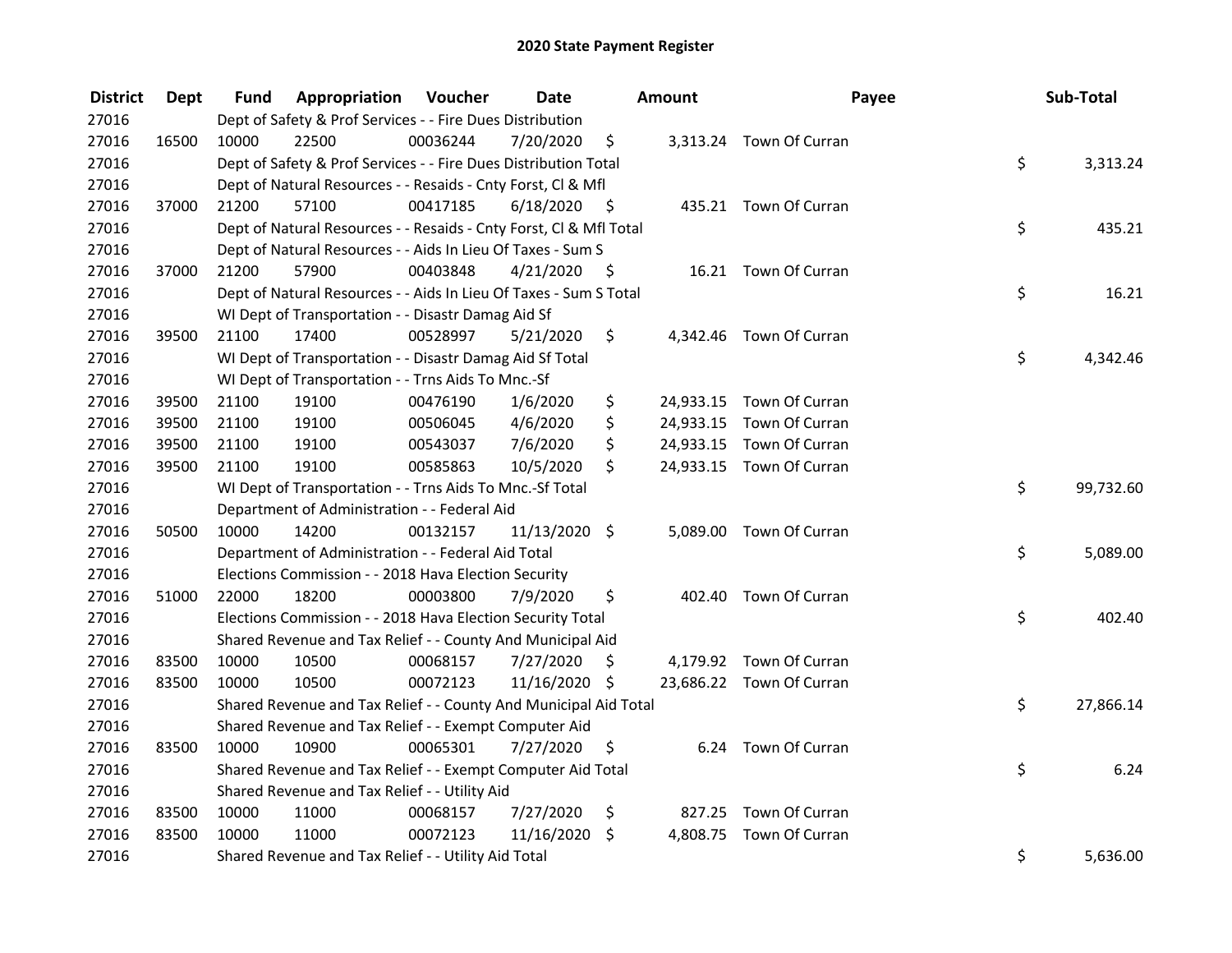| <b>District</b> | Dept  | <b>Fund</b> | <b>Appropriation</b>                                          | Voucher  | Date     | Amount | Payee          | Sub-Total  |
|-----------------|-------|-------------|---------------------------------------------------------------|----------|----------|--------|----------------|------------|
| 27016           |       |             | Shared Revenue and Tax Relief - - Personal Property Aid       |          |          |        |                |            |
| 27016           | 83500 | 10000       | 11100                                                         | 00060684 | 5/4/2020 | 7.10   | Town Of Curran |            |
| 27016           |       |             | Shared Revenue and Tax Relief - - Personal Property Aid Total |          |          |        |                | 7.10       |
| 27016 Total     |       |             |                                                               |          |          |        |                | 146,846.60 |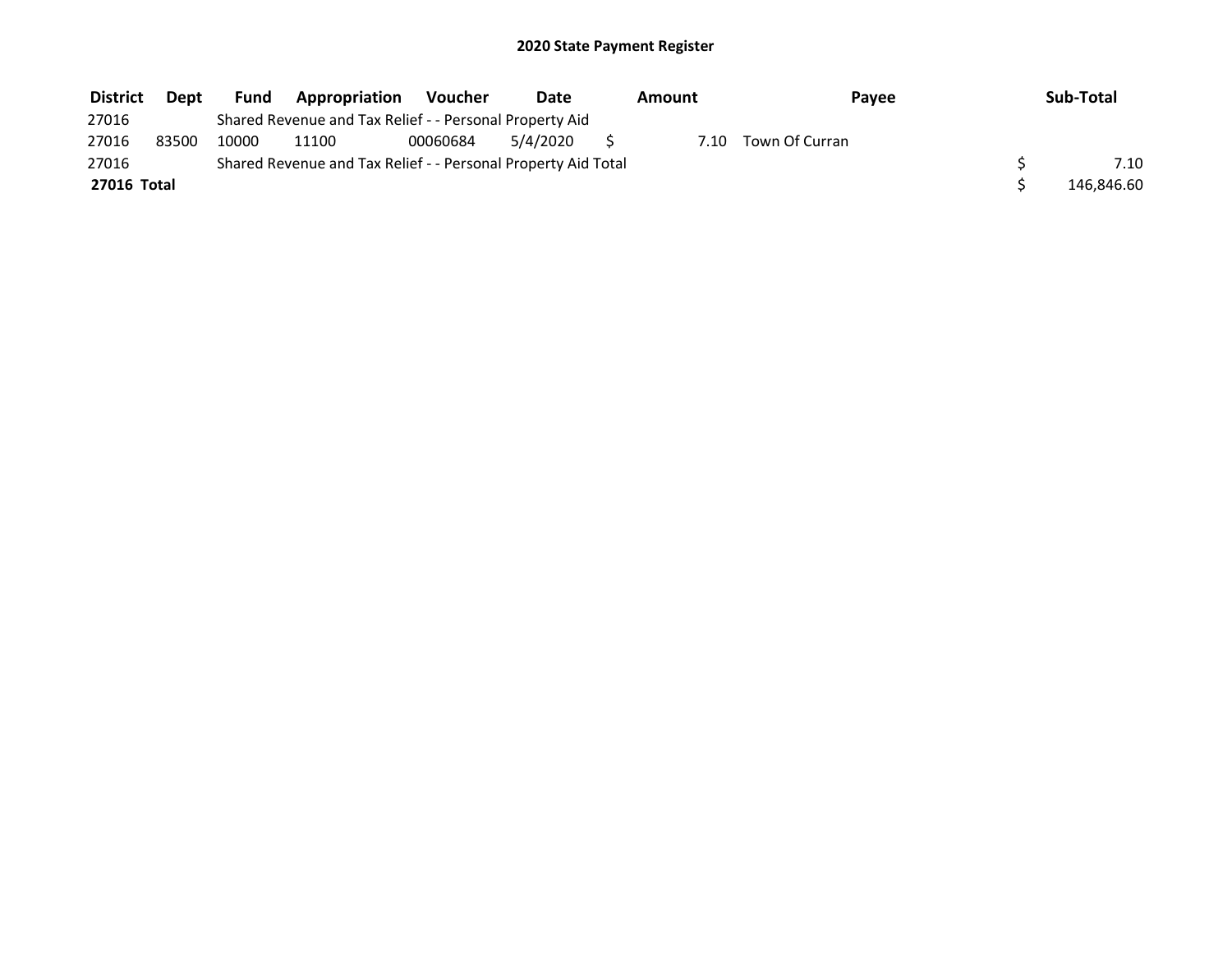| <b>District</b> | Dept  | Fund  | Appropriation                                                      | Voucher  | <b>Date</b>   |      | Amount | Payee                      | Sub-Total       |
|-----------------|-------|-------|--------------------------------------------------------------------|----------|---------------|------|--------|----------------------------|-----------------|
| 27018           |       |       | Dept of Safety & Prof Services - - Fire Dues Distribution          |          |               |      |        |                            |                 |
| 27018           | 16500 | 10000 | 22500                                                              | 00036245 | 7/20/2020     | \$   |        | 1,291.08 Town Of Franklin  |                 |
| 27018           |       |       | Dept of Safety & Prof Services - - Fire Dues Distribution Total    |          |               |      |        |                            | \$<br>1,291.08  |
| 27018           |       |       | Dept of Natural Resources - - Aids In Lieu Of Taxes - Gener        |          |               |      |        |                            |                 |
| 27018           | 37000 | 10000 | 50300                                                              | 00405372 | 4/21/2020     | - \$ |        | 20.92 Town Of Franklin     |                 |
| 27018           |       |       | Dept of Natural Resources - - Aids In Lieu Of Taxes - Gener Total  |          |               |      |        |                            | \$<br>20.92     |
| 27018           |       |       | Dept of Natural Resources - - Resaids - Cnty Forst, Cl & Mfl       |          |               |      |        |                            |                 |
| 27018           | 37000 | 21200 | 57100                                                              | 00417186 | 6/19/2020     | - \$ |        | 690.02 Town Of Franklin    |                 |
| 27018           |       |       | Dept of Natural Resources - - Resaids - Cnty Forst, Cl & Mfl Total |          |               |      |        |                            | \$<br>690.02    |
| 27018           |       |       | Dept of Natural Resources - - Aids In Lieu Of Taxes - Sum S        |          |               |      |        |                            |                 |
| 27018           | 37000 | 21200 | 57900                                                              | 00405373 | 4/21/2020     | - \$ |        | 164.24 Town Of Franklin    |                 |
| 27018           |       |       | Dept of Natural Resources - - Aids In Lieu Of Taxes - Sum S Total  |          |               |      |        |                            | \$<br>164.24    |
| 27018           |       |       | WI Dept of Transportation - - Trns Aids To Mnc.-Sf                 |          |               |      |        |                            |                 |
| 27018           | 39500 | 21100 | 19100                                                              | 00476191 | 1/6/2020      | \$   |        | 22,213.17 Town Of Franklin |                 |
| 27018           | 39500 | 21100 | 19100                                                              | 00506046 | 4/6/2020      | \$   |        | 22,213.17 Town Of Franklin |                 |
| 27018           | 39500 | 21100 | 19100                                                              | 00543038 | 7/6/2020      | \$   |        | 22,213.17 Town Of Franklin |                 |
| 27018           | 39500 | 21100 | 19100                                                              | 00585864 | 10/5/2020     | \$   |        | 22,213.17 Town Of Franklin |                 |
| 27018           |       |       | WI Dept of Transportation - - Trns Aids To Mnc.-Sf Total           |          |               |      |        |                            | \$<br>88,852.68 |
| 27018           |       |       | Department of Administration - - Federal Aid                       |          |               |      |        |                            |                 |
| 27018           | 50500 | 10000 | 14200                                                              | 00134573 | 12/10/2020 \$ |      |        | 7,446.00 Town Of Franklin  |                 |
| 27018           | 50500 | 10000 | 14200                                                              | 00136296 | 12/17/2020 \$ |      |        | 675.67 Town Of Franklin    |                 |
| 27018           |       |       | Department of Administration - - Federal Aid Total                 |          |               |      |        |                            | \$<br>8,121.67  |
| 27018           |       |       | Elections Commission - - 2018 Hava Election Security               |          |               |      |        |                            |                 |
| 27018           | 51000 | 22000 | 18200                                                              | 00004026 | 8/3/2020      | \$   |        | 412.30 Town Of Franklin    |                 |
| 27018           |       |       | Elections Commission - - 2018 Hava Election Security Total         |          |               |      |        |                            | \$<br>412.30    |
| 27018           |       |       | Shared Revenue and Tax Relief - - County And Municipal Aid         |          |               |      |        |                            |                 |
| 27018           | 83500 | 10000 | 10500                                                              | 00068158 | 7/27/2020     | \$   |        | 5,446.95 Town Of Franklin  |                 |
| 27018           | 83500 | 10000 | 10500                                                              | 00072124 | 11/16/2020 \$ |      |        | 30,866.04 Town Of Franklin |                 |
| 27018           |       |       | Shared Revenue and Tax Relief - - County And Municipal Aid Total   |          |               |      |        |                            | \$<br>36,312.99 |
| 27018           |       |       | Shared Revenue and Tax Relief - - Exempt Computer Aid              |          |               |      |        |                            |                 |
| 27018           | 83500 | 10000 | 10900                                                              | 00065302 | 7/27/2020     | \$   |        | 6.24 Town Of Franklin      |                 |
| 27018           |       |       | Shared Revenue and Tax Relief - - Exempt Computer Aid Total        |          |               |      |        |                            | \$<br>6.24      |
| 27018           |       |       | Shared Revenue and Tax Relief - - Utility Aid                      |          |               |      |        |                            |                 |
| 27018           | 83500 | 10000 | 11000                                                              | 00068158 | 7/27/2020     | \$   |        | 27.71 Town Of Franklin     |                 |
| 27018           | 83500 | 10000 | 11000                                                              | 00072124 | 11/16/2020    | \$   |        | 340.54 Town Of Franklin    |                 |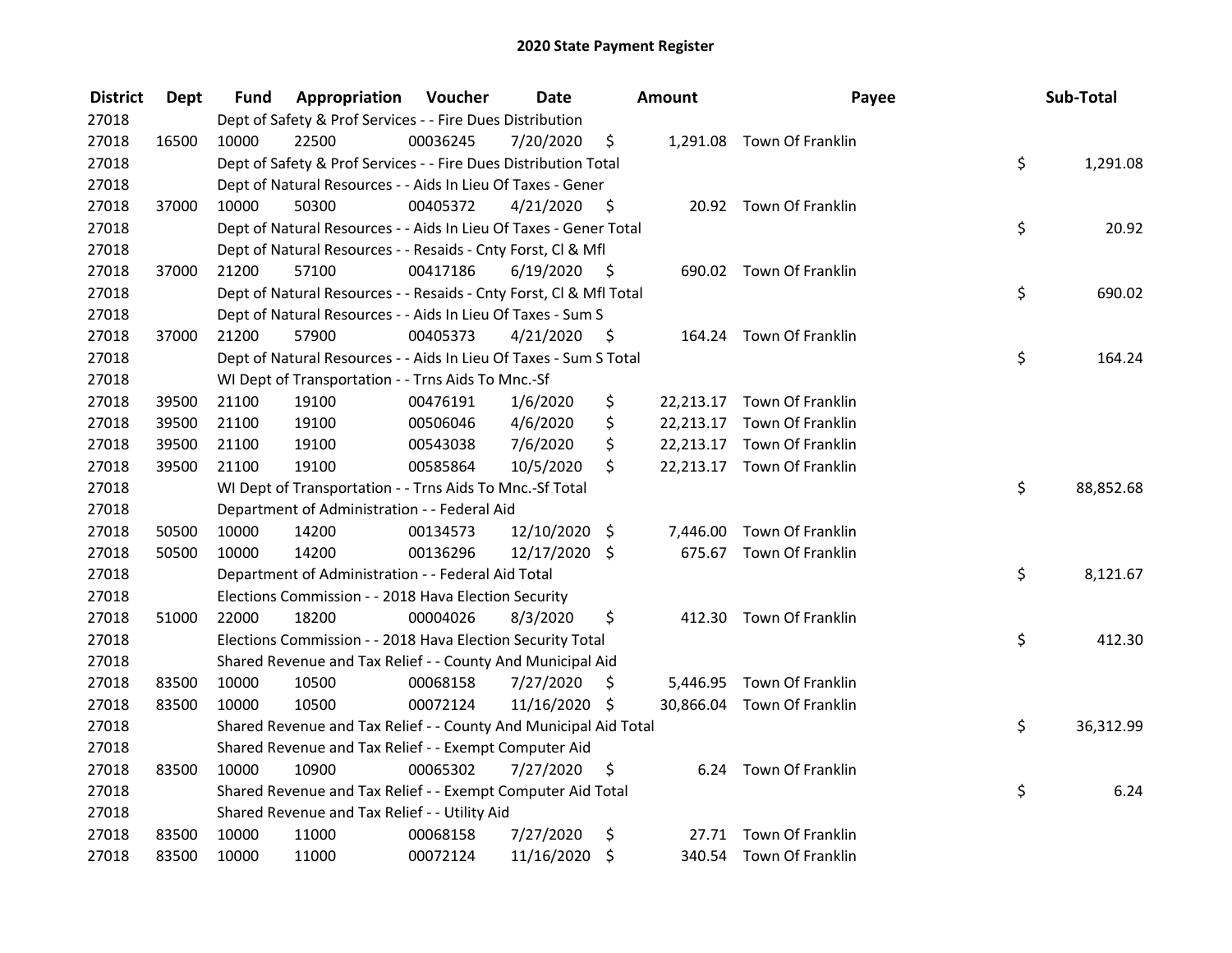| <b>District</b> | Dept  | <b>Fund</b> | Appropriation                                                 | <b>Voucher</b> | Date     | Amount | Payee            | Sub-Total  |
|-----------------|-------|-------------|---------------------------------------------------------------|----------------|----------|--------|------------------|------------|
| 27018           |       |             | Shared Revenue and Tax Relief - - Utility Aid Total           |                |          |        |                  | 368.25     |
| 27018           |       |             | Shared Revenue and Tax Relief - - Personal Property Aid       |                |          |        |                  |            |
| 27018           | 83500 | 10000       | 11100                                                         | 00060685       | 5/4/2020 | 15.08  | Town Of Franklin |            |
| 27018           |       |             | Shared Revenue and Tax Relief - - Personal Property Aid Total |                |          |        |                  | 15.08      |
| 27018 Total     |       |             |                                                               |                |          |        |                  | 136,255.47 |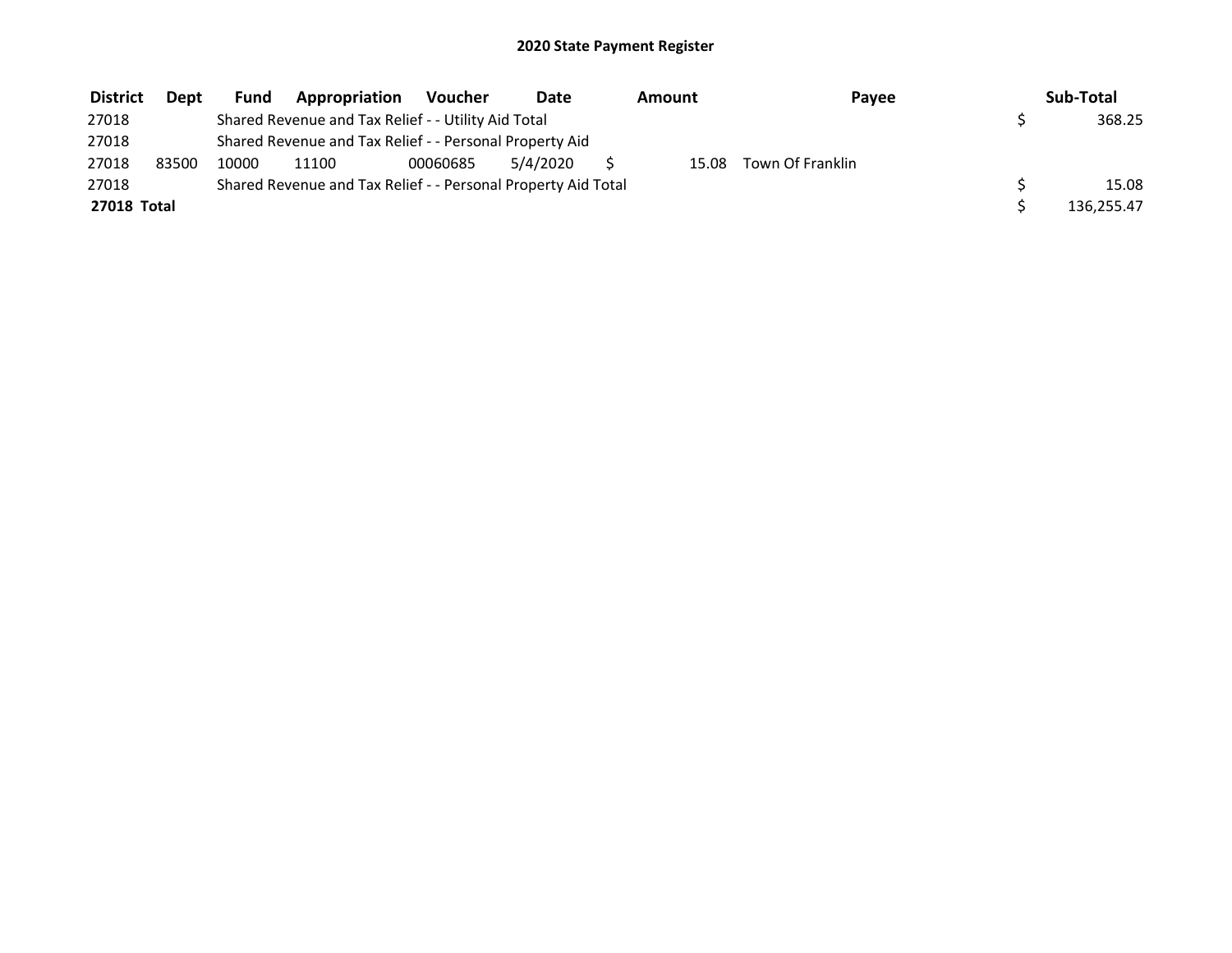| <b>District</b> | <b>Dept</b> | Fund  | Appropriation                                                      | Voucher  | <b>Date</b>   |      | Amount | Payee                           | Sub-Total        |
|-----------------|-------------|-------|--------------------------------------------------------------------|----------|---------------|------|--------|---------------------------------|------------------|
| 27020           |             |       | Dept of Safety & Prof Services - - Fire Dues Distribution          |          |               |      |        |                                 |                  |
| 27020           | 16500       | 10000 | 22500                                                              | 00036246 | 7/20/2020     | \$   |        | 1,245.88 Town Of Garden Valley  |                  |
| 27020           |             |       | Dept of Safety & Prof Services - - Fire Dues Distribution Total    |          |               |      |        |                                 | \$<br>1,245.88   |
| 27020           |             |       | Dept of Natural Resources - - Aids In Lieu Of Taxes - Gener        |          |               |      |        |                                 |                  |
| 27020           | 37000       | 10000 | 50300                                                              | 00385448 | 1/24/2020     | \$   |        | 714.14 Town Of Garden Valley    |                  |
| 27020           | 37000       | 10000 | 50300                                                              | 00404771 | 4/21/2020     | \$   |        | 148.40 Town Of Garden Valley    |                  |
| 27020           |             |       | Dept of Natural Resources - - Aids In Lieu Of Taxes - Gener Total  |          |               |      |        |                                 | \$<br>862.54     |
| 27020           |             |       | Dept of Natural Resources - - Resaids - Cnty Forst, Cl & Mfl       |          |               |      |        |                                 |                  |
| 27020           | 37000       | 21200 | 57100                                                              | 00417187 | 6/18/2020     | - \$ |        | 356.38 Town Of Garden Valley    |                  |
| 27020           |             |       | Dept of Natural Resources - - Resaids - Cnty Forst, CI & Mfl Total |          |               |      |        |                                 | \$<br>356.38     |
| 27020           |             |       | Dept of Natural Resources - - Aids In Lieu Of Taxes - Sum S        |          |               |      |        |                                 |                  |
| 27020           | 37000       | 21200 | 57900                                                              | 00404769 | 4/21/2020     | \$   |        | 156.70 Town Of Garden Valley    |                  |
| 27020           | 37000       | 21200 | 57900                                                              | 00404770 | 4/21/2020     | \$   |        | 52.80 Town Of Garden Valley     |                  |
| 27020           |             |       | Dept of Natural Resources - - Aids In Lieu Of Taxes - Sum S Total  |          |               |      |        |                                 | \$<br>209.50     |
| 27020           |             |       | WI Dept of Transportation - - Trns Aids To Mnc.-Sf                 |          |               |      |        |                                 |                  |
| 27020           | 39500       | 21100 | 19100                                                              | 00476192 | 1/6/2020      | \$   |        | 35,241.48 Town Of Garden Valley |                  |
| 27020           | 39500       | 21100 | 19100                                                              | 00506047 | 4/6/2020      | \$   |        | 35,241.48 Town Of Garden Valley |                  |
| 27020           | 39500       | 21100 | 19100                                                              | 00543039 | 7/6/2020      | \$   |        | 35,241.48 Town Of Garden Valley |                  |
| 27020           | 39500       | 21100 | 19100                                                              | 00585865 | 10/5/2020     | \$   |        | 35,241.48 Town Of Garden Valley |                  |
| 27020           |             |       | WI Dept of Transportation - - Trns Aids To Mnc.-Sf Total           |          |               |      |        |                                 | \$<br>140,965.92 |
| 27020           |             |       | Department of Administration - - Federal Aid                       |          |               |      |        |                                 |                  |
| 27020           | 50500       | 10000 | 14200                                                              | 00134574 | 12/10/2020    | -\$  |        | 7,007.00 Town Of Garden Valley  |                  |
| 27020           | 50500       | 10000 | 14200                                                              | 00136297 | 12/17/2020 \$ |      |        | 743.68 Town Of Garden Valley    |                  |
| 27020           |             |       | Department of Administration - - Federal Aid Total                 |          |               |      |        |                                 | \$<br>7,750.68   |
| 27020           |             |       | Elections Commission - - 2018 Hava Election Security               |          |               |      |        |                                 |                  |
| 27020           | 51000       | 22000 | 18200                                                              | 00004277 | 8/20/2020     | \$   |        | 475.00 Town Of Garden Valley    |                  |
| 27020           |             |       | Elections Commission - - 2018 Hava Election Security Total         |          |               |      |        |                                 | \$<br>475.00     |
| 27020           |             |       | Shared Revenue and Tax Relief - - County And Municipal Aid         |          |               |      |        |                                 |                  |
| 27020           | 83500       | 10000 | 10500                                                              | 00068159 | 7/27/2020     | \$   |        | 4,774.68 Town Of Garden Valley  |                  |
| 27020           | 83500       | 10000 | 10500                                                              | 00072125 | 11/16/2020 \$ |      |        | 27,056.49 Town Of Garden Valley |                  |
| 27020           |             |       | Shared Revenue and Tax Relief - - County And Municipal Aid Total   |          |               |      |        |                                 | \$<br>31,831.17  |
| 27020           |             |       | Shared Revenue and Tax Relief - - Exempt Computer Aid              |          |               |      |        |                                 |                  |
| 27020           | 83500       | 10000 | 10900                                                              | 00065303 | 7/27/2020     | \$   |        | 1.03 Town Of Garden Valley      |                  |
| 27020           |             |       | Shared Revenue and Tax Relief - - Exempt Computer Aid Total        |          |               |      |        |                                 | \$<br>1.03       |
| 27020           |             |       | Shared Revenue and Tax Relief - - Personal Property Aid            |          |               |      |        |                                 |                  |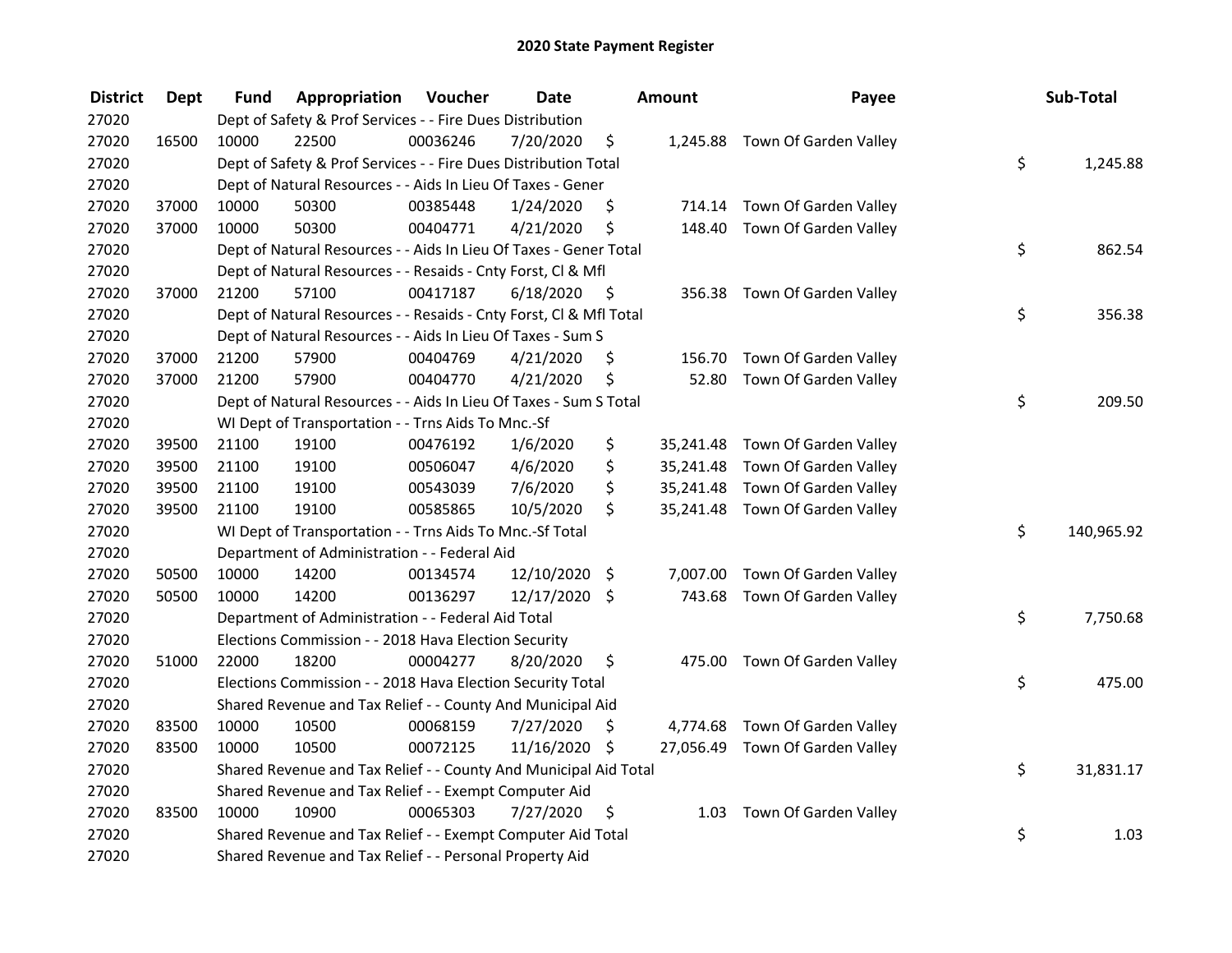| <b>District</b> | Dept  | <b>Fund</b> | <b>Appropriation</b>                                          | Voucher  | Date     | Amount | Pavee                        | Sub-Total  |
|-----------------|-------|-------------|---------------------------------------------------------------|----------|----------|--------|------------------------------|------------|
| 27020           | 83500 | 10000       | 11100                                                         | 00060686 | 5/4/2020 |        | 187.03 Town Of Garden Valley |            |
| 27020           |       |             | Shared Revenue and Tax Relief - - Personal Property Aid Total |          |          |        |                              | 187.03     |
| 27020 Total     |       |             |                                                               |          |          |        |                              | 183,885.13 |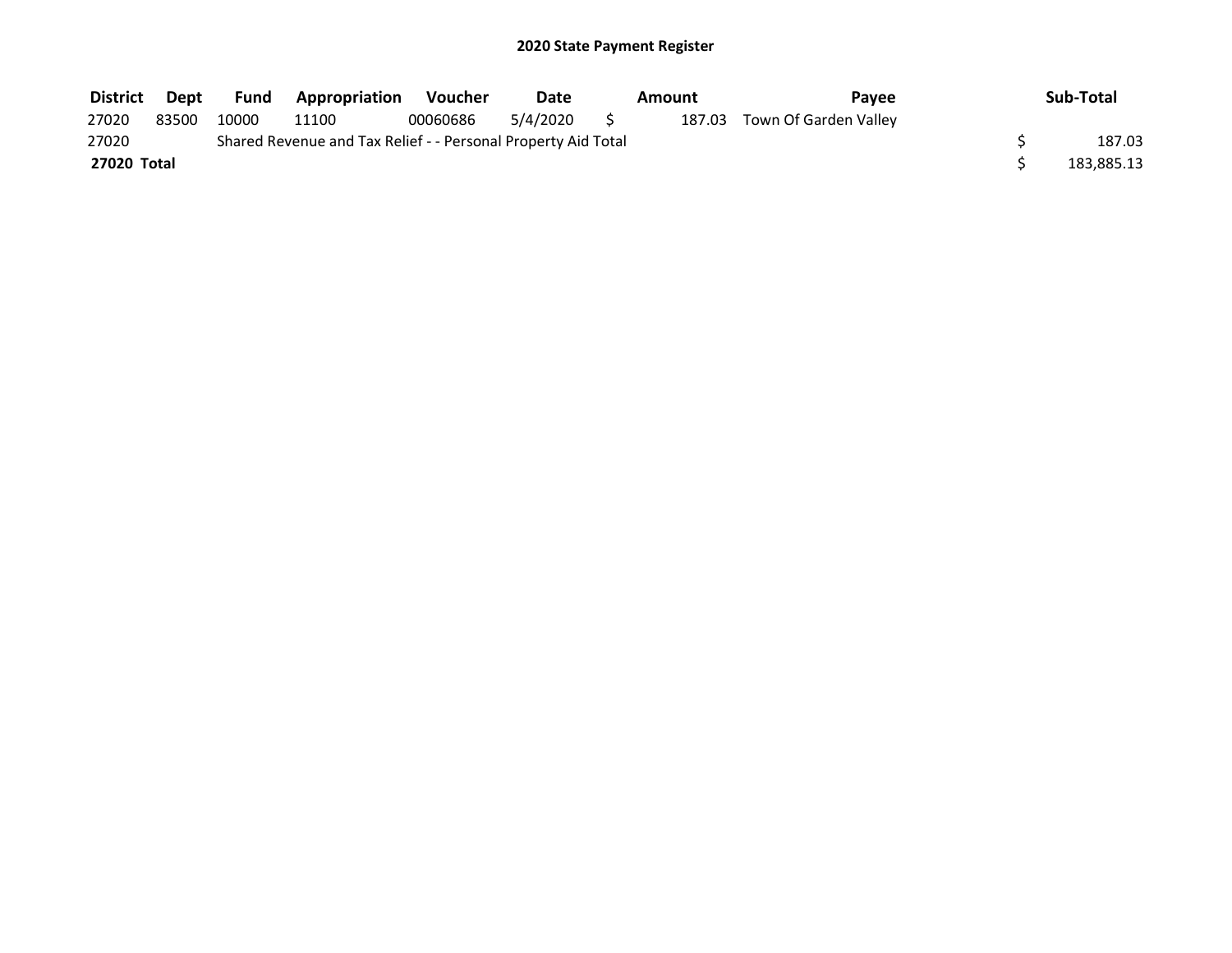| <b>District</b> | <b>Dept</b> | Fund  | Appropriation                                                      | Voucher  | <b>Date</b>   |      | Amount    | Payee                      | Sub-Total       |
|-----------------|-------------|-------|--------------------------------------------------------------------|----------|---------------|------|-----------|----------------------------|-----------------|
| 27022           |             |       | Dept of Safety & Prof Services - - Fire Dues Distribution          |          |               |      |           |                            |                 |
| 27022           | 16500       | 10000 | 22500                                                              | 00036247 | 7/20/2020     | \$   |           | 1,959.06 Town Of Garfield  |                 |
| 27022           |             |       | Dept of Safety & Prof Services - - Fire Dues Distribution Total    |          |               |      |           |                            | \$<br>1,959.06  |
| 27022           |             |       | Dept of Natural Resources - - Aids In Lieu Of Taxes - Gener        |          |               |      |           |                            |                 |
| 27022           | 37000       | 10000 | 50300                                                              | 00385449 | 1/24/2020     | \$   | 5,546.09  | Town Of Garfield           |                 |
| 27022           | 37000       | 10000 | 50300                                                              | 00404772 | 4/21/2020     | \$   | 0.80      | Town Of Garfield           |                 |
| 27022           | 37000       | 10000 | 50300                                                              | 00404774 | 4/21/2020     | \$   | 427.75    | Town Of Garfield           |                 |
| 27022           | 37000       | 10000 | 50300                                                              | 00404775 | 4/21/2020     | \$   |           | 144.27 Town Of Garfield    |                 |
| 27022           |             |       | Dept of Natural Resources - - Aids In Lieu Of Taxes - Gener Total  |          |               |      |           |                            | \$<br>6,118.91  |
| 27022           |             |       | Dept of Natural Resources - - Resaids - Cnty Forst, Cl & Mfl       |          |               |      |           |                            |                 |
| 27022           | 37000       | 21200 | 57100                                                              | 00417188 | 6/18/2020     | - \$ |           | 777.85 Town Of Garfield    |                 |
| 27022           |             |       | Dept of Natural Resources - - Resaids - Cnty Forst, Cl & Mfl Total |          |               |      |           |                            | \$<br>777.85    |
| 27022           |             |       | Dept of Natural Resources - - Aids In Lieu Of Taxes - Sum S        |          |               |      |           |                            |                 |
| 27022           | 37000       | 21200 | 57900                                                              | 00404773 | 4/21/2020     | -S   |           | 6.55 Town Of Garfield      |                 |
| 27022           |             |       | Dept of Natural Resources - - Aids In Lieu Of Taxes - Sum S Total  |          |               |      |           |                            | \$<br>6.55      |
| 27022           |             |       | WI Dept of Transportation - - Trns Aids To Mnc.-Sf                 |          |               |      |           |                            |                 |
| 27022           | 39500       | 21100 | 19100                                                              | 00476193 | 1/6/2020      | \$   | 21,398.49 | Town Of Garfield           |                 |
| 27022           | 39500       | 21100 | 19100                                                              | 00506048 | 4/6/2020      | \$   | 21,398.49 | Town Of Garfield           |                 |
| 27022           | 39500       | 21100 | 19100                                                              | 00543040 | 7/6/2020      | \$   | 21,398.49 | Town Of Garfield           |                 |
| 27022           | 39500       | 21100 | 19100                                                              | 00585866 | 10/5/2020     | \$   |           | 21,398.49 Town Of Garfield |                 |
| 27022           |             |       | WI Dept of Transportation - - Trns Aids To Mnc.-Sf Total           |          |               |      |           |                            | \$<br>85,593.96 |
| 27022           |             |       | WI Dept of Transportation - - Loc Rd Imp Prg St Fd                 |          |               |      |           |                            |                 |
| 27022           | 39500       | 21100 | 27800                                                              | 00493648 | 2/18/2020     | \$.  |           | 71,500.53 Town Of Garfield |                 |
| 27022           |             |       | WI Dept of Transportation - - Loc Rd Imp Prg St Fd Total           |          |               |      |           |                            | \$<br>71,500.53 |
| 27022           |             |       | Department of Administration - - Federal Aid                       |          |               |      |           |                            |                 |
| 27022           | 50500       | 10000 | 14200                                                              | 00134575 | 12/10/2020    | \$   |           | 11,250.00 Town Of Garfield |                 |
| 27022           | 50500       | 10000 | 14200                                                              | 00136298 | 12/17/2020 \$ |      |           | 1,193.98 Town Of Garfield  |                 |
| 27022           |             |       | Department of Administration - - Federal Aid Total                 |          |               |      |           |                            | \$<br>12,443.98 |
| 27022           |             |       | Elections Commission - - 2018 Hava Election Security               |          |               |      |           |                            |                 |
| 27022           | 51000       | 22000 | 18200                                                              | 00004657 | 9/18/2020     | \$   |           | 638.90 Town Of Garfield    |                 |
| 27022           |             |       | Elections Commission - - 2018 Hava Election Security Total         |          |               |      |           |                            | \$<br>638.90    |
| 27022           |             |       | Shared Revenue and Tax Relief - - County And Municipal Aid         |          |               |      |           |                            |                 |
| 27022           | 83500       | 10000 | 10500                                                              | 00068160 | 7/27/2020     | \$   |           | 4,981.74 Town Of Garfield  |                 |
| 27022           | 83500       | 10000 | 10500                                                              | 00072126 | 11/16/2020 \$ |      |           | 28,229.83 Town Of Garfield |                 |
| 27022           |             |       | Shared Revenue and Tax Relief - - County And Municipal Aid Total   |          |               |      |           |                            | \$<br>33,211.57 |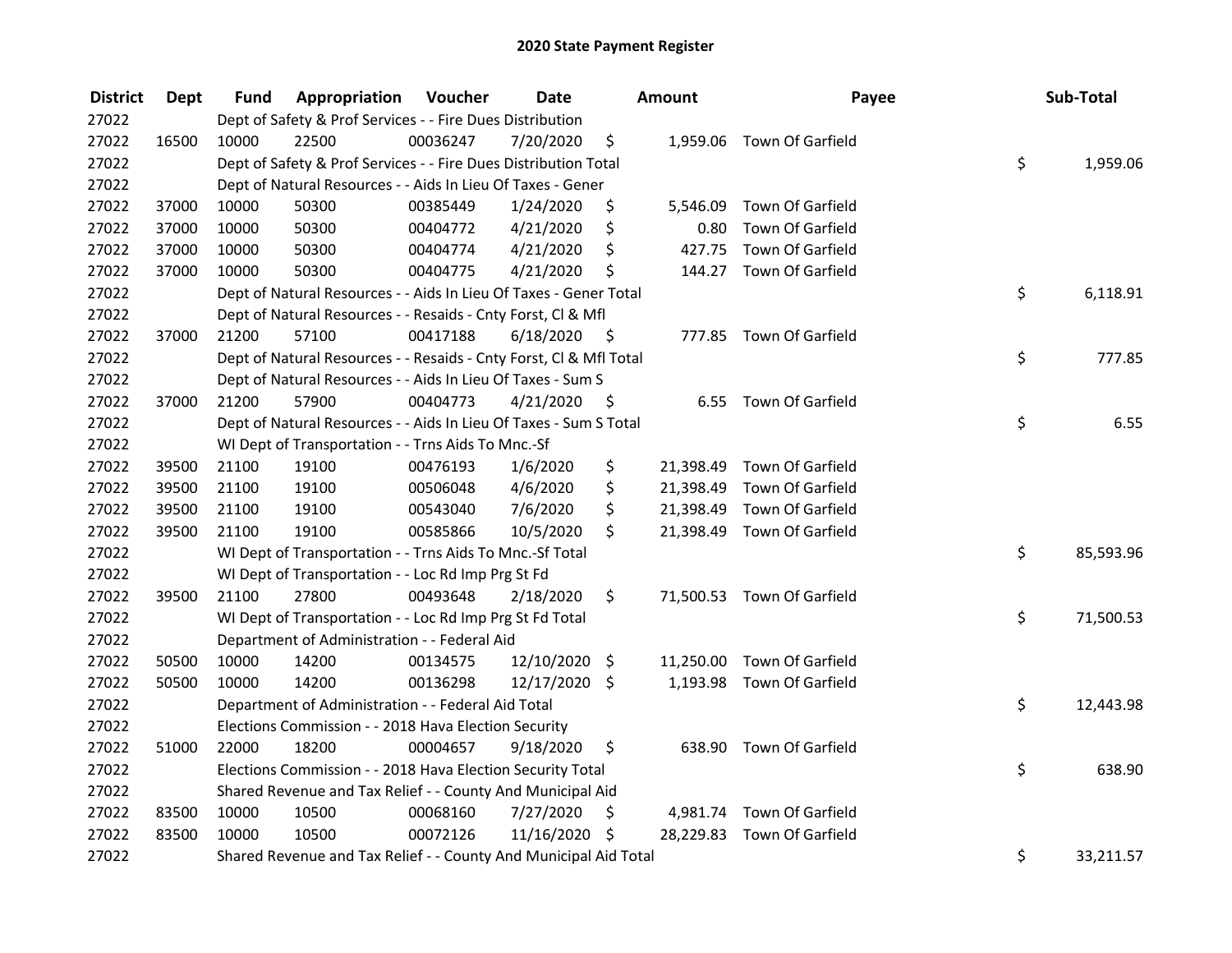| <b>District</b> | <b>Dept</b> | <b>Fund</b> | Appropriation                                                 | <b>Voucher</b> | <b>Date</b> | Amount | Payee            | Sub-Total  |
|-----------------|-------------|-------------|---------------------------------------------------------------|----------------|-------------|--------|------------------|------------|
| 27022           |             |             | Shared Revenue and Tax Relief - - Exempt Computer Aid         |                |             |        |                  |            |
| 27022           | 83500       | 10000       | 10900                                                         | 00065304       | 7/27/2020   | 7.27   | Town Of Garfield |            |
| 27022           |             |             | Shared Revenue and Tax Relief - - Exempt Computer Aid Total   |                |             |        |                  | 7.27       |
| 27022           |             |             | Shared Revenue and Tax Relief - - Personal Property Aid       |                |             |        |                  |            |
| 27022           | 83500       | 10000       | 11100                                                         | 00060687       | 5/4/2020    | 0.67   | Town Of Garfield |            |
| 27022           |             |             | Shared Revenue and Tax Relief - - Personal Property Aid Total |                |             |        |                  | 0.67       |
| 27022 Total     |             |             |                                                               |                |             |        |                  | 212.259.25 |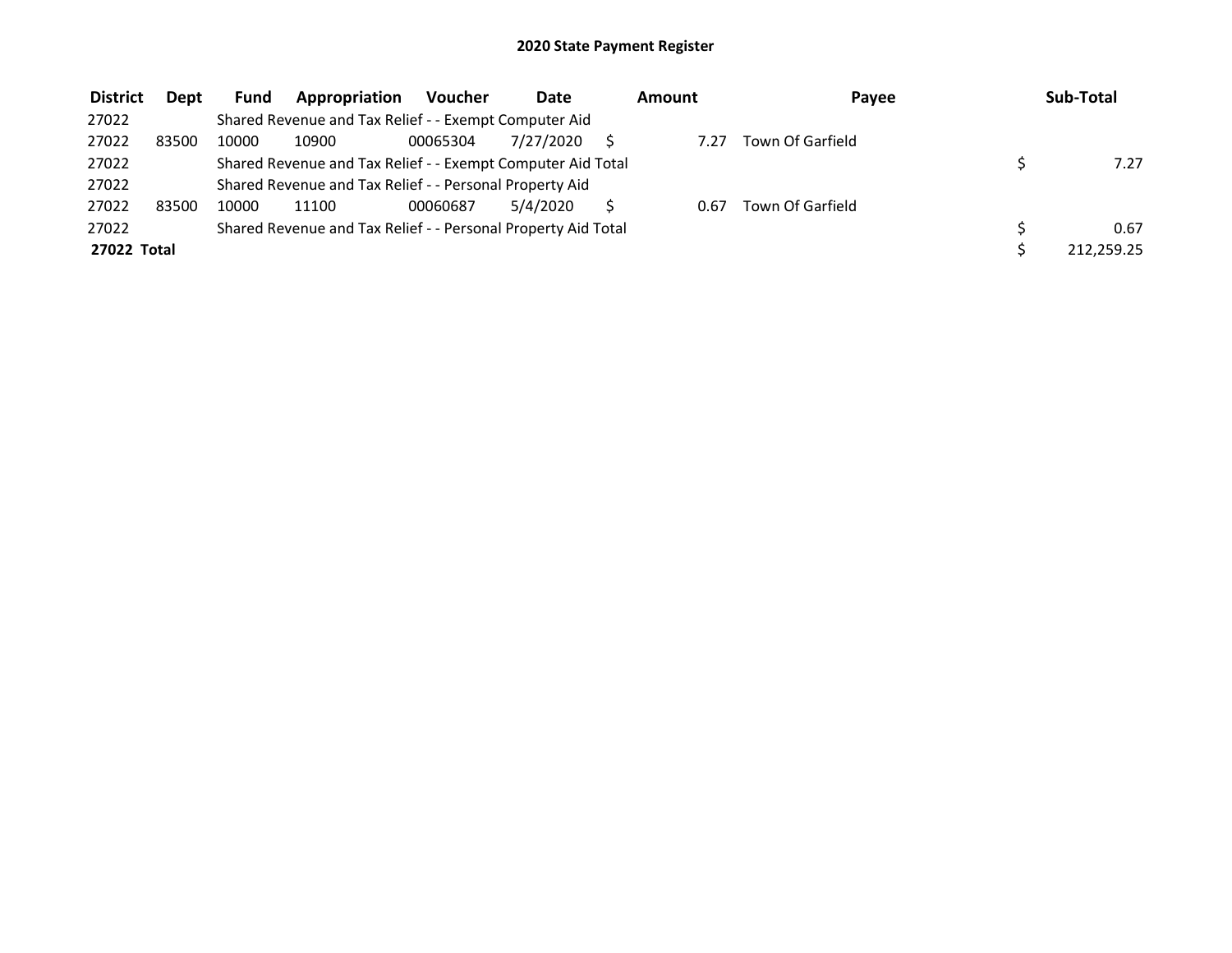| <b>District</b> | Dept  | Fund  | Appropriation                                                      | Voucher  | <b>Date</b>   |      | <b>Amount</b> | Payee                    | Sub-Total        |
|-----------------|-------|-------|--------------------------------------------------------------------|----------|---------------|------|---------------|--------------------------|------------------|
| 27024           |       |       | Dept of Safety & Prof Services - - Fire Dues Distribution          |          |               |      |               |                          |                  |
| 27024           | 16500 | 10000 | 22500                                                              | 00036248 | 7/20/2020     | \$   |               | 1,713.62 Town Of Hixton  |                  |
| 27024           |       |       | Dept of Safety & Prof Services - - Fire Dues Distribution Total    |          |               |      |               |                          | \$<br>1,713.62   |
| 27024           |       |       | Dept of Natural Resources - - Aids In Lieu Of Taxes - Gener        |          |               |      |               |                          |                  |
| 27024           | 37000 | 10000 | 50300                                                              | 00385450 | 1/24/2020     | \$   | 2,767.29      | Town Of Hixton           |                  |
| 27024           | 37000 | 10000 | 50300                                                              | 00404799 | 4/21/2020     | \$   |               | 306.93 Town Of Hixton    |                  |
| 27024           |       |       | Dept of Natural Resources - - Aids In Lieu Of Taxes - Gener Total  |          |               |      |               |                          | \$<br>3,074.22   |
| 27024           |       |       | Dept of Natural Resources - - Resaids - Cnty Forst, CI & Mfl       |          |               |      |               |                          |                  |
| 27024           | 37000 | 21200 | 57100                                                              | 00417189 | 6/18/2020     | - \$ |               | 486.89 Town Of Hixton    |                  |
| 27024           |       |       | Dept of Natural Resources - - Resaids - Cnty Forst, Cl & Mfl Total |          |               |      |               |                          | \$<br>486.89     |
| 27024           |       |       | Dept of Natural Resources - - Aids In Lieu Of Taxes - Sum S        |          |               |      |               |                          |                  |
| 27024           | 37000 | 21200 | 57900                                                              | 00404800 | 4/21/2020     | -\$  |               | 133.22 Town Of Hixton    |                  |
| 27024           |       |       | Dept of Natural Resources - - Aids In Lieu Of Taxes - Sum S Total  |          |               |      |               |                          | \$<br>133.22     |
| 27024           |       |       | WI Dept of Transportation - - Trns Aids To Mnc.-Sf                 |          |               |      |               |                          |                  |
| 27024           | 39500 | 21100 | 19100                                                              | 00476194 | 1/6/2020      | \$   |               | 29,932.92 Town Of Hixton |                  |
| 27024           | 39500 | 21100 | 19100                                                              | 00506049 | 4/6/2020      | \$   |               | 29,932.92 Town Of Hixton |                  |
| 27024           | 39500 | 21100 | 19100                                                              | 00543041 | 7/6/2020      | \$   |               | 29,932.92 Town Of Hixton |                  |
| 27024           | 39500 | 21100 | 19100                                                              | 00585867 | 10/5/2020     | \$   |               | 29,932.92 Town Of Hixton |                  |
| 27024           |       |       | WI Dept of Transportation - - Trns Aids To Mnc.-Sf Total           |          |               |      |               |                          | \$<br>119,731.68 |
| 27024           |       |       | Department of Administration - - Federal Aid                       |          |               |      |               |                          |                  |
| 27024           | 50500 | 10000 | 14200                                                              | 00134576 | 12/10/2020 \$ |      |               | 10,925.00 Town Of Hixton |                  |
| 27024           | 50500 | 10000 | 14200                                                              | 00136299 | 12/17/2020 \$ |      |               | 1,159.50 Town Of Hixton  |                  |
| 27024           |       |       | Department of Administration - - Federal Aid Total                 |          |               |      |               |                          | \$<br>12,084.50  |
| 27024           |       |       | Elections Commission - - 2018 Hava Election Security               |          |               |      |               |                          |                  |
| 27024           | 51000 | 22000 | 18200                                                              | 00004275 | 8/20/2020     | \$.  |               | 575.10 Town Of Hixton    |                  |
| 27024           |       |       | Elections Commission - - 2018 Hava Election Security Total         |          |               |      |               |                          | \$<br>575.10     |
| 27024           |       |       | Shared Revenue and Tax Relief - - County And Municipal Aid         |          |               |      |               |                          |                  |
| 27024           | 83500 | 10000 | 10500                                                              | 00068161 | 7/27/2020     | \$   |               | 12,364.65 Town Of Hixton |                  |
| 27024           | 83500 | 10000 | 10500                                                              | 00072127 | 11/16/2020 \$ |      |               | 70,066.35 Town Of Hixton |                  |
| 27024           |       |       | Shared Revenue and Tax Relief - - County And Municipal Aid Total   |          |               |      |               |                          | \$<br>82,431.00  |
| 27024           |       |       | Shared Revenue and Tax Relief - - Exempt Computer Aid              |          |               |      |               |                          |                  |
| 27024           | 83500 | 10000 | 10900                                                              | 00065305 | 7/27/2020     | \$   |               | 46.76 Town Of Hixton     |                  |
| 27024           |       |       | Shared Revenue and Tax Relief - - Exempt Computer Aid Total        |          |               |      |               |                          | \$<br>46.76      |
| 27024           |       |       | Shared Revenue and Tax Relief - - Utility Aid                      |          |               |      |               |                          |                  |
| 27024           | 83500 | 10000 | 11000                                                              | 00068161 | 7/27/2020     | \$   |               | 164.16 Town Of Hixton    |                  |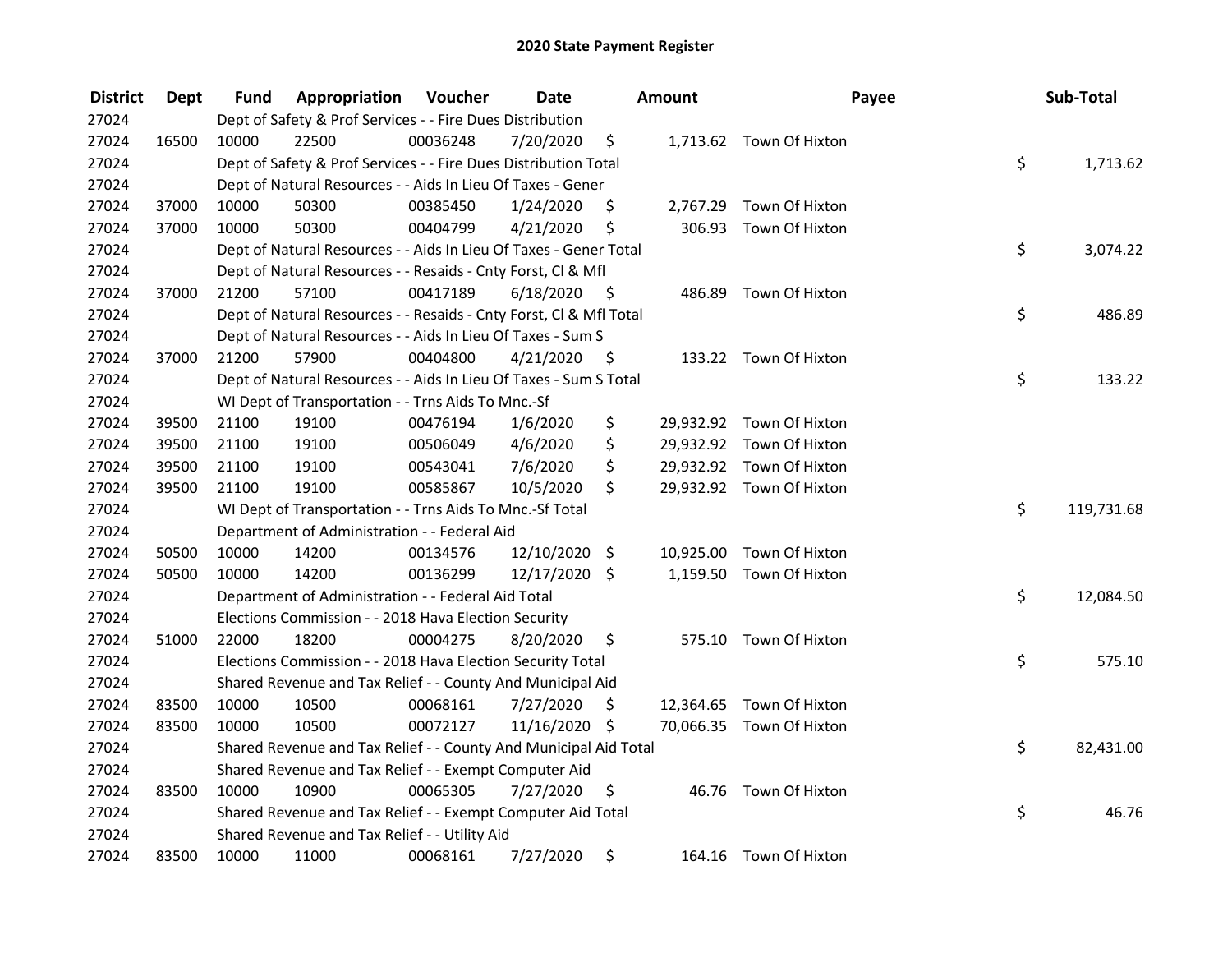| <b>District</b> | Dept  | <b>Fund</b> | Appropriation                                                   | <b>Voucher</b> | <b>Date</b>   | Amount   | Pavee          | Sub-Total  |
|-----------------|-------|-------------|-----------------------------------------------------------------|----------------|---------------|----------|----------------|------------|
| 27024           | 83500 | 10000       | 11000                                                           | 00072127       | 11/16/2020 \$ | 928.50   | Town Of Hixton |            |
| 27024           |       |             | Shared Revenue and Tax Relief - - Utility Aid Total             |                |               |          |                | 1,092.66   |
| 27024           |       |             | Shared Revenue and Tax Relief - - Personal Property Aid         |                |               |          |                |            |
| 27024           | 83500 | 10000       | 11100                                                           | 00060688       | 5/4/2020      | 2.028.61 | Town Of Hixton |            |
| 27024           |       |             | Shared Revenue and Tax Relief - - Personal Property Aid Total   |                |               |          |                | 2,028.61   |
| 27024           |       |             | Shared Revenue and Tax Relief - - Lottery & Gaming Credit       |                |               |          |                |            |
| 27024           | 83500 | 52100       | 36300                                                           | 00055329       | 3/23/2020     | 801.23   | Town Of Hixton |            |
| 27024           |       |             | Shared Revenue and Tax Relief - - Lottery & Gaming Credit Total |                |               |          |                | 801.23     |
| 27024 Total     |       |             |                                                                 |                |               |          |                | 224,199.49 |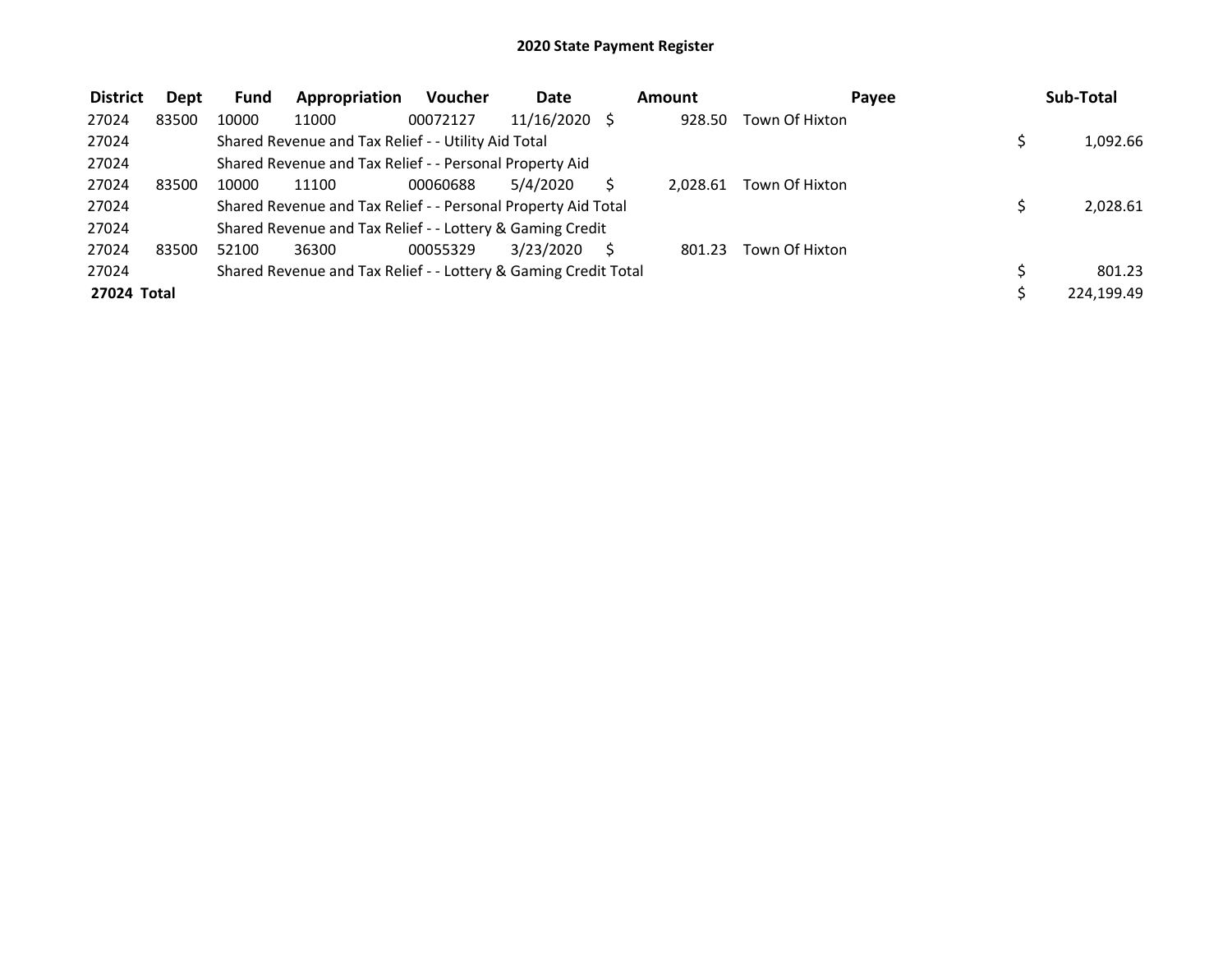| <b>District</b> | <b>Dept</b> | Fund  | Appropriation                                                      | Voucher  | <b>Date</b>   |      | Amount    |                          | Payee | Sub-Total  |
|-----------------|-------------|-------|--------------------------------------------------------------------|----------|---------------|------|-----------|--------------------------|-------|------------|
| 27026           |             |       | Dept of Safety & Prof Services - - Fire Dues Distribution          |          |               |      |           |                          |       |            |
| 27026           | 16500       | 10000 | 22500                                                              | 00036249 | 7/20/2020     | \$   |           | 2,623.38 Town Of Irving  |       |            |
| 27026           |             |       | Dept of Safety & Prof Services - - Fire Dues Distribution Total    |          |               |      |           |                          | \$    | 2,623.38   |
| 27026           |             |       | Dept of Natural Resources - - Aids In Lieu Of Taxes - Gener        |          |               |      |           |                          |       |            |
| 27026           | 37000       | 10000 | 50300                                                              | 00385493 | 1/24/2020     | \$   |           | 2,276.82 Town Of Irving  |       |            |
| 27026           | 37000       | 10000 | 50300                                                              | 00405301 | 4/21/2020     | \$   | 7.83      | Town Of Irving           |       |            |
| 27026           |             |       | Dept of Natural Resources - - Aids In Lieu Of Taxes - Gener Total  |          |               |      |           |                          | \$    | 2,284.65   |
| 27026           |             |       | Dept of Natural Resources - - Resaids - Cnty Forst, CI & Mfl       |          |               |      |           |                          |       |            |
| 27026           | 37000       | 21200 | 57100                                                              | 00417190 | 6/18/2020     | - \$ |           | 462.74 Town Of Irving    |       |            |
| 27026           |             |       | Dept of Natural Resources - - Resaids - Cnty Forst, Cl & Mfl Total |          |               |      |           |                          | \$    | 462.74     |
| 27026           |             |       | Dept of Natural Resources - - Aids In Lieu Of Taxes - Sum S        |          |               |      |           |                          |       |            |
| 27026           | 37000       | 21200 | 57900                                                              | 00405302 | 4/21/2020     | \$   |           | 9.37 Town Of Irving      |       |            |
| 27026           |             |       | Dept of Natural Resources - - Aids In Lieu Of Taxes - Sum S Total  |          |               |      |           |                          | \$    | 9.37       |
| 27026           |             |       | WI Dept of Transportation - - Trns Aids To Mnc.-Sf                 |          |               |      |           |                          |       |            |
| 27026           | 39500       | 21100 | 19100                                                              | 00476195 | 1/6/2020      | \$   | 29,289.06 | Town Of Irving           |       |            |
| 27026           | 39500       | 21100 | 19100                                                              | 00506050 | 4/6/2020      | \$   | 29,289.06 | Town Of Irving           |       |            |
| 27026           | 39500       | 21100 | 19100                                                              | 00543042 | 7/6/2020      | \$   | 29,289.06 | Town Of Irving           |       |            |
| 27026           | 39500       | 21100 | 19100                                                              | 00585868 | 10/5/2020     | \$   |           | 29,289.06 Town Of Irving |       |            |
| 27026           |             |       | WI Dept of Transportation - - Trns Aids To Mnc.-Sf Total           |          |               |      |           |                          | \$    | 117,156.24 |
| 27026           |             |       | Department of Administration - - Federal Aid                       |          |               |      |           |                          |       |            |
| 27026           | 50500       | 10000 | 14200                                                              | 00132158 | 11/13/2020 \$ |      |           | 12,696.11 Town Of Irving |       |            |
| 27026           | 50500       | 10000 | 14200                                                              | 00134577 | 12/10/2020    | \$   | 49.89     | Town Of Irving           |       |            |
| 27026           | 50500       | 10000 | 14200                                                              | 00136300 | 12/17/2020 \$ |      | 443.19    | Town Of Irving           |       |            |
| 27026           |             |       | Department of Administration - - Federal Aid Total                 |          |               |      |           |                          | \$    | 13,189.19  |
| 27026           |             |       | Elections Commission - - 2018 Hava Election Security               |          |               |      |           |                          |       |            |
| 27026           | 51000       | 22000 | 18200                                                              | 00003681 | 7/6/2020      | \$   | 646.60    | Town Of Irving           |       |            |
| 27026           | 51000       | 22000 | 18200                                                              | 00004433 | 9/9/2020      | \$   |           | 100.00 Town Of Irving    |       |            |
| 27026           |             |       | Elections Commission - - 2018 Hava Election Security Total         |          |               |      |           |                          | \$    | 746.60     |
| 27026           |             |       | Shared Revenue and Tax Relief - - County And Municipal Aid         |          |               |      |           |                          |       |            |
| 27026           | 83500       | 10000 | 10500                                                              | 00068162 | 7/27/2020     | \$   |           | 3,703.77 Town Of Irving  |       |            |
| 27026           | 83500       | 10000 | 10500                                                              | 00072128 | 11/16/2020 \$ |      |           | 20,988.06 Town Of Irving |       |            |
| 27026           |             |       | Shared Revenue and Tax Relief - - County And Municipal Aid Total   |          |               |      |           |                          | \$    | 24,691.83  |
| 27026           |             |       | Shared Revenue and Tax Relief - - Exempt Computer Aid              |          |               |      |           |                          |       |            |
| 27026           | 83500       | 10000 | 10900                                                              | 00065306 | 7/27/2020     | \$   | 24.94     | Town Of Irving           |       |            |
| 27026           |             |       | Shared Revenue and Tax Relief - - Exempt Computer Aid Total        |          |               |      |           |                          | \$    | 24.94      |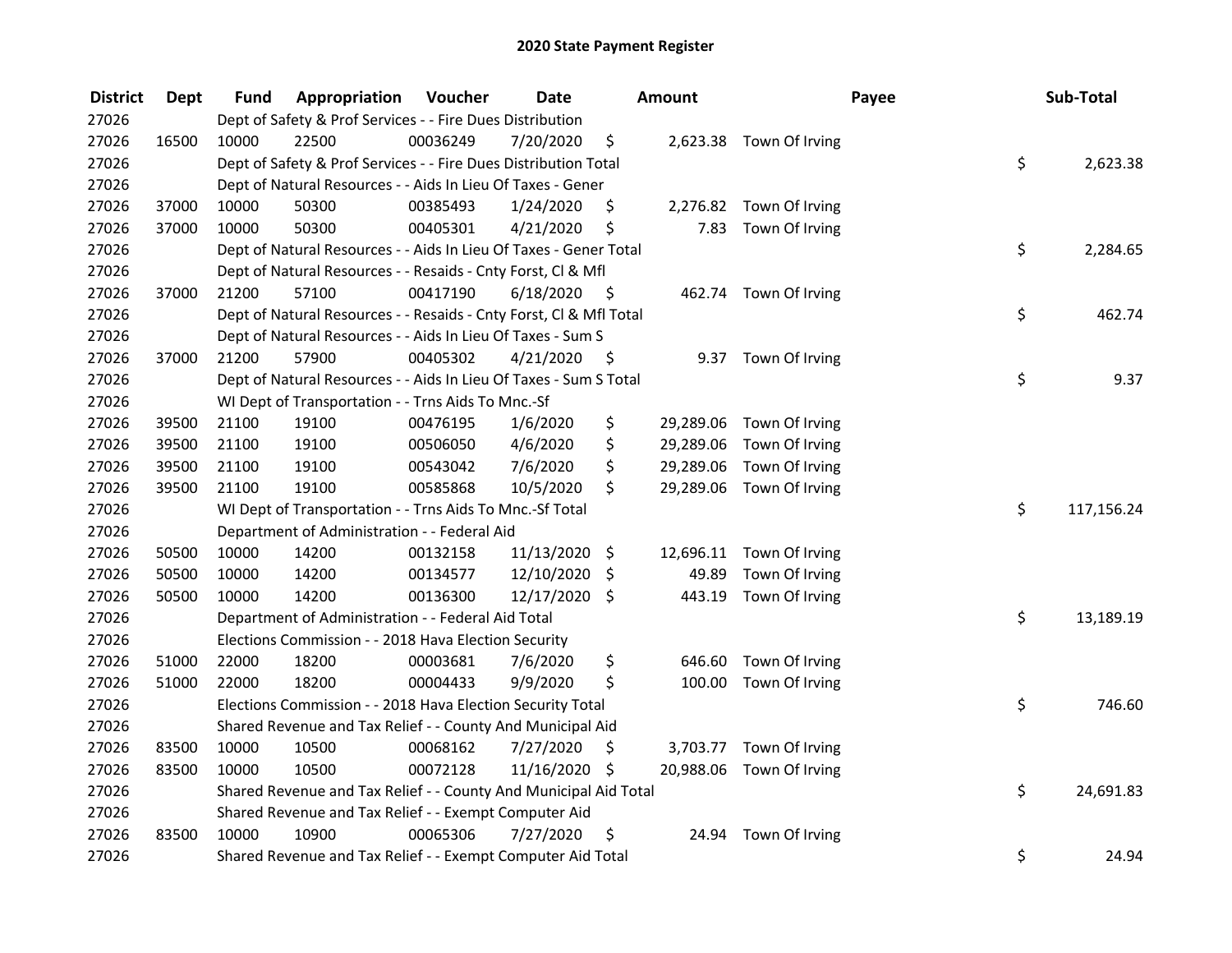| <b>District</b> | <b>Dept</b> | Fund  | Appropriation                                                 | <b>Voucher</b> | Date       | Amount |                | Payee | Sub-Total  |
|-----------------|-------------|-------|---------------------------------------------------------------|----------------|------------|--------|----------------|-------|------------|
| 27026           |             |       | Shared Revenue and Tax Relief - - Utility Aid                 |                |            |        |                |       |            |
| 27026           | 83500       | 10000 | 11000                                                         | 00068162       | 7/27/2020  | 48.12  | Town Of Irving |       |            |
| 27026           | 83500       | 10000 | 11000                                                         | 00072128       | 11/16/2020 | 279.73 | Town Of Irving |       |            |
| 27026           |             |       | Shared Revenue and Tax Relief - - Utility Aid Total           |                |            |        |                |       | 327.85     |
| 27026           |             |       | Shared Revenue and Tax Relief - - Personal Property Aid       |                |            |        |                |       |            |
| 27026           | 83500       | 10000 | 11100                                                         | 00060689       | 5/4/2020   | 311.31 | Town Of Irving |       |            |
| 27026           |             |       | Shared Revenue and Tax Relief - - Personal Property Aid Total |                |            |        |                |       | 311.31     |
| 27026 Total     |             |       |                                                               |                |            |        |                |       | 161,828.10 |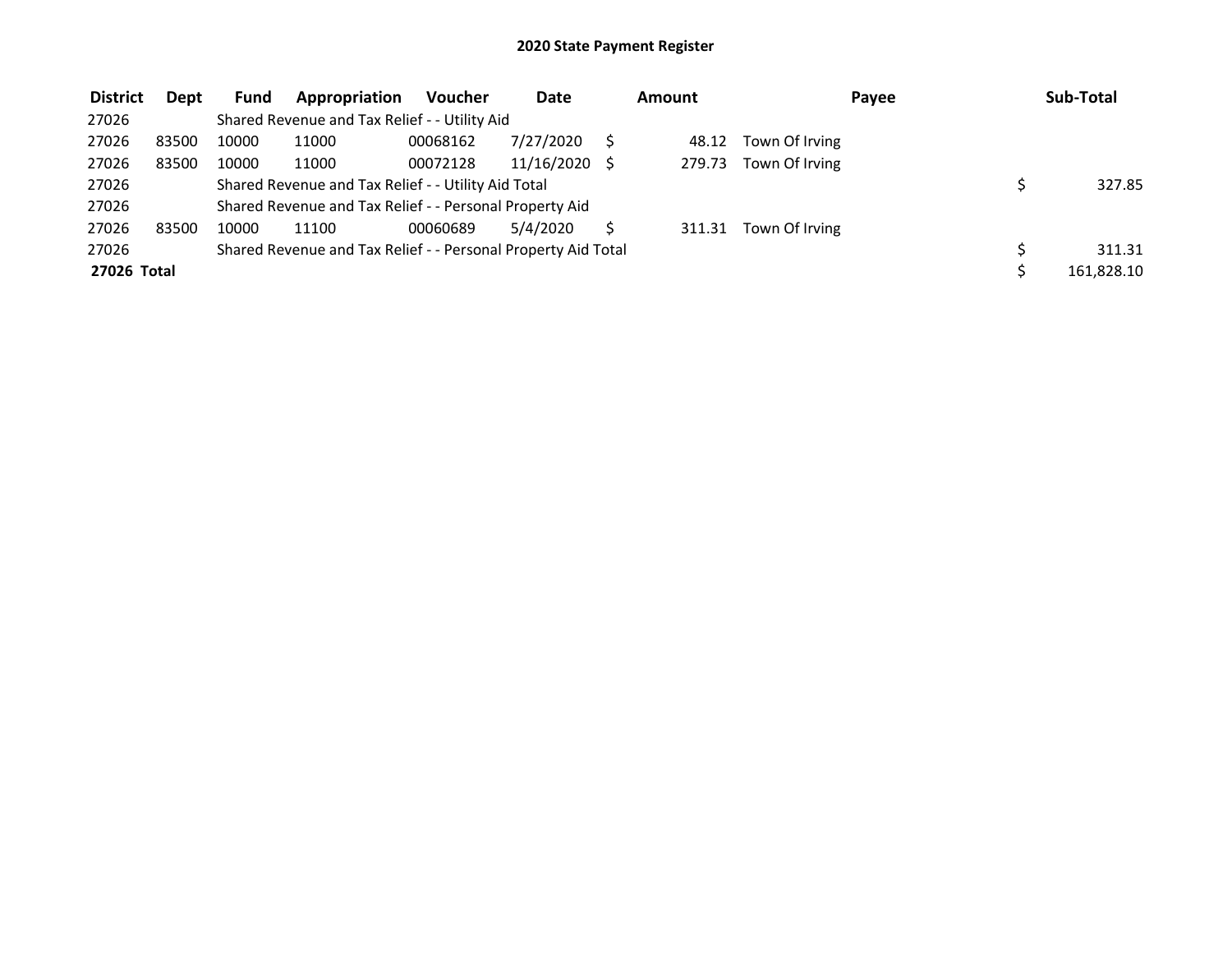| <b>District</b> | Dept  | <b>Fund</b> | Appropriation                                                      | Voucher  | <b>Date</b>   |      | Amount    | Payee                   | Sub-Total        |
|-----------------|-------|-------------|--------------------------------------------------------------------|----------|---------------|------|-----------|-------------------------|------------------|
| 27028           |       |             | Dept of Safety & Prof Services - - Fire Dues Distribution          |          |               |      |           |                         |                  |
| 27028           | 16500 | 10000       | 22500                                                              | 00036250 | 7/20/2020     | \$.  |           | 1,539.23 Knapp, Town of |                  |
| 27028           |       |             | Dept of Safety & Prof Services - - Fire Dues Distribution Total    |          |               |      |           |                         | \$<br>1,539.23   |
| 27028           |       |             | Dept of Natural Resources - - Aids In Lieu Of Taxes - Gener        |          |               |      |           |                         |                  |
| 27028           | 37000 | 10000       | 50300                                                              | 00385494 | 1/24/2020     | \$   | 4,104.65  | Knapp, Town of          |                  |
| 27028           | 37000 | 10000       | 50300                                                              | 00385495 | 1/24/2020     | \$   | 5,489.71  | Knapp, Town of          |                  |
| 27028           | 37000 | 10000       | 50300                                                              | 00405321 | 4/21/2020     | \$   | 224.36    | Knapp, Town of          |                  |
| 27028           |       |             | Dept of Natural Resources - - Aids In Lieu Of Taxes - Gener Total  |          |               |      |           |                         | \$<br>9,818.72   |
| 27028           |       |             | Dept of Natural Resources - - Resaids - Cnty Forst, Cl & Mfl       |          |               |      |           |                         |                  |
| 27028           | 37000 | 21200       | 57100                                                              | 00417191 | 6/18/2020     | - \$ | 7,629.56  | Knapp, Town of          |                  |
| 27028           |       |             | Dept of Natural Resources - - Resaids - Cnty Forst, Cl & Mfl Total |          |               |      |           |                         | \$<br>7,629.56   |
| 27028           |       |             | Dept of Natural Resources - - Aids In Lieu Of Taxes - Sum S        |          |               |      |           |                         |                  |
| 27028           | 37000 | 21200       | 57900                                                              | 00405320 | 4/21/2020     | - \$ |           | 38.72 Knapp, Town of    |                  |
| 27028           |       |             | Dept of Natural Resources - - Aids In Lieu Of Taxes - Sum S Total  |          |               |      |           |                         | \$<br>38.72      |
| 27028           |       |             | WI Dept of Transportation - - Trns Aids To Mnc.-Sf                 |          |               |      |           |                         |                  |
| 27028           | 39500 | 21100       | 19100                                                              | 00476196 | 1/6/2020      | \$   | 37,133.64 | Knapp, Town of          |                  |
| 27028           | 39500 | 21100       | 19100                                                              | 00506051 | 4/6/2020      | \$   | 37,133.64 | Knapp, Town of          |                  |
| 27028           | 39500 | 21100       | 19100                                                              | 00543043 | 7/6/2020      | \$   | 37,133.64 | Knapp, Town of          |                  |
| 27028           | 39500 | 21100       | 19100                                                              | 00585869 | 10/5/2020     | \$   | 37,133.64 | Knapp, Town of          |                  |
| 27028           |       |             | WI Dept of Transportation - - Trns Aids To Mnc.-Sf Total           |          |               |      |           |                         | \$<br>148,534.56 |
| 27028           |       |             | Department of Administration - - Federal Aid                       |          |               |      |           |                         |                  |
| 27028           | 50500 | 10000       | 14200                                                              | 00129922 | 10/2/2020     | \$   | 5,089.00  | Knapp, Town of          |                  |
| 27028           |       |             | Department of Administration - - Federal Aid Total                 |          |               |      |           |                         | \$<br>5,089.00   |
| 27028           |       |             | Elections Commission - - 2018 Hava Election Security               |          |               |      |           |                         |                  |
| 27028           | 51000 | 22000       | 18200                                                              | 00004465 | 9/9/2020      | \$   | 428.80    | Knapp, Town of          |                  |
| 27028           |       |             | Elections Commission - - 2018 Hava Election Security Total         |          |               |      |           |                         | \$<br>428.80     |
| 27028           |       |             | Shared Revenue and Tax Relief - - County And Municipal Aid         |          |               |      |           |                         |                  |
| 27028           | 83500 | 10000       | 10500                                                              | 00068163 | 7/27/2020     | S    | 1,211.06  | Knapp, Town of          |                  |
| 27028           | 83500 | 10000       | 10500                                                              | 00072129 | 11/16/2020 \$ |      | 6,862.64  | Knapp, Town of          |                  |
| 27028           |       |             | Shared Revenue and Tax Relief - - County And Municipal Aid Total   |          |               |      |           |                         | \$<br>8,073.70   |
| 27028           |       |             | Shared Revenue and Tax Relief - - Exempt Computer Aid              |          |               |      |           |                         |                  |
| 27028           | 83500 | 10000       | 10900                                                              | 00065307 | 7/27/2020     | \$   | 1.03      | Knapp, Town of          |                  |
| 27028           |       |             | Shared Revenue and Tax Relief - - Exempt Computer Aid Total        |          |               |      |           |                         | \$<br>1.03       |
| 27028 Total     |       |             |                                                                    |          |               |      |           |                         | \$<br>181,153.32 |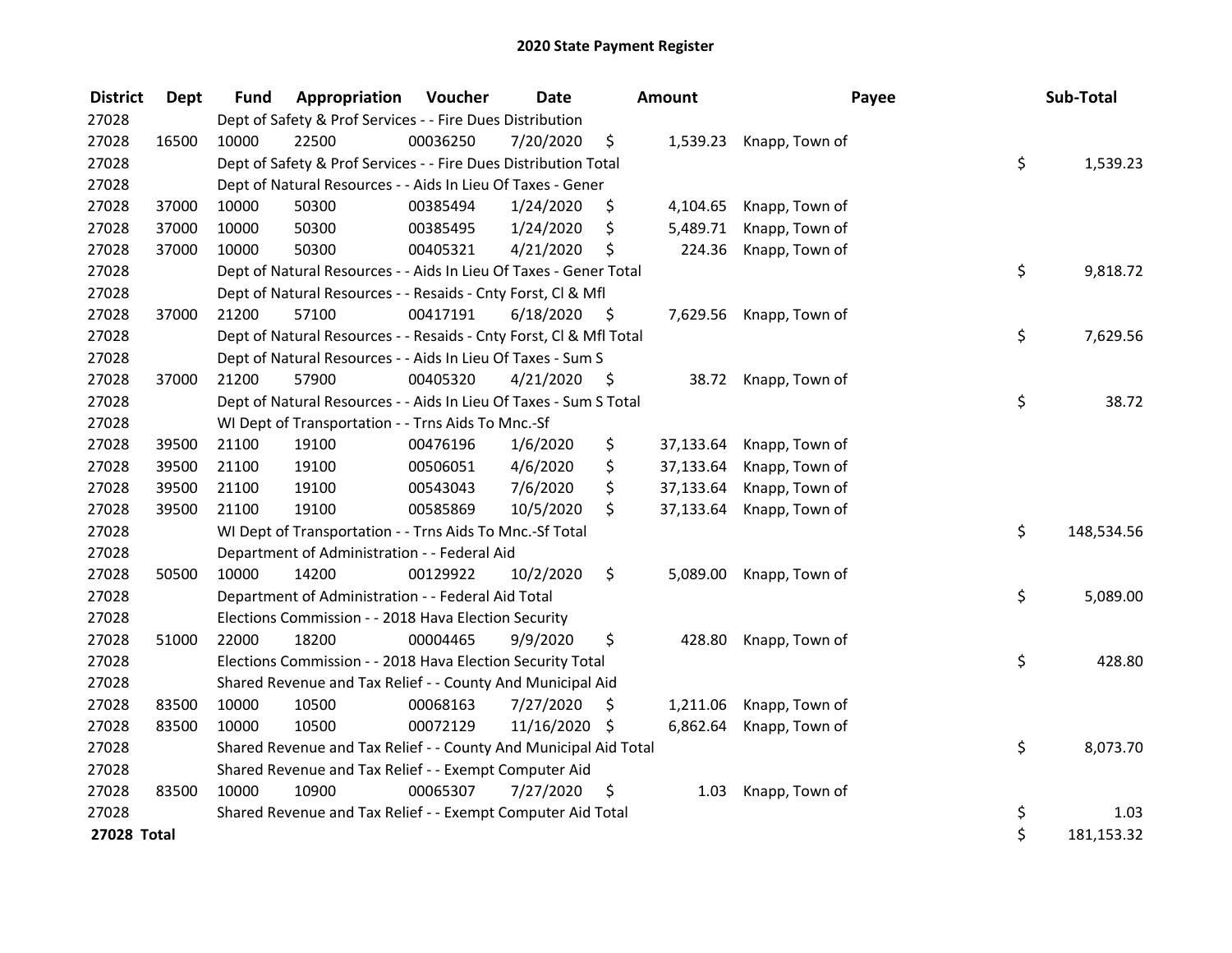| <b>District</b> | <b>Dept</b> | <b>Fund</b> | Appropriation                                                      | Voucher  | Date          |                    | <b>Amount</b> | Payee                      | Sub-Total        |
|-----------------|-------------|-------------|--------------------------------------------------------------------|----------|---------------|--------------------|---------------|----------------------------|------------------|
| 27030           |             |             | Dept of Safety & Prof Services - - Fire Dues Distribution          |          |               |                    |               |                            |                  |
| 27030           | 16500       | 10000       | 22500                                                              | 00036251 | 7/20/2020     | $\ddot{\varsigma}$ |               | 314.64 Town Of Komensky    |                  |
| 27030           |             |             | Dept of Safety & Prof Services - - Fire Dues Distribution Total    |          |               |                    |               |                            | \$<br>314.64     |
| 27030           |             |             | Dept of Natural Resources - - Aids In Lieu Of Taxes - Gener        |          |               |                    |               |                            |                  |
| 27030           | 37000       | 10000       | 50300                                                              | 00385484 | 1/24/2020     | \$                 |               | 32,369.19 Town Of Komensky |                  |
| 27030           |             |             | Dept of Natural Resources - - Aids In Lieu Of Taxes - Gener Total  |          |               |                    |               |                            | \$<br>32,369.19  |
| 27030           |             |             | Dept of Natural Resources - - Resaids - Cnty Forst, CI & Mfl       |          |               |                    |               |                            |                  |
| 27030           | 37000       | 21200       | 57100                                                              | 00417192 | 6/18/2020     | - \$               |               | 4,236.35 Town Of Komensky  |                  |
| 27030           |             |             | Dept of Natural Resources - - Resaids - Cnty Forst, Cl & Mfl Total |          |               |                    |               |                            | \$<br>4,236.35   |
| 27030           |             |             | Dept of Natural Resources - - Aids In Lieu Of Taxes - Sum S        |          |               |                    |               |                            |                  |
| 27030           | 37000       | 21200       | 57900                                                              | 00405223 | 4/21/2020     | -\$                |               | 16,882.79 Town Of Komensky |                  |
| 27030           |             |             | Dept of Natural Resources - - Aids In Lieu Of Taxes - Sum S Total  |          |               |                    |               |                            | \$<br>16,882.79  |
| 27030           |             |             | Dept of Natural Resources - - Resource Maint Develop Sp Frst       |          |               |                    |               |                            |                  |
| 27030           | 37000       | 21200       | 77900                                                              | 00434337 | 10/1/2020     | - \$               |               | 36,840.00 Town Of Komensky |                  |
| 27030           |             |             | Dept of Natural Resources - - Resource Maint Develop Sp Frst Total |          |               |                    |               |                            | \$<br>36,840.00  |
| 27030           |             |             | WI Dept of Transportation - - Trns Aids To Mnc.-Sf                 |          |               |                    |               |                            |                  |
| 27030           | 39500       | 21100       | 19100                                                              | 00476197 | 1/6/2020      | \$                 |               | 34,334.82 Town Of Komensky |                  |
| 27030           | 39500       | 21100       | 19100                                                              | 00506052 | 4/6/2020      | \$                 |               | 34,334.82 Town Of Komensky |                  |
| 27030           | 39500       | 21100       | 19100                                                              | 00543044 | 7/6/2020      | \$                 |               | 34,334.82 Town Of Komensky |                  |
| 27030           | 39500       | 21100       | 19100                                                              | 00585870 | 10/5/2020     | \$                 |               | 34,334.82 Town Of Komensky |                  |
| 27030           |             |             | WI Dept of Transportation - - Trns Aids To Mnc.-Sf Total           |          |               |                    |               |                            | \$<br>137,339.28 |
| 27030           |             |             | Department of Administration - - Federal Aid                       |          |               |                    |               |                            |                  |
| 27030           | 50500       | 10000       | 14200                                                              | 00134578 | 12/10/2020 \$ |                    |               | 7,813.60 Town Of Komensky  |                  |
| 27030           |             |             | Department of Administration - - Federal Aid Total                 |          |               |                    |               |                            | \$<br>7,813.60   |
| 27030           |             |             | Elections Commission - - 2018 Hava Election Security               |          |               |                    |               |                            |                  |
| 27030           | 51000       | 22000       | 18200                                                              | 00003696 | 7/6/2020      | \$                 |               | 405.70 Town Of Komensky    |                  |
| 27030           |             |             | Elections Commission - - 2018 Hava Election Security Total         |          |               |                    |               |                            | \$<br>405.70     |
| 27030           |             |             | Shared Revenue and Tax Relief - - County And Municipal Aid         |          |               |                    |               |                            |                  |
| 27030           | 83500       | 10000       | 10500                                                              | 00068164 | 7/27/2020     | \$                 |               | 3,641.08 Town Of Komensky  |                  |
| 27030           | 83500       | 10000       | 10500                                                              | 00072130 | 11/16/2020 \$ |                    |               | 20,632.77 Town Of Komensky |                  |
| 27030           |             |             | Shared Revenue and Tax Relief - - County And Municipal Aid Total   |          |               |                    |               |                            | \$<br>24,273.85  |
| 27030 Total     |             |             |                                                                    |          |               |                    |               |                            | \$<br>260,475.40 |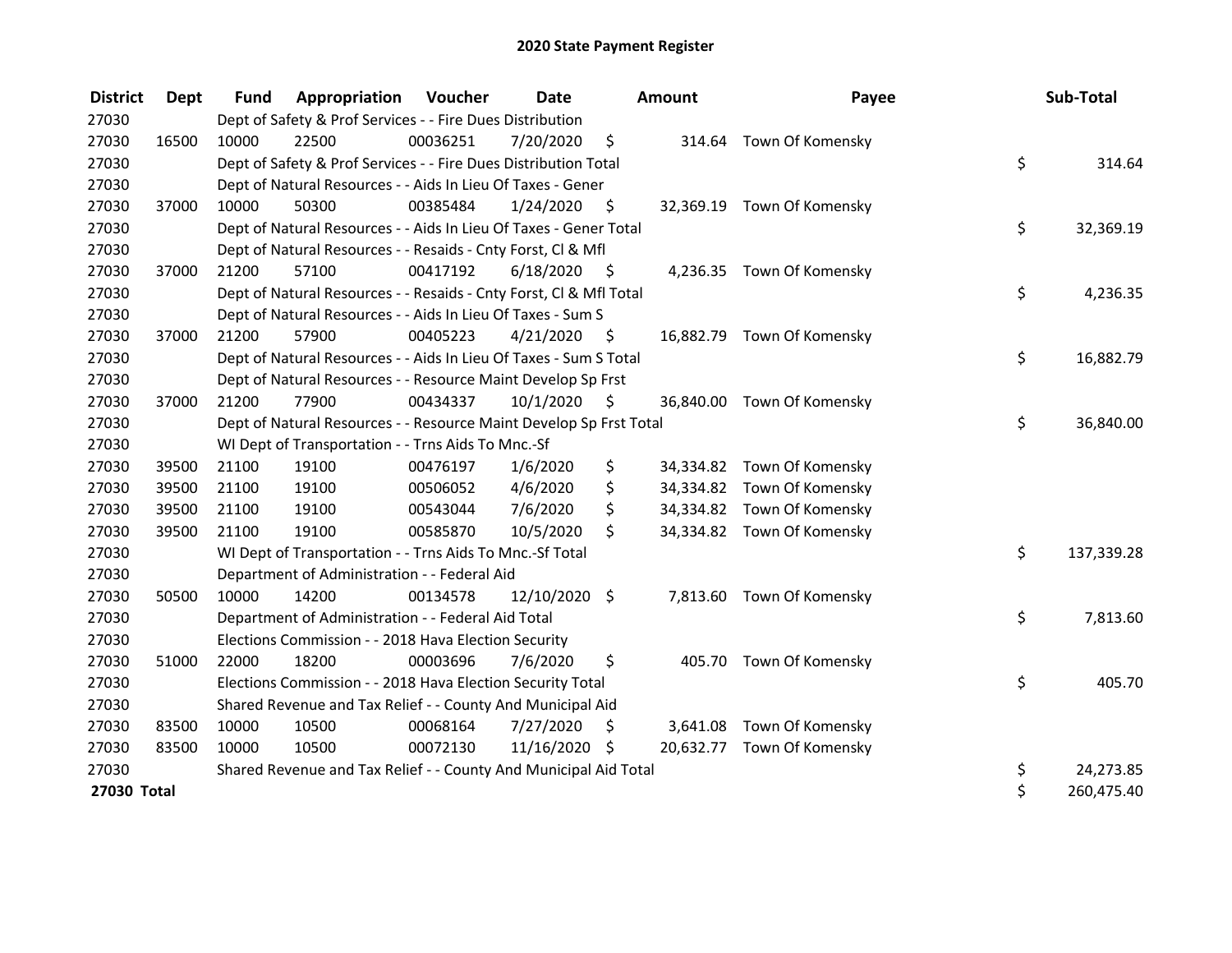| <b>District</b> | <b>Dept</b> | Fund  | Appropriation                                                          | Voucher  | <b>Date</b>   |      | Amount | Payee                        | Sub-Total        |
|-----------------|-------------|-------|------------------------------------------------------------------------|----------|---------------|------|--------|------------------------------|------------------|
| 27032           |             |       | Dept of Safety & Prof Services - - Fire Dues Distribution              |          |               |      |        |                              |                  |
| 27032           | 16500       | 10000 | 22500                                                                  | 00036252 | 7/20/2020     | \$   |        | 2,545.74 Town of Manchester  |                  |
| 27032           |             |       | Dept of Safety & Prof Services - - Fire Dues Distribution Total        |          |               |      |        |                              | \$<br>2,545.74   |
| 27032           |             |       | Dept of Natural Resources - - Aids In Lieu Of Taxes - Gener            |          |               |      |        |                              |                  |
| 27032           | 37000       | 10000 | 50300                                                                  | 00385421 | 1/24/2020     | \$   |        | 4,541.61 Town of Manchester  |                  |
| 27032           |             |       | Dept of Natural Resources - - Aids In Lieu Of Taxes - Gener Total      |          |               |      |        |                              | \$<br>4,541.61   |
| 27032           |             |       | Dept of Natural Resources - - Resaids - Cnty Forst, Cl & Mfl           |          |               |      |        |                              |                  |
| 27032           | 37000       | 21200 | 57100                                                                  | 00417193 | 6/18/2020     | - \$ |        | 6,788.16 Town of Manchester  |                  |
| 27032           |             |       | Dept of Natural Resources - - Resaids - Cnty Forst, Cl & Mfl Total     |          |               |      |        |                              | \$<br>6,788.16   |
| 27032           |             |       | Dept of Natural Resources - - Aids In Lieu Of Taxes - Sum S            |          |               |      |        |                              |                  |
| 27032           | 37000       | 21200 | 57900                                                                  | 00404191 | 4/21/2020     | -S   |        | 201.77 Town of Manchester    |                  |
| 27032           |             |       | Dept of Natural Resources - - Aids In Lieu Of Taxes - Sum S Total      |          |               |      |        |                              | \$<br>201.77     |
| 27032           |             |       | WI Dept of Transportation - - Trns Aids To Mnc.-Sf                     |          |               |      |        |                              |                  |
| 27032           | 39500       | 21100 | 19100                                                                  | 00476198 | 1/6/2020      | \$   |        | 37,398.44 Town of Manchester |                  |
| 27032           | 39500       | 21100 | 19100                                                                  | 00506053 | 4/6/2020      | \$   |        | 37,398.44 Town of Manchester |                  |
| 27032           | 39500       | 21100 | 19100                                                                  | 00543045 | 7/6/2020      | \$   |        | 37,398.44 Town of Manchester |                  |
| 27032           | 39500       | 21100 | 19100                                                                  | 00585871 | 10/5/2020     | \$   |        | 37,398.45 Town of Manchester |                  |
| 27032           |             |       | WI Dept of Transportation - - Trns Aids To Mnc.-Sf Total               |          |               |      |        |                              | \$<br>149,593.77 |
| 27032           |             |       | WI Dept of Transportation - - Supplemental Transportation Aids         |          |               |      |        |                              |                  |
| 27032           | 39500       | 21100 | 19600                                                                  | 00477512 | 1/6/2020      | \$   |        | 24,273.06 Town of Manchester |                  |
| 27032           |             |       | WI Dept of Transportation - - Supplemental Transportation Aids Total   |          |               |      |        |                              | \$<br>24,273.06  |
| 27032           |             |       | WI Dept of Transportation - - Hwy Mgmt & Opers Sf                      |          |               |      |        |                              |                  |
| 27032           | 39500       | 21100 | 36500                                                                  | 00480718 | 1/14/2020     | \$   | 500.00 | <b>Town of Manchester</b>    |                  |
| 27032           | 39500       | 21100 | 36500                                                                  | 00501979 | 3/13/2020     | \$   | 335.00 | Town of Manchester           |                  |
| 27032           | 39500       | 21100 | 36500                                                                  | 00501980 | 3/13/2020     | \$   | 500.00 | Town of Manchester           |                  |
| 27032           | 39500       | 21100 | 36500                                                                  | 00562857 | 8/21/2020     | \$   |        | 500.00 Town of Manchester    |                  |
| 27032           |             |       | WI Dept of Transportation - - Hwy Mgmt & Opers Sf Total                |          |               |      |        |                              | \$<br>1,835.00   |
| 27032           |             |       | Department of Military Affairs - - Disaster Recovery Aid               |          |               |      |        |                              |                  |
| 27032           | 46500       | 10000 | 30500                                                                  | 00085438 | 11/12/2020 \$ |      |        | 2,145.60 Town of Manchester  |                  |
| 27032           |             |       | Department of Military Affairs - - Disaster Recovery Aid Total         |          |               |      |        |                              | \$<br>2,145.60   |
| 27032           |             |       | Department of Military Affairs - - Federal Aid, Local Assistance       |          |               |      |        |                              |                  |
| 27032           | 46500       | 10000 | 34200                                                                  | 00085438 | 11/12/2020 \$ |      |        | 12,873.59 Town of Manchester |                  |
| 27032           |             |       | Department of Military Affairs - - Federal Aid, Local Assistance Total |          |               |      |        |                              | \$<br>12,873.59  |
| 27032           |             |       | Department of Administration - - Federal Aid                           |          |               |      |        |                              |                  |
| 27032           | 50500       | 10000 | 14200                                                                  | 00129923 | 10/2/2020     | \$   |        | 4,217.65 Town of Manchester  |                  |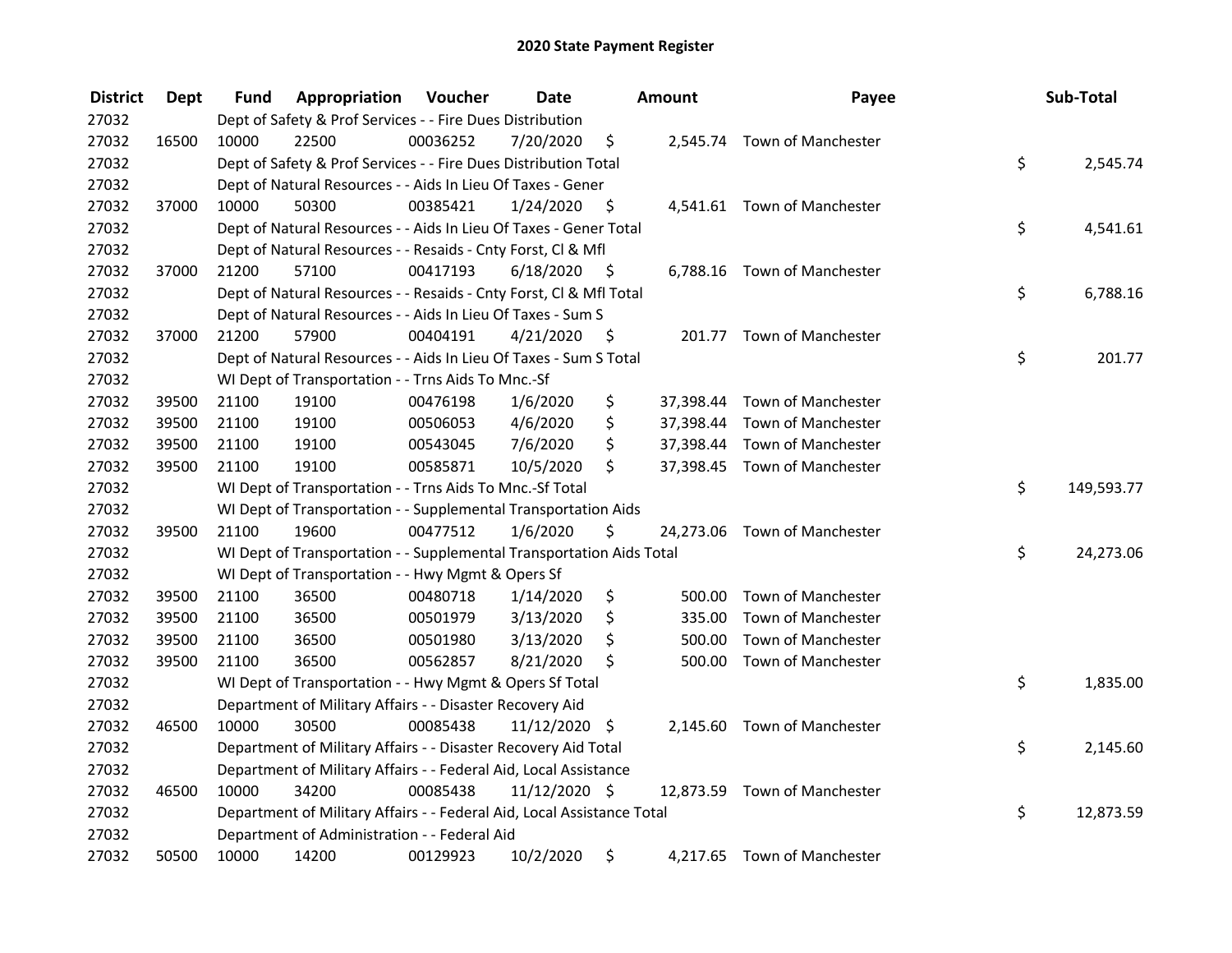| <b>District</b> | Dept  | <b>Fund</b> | Appropriation                                                        | <b>Voucher</b> | <b>Date</b> |      | Amount   | Payee                        | Sub-Total        |
|-----------------|-------|-------------|----------------------------------------------------------------------|----------------|-------------|------|----------|------------------------------|------------------|
| 27032           |       |             | Department of Administration - - Federal Aid Total                   |                |             |      |          |                              | \$<br>4,217.65   |
| 27032           |       |             | Department of Administration - - Hv Trans Ln Annual Impact Fee       |                |             |      |          |                              |                  |
| 27032           | 50500 | 10000       | 17400                                                                | 00121264       | 5/1/2020    | Ś.   |          | 29,976.00 Town of Manchester |                  |
| 27032           |       |             | Department of Administration - - Hv Trans Ln Annual Impact Fee Total |                |             |      |          |                              | \$<br>29,976.00  |
| 27032           |       |             | Elections Commission - - 2018 Hava Election Security                 |                |             |      |          |                              |                  |
| 27032           | 51000 | 22000       | 18200                                                                | 00004575       | 9/15/2020   | - \$ | 721.40   | Town of Manchester           |                  |
| 27032           |       |             | Elections Commission - - 2018 Hava Election Security Total           |                |             |      |          |                              | \$<br>721.40     |
| 27032           |       |             | Shared Revenue and Tax Relief - - County And Municipal Aid           |                |             |      |          |                              |                  |
| 27032           | 83500 | 10000       | 10500                                                                | 00068165       | 7/27/2020   | S    | 3,043.12 | Town of Manchester           |                  |
| 27032           | 83500 | 10000       | 10500                                                                | 00072131       | 11/16/2020  | S    |          | 17,244.35 Town of Manchester |                  |
| 27032           |       |             | Shared Revenue and Tax Relief - - County And Municipal Aid Total     |                |             |      |          |                              | \$<br>20,287.47  |
| 27032           |       |             | Shared Revenue and Tax Relief - - Exempt Computer Aid                |                |             |      |          |                              |                  |
| 27032           | 83500 | 10000       | 10900                                                                | 00065308       | 7/27/2020   | - \$ | 1.03     | Town of Manchester           |                  |
| 27032           |       |             | Shared Revenue and Tax Relief - - Exempt Computer Aid Total          |                |             |      |          |                              | \$<br>1.03       |
| 27032           |       |             | Shared Revenue and Tax Relief - - Utility Aid                        |                |             |      |          |                              |                  |
| 27032           | 83500 | 10000       | 11000                                                                | 00068165       | 7/27/2020   | \$   | 31.48    | Town of Manchester           |                  |
| 27032           | 83500 | 10000       | 11000                                                                | 00072131       | 11/16/2020  | Ŝ.   | 339.39   | Town of Manchester           |                  |
| 27032           |       |             | Shared Revenue and Tax Relief - - Utility Aid Total                  |                |             |      |          |                              | \$<br>370.87     |
| 27032           |       |             | Shared Revenue and Tax Relief - - Personal Property Aid              |                |             |      |          |                              |                  |
| 27032           | 83500 | 10000       | 11100                                                                | 00060690       | 5/4/2020    | \$   | 8.19     | Town of Manchester           |                  |
| 27032           |       |             | Shared Revenue and Tax Relief - - Personal Property Aid Total        |                |             |      |          |                              | \$<br>8.19       |
| 27032           |       |             | Shared Revenue and Tax Relief - - Payments For Municipal Svcs        |                |             |      |          |                              |                  |
| 27032           | 83500 | 10000       | 50100                                                                | 00054701       | 2/3/2020    | Ŝ.   | 85.52    | Town of Manchester           |                  |
| 27032           |       |             | Shared Revenue and Tax Relief - - Payments For Municipal Svcs Total  |                |             |      |          |                              | \$<br>85.52      |
| 27032           |       |             | Shared Revenue and Tax Relief - - Lottery & Gaming Credit            |                |             |      |          |                              |                  |
| 27032           | 83500 | 52100       | 36300                                                                | 00055330       | 3/23/2020   | - \$ | 257.73   | <b>Town of Manchester</b>    |                  |
| 27032           |       |             | Shared Revenue and Tax Relief - - Lottery & Gaming Credit Total      |                |             |      |          |                              | \$<br>257.73     |
| 27032 Total     |       |             |                                                                      |                |             |      |          |                              | \$<br>260,724.16 |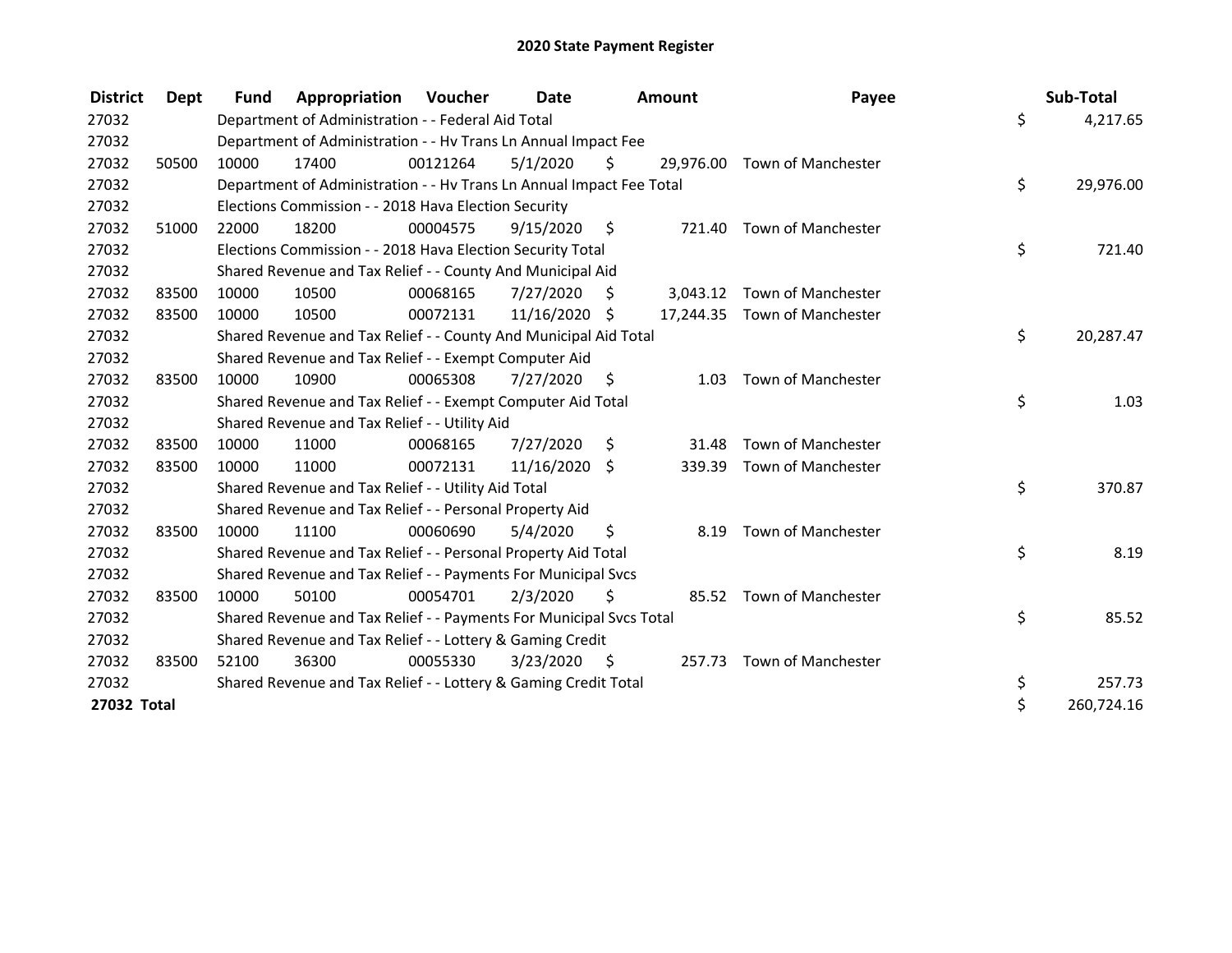| <b>District</b> | Dept  | <b>Fund</b> | Appropriation                                                      | Voucher  | <b>Date</b>   |      | <b>Amount</b> | Payee                     | Sub-Total        |
|-----------------|-------|-------------|--------------------------------------------------------------------|----------|---------------|------|---------------|---------------------------|------------------|
| 27034           |       |             | Dept of Safety & Prof Services - - Fire Dues Distribution          |          |               |      |               |                           |                  |
| 27034           | 16500 | 10000       | 22500                                                              | 00036253 | 7/20/2020     | \$   |               | 1,417.12 Town Of Melrose  |                  |
| 27034           |       |             | Dept of Safety & Prof Services - - Fire Dues Distribution Total    |          |               |      |               |                           | \$<br>1,417.12   |
| 27034           |       |             | Dept of Natural Resources - - Aids In Lieu Of Taxes - Gener        |          |               |      |               |                           |                  |
| 27034           | 37000 | 10000       | 50300                                                              | 00405385 | 4/21/2020     | - \$ | 19.00         | Town Of Melrose           |                  |
| 27034           |       |             | Dept of Natural Resources - - Aids In Lieu Of Taxes - Gener Total  |          |               |      |               |                           | \$<br>19.00      |
| 27034           |       |             | Dept of Natural Resources - - Resaids - Cnty Forst, Cl & Mfl       |          |               |      |               |                           |                  |
| 27034           | 37000 | 21200       | 57100                                                              | 00417194 | 6/18/2020     | - \$ |               | 483.16 Town Of Melrose    |                  |
| 27034           |       |             | Dept of Natural Resources - - Resaids - Cnty Forst, Cl & Mfl Total |          |               |      |               |                           | \$<br>483.16     |
| 27034           |       |             | WI Dept of Transportation - - Trns Aids To Mnc.-Sf                 |          |               |      |               |                           |                  |
| 27034           | 39500 | 21100       | 19100                                                              | 00476199 | 1/6/2020      | \$   |               | 18,008.37 Town Of Melrose |                  |
| 27034           | 39500 | 21100       | 19100                                                              | 00506054 | 4/6/2020      | \$   |               | 18,008.37 Town Of Melrose |                  |
| 27034           | 39500 | 21100       | 19100                                                              | 00543046 | 7/6/2020      | \$   |               | 18,008.37 Town Of Melrose |                  |
| 27034           | 39500 | 21100       | 19100                                                              | 00585872 | 10/5/2020     | \$   |               | 18,008.37 Town Of Melrose |                  |
| 27034           |       |             | WI Dept of Transportation - - Trns Aids To Mnc.-Sf Total           |          |               |      |               |                           | \$<br>72,033.48  |
| 27034           |       |             | Department of Administration - - Federal Aid                       |          |               |      |               |                           |                  |
| 27034           | 50500 | 10000       | 14200                                                              | 00132159 | 11/13/2020 \$ |      | 7,597.30      | Town Of Melrose           |                  |
| 27034           |       |             | Department of Administration - - Federal Aid Total                 |          |               |      |               |                           | \$<br>7,597.30   |
| 27034           |       |             | Shared Revenue and Tax Relief - - County And Municipal Aid         |          |               |      |               |                           |                  |
| 27034           | 83500 | 10000       | 10500                                                              | 00068166 | 7/27/2020     | S    |               | 3,566.04 Town Of Melrose  |                  |
| 27034           | 83500 | 10000       | 10500                                                              | 00072132 | 11/16/2020 \$ |      |               | 20,207.54 Town Of Melrose |                  |
| 27034           |       |             | Shared Revenue and Tax Relief - - County And Municipal Aid Total   |          |               |      |               |                           | \$<br>23,773.58  |
| 27034           |       |             | Shared Revenue and Tax Relief - - Exempt Computer Aid              |          |               |      |               |                           |                  |
| 27034           | 83500 | 10000       | 10900                                                              | 00065309 | 7/27/2020     | \$   |               | 190.18 Town Of Melrose    |                  |
| 27034           |       |             | Shared Revenue and Tax Relief - - Exempt Computer Aid Total        |          |               |      |               |                           | \$<br>190.18     |
| 27034           |       |             | Shared Revenue and Tax Relief - - Utility Aid                      |          |               |      |               |                           |                  |
| 27034           | 83500 | 10000       | 11000                                                              | 00068166 | 7/27/2020     | \$   | 593.43        | Town Of Melrose           |                  |
| 27034           | 83500 | 10000       | 11000                                                              | 00072132 | 11/16/2020 \$ |      |               | 3,703.51 Town Of Melrose  |                  |
| 27034           |       |             | Shared Revenue and Tax Relief - - Utility Aid Total                |          |               |      |               |                           | \$<br>4,296.94   |
| 27034           |       |             | Shared Revenue and Tax Relief - - Personal Property Aid            |          |               |      |               |                           |                  |
| 27034           | 83500 | 10000       | 11100                                                              | 00060691 | 5/4/2020      | \$   |               | 28.61 Town Of Melrose     |                  |
| 27034           |       |             | Shared Revenue and Tax Relief - - Personal Property Aid Total      |          |               |      |               |                           | \$<br>28.61      |
| 27034 Total     |       |             |                                                                    |          |               |      |               |                           | \$<br>109,839.37 |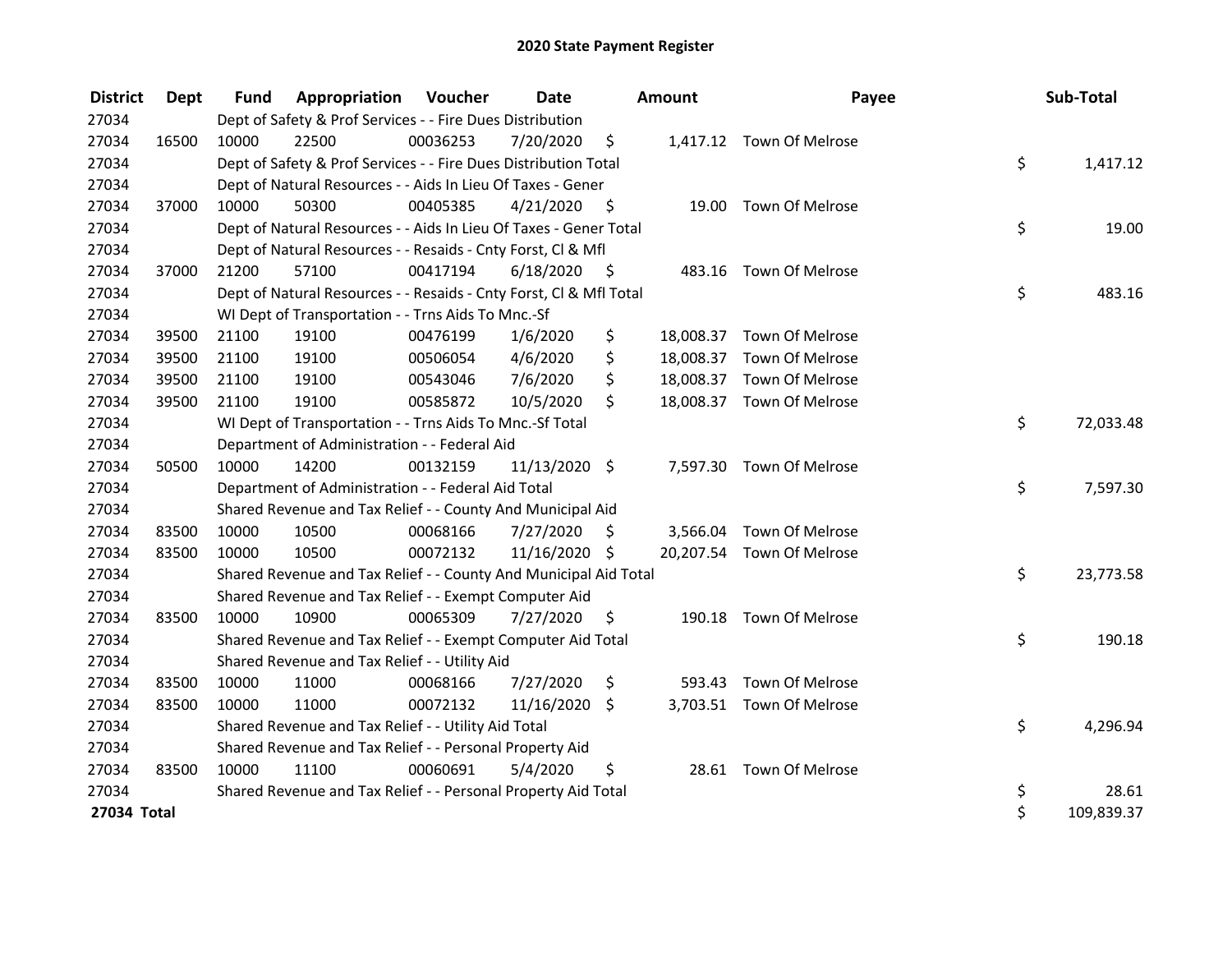| <b>District</b> | <b>Dept</b> | Fund  | Appropriation                                                        | Voucher  | <b>Date</b>   |      | <b>Amount</b> | Payee                      | Sub-Total        |
|-----------------|-------------|-------|----------------------------------------------------------------------|----------|---------------|------|---------------|----------------------------|------------------|
| 27036           |             |       | Dept of Safety & Prof Services - - Fire Dues Distribution            |          |               |      |               |                            |                  |
| 27036           | 16500       | 10000 | 22500                                                                | 00036254 | 7/20/2020     | \$   |               | 588.26 Town Of Millston    |                  |
| 27036           |             |       | Dept of Safety & Prof Services - - Fire Dues Distribution Total      |          |               |      |               |                            | \$<br>588.26     |
| 27036           |             |       | Dept of Natural Resources - - Aids In Lieu Of Taxes - Gener          |          |               |      |               |                            |                  |
| 27036           | 37000       | 10000 | 50300                                                                | 00385496 | 1/24/2020     | \$   |               | 14,163.93 Town Of Millston |                  |
| 27036           | 37000       | 10000 | 50300                                                                | 00405327 | 4/21/2020     | \$   | 0.56          | Town Of Millston           |                  |
| 27036           |             |       | Dept of Natural Resources - - Aids In Lieu Of Taxes - Gener Total    |          |               |      |               |                            | \$<br>14,164.49  |
| 27036           |             |       | Dept of Natural Resources - - Resaids - Cnty Forst, Cl & Mfl         |          |               |      |               |                            |                  |
| 27036           | 37000       | 21200 | 57100                                                                | 00417195 | 6/18/2020     | - \$ |               | 429.16 Town Of Millston    |                  |
| 27036           |             |       | Dept of Natural Resources - - Resaids - Cnty Forst, CI & Mfl Total   |          |               |      |               |                            | \$<br>429.16     |
| 27036           |             |       | Dept of Natural Resources - - Aids In Lieu Of Taxes - Sum S          |          |               |      |               |                            |                  |
| 27036           | 37000       | 21200 | 57900                                                                | 00405326 | 4/21/2020     | \$.  |               | 36,670.21 Town Of Millston |                  |
| 27036           |             |       | Dept of Natural Resources - - Aids In Lieu Of Taxes - Sum S Total    |          |               |      |               |                            | \$<br>36,670.21  |
| 27036           |             |       | WI Dept of Transportation - - Trns Aids To Mnc.-Sf                   |          |               |      |               |                            |                  |
| 27036           | 39500       | 21100 | 19100                                                                | 00476200 | 1/6/2020      | \$   | 35,149.50     | Town Of Millston           |                  |
| 27036           | 39500       | 21100 | 19100                                                                | 00506055 | 4/6/2020      | \$   |               | 35,149.50 Town Of Millston |                  |
| 27036           | 39500       | 21100 | 19100                                                                | 00543047 | 7/6/2020      | \$   |               | 35,149.50 Town Of Millston |                  |
| 27036           | 39500       | 21100 | 19100                                                                | 00585873 | 10/5/2020     | \$   |               | 35,149.50 Town Of Millston |                  |
| 27036           |             |       | WI Dept of Transportation - - Trns Aids To Mnc.-Sf Total             |          |               |      |               |                            | \$<br>140,598.00 |
| 27036           |             |       | WI Dept of Transportation - - Hwy Mgmt & Opers Sf                    |          |               |      |               |                            |                  |
| 27036           | 39500       | 21100 | 36500                                                                | 00492492 | 2/26/2020     | \$   |               | 455.00 Town Of Millston    |                  |
| 27036           |             |       | WI Dept of Transportation - - Hwy Mgmt & Opers Sf Total              |          |               |      |               |                            | \$<br>455.00     |
| 27036           |             |       | Department of Administration - - Federal Aid                         |          |               |      |               |                            |                  |
| 27036           | 50500       | 10000 | 14200                                                                | 00134579 | 12/10/2020 \$ |      | 5,000.00      | Town Of Millston           |                  |
| 27036           | 50500       | 10000 | 14200                                                                | 00136301 | 12/17/2020 \$ |      |               | 530.66 Town Of Millston    |                  |
| 27036           |             |       | Department of Administration - - Federal Aid Total                   |          |               |      |               |                            | \$<br>5,530.66   |
| 27036           |             |       | Department of Administration - - Hv Trans Ln Annual Impact Fee       |          |               |      |               |                            |                  |
| 27036           | 50500       | 10000 | 17400                                                                | 00121266 | 5/1/2020      | \$.  |               | 42,256.00 Town Of Millston |                  |
| 27036           |             |       | Department of Administration - - Hv Trans Ln Annual Impact Fee Total |          |               |      |               |                            | \$<br>42,256.00  |
| 27036           |             |       | Shared Revenue and Tax Relief - - County And Municipal Aid           |          |               |      |               |                            |                  |
| 27036           | 83500       | 10000 | 10500                                                                | 00068167 | 7/27/2020     | \$   |               | 2,759.77 Town Of Millston  |                  |
| 27036           | 83500       | 10000 | 10500                                                                | 00072133 | 11/16/2020 \$ |      |               | 15,638.68 Town Of Millston |                  |
| 27036           |             |       | Shared Revenue and Tax Relief - - County And Municipal Aid Total     |          |               |      |               |                            | \$<br>18,398.45  |
| 27036           |             |       | Shared Revenue and Tax Relief - - Exempt Computer Aid                |          |               |      |               |                            |                  |
| 27036           | 83500       | 10000 | 10900                                                                | 00065310 | 7/27/2020     | \$   |               | 32.22 Town Of Millston     |                  |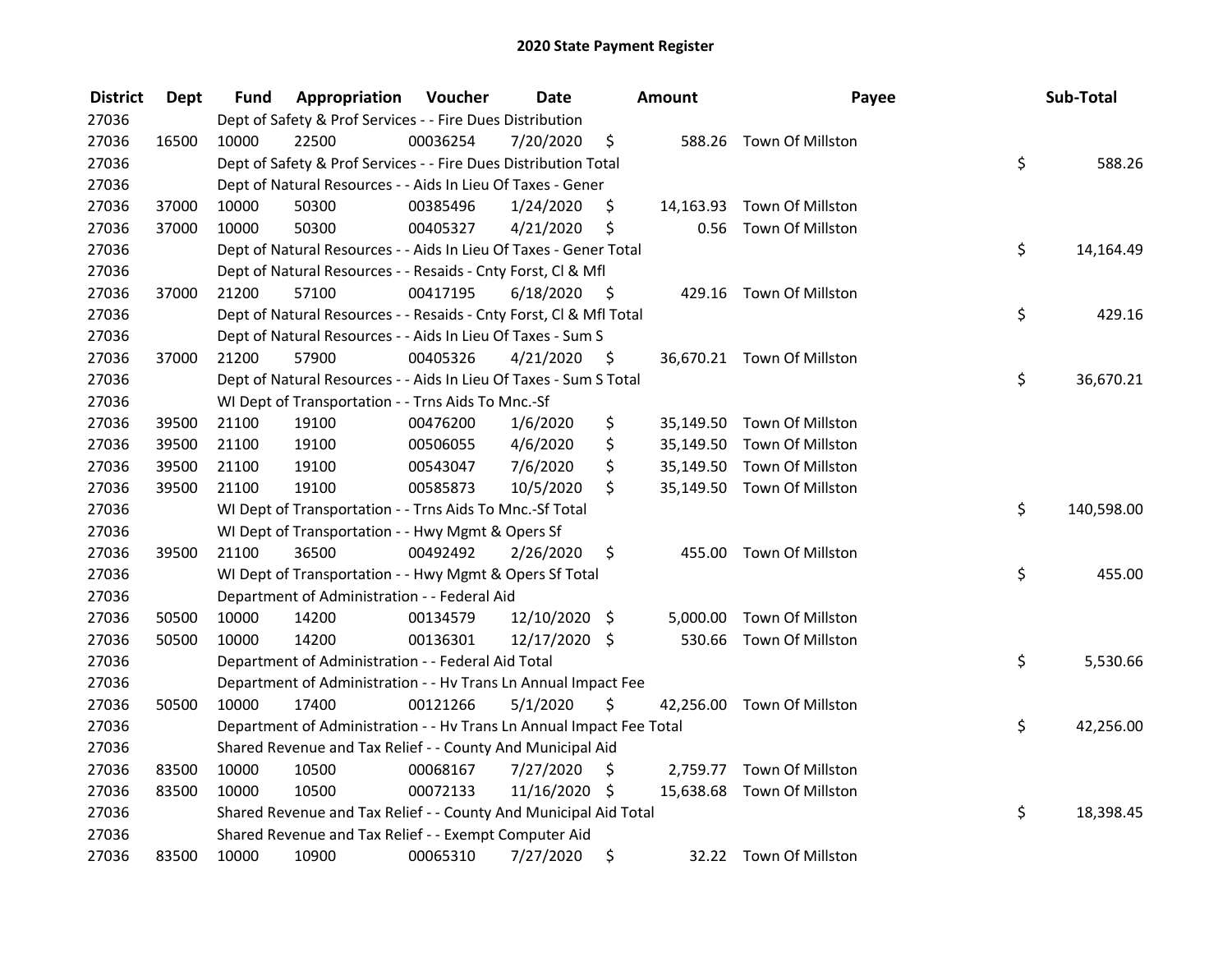| <b>District</b> | <b>Dept</b> | <b>Fund</b> | Appropriation                                                 | Voucher  | Date     | Amount | Payee            | Sub-Total  |
|-----------------|-------------|-------------|---------------------------------------------------------------|----------|----------|--------|------------------|------------|
| 27036           |             |             | Shared Revenue and Tax Relief - - Exempt Computer Aid Total   |          |          |        |                  | 32.22      |
| 27036           |             |             | Shared Revenue and Tax Relief - - Personal Property Aid       |          |          |        |                  |            |
| 27036           | 83500       | 10000       | 11100                                                         | 00060692 | 5/4/2020 | 177.78 | Town Of Millston |            |
| 27036           |             |             | Shared Revenue and Tax Relief - - Personal Property Aid Total |          |          |        |                  | 177.78     |
| 27036 Total     |             |             |                                                               |          |          |        |                  | 259,300.23 |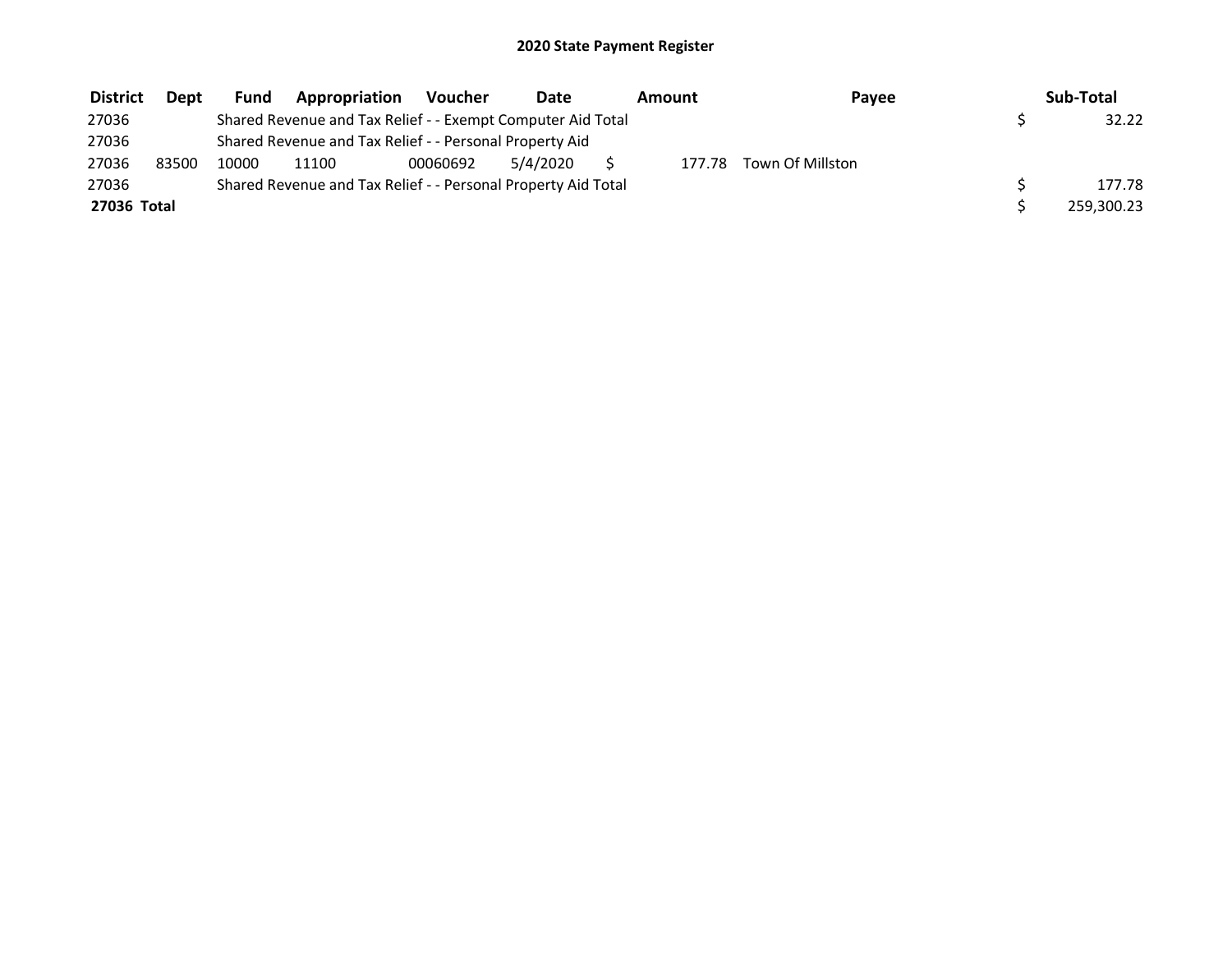| <b>District</b> | <b>Dept</b> | Fund  | Appropriation                                                      | Voucher  | <b>Date</b>     |      | Amount   | Payee                        | Sub-Total       |
|-----------------|-------------|-------|--------------------------------------------------------------------|----------|-----------------|------|----------|------------------------------|-----------------|
| 27038           |             |       | Dept of Safety & Prof Services - - Fire Dues Distribution          |          |                 |      |          |                              |                 |
| 27038           | 16500       | 10000 | 22500                                                              | 00036255 | 7/20/2020       | \$   |          | 1,541.62 Town Of North Bend  |                 |
| 27038           |             |       | Dept of Safety & Prof Services - - Fire Dues Distribution Total    |          |                 |      |          |                              | \$<br>1,541.62  |
| 27038           |             |       | Dept of Natural Resources - - Aids In Lieu Of Taxes - Gener        |          |                 |      |          |                              |                 |
| 27038           | 37000       | 10000 | 50300                                                              | 00385426 | 1/24/2020       | \$   |          | 16,613.65 Town Of North Bend |                 |
| 27038           | 37000       | 10000 | 50300                                                              | 00404251 | 4/21/2020       | \$   | 1,509.25 | Town Of North Bend           |                 |
| 27038           | 37000       | 10000 | 50300                                                              | 00404252 | 4/21/2020       | \$   |          | 195.54 Town Of North Bend    |                 |
| 27038           |             |       | Dept of Natural Resources - - Aids In Lieu Of Taxes - Gener Total  |          |                 |      |          |                              | \$<br>18,318.44 |
| 27038           |             |       | Dept of Natural Resources - - Resaids - Cnty Forst, Cl & Mfl       |          |                 |      |          |                              |                 |
| 27038           | 37000       | 21200 | 57100                                                              | 00417196 | 6/18/2020       | - \$ |          | 163.80 Town Of North Bend    |                 |
| 27038           |             |       | Dept of Natural Resources - - Resaids - Cnty Forst, Cl & Mfl Total |          |                 |      |          |                              | \$<br>163.80    |
| 27038           |             |       | Dept of Natural Resources - - Aids In Lieu Of Taxes - Sum S        |          |                 |      |          |                              |                 |
| 27038           | 37000       | 21200 | 57900                                                              | 00404249 | 4/21/2020       | \$   |          | 10.67 Town Of North Bend     |                 |
| 27038           | 37000       | 21200 | 57900                                                              | 00404250 | 4/21/2020       | \$   |          | 114.34 Town Of North Bend    |                 |
| 27038           |             |       | Dept of Natural Resources - - Aids In Lieu Of Taxes - Sum S Total  |          |                 |      |          |                              | \$<br>125.01    |
| 27038           |             |       | WI Dept of Transportation - - Trns Aids To Mnc.-Sf                 |          |                 |      |          |                              |                 |
| 27038           | 39500       | 21100 | 19100                                                              | 00476201 | 1/6/2020        | \$   |          | 18,540.54 Town Of North Bend |                 |
| 27038           | 39500       | 21100 | 19100                                                              | 00506056 | 4/6/2020        | \$   |          | 18,540.54 Town Of North Bend |                 |
| 27038           | 39500       | 21100 | 19100                                                              | 00543048 | 7/6/2020        | \$   |          | 18,540.54 Town Of North Bend |                 |
| 27038           | 39500       | 21100 | 19100                                                              | 00585874 | 10/5/2020       | \$   |          | 18,540.54 Town Of North Bend |                 |
| 27038           |             |       | WI Dept of Transportation - - Trns Aids To Mnc.-Sf Total           |          |                 |      |          |                              | \$<br>74,162.16 |
| 27038           |             |       | WI Dept of Transportation - - Loc Rd Imp Prg St Fd                 |          |                 |      |          |                              |                 |
| 27038           | 39500       | 21100 | 27800                                                              | 00599932 | 10/16/2020 \$   |      |          | 23,353.00 Town Of North Bend |                 |
| 27038           |             |       | WI Dept of Transportation - - Loc Rd Imp Prg St Fd Total           |          |                 |      |          |                              | \$<br>23,353.00 |
| 27038           |             |       | Department of Administration - - Federal Aid                       |          |                 |      |          |                              |                 |
| 27038           | 50500       | 10000 | 14200                                                              | 00134580 | 12/10/2020      | \$   | 8,275.00 | Town Of North Bend           |                 |
| 27038           | 50500       | 10000 | 14200                                                              | 00136302 | 12/17/2020 \$   |      |          | 878.24 Town Of North Bend    |                 |
| 27038           |             |       | Department of Administration - - Federal Aid Total                 |          |                 |      |          |                              | \$<br>9,153.24  |
| 27038           |             |       | Elections Commission - - 2018 Hava Election Security               |          |                 |      |          |                              |                 |
| 27038           | 51000       | 22000 | 18200                                                              | 00004083 | 8/4/2020        | \$   | 516.80   | Town Of North Bend           |                 |
| 27038           |             |       | Elections Commission - - 2018 Hava Election Security Total         |          |                 |      |          |                              | \$<br>516.80    |
| 27038           |             |       | Shared Revenue and Tax Relief - - County And Municipal Aid         |          |                 |      |          |                              |                 |
| 27038           | 83500       | 10000 | 10500                                                              | 00068168 | 7/27/2020       | \$   |          | 6,133.73 Town Of North Bend  |                 |
| 27038           | 83500       | 10000 | 10500                                                              | 00072134 | $11/16/2020$ \$ |      |          | 34,757.82 Town Of North Bend |                 |
| 27038           |             |       | Shared Revenue and Tax Relief - - County And Municipal Aid Total   |          |                 |      |          |                              | \$<br>40,891.55 |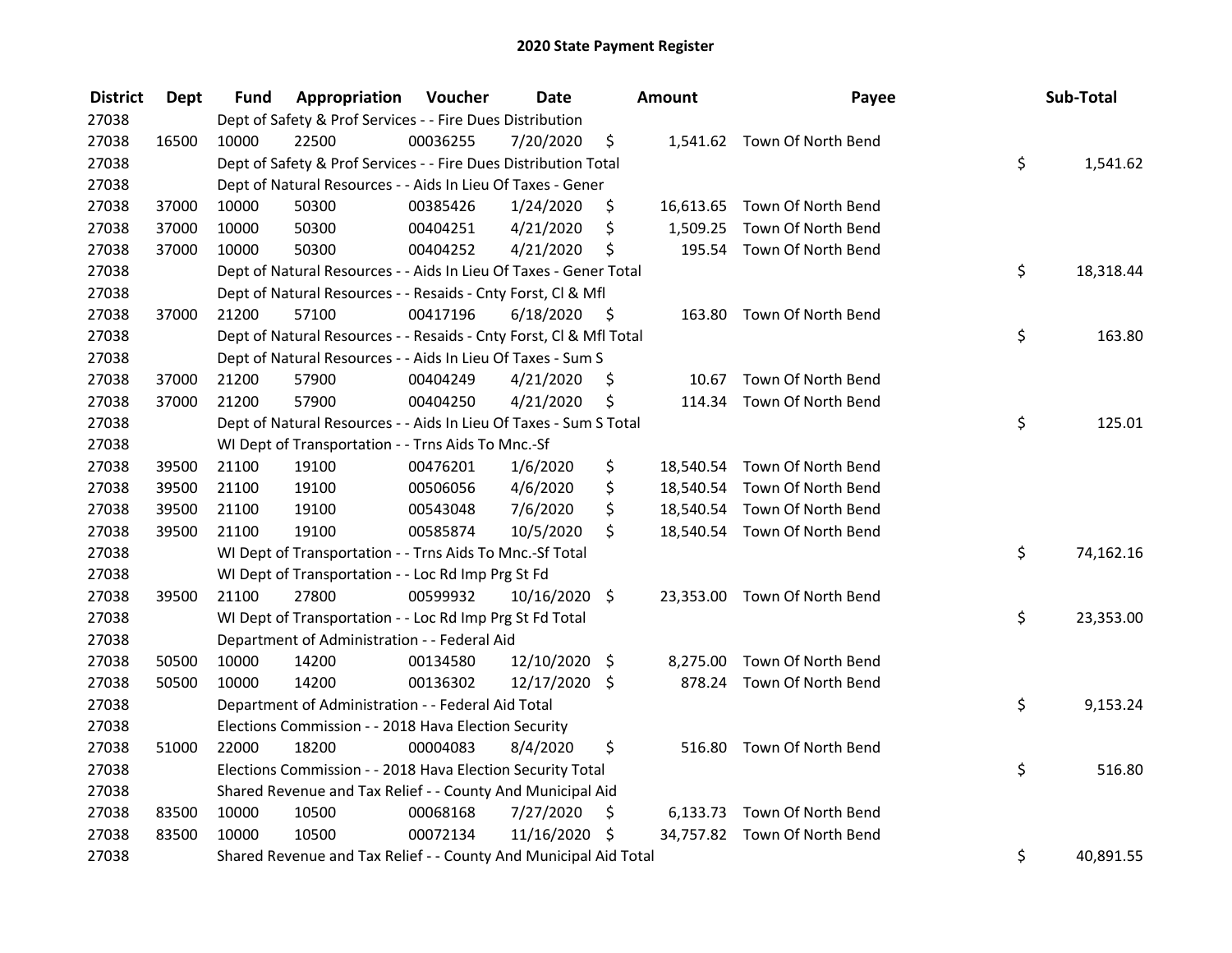| <b>District</b> | <b>Dept</b> | Fund  | Appropriation                                                 | Voucher  | <b>Date</b> | Amount | Payee              | Sub-Total  |
|-----------------|-------------|-------|---------------------------------------------------------------|----------|-------------|--------|--------------------|------------|
| 27038           |             |       | Shared Revenue and Tax Relief - - Exempt Computer Aid         |          |             |        |                    |            |
| 27038           | 83500       | 10000 | 10900                                                         | 00065311 | 7/27/2020   | 1.03   | Town Of North Bend |            |
| 27038           |             |       | Shared Revenue and Tax Relief - - Exempt Computer Aid Total   |          |             |        |                    | 1.03       |
| 27038           |             |       | Shared Revenue and Tax Relief - - Personal Property Aid       |          |             |        |                    |            |
| 27038           | 83500       | 10000 | 11100                                                         | 00060693 | 5/4/2020    | 175.29 | Town Of North Bend |            |
| 27038           |             |       | Shared Revenue and Tax Relief - - Personal Property Aid Total |          |             |        |                    | 175.29     |
| 27038 Total     |             |       |                                                               |          |             |        |                    | 168,401.94 |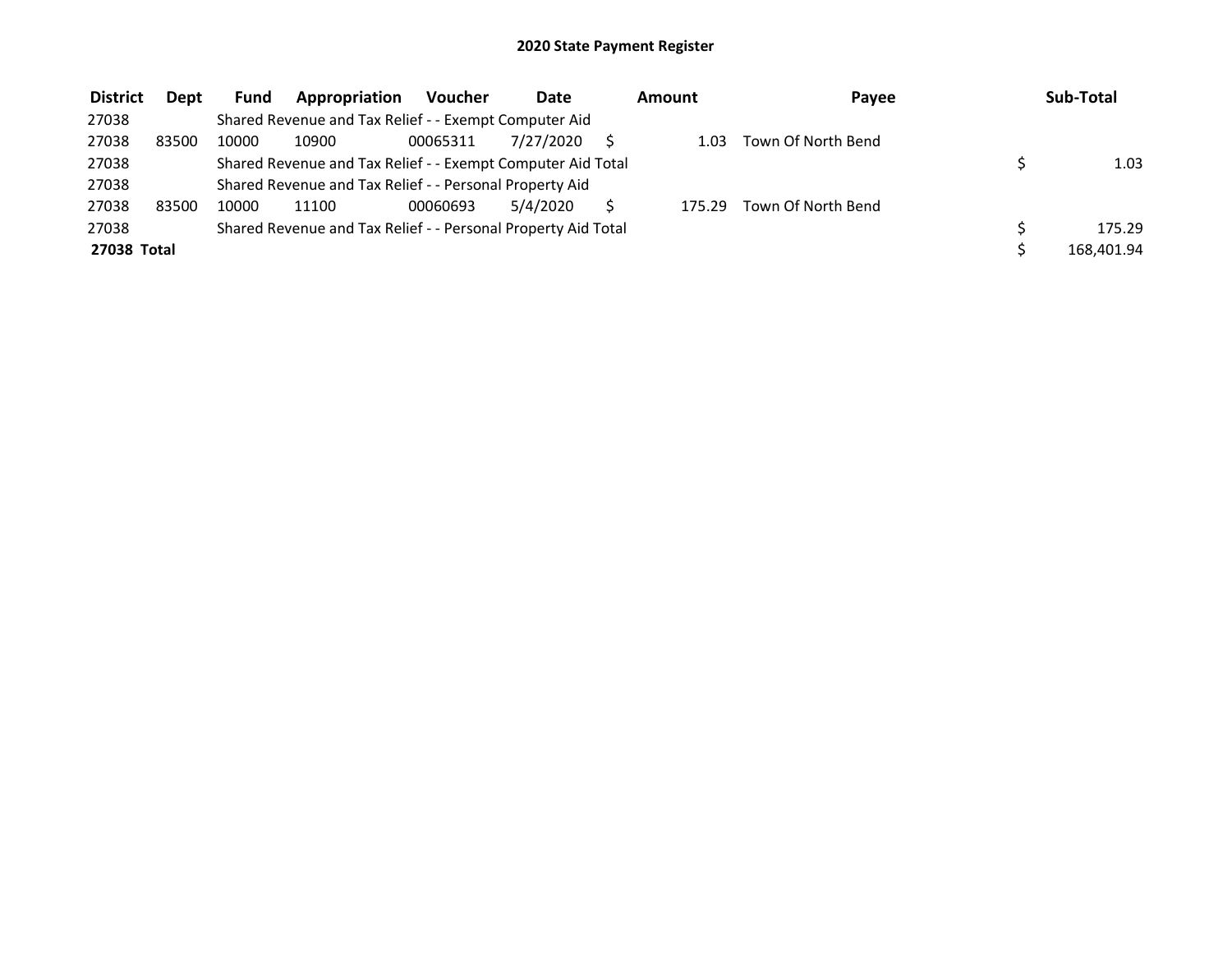| <b>District</b> | Dept  | Fund  | Appropriation                                                      | Voucher  | <b>Date</b>   |      | <b>Amount</b> | Payee                        | Sub-Total        |
|-----------------|-------|-------|--------------------------------------------------------------------|----------|---------------|------|---------------|------------------------------|------------------|
| 27040           |       |       | Dept of Safety & Prof Services - - Fire Dues Distribution          |          |               |      |               |                              |                  |
| 27040           | 16500 | 10000 | 22500                                                              | 00036256 | 7/20/2020     | \$   |               | 1,753.20 Town Of Northfield  |                  |
| 27040           |       |       | Dept of Safety & Prof Services - - Fire Dues Distribution Total    |          |               |      |               |                              | \$<br>1,753.20   |
| 27040           |       |       | Dept of Natural Resources - - Aids In Lieu Of Taxes - Gener        |          |               |      |               |                              |                  |
| 27040           | 37000 | 10000 | 50300                                                              | 00404895 | 4/21/2020     | \$   |               | 406.78 Town Of Northfield    |                  |
| 27040           | 37000 | 10000 | 50300                                                              | 00404898 | 4/21/2020     | \$   | 36.03         | Town Of Northfield           |                  |
| 27040           |       |       | Dept of Natural Resources - - Aids In Lieu Of Taxes - Gener Total  |          |               |      |               |                              | \$<br>442.81     |
| 27040           |       |       | Dept of Natural Resources - - Resaids - Cnty Forst, Cl & Mfl       |          |               |      |               |                              |                  |
| 27040           | 37000 | 21200 | 57100                                                              | 00417197 | 6/18/2020     | - \$ |               | 297.60 Town Of Northfield    |                  |
| 27040           |       |       | Dept of Natural Resources - - Resaids - Cnty Forst, CI & Mfl Total |          |               |      |               |                              | \$<br>297.60     |
| 27040           |       |       | Dept of Natural Resources - - Aids In Lieu Of Taxes - Sum S        |          |               |      |               |                              |                  |
| 27040           | 37000 | 21200 | 57900                                                              | 00404896 | 4/21/2020     | \$   | 10.40         | Town Of Northfield           |                  |
| 27040           | 37000 | 21200 | 57900                                                              | 00404897 | 4/21/2020     | \$   | 23.49         | Town Of Northfield           |                  |
| 27040           |       |       | Dept of Natural Resources - - Aids In Lieu Of Taxes - Sum S Total  |          |               |      |               |                              | \$<br>33.89      |
| 27040           |       |       | WI Dept of Transportation - - Trns Aids To Mnc.-Sf                 |          |               |      |               |                              |                  |
| 27040           | 39500 | 21100 | 19100                                                              | 00476202 | 1/6/2020      | \$   | 31,713.39     | Town Of Northfield           |                  |
| 27040           | 39500 | 21100 | 19100                                                              | 00506057 | 4/6/2020      | \$   |               | 31,713.39 Town Of Northfield |                  |
| 27040           | 39500 | 21100 | 19100                                                              | 00543049 | 7/6/2020      | \$   |               | 31,713.39 Town Of Northfield |                  |
| 27040           | 39500 | 21100 | 19100                                                              | 00585875 | 10/5/2020     | \$   |               | 31,713.39 Town Of Northfield |                  |
| 27040           |       |       | WI Dept of Transportation - - Trns Aids To Mnc.-Sf Total           |          |               |      |               |                              | \$<br>126,853.56 |
| 27040           |       |       | WI Dept of Transportation - - Loc Rd Imp Prg St Fd                 |          |               |      |               |                              |                  |
| 27040           | 39500 | 21100 | 27800                                                              | 00482115 | 1/15/2020     | \$   |               | 20,000.00 Town Of Northfield |                  |
| 27040           |       |       | WI Dept of Transportation - - Loc Rd Imp Prg St Fd Total           |          |               |      |               |                              | \$<br>20,000.00  |
| 27040           |       |       | Department of Administration - - Federal Aid                       |          |               |      |               |                              |                  |
| 27040           | 50500 | 10000 | 14200                                                              | 00134581 | 12/10/2020    | \$   |               | 10,762.00 Town Of Northfield |                  |
| 27040           | 50500 | 10000 | 14200                                                              | 00136303 | 12/17/2020 \$ |      |               | 1,142.20 Town Of Northfield  |                  |
| 27040           |       |       | Department of Administration - - Federal Aid Total                 |          |               |      |               |                              | \$<br>11,904.20  |
| 27040           |       |       | Shared Revenue and Tax Relief - - County And Municipal Aid         |          |               |      |               |                              |                  |
| 27040           | 83500 | 10000 | 10500                                                              | 00068169 | 7/27/2020     | \$   |               | 8,649.33 Town Of Northfield  |                  |
| 27040           | 83500 | 10000 | 10500                                                              | 00072135 | 11/16/2020 \$ |      |               | 49,012.85 Town Of Northfield |                  |
| 27040           |       |       | Shared Revenue and Tax Relief - - County And Municipal Aid Total   |          |               |      |               |                              | \$<br>57,662.18  |
| 27040           |       |       | Shared Revenue and Tax Relief - - Exempt Computer Aid              |          |               |      |               |                              |                  |
| 27040           | 83500 | 10000 | 10900                                                              | 00065312 | 7/27/2020     | \$   |               | 3.11 Town Of Northfield      |                  |
| 27040           |       |       | Shared Revenue and Tax Relief - - Exempt Computer Aid Total        |          |               |      |               |                              | \$<br>3.11       |
| 27040           |       |       | Shared Revenue and Tax Relief - - Personal Property Aid            |          |               |      |               |                              |                  |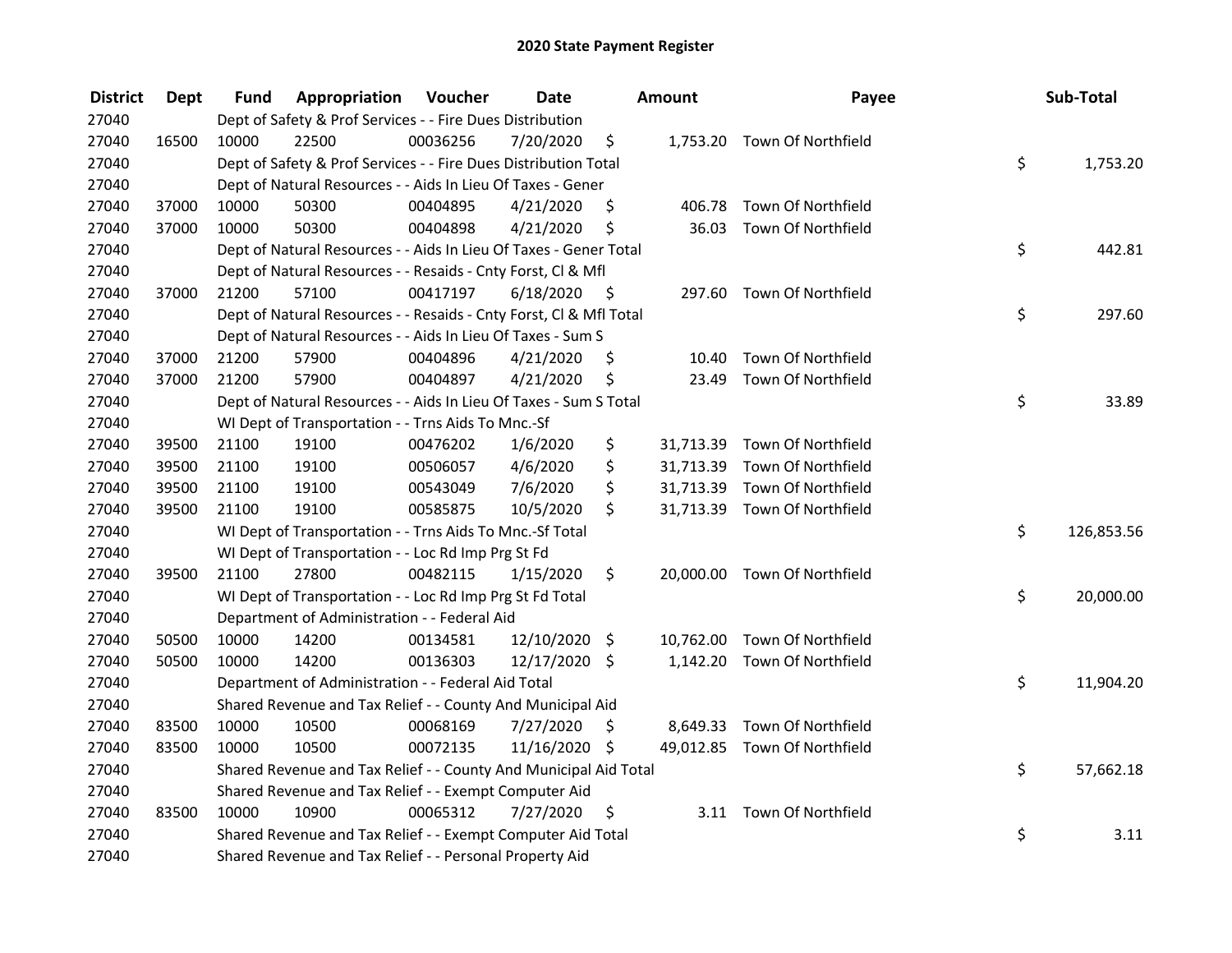| <b>District</b> | Dept  | <b>Fund</b> | <b>Appropriation</b>                                          | Voucher  | Date     | Amount | <b>Pavee</b>              | Sub-Total  |
|-----------------|-------|-------------|---------------------------------------------------------------|----------|----------|--------|---------------------------|------------|
| 27040           | 83500 | 10000       | 11100                                                         | 00060694 | 5/4/2020 |        | 208.06 Town Of Northfield |            |
| 27040           |       |             | Shared Revenue and Tax Relief - - Personal Property Aid Total |          |          |        |                           | 208.06     |
| 27040 Total     |       |             |                                                               |          |          |        |                           | 219,158.61 |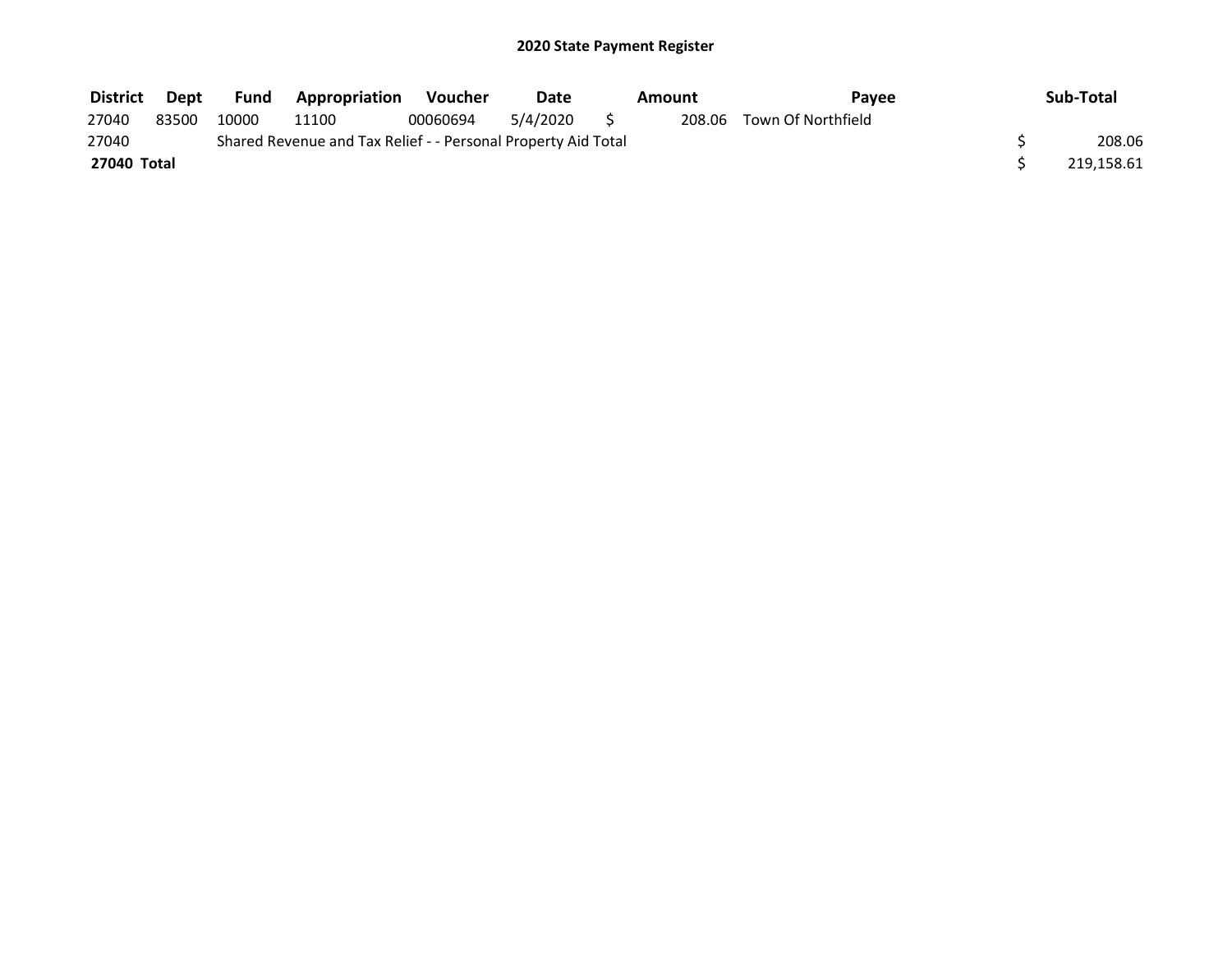| <b>District</b> | <b>Dept</b> | Fund  | Appropriation                                                        | Voucher  | <b>Date</b>   |      | <b>Amount</b> | Payee                         | Sub-Total        |
|-----------------|-------------|-------|----------------------------------------------------------------------|----------|---------------|------|---------------|-------------------------------|------------------|
| 27042           |             |       | Dept of Safety & Prof Services - - Fire Dues Distribution            |          |               |      |               |                               |                  |
| 27042           | 16500       | 10000 | 22500                                                                | 00036257 | 7/20/2020     | \$   |               | 2,312.35 Town Of Springfield  |                  |
| 27042           |             |       | Dept of Safety & Prof Services - - Fire Dues Distribution Total      |          |               |      |               |                               | \$<br>2,312.35   |
| 27042           |             |       | Dept of Natural Resources - - Aids In Lieu Of Taxes - Gener          |          |               |      |               |                               |                  |
| 27042           | 37000       | 10000 | 50300                                                                | 00385470 | 1/24/2020     | \$   |               | 2,382.17 Town Of Springfield  |                  |
| 27042           | 37000       | 10000 | 50300                                                                | 00405003 | 4/21/2020     | \$   |               | 347.71 Town Of Springfield    |                  |
| 27042           |             |       | Dept of Natural Resources - - Aids In Lieu Of Taxes - Gener Total    |          |               |      |               |                               | \$<br>2,729.88   |
| 27042           |             |       | Dept of Natural Resources - - Resaids - Cnty Forst, Cl & Mfl         |          |               |      |               |                               |                  |
| 27042           | 37000       | 21200 | 57100                                                                | 00417198 | 6/18/2020     | - \$ |               | 282.71 Town Of Springfield    |                  |
| 27042           |             |       | Dept of Natural Resources - - Resaids - Cnty Forst, CI & Mfl Total   |          |               |      |               |                               | \$<br>282.71     |
| 27042           |             |       | Dept of Natural Resources - - Aids In Lieu Of Taxes - Sum S          |          |               |      |               |                               |                  |
| 27042           | 37000       | 21200 | 57900                                                                | 00405004 | 4/21/2020     | \$   | 33.84         | Town Of Springfield           |                  |
| 27042           | 37000       | 21200 | 57900                                                                | 00405005 | 4/21/2020     | \$   | 86.63         | Town Of Springfield           |                  |
| 27042           |             |       | Dept of Natural Resources - - Aids In Lieu Of Taxes - Sum S Total    |          |               |      |               |                               | \$<br>120.47     |
| 27042           |             |       | WI Dept of Transportation - - Trns Aids To Mnc.-Sf                   |          |               |      |               |                               |                  |
| 27042           | 39500       | 21100 | 19100                                                                | 00476203 | 1/6/2020      | \$   | 31,135.23     | Town Of Springfield           |                  |
| 27042           | 39500       | 21100 | 19100                                                                | 00506058 | 4/6/2020      | \$   |               | 31,135.23 Town Of Springfield |                  |
| 27042           | 39500       | 21100 | 19100                                                                | 00543050 | 7/6/2020      | \$   |               | 31,135.23 Town Of Springfield |                  |
| 27042           | 39500       | 21100 | 19100                                                                | 00585876 | 10/5/2020     | \$   |               | 31,135.23 Town Of Springfield |                  |
| 27042           |             |       | WI Dept of Transportation - - Trns Aids To Mnc.-Sf Total             |          |               |      |               |                               | \$<br>124,540.92 |
| 27042           |             |       | Department of Administration - - Federal Aid                         |          |               |      |               |                               |                  |
| 27042           | 50500       | 10000 | 14200                                                                | 00134582 | 12/10/2020 \$ |      |               | 7,611.75 Town Of Springfield  |                  |
| 27042           |             |       | Department of Administration - - Federal Aid Total                   |          |               |      |               |                               | \$<br>7,611.75   |
| 27042           |             |       | Department of Administration - - Hv Trans Ln Annual Impact Fee       |          |               |      |               |                               |                  |
| 27042           | 50500       | 10000 | 17400                                                                | 00121272 | 5/1/2020      | \$   |               | 41,122.00 Town Of Springfield |                  |
| 27042           |             |       | Department of Administration - - Hv Trans Ln Annual Impact Fee Total |          |               |      |               |                               | \$<br>41,122.00  |
| 27042           |             |       | Elections Commission - - 2018 Hava Election Security                 |          |               |      |               |                               |                  |
| 27042           | 51000       | 22000 | 18200                                                                | 00004407 | 9/9/2020      | \$   |               | 470.60 Town Of Springfield    |                  |
| 27042           |             |       | Elections Commission - - 2018 Hava Election Security Total           |          |               |      |               |                               | \$<br>470.60     |
| 27042           |             |       | Shared Revenue and Tax Relief - - County And Municipal Aid           |          |               |      |               |                               |                  |
| 27042           | 83500       | 10000 | 10500                                                                | 00068170 | 7/27/2020     | \$   |               | 6,187.34 Town Of Springfield  |                  |
| 27042           | 83500       | 10000 | 10500                                                                | 00072136 | 11/16/2020    | - \$ |               | 35,061.56 Town Of Springfield |                  |
| 27042           |             |       | Shared Revenue and Tax Relief - - County And Municipal Aid Total     |          |               |      |               |                               | \$<br>41,248.90  |
| 27042           |             |       | Shared Revenue and Tax Relief - - Exempt Computer Aid                |          |               |      |               |                               |                  |
| 27042           | 83500       | 10000 | 10900                                                                | 00065313 | 7/27/2020     | \$   |               | 10.40 Town Of Springfield     |                  |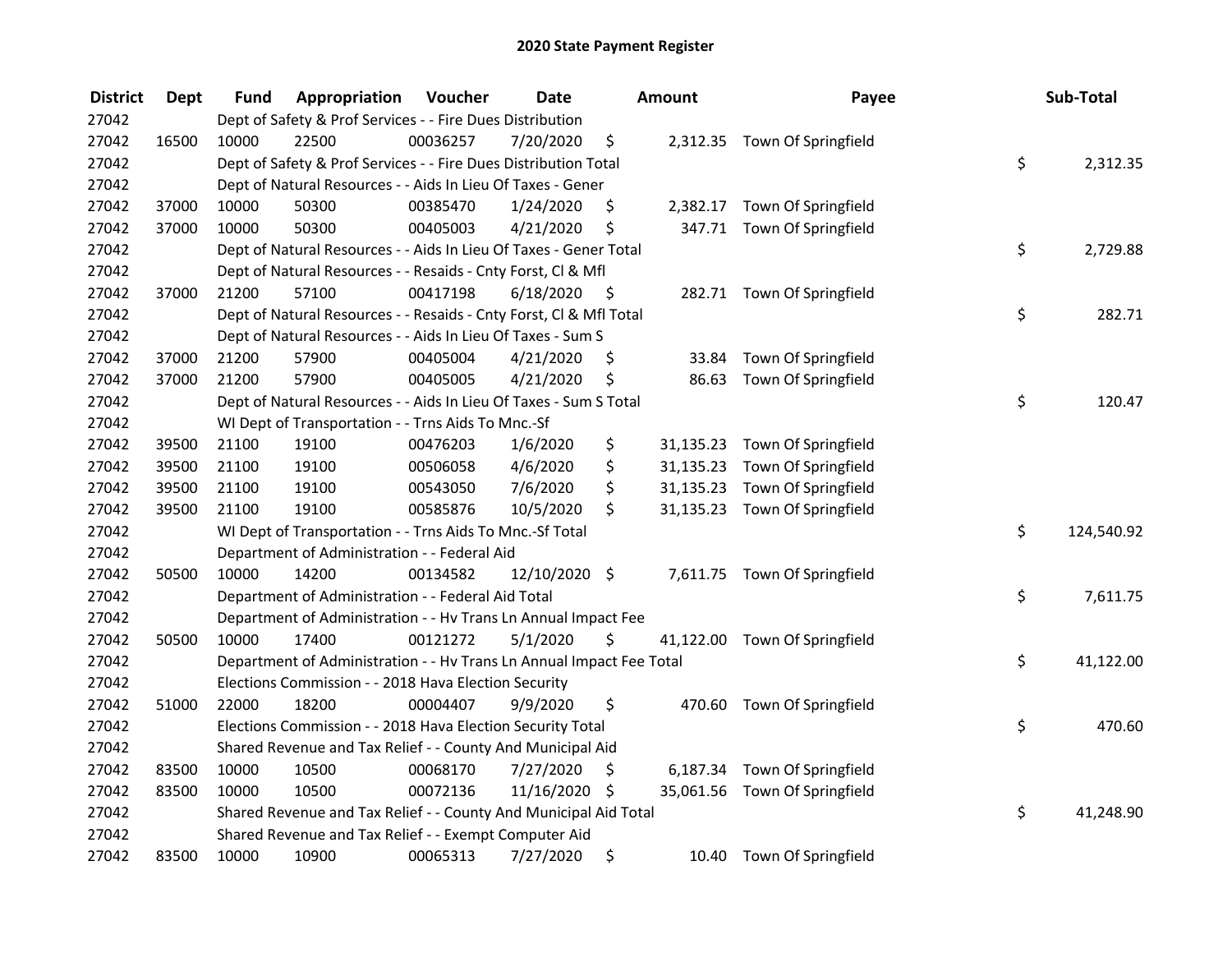| <b>District</b> | Dept  | Fund  | Appropriation                                                 | <b>Voucher</b> | Date            |       | <b>Amount</b> | Payee               |  | Sub-Total  |
|-----------------|-------|-------|---------------------------------------------------------------|----------------|-----------------|-------|---------------|---------------------|--|------------|
| 27042           |       |       | Shared Revenue and Tax Relief - - Exempt Computer Aid Total   |                |                 |       |               |                     |  | 10.40      |
| 27042           |       |       | Shared Revenue and Tax Relief - - Utility Aid                 |                |                 |       |               |                     |  |            |
| 27042           | 83500 | 10000 | 11000                                                         | 00068170       | 7/27/2020       |       | 1.00          | Town Of Springfield |  |            |
| 27042           | 83500 | 10000 | 11000                                                         | 00072136       | $11/16/2020$ \$ |       | 6.16          | Town Of Springfield |  |            |
| 27042           |       |       | Shared Revenue and Tax Relief - - Utility Aid Total           |                | 7.16            |       |               |                     |  |            |
| 27042           |       |       | Shared Revenue and Tax Relief - - Personal Property Aid       |                |                 |       |               |                     |  |            |
| 27042           | 83500 | 10000 | 11100                                                         | 00060695       | 5/4/2020        |       | 80.97         | Town Of Springfield |  |            |
| 27042           |       |       | Shared Revenue and Tax Relief - - Personal Property Aid Total |                |                 | 80.97 |               |                     |  |            |
| 27042 Total     |       |       |                                                               |                |                 |       |               |                     |  | 220,538.11 |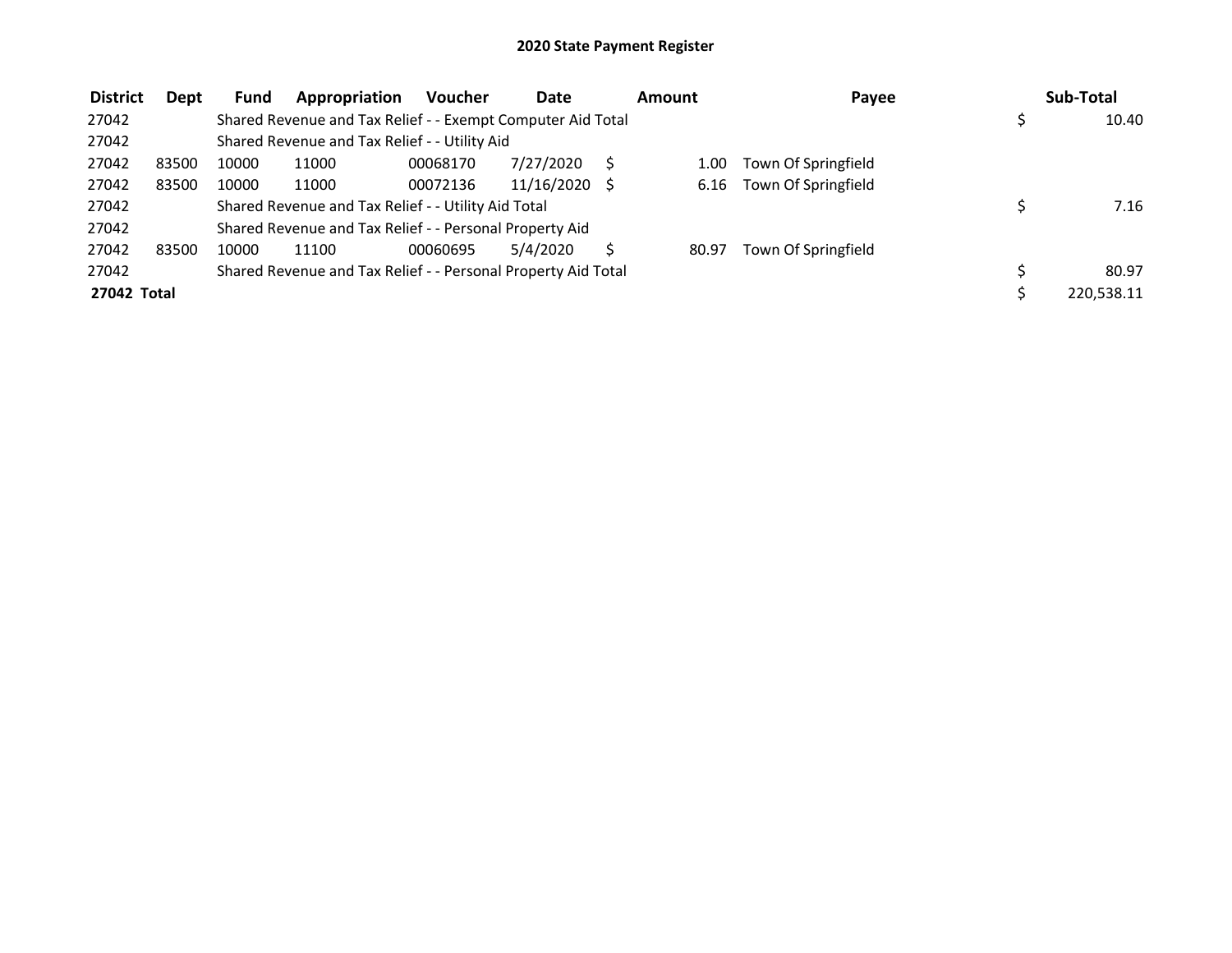| <b>District</b>    | Dept  | <b>Fund</b> | Appropriation                                                     | Voucher  | <b>Date</b>  | Amount |           | Payee                             | Sub-Total        |
|--------------------|-------|-------------|-------------------------------------------------------------------|----------|--------------|--------|-----------|-----------------------------------|------------------|
| 27101              |       |             | Dept of Safety & Prof Services - - Fire Dues Distribution         |          |              |        |           |                                   |                  |
| 27101              | 16500 | 10000       | 22500                                                             | 00036258 | 7/20/2020    | \$     |           | 924.60 Village Of Alma Center     |                  |
| 27101              |       |             | Dept of Safety & Prof Services - - Fire Dues Distribution Total   |          |              |        |           |                                   | \$<br>924.60     |
| 27101              |       |             | Dept of Natural Resources - - General Program Operations --       |          |              |        |           |                                   |                  |
| 27101              | 37000 | 21200       | 25400                                                             | 00445693 | 11/6/2020    | \$     |           | 123.50 Village Of Alma Center     |                  |
| 27101              |       |             | Dept of Natural Resources - - General Program Operations -- Total |          | \$<br>123.50 |        |           |                                   |                  |
| 27101              |       |             | WI Dept of Transportation - - Trns Aids To Mnc.-Sf                |          |              |        |           |                                   |                  |
| 27101              | 39500 | 21100       | 19100                                                             | 00476204 | 1/6/2020     | \$     | 5,046.46  | Village Of Alma Center            |                  |
| 27101              | 39500 | 21100       | 19100                                                             | 00506059 | 4/6/2020     | \$     | 5,046.46  | Village Of Alma Center            |                  |
| 27101              | 39500 | 21100       | 19100                                                             | 00543051 | 7/6/2020     | \$     | 5,046.46  | Village Of Alma Center            |                  |
| 27101              | 39500 | 21100       | 19100                                                             | 00585877 | 10/5/2020    | \$     | 5,046.49  | Village Of Alma Center            |                  |
| 27101              |       |             | WI Dept of Transportation - - Trns Aids To Mnc.-Sf Total          |          |              |        |           |                                   | \$<br>20,185.87  |
| 27101              |       |             | Department of Administration - - Federal Aid                      |          |              |        |           |                                   |                  |
| 27101              | 50500 | 10000       | 14200                                                             | 00134583 | 12/10/2020   | \$     | 8,356.00  | Village Of Alma Center            |                  |
| 27101              | 50500 | 10000       | 14200                                                             | 00136304 | 12/17/2020   | \$     | 423.53    | Village Of Alma Center            |                  |
| 27101              |       |             | Department of Administration - - Federal Aid Total                |          |              |        |           |                                   | \$<br>8,779.53   |
| 27101              |       |             | Elections Commission - - 2018 Hava Election Security              |          |              |        |           |                                   |                  |
| 27101              | 51000 | 22000       | 18200                                                             | 00004455 | 9/9/2020     | \$     | 477.20    | Village Of Alma Center            |                  |
| 27101              |       |             | Elections Commission - - 2018 Hava Election Security Total        |          |              |        |           |                                   | \$<br>477.20     |
| 27101              |       |             | Shared Revenue and Tax Relief - - County And Municipal Aid        |          |              |        |           |                                   |                  |
| 27101              | 83500 | 10000       | 10500                                                             | 00068171 | 7/27/2020    | S      |           | 21,631.78 Village Of Alma Center  |                  |
| 27101              | 83500 | 10000       | 10500                                                             | 00072137 | 11/16/2020   | \$     |           | 122,580.08 Village Of Alma Center |                  |
| 27101              |       |             | Shared Revenue and Tax Relief - - County And Municipal Aid Total  |          |              |        |           |                                   | \$<br>144,211.86 |
| 27101              |       |             | Shared Revenue and Tax Relief - - Exempt Computer Aid             |          |              |        |           |                                   |                  |
| 27101              | 83500 | 10000       | 10900                                                             | 00065314 | 7/27/2020    | \$     | 189.15    | Village Of Alma Center            |                  |
| 27101              |       |             | Shared Revenue and Tax Relief - - Exempt Computer Aid Total       |          |              |        |           |                                   | \$<br>189.15     |
| 27101              |       |             | Shared Revenue and Tax Relief - - Utility Aid                     |          |              |        |           |                                   |                  |
| 27101              | 83500 | 10000       | 11000                                                             | 00068171 | 7/27/2020    | \$     |           | 1,745.47 Village Of Alma Center   |                  |
| 27101              | 83500 | 10000       | 11000                                                             | 00072137 | 11/16/2020   | \$     | 10,097.28 | Village Of Alma Center            |                  |
| 27101              |       |             | Shared Revenue and Tax Relief - - Utility Aid Total               |          |              |        |           |                                   | \$<br>11,842.75  |
| 27101              |       |             | Shared Revenue and Tax Relief - - Personal Property Aid           |          |              |        |           |                                   |                  |
| 27101              | 83500 | 10000       | 11100                                                             | 00060696 | 5/4/2020     | \$     | 400.60    | Village Of Alma Center            |                  |
| 27101              |       |             | Shared Revenue and Tax Relief - - Personal Property Aid Total     |          |              |        |           |                                   | \$<br>400.60     |
| <b>27101 Total</b> |       |             |                                                                   |          |              |        |           |                                   | \$<br>187,135.06 |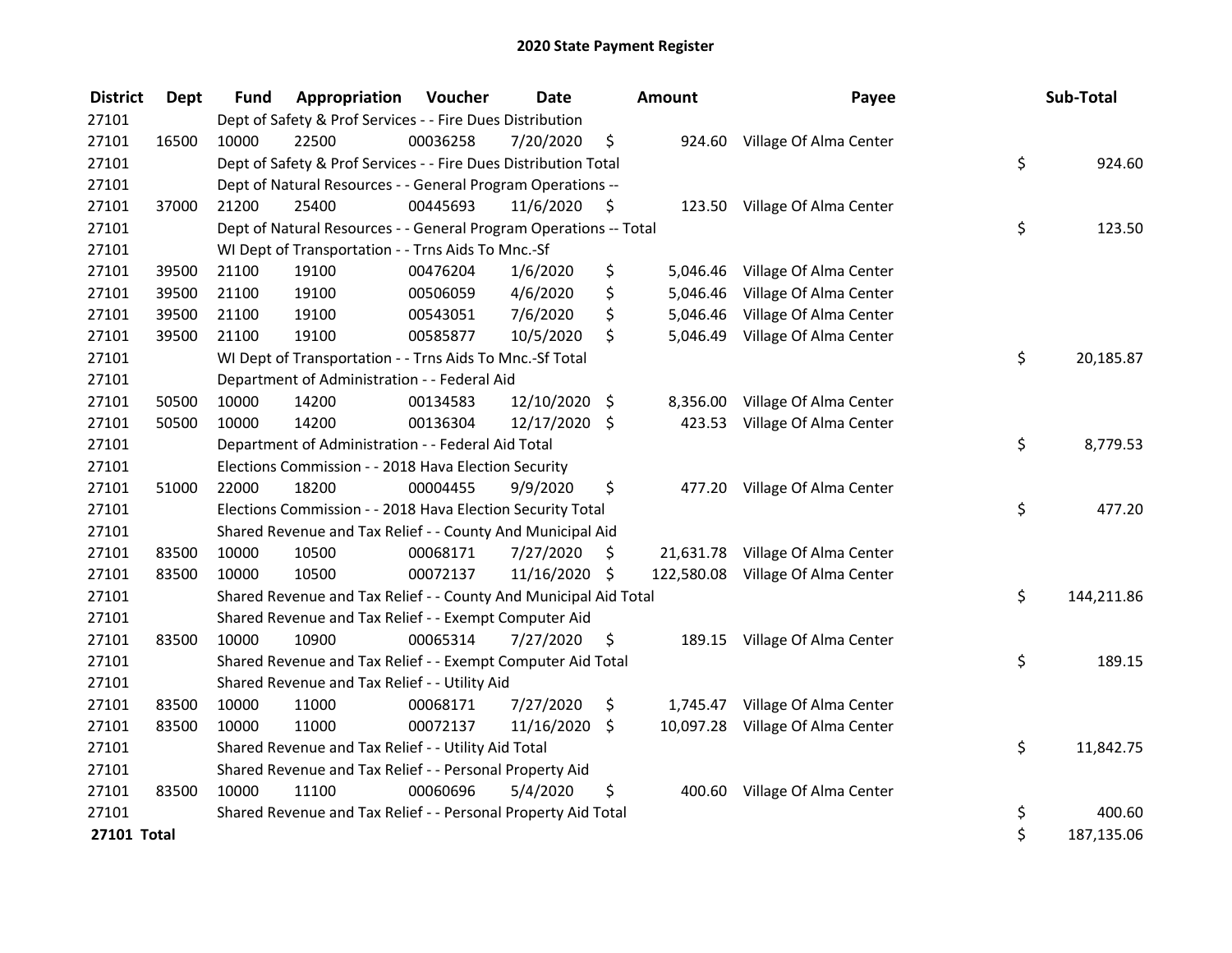| <b>District</b> | Dept  | <b>Fund</b>                                                   | Appropriation                                                     | Voucher  | <b>Date</b><br><b>Amount</b> |      |           | Payee                       |    | Sub-Total  |
|-----------------|-------|---------------------------------------------------------------|-------------------------------------------------------------------|----------|------------------------------|------|-----------|-----------------------------|----|------------|
| 27136           |       |                                                               | Dept of Safety & Prof Services - - Fire Dues Distribution         |          |                              |      |           |                             |    |            |
| 27136           | 16500 | 10000                                                         | 22500                                                             | 00036259 | 7/20/2020                    | \$   |           | 1,258.29 Village Of Hixton  |    |            |
| 27136           |       |                                                               | Dept of Safety & Prof Services - - Fire Dues Distribution Total   |          |                              |      |           |                             | \$ | 1,258.29   |
| 27136           |       |                                                               | Dept of Natural Resources - - Aids In Lieu Of Taxes - Gener       |          |                              |      |           |                             |    |            |
| 27136           | 37000 | 10000                                                         | 50300                                                             | 00403714 | 4/21/2020                    | - \$ | 2.17      | Village Of Hixton           |    |            |
| 27136           |       |                                                               | Dept of Natural Resources - - Aids In Lieu Of Taxes - Gener Total |          | \$                           | 2.17 |           |                             |    |            |
| 27136           |       |                                                               | WI Dept of Transportation - - Trns Aids To Mnc.-Sf                |          |                              |      |           |                             |    |            |
| 27136           | 39500 | 21100                                                         | 19100                                                             | 00476205 | 1/6/2020                     | \$   | 3,125.37  | Village Of Hixton           |    |            |
| 27136           | 39500 | 21100                                                         | 19100                                                             | 00506060 | 4/6/2020                     | \$   | 3,125.37  | Village Of Hixton           |    |            |
| 27136           | 39500 | 21100                                                         | 19100                                                             | 00543052 | 7/6/2020                     | \$   | 3,125.37  | Village Of Hixton           |    |            |
| 27136           | 39500 | 21100                                                         | 19100                                                             | 00585878 | 10/5/2020                    | \$   | 3,125.40  | Village Of Hixton           |    |            |
| 27136           |       |                                                               | WI Dept of Transportation - - Trns Aids To Mnc.-Sf Total          |          |                              |      |           |                             | \$ | 12,501.51  |
| 27136           |       | Department of Administration - - Federal Aid                  |                                                                   |          |                              |      |           |                             |    |            |
| 27136           | 50500 | 10000                                                         | 14200                                                             | 00134584 | 12/10/2020 \$                |      |           | 6,814.26 Village Of Hixton  |    |            |
| 27136           |       | Department of Administration - - Federal Aid Total            |                                                                   |          |                              |      |           |                             | \$ | 6,814.26   |
| 27136           |       |                                                               | Shared Revenue and Tax Relief - - County And Municipal Aid        |          |                              |      |           |                             |    |            |
| 27136           | 83500 | 10000                                                         | 10500                                                             | 00068172 | 7/27/2020                    | \$   |           | 9,436.16 Village Of Hixton  |    |            |
| 27136           | 83500 | 10000                                                         | 10500                                                             | 00072138 | 11/16/2020                   | \$   |           | 53,471.55 Village Of Hixton |    |            |
| 27136           |       |                                                               | Shared Revenue and Tax Relief - - County And Municipal Aid Total  |          |                              |      |           |                             | \$ | 62,907.71  |
| 27136           |       |                                                               | Shared Revenue and Tax Relief - - Exempt Computer Aid             |          |                              |      |           |                             |    |            |
| 27136           | 83500 | 10000                                                         | 10900                                                             | 00065315 | 7/27/2020                    | \$   | 220.33    | Village Of Hixton           |    |            |
| 27136           | 83500 | 10000                                                         | 10900                                                             | 00067044 | 7/27/2020                    | Ś.   | 795.99    | Village Of Hixton           |    |            |
| 27136           |       |                                                               | Shared Revenue and Tax Relief - - Exempt Computer Aid Total       |          |                              |      |           |                             | \$ | 1,016.32   |
| 27136           |       |                                                               | Shared Revenue and Tax Relief - - Personal Property Aid           |          |                              |      |           |                             |    |            |
| 27136           | 83500 | 10000                                                         | 11100                                                             | 00060697 | 5/4/2020                     | \$   | 1,167.01  | Village Of Hixton           |    |            |
| 27136           | 83500 | 10000                                                         | 11100                                                             | 00062485 | 5/4/2020                     | \$   | 34,680.00 | Village Of Hixton           |    |            |
| 27136           |       | Shared Revenue and Tax Relief - - Personal Property Aid Total |                                                                   |          |                              |      |           |                             | \$ | 35,847.01  |
| 27136           |       | Shared Revenue and Tax Relief - - Lottery & Gaming Credit     |                                                                   |          |                              |      |           |                             |    |            |
| 27136           | 83500 | 52100                                                         | 36300                                                             | 00055331 | 3/23/2020                    | - \$ | 9.26      | Village Of Hixton           |    |            |
| 27136           |       |                                                               | Shared Revenue and Tax Relief - - Lottery & Gaming Credit Total   |          |                              |      |           |                             | \$ | 9.26       |
| 27136 Total     |       |                                                               |                                                                   |          |                              |      |           |                             | \$ | 120,356.53 |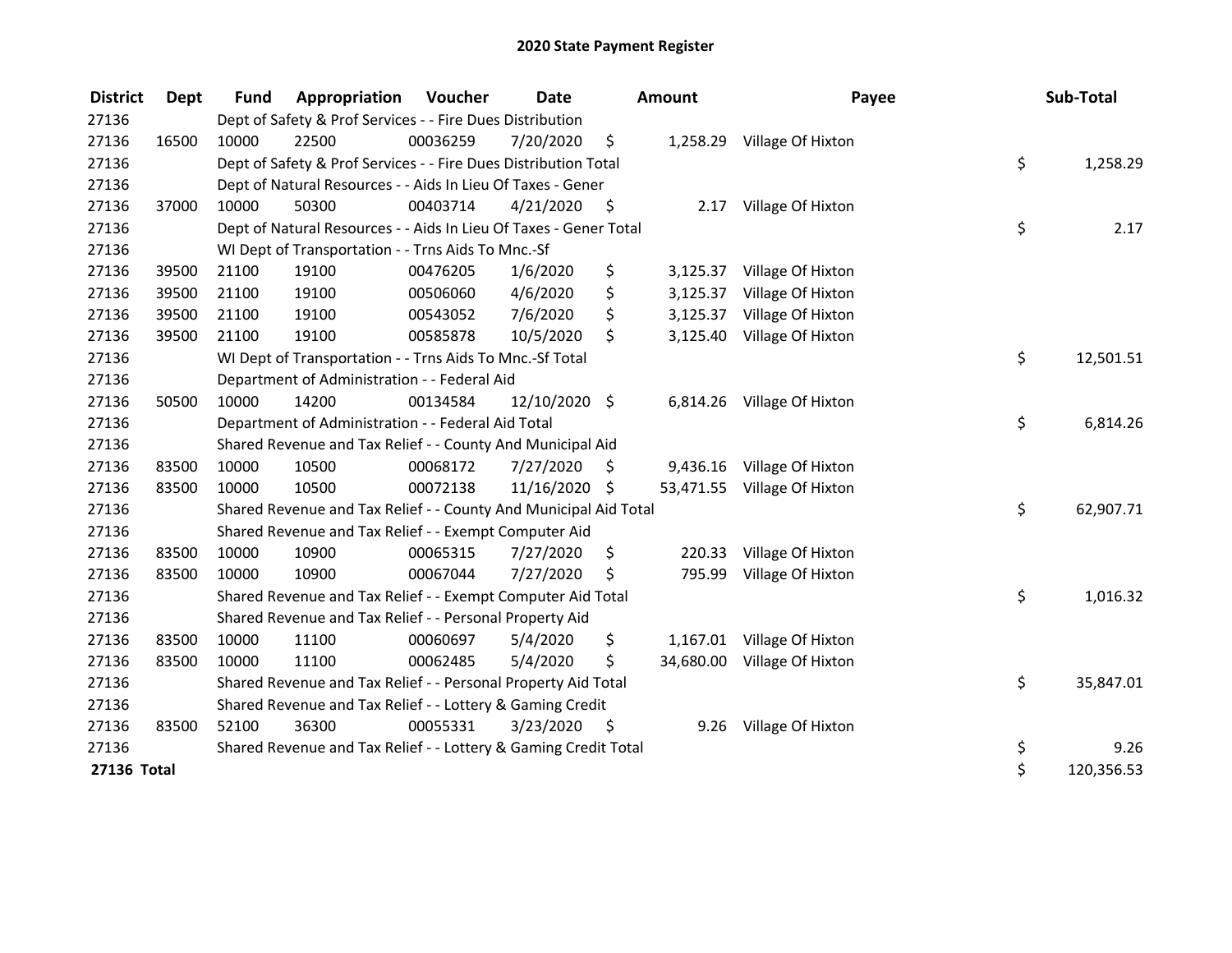| <b>District</b>    | Dept  | <b>Fund</b>                                               | Appropriation                                                    | Voucher  | <b>Date</b>   |      | <b>Amount</b> | Payee                         |    | Sub-Total  |  |
|--------------------|-------|-----------------------------------------------------------|------------------------------------------------------------------|----------|---------------|------|---------------|-------------------------------|----|------------|--|
| 27151              |       |                                                           | Dept of Safety & Prof Services - - Fire Dues Distribution        |          |               |      |               |                               |    |            |  |
| 27151              | 16500 | 10000                                                     | 22500                                                            | 00036260 | 7/20/2020     | \$   |               | 1,044.41 Village Of Melrose   |    |            |  |
| 27151              |       |                                                           | Dept of Safety & Prof Services - - Fire Dues Distribution Total  |          |               |      |               |                               | \$ | 1,044.41   |  |
| 27151              |       |                                                           | WI Dept of Transportation - - Trns Aids To Mnc.-Sf               |          |               |      |               |                               |    |            |  |
| 27151              | 39500 | 21100                                                     | 19100                                                            | 00476206 | 1/6/2020      | \$   | 5,859.50      | Village Of Melrose            |    |            |  |
| 27151              | 39500 | 21100                                                     | 19100                                                            | 00506061 | 4/6/2020      | \$   | 5,859.50      | Village Of Melrose            |    |            |  |
| 27151              | 39500 | 21100                                                     | 19100                                                            | 00543053 | 7/6/2020      | \$   | 5,859.50      | Village Of Melrose            |    |            |  |
| 27151              | 39500 | 21100                                                     | 19100                                                            | 00585879 | 10/5/2020     | \$   | 5,859.50      | Village Of Melrose            |    |            |  |
| 27151              |       |                                                           | WI Dept of Transportation - - Trns Aids To Mnc.-Sf Total         |          |               |      |               |                               | \$ | 23,438.00  |  |
| 27151              |       |                                                           | Department of Administration - - Federal Aid                     |          |               |      |               |                               |    |            |  |
| 27151              | 50500 | 10000                                                     | 14200                                                            | 00129924 | 10/2/2020     | \$   |               | 7,950.00 Village Of Melrose   |    |            |  |
| 27151              |       |                                                           | Department of Administration - - Federal Aid Total               |          |               |      |               |                               | \$ | 7,950.00   |  |
| 27151              |       |                                                           | Elections Commission - - 2018 Hava Election Security             |          |               |      |               |                               |    |            |  |
| 27151              | 51000 | 22000                                                     | 18200                                                            | 00003832 | 7/13/2020     | \$   | 549.80        | Village Of Melrose            |    |            |  |
| 27151              | 51000 | 22000                                                     | 18200                                                            | 00004816 | 10/29/2020 \$ |      | 700.00        | Village Of Melrose            |    |            |  |
| 27151              |       |                                                           | Elections Commission - - 2018 Hava Election Security Total       |          |               |      |               |                               | \$ | 1,249.80   |  |
| 27151              |       |                                                           | Shared Revenue and Tax Relief - - County And Municipal Aid       |          |               |      |               |                               |    |            |  |
| 27151              | 83500 | 10000                                                     | 10500                                                            | 00068173 | 7/27/2020     | \$   |               | 25,446.87 Village Of Melrose  |    |            |  |
| 27151              | 83500 | 10000                                                     | 10500                                                            | 00072139 | 11/16/2020    | Ŝ.   |               | 144,198.91 Village Of Melrose |    |            |  |
| 27151              |       |                                                           | Shared Revenue and Tax Relief - - County And Municipal Aid Total |          |               |      |               |                               | \$ | 169,645.78 |  |
| 27151              |       |                                                           | Shared Revenue and Tax Relief - - Exempt Computer Aid            |          |               |      |               |                               |    |            |  |
| 27151              | 83500 | 10000                                                     | 10900                                                            | 00065316 | 7/27/2020     | \$   | 194.34        | Village Of Melrose            |    |            |  |
| 27151              |       |                                                           | Shared Revenue and Tax Relief - - Exempt Computer Aid Total      |          |               |      |               |                               | \$ | 194.34     |  |
| 27151              |       |                                                           | Shared Revenue and Tax Relief - - Personal Property Aid          |          |               |      |               |                               |    |            |  |
| 27151              | 83500 | 10000                                                     | 11100                                                            | 00060698 | 5/4/2020      | \$   | 469.54        | Village Of Melrose            |    |            |  |
| 27151              |       |                                                           | Shared Revenue and Tax Relief - - Personal Property Aid Total    |          |               |      |               |                               | \$ | 469.54     |  |
| 27151              |       | Shared Revenue and Tax Relief - - Lottery & Gaming Credit |                                                                  |          |               |      |               |                               |    |            |  |
| 27151              | 83500 | 52100                                                     | 36300                                                            | 00055332 | 3/23/2020     | - \$ |               | 210.96 Village Of Melrose     |    |            |  |
| 27151              |       |                                                           | Shared Revenue and Tax Relief - - Lottery & Gaming Credit Total  |          |               |      |               |                               | \$ | 210.96     |  |
| <b>27151 Total</b> |       |                                                           |                                                                  |          |               |      |               |                               | \$ | 204,202.83 |  |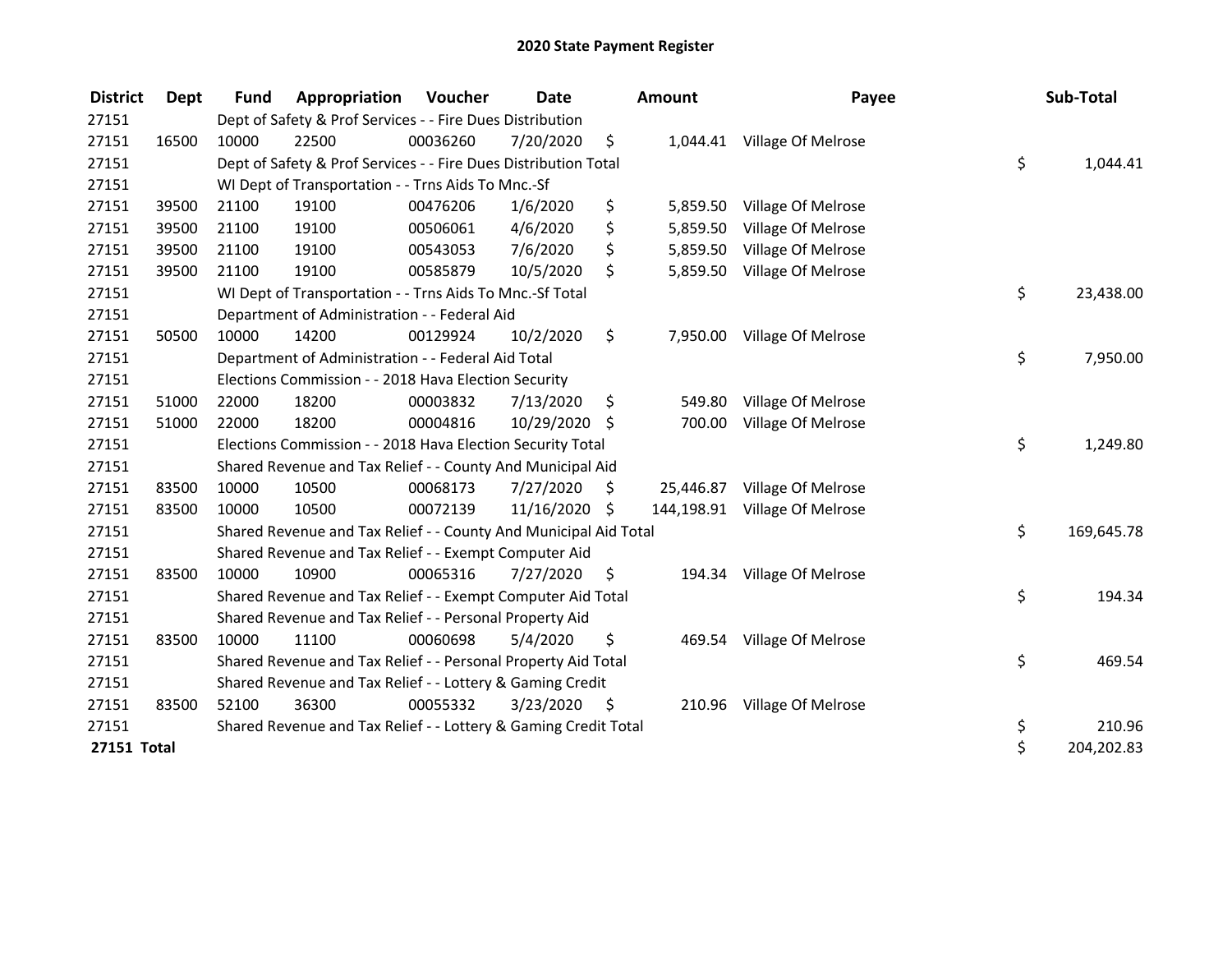| <b>District</b>    | <b>Dept</b> | <b>Fund</b> | Appropriation                                                    | Voucher  | <b>Date</b>   |    | <b>Amount</b> | Payee                |    | Sub-Total    |  |
|--------------------|-------------|-------------|------------------------------------------------------------------|----------|---------------|----|---------------|----------------------|----|--------------|--|
| 27152              |             |             | WI Dept of Transportation - - Trns Aids To Mnc.-Sf               |          |               |    |               |                      |    |              |  |
| 27152              | 39500       | 21100       | 19100                                                            | 00476207 | 1/6/2020      | \$ | 8,473.70      | Village Of Merrillan |    |              |  |
| 27152              | 39500       | 21100       | 19100                                                            | 00506062 | 4/6/2020      | \$ | 8,473.70      | Village Of Merrillan |    |              |  |
| 27152              | 39500       | 21100       | 19100                                                            | 00543054 | 7/6/2020      | \$ | 8,473.70      | Village Of Merrillan |    |              |  |
| 27152              | 39500       | 21100       | 19100                                                            | 00585880 | 10/5/2020     | \$ | 8,473.70      | Village Of Merrillan |    |              |  |
| 27152              |             |             | WI Dept of Transportation - - Trns Aids To Mnc.-Sf Total         |          |               |    |               |                      | \$ | 33,894.80    |  |
| 27152              |             |             | Department of Justice - - Law Enforcement Train, Local           |          |               |    |               |                      |    |              |  |
| 27152              | 45500       | 10000       | 23100                                                            | 00091550 | 12/7/2020     | \$ | 320.00        | Village Of Merrillan |    |              |  |
| 27152              |             |             | Department of Justice - - Law Enforcement Train, Local Total     |          |               |    |               |                      | \$ | 320.00       |  |
| 27152              |             |             | Department of Administration - - Federal Aid                     |          |               |    |               |                      |    |              |  |
| 27152              | 50500       | 10000       | 14200                                                            | 00134585 | 12/10/2020 \$ |    | 8,421.00      | Village Of Merrillan |    |              |  |
| 27152              |             |             | Department of Administration - - Federal Aid Total               |          |               |    |               |                      | \$ | 8,421.00     |  |
| 27152              |             |             | Elections Commission - - 2018 Hava Election Security             |          |               |    |               |                      |    |              |  |
| 27152              | 51000       | 22000       | 18200                                                            | 00004457 | 9/9/2020      | \$ | 479.40        | Village Of Merrillan |    |              |  |
| 27152              |             |             | Elections Commission - - 2018 Hava Election Security Total       |          |               |    |               |                      | \$ | 479.40       |  |
| 27152              |             |             | Shared Revenue and Tax Relief - - County And Municipal Aid       |          |               |    |               |                      |    |              |  |
| 27152              | 83500       | 10000       | 10500                                                            | 00068174 | 7/27/2020     | \$ | 28,076.59     | Village Of Merrillan |    |              |  |
| 27152              | 83500       | 10000       | 10500                                                            | 00072140 | 11/16/2020    | \$ | 159,100.65    | Village Of Merrillan |    |              |  |
| 27152              |             |             | Shared Revenue and Tax Relief - - County And Municipal Aid Total |          |               |    |               |                      | \$ | 187, 177. 24 |  |
| 27152              |             |             | Shared Revenue and Tax Relief - - Exempt Computer Aid            |          |               |    |               |                      |    |              |  |
| 27152              | 83500       | 10000       | 10900                                                            | 00065317 | 7/27/2020     | \$ | 16.63         | Village Of Merrillan |    |              |  |
| 27152              |             |             | Shared Revenue and Tax Relief - - Exempt Computer Aid Total      |          |               |    |               |                      | \$ | 16.63        |  |
| 27152              |             |             | Shared Revenue and Tax Relief - - Personal Property Aid          |          |               |    |               |                      |    |              |  |
| 27152              | 83500       | 10000       | 11100                                                            | 00060699 | 5/4/2020      | \$ | 109.90        | Village Of Merrillan |    |              |  |
| 27152              |             |             | Shared Revenue and Tax Relief - - Personal Property Aid Total    |          |               |    |               |                      | \$ | 109.90       |  |
| 27152              |             |             | Shared Revenue and Tax Relief - - Lottery & Gaming Credit        |          |               |    |               |                      |    |              |  |
| 27152              | 83500       | 52100       | 36300                                                            | 00055333 | 3/23/2020     | \$ | 718.56        | Village Of Merrillan |    |              |  |
| 27152              |             |             | Shared Revenue and Tax Relief - - Lottery & Gaming Credit Total  |          |               |    |               |                      | \$ | 718.56       |  |
| <b>27152 Total</b> |             |             |                                                                  |          |               |    |               |                      | \$ | 231,137.53   |  |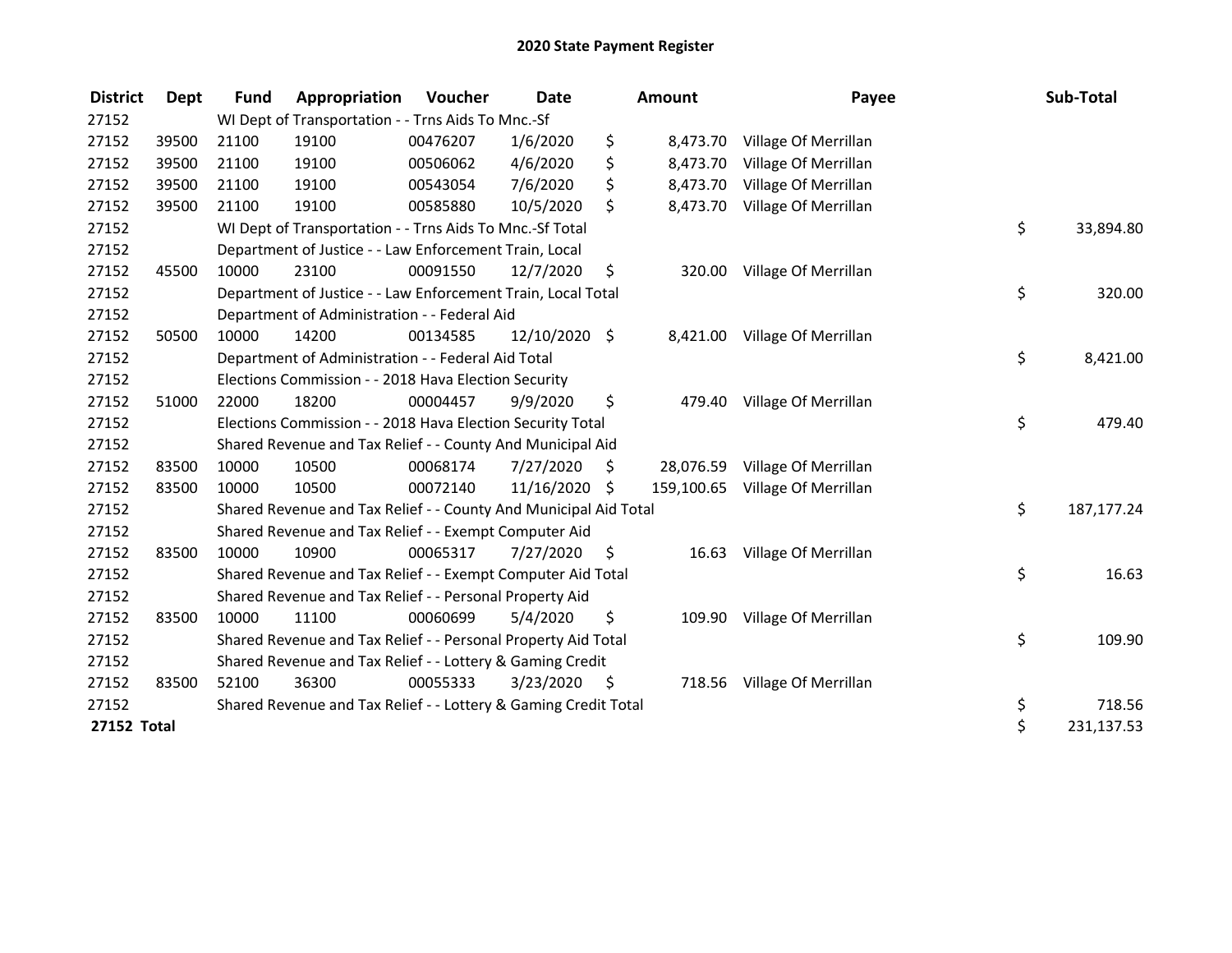| <b>District</b> | <b>Dept</b> | <b>Fund</b>                                   | Appropriation                                                         | Voucher  | <b>Date</b>   |      | <b>Amount</b> | Payee                        | Sub-Total        |
|-----------------|-------------|-----------------------------------------------|-----------------------------------------------------------------------|----------|---------------|------|---------------|------------------------------|------------------|
| 27186           |             |                                               | Dept of Safety & Prof Services - - Fire Dues Distribution             |          |               |      |               |                              |                  |
| 27186           | 16500       | 10000                                         | 22500                                                                 | 00036261 | 7/20/2020     | \$   |               | 668.27 Village Of Taylor     |                  |
| 27186           |             |                                               | Dept of Safety & Prof Services - - Fire Dues Distribution Total       |          |               |      |               |                              | \$<br>668.27     |
| 27186           |             |                                               | WI Dept of Transportation - - Trns Aids To Mnc.-Sf                    |          |               |      |               |                              |                  |
| 27186           | 39500       | 21100                                         | 19100                                                                 | 00476208 | 1/6/2020      | \$   | 4,559.18      | Village Of Taylor            |                  |
| 27186           | 39500       | 21100                                         | 19100                                                                 | 00506063 | 4/6/2020      | \$   | 4,559.18      | Village Of Taylor            |                  |
| 27186           | 39500       | 21100                                         | 19100                                                                 | 00543055 | 7/6/2020      | \$   | 4,559.18      | Village Of Taylor            |                  |
| 27186           | 39500       | 21100                                         | 19100                                                                 | 00585881 | 10/5/2020     | \$   |               | 4,559.18 Village Of Taylor   |                  |
| 27186           |             |                                               | WI Dept of Transportation - - Trns Aids To Mnc.-Sf Total              |          |               |      |               |                              | \$<br>18,236.72  |
| 27186           |             |                                               | Department of Administration - - Federal Aid                          |          |               |      |               |                              |                  |
| 27186           | 50500       | 10000                                         | 14200                                                                 | 00134586 | 12/10/2020 \$ |      |               | 6,744.00 Village Of Taylor   |                  |
| 27186           |             |                                               | Department of Administration - - Federal Aid Total                    |          |               |      |               |                              | \$<br>6,744.00   |
| 27186           |             |                                               | Department of Administration - - Telecom Access; School Dist          |          |               |      |               |                              |                  |
| 27186           | 50500       | 25500                                         | 46600                                                                 | 00114576 | 2/26/2020     | \$   |               | 37.00 Village Of Taylor      |                  |
| 27186           |             |                                               | Department of Administration - - Telecom Access; School Dist Total    |          |               |      |               |                              | \$<br>37.00      |
| 27186           |             |                                               | Elections Commission - - 2018 Hava Election Security                  |          |               |      |               |                              |                  |
| 27186           | 51000       | 22000                                         | 18200                                                                 | 00003649 | 6/30/2020     | \$   | 415.60        | Village Of Taylor            |                  |
| 27186           | 51000       | 22000                                         | 18200                                                                 | 00004440 | 9/9/2020      | \$   |               | 1,200.00 Village Of Taylor   |                  |
| 27186           |             |                                               | Elections Commission - - 2018 Hava Election Security Total            |          |               |      |               |                              | \$<br>1,615.60   |
| 27186           |             |                                               | Shared Revenue and Tax Relief - - Expenditure Restraint Program       |          |               |      |               |                              |                  |
| 27186           | 83500       | 10000                                         | 10100                                                                 | 00068175 | 7/27/2020     | - \$ |               | 233.21 Village Of Taylor     |                  |
| 27186           |             |                                               | Shared Revenue and Tax Relief - - Expenditure Restraint Program Total |          |               |      |               |                              | \$<br>233.21     |
| 27186           |             |                                               | Shared Revenue and Tax Relief - - County And Municipal Aid            |          |               |      |               |                              |                  |
| 27186           | 83500       | 10000                                         | 10500                                                                 | 00068175 | 7/27/2020     | \$.  |               | 24,737.23 Village Of Taylor  |                  |
| 27186           | 83500       | 10000                                         | 10500                                                                 | 00072141 | 11/16/2020 \$ |      |               | 140,177.61 Village Of Taylor |                  |
| 27186           |             |                                               | Shared Revenue and Tax Relief - - County And Municipal Aid Total      |          |               |      |               |                              | \$<br>164,914.84 |
| 27186           |             |                                               | Shared Revenue and Tax Relief - - Exempt Computer Aid                 |          |               |      |               |                              |                  |
| 27186           | 83500       | 10000                                         | 10900                                                                 | 00065318 | 7/27/2020     | \$   |               | 3.11 Village Of Taylor       |                  |
| 27186           | 83500       | 10000                                         | 10900                                                                 | 00067045 | 7/27/2020     | \$   | 191.75        | Village Of Taylor            |                  |
| 27186           |             |                                               | Shared Revenue and Tax Relief - - Exempt Computer Aid Total           |          |               |      |               |                              | \$<br>194.86     |
| 27186           |             | Shared Revenue and Tax Relief - - Utility Aid |                                                                       |          |               |      |               |                              |                  |
| 27186           | 83500       | 10000                                         | 11000                                                                 | 00068175 | 7/27/2020     | \$   |               | 153.20 Village Of Taylor     |                  |
| 27186           | 83500       | 10000                                         | 11000                                                                 | 00072141 | 11/16/2020    | - \$ |               | 875.59 Village Of Taylor     |                  |
| 27186           |             |                                               | Shared Revenue and Tax Relief - - Utility Aid Total                   |          |               |      |               |                              | \$<br>1,028.79   |
| 27186           |             |                                               | Shared Revenue and Tax Relief - - Personal Property Aid               |          |               |      |               |                              |                  |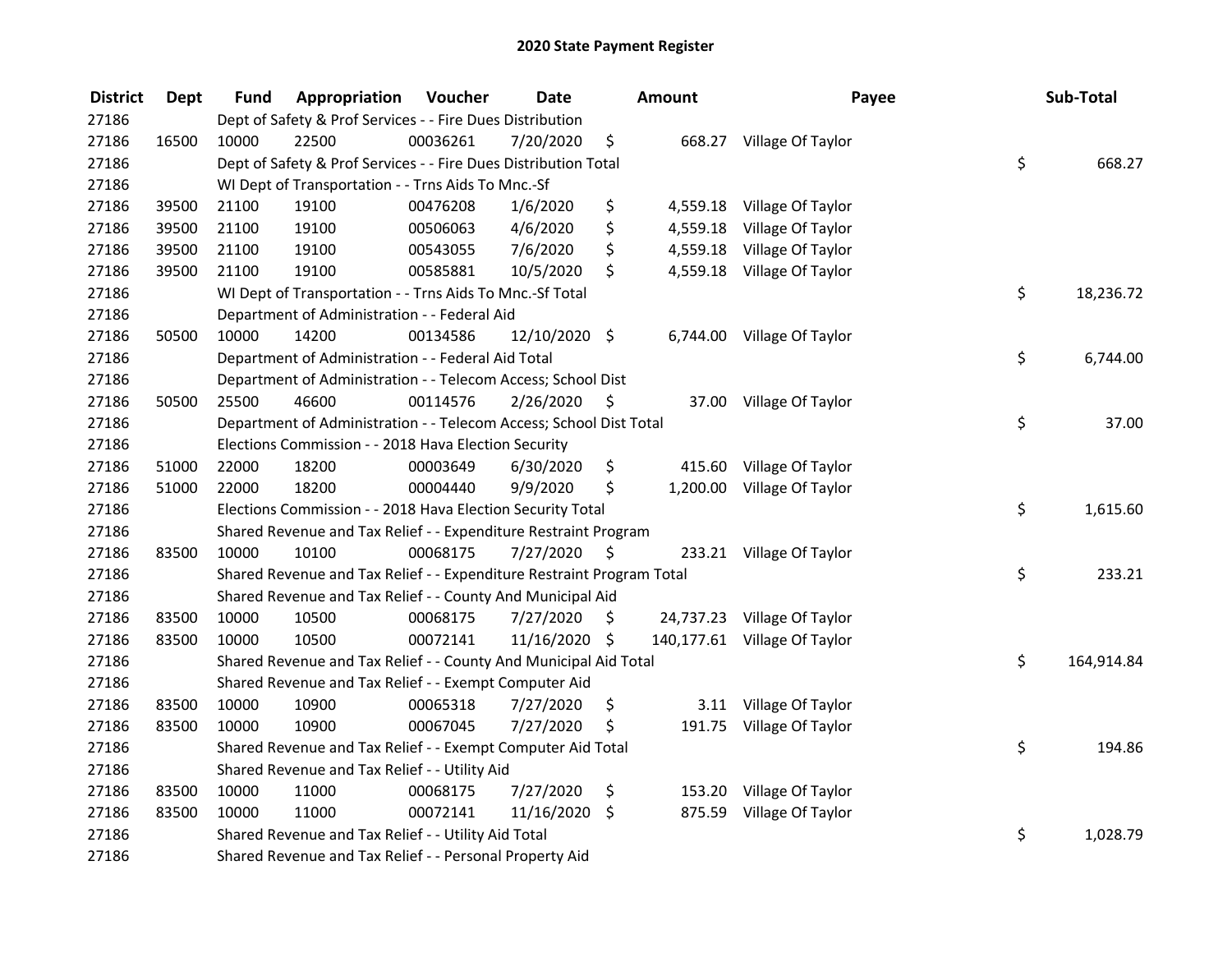| <b>District</b> | <b>Dept</b> | <b>Fund</b>                                                   | Appropriation                                                   | <b>Voucher</b> | <b>Date</b> | Amount |          | <b>Pavee</b>      | Sub-Total |            |
|-----------------|-------------|---------------------------------------------------------------|-----------------------------------------------------------------|----------------|-------------|--------|----------|-------------------|-----------|------------|
| 27186           | 83500       | 10000                                                         | 11100                                                           | 00060700       | 5/4/2020    |        | 56.72    | Village Of Taylor |           |            |
| 27186           | 83500       | 10000                                                         | 11100                                                           | 00062486       | 5/4/2020    |        | 3,702.10 | Village Of Taylor |           |            |
| 27186           |             | Shared Revenue and Tax Relief - - Personal Property Aid Total |                                                                 |                | 3,758.82    |        |          |                   |           |            |
| 27186           |             | Shared Revenue and Tax Relief - - Lottery & Gaming Credit     |                                                                 |                |             |        |          |                   |           |            |
| 27186           | 83500       | 52100                                                         | 36300                                                           | 00055334       | 3/23/2020   |        | 475.27   | Village Of Taylor |           |            |
| 27186           |             |                                                               | Shared Revenue and Tax Relief - - Lottery & Gaming Credit Total |                |             | 475.27 |          |                   |           |            |
| 27186 Total     |             |                                                               |                                                                 |                |             |        |          |                   |           | 197,907.38 |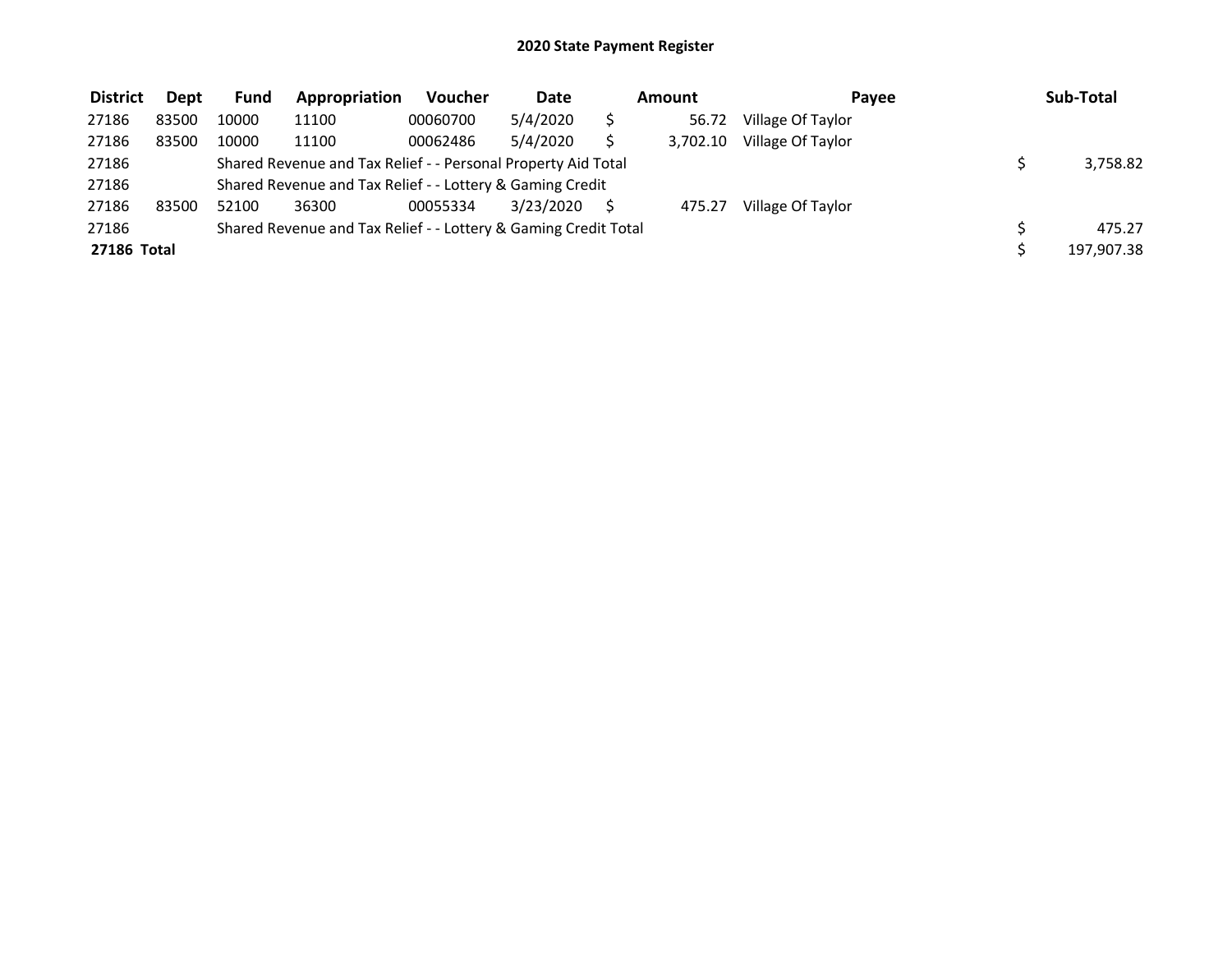| <b>District</b> | <b>Dept</b> | <b>Fund</b> | Appropriation                                                         | Voucher  | <b>Date</b>     |      | Amount    | Payee                                | Sub-Total        |
|-----------------|-------------|-------------|-----------------------------------------------------------------------|----------|-----------------|------|-----------|--------------------------------------|------------------|
| 27206           |             |             | Dept of Safety & Prof Services - - Fire Dues Distribution             |          |                 |      |           |                                      |                  |
| 27206           | 16500       | 10000       | 22500                                                                 | 00036262 | 7/20/2020       | \$   |           | 10,827.02 Black River Falls, City of |                  |
| 27206           |             |             | Dept of Safety & Prof Services - - Fire Dues Distribution Total       |          |                 |      |           |                                      | \$<br>10,827.02  |
| 27206           |             |             | Wisconsin Historical Society - - General Program Operations-Prf       |          |                 |      |           |                                      |                  |
| 27206           | 24500       | 10000       | 14100                                                                 | 00029116 | 8/6/2020        | \$   | 11,000.00 | Black River Falls, City of           |                  |
| 27206           |             |             | Wisconsin Historical Society - - General Program Operations-Prf Total |          | \$<br>11,000.00 |      |           |                                      |                  |
| 27206           |             |             | Dept of Natural Resources - - Aids In Lieu Of Taxes - Gener           |          |                 |      |           |                                      |                  |
| 27206           | 37000       | 10000       | 50300                                                                 | 00404561 | 4/21/2020       | - \$ |           | 74.22 Black River Falls, City of     |                  |
| 27206           |             |             | Dept of Natural Resources - - Aids In Lieu Of Taxes - Gener Total     |          |                 |      |           |                                      | \$<br>74.22      |
| 27206           |             |             | Dept of Natural Resources - - Resaids - Cnty Forst, Cl & Mfl          |          |                 |      |           |                                      |                  |
| 27206           | 37000       | 21200       | 57100                                                                 | 00417199 | 6/18/2020       | - \$ |           | 31.96 Black River Falls, City of     |                  |
| 27206           |             |             | Dept of Natural Resources - - Resaids - Cnty Forst, Cl & Mfl Total    |          |                 |      |           |                                      | \$<br>31.96      |
| 27206           |             |             | Dept of Natural Resources - - Aids In Lieu Of Taxes - Sum S           |          |                 |      |           |                                      |                  |
| 27206           | 37000       | 21200       | 57900                                                                 | 00404560 | 4/21/2020       | \$   | 1.73      | Black River Falls, City of           |                  |
| 27206           |             |             | Dept of Natural Resources - - Aids In Lieu Of Taxes - Sum S Total     |          |                 |      |           |                                      | \$<br>1.73       |
| 27206           |             |             | WI Dept of Transportation - - Conn Hwy Aids St Fds                    |          |                 |      |           |                                      |                  |
| 27206           | 39500       | 21100       | 16200                                                                 | 00477379 | 1/6/2020        | \$   | 10,093.65 | Black River Falls, City of           |                  |
| 27206           | 39500       | 21100       | 16200                                                                 | 00507234 | 4/6/2020        | \$   | 10,093.65 | Black River Falls, City of           |                  |
| 27206           | 39500       | 21100       | 16200                                                                 | 00544226 | 7/6/2020        | \$   | 10,093.65 | Black River Falls, City of           |                  |
| 27206           | 39500       | 21100       | 16200                                                                 | 00587052 | 10/5/2020       | \$   | 10,093.66 | Black River Falls, City of           |                  |
| 27206           |             |             | WI Dept of Transportation - - Conn Hwy Aids St Fds Total              |          |                 |      |           |                                      | \$<br>40,374.61  |
| 27206           |             |             | WI Dept of Transportation - - Tc, Trns Oper Aid Sf                    |          |                 |      |           |                                      |                  |
| 27206           | 39500       | 21100       | 17700                                                                 | 00525214 | 5/13/2020       | \$   | 17,494.00 | Black River Falls, City of           |                  |
| 27206           | 39500       | 21100       | 17700                                                                 | 00574245 | 8/28/2020       | \$   | 52,481.00 | Black River Falls, City of           |                  |
| 27206           |             |             | WI Dept of Transportation - - Tc, Trns Oper Aid Sf Total              |          |                 |      |           |                                      | \$<br>69,975.00  |
| 27206           |             |             | WI Dept of Transportation - - Trnst/Trns-Rel Aid F                    |          |                 |      |           |                                      |                  |
| 27206           | 39500       | 21100       | 18200                                                                 | 00493961 | 2/18/2020       | \$   | 17,084.05 | Black River Falls, City of           |                  |
| 27206           | 39500       | 21100       | 18200                                                                 | 00533046 | 6/2/2020        | \$   | 23,848.64 | Black River Falls, City of           |                  |
| 27206           | 39500       | 21100       | 18200                                                                 | 00554534 | 7/23/2020       | \$   | 32,256.65 | Black River Falls, City of           |                  |
| 27206           | 39500       | 21100       | 18200                                                                 | 00578302 | 9/4/2020        | \$   | 32,122.55 | Black River Falls, City of           |                  |
| 27206           |             |             | WI Dept of Transportation - - Trnst/Trns-Rel Aid F Total              |          |                 |      |           |                                      | \$<br>105,311.89 |
| 27206           |             |             | WI Dept of Transportation - - Hwy Sfty Loc Aid Ffd                    |          |                 |      |           |                                      |                  |
| 27206           | 39500       | 21100       | 18500                                                                 | 00566926 | 8/14/2020       | \$   | 4,000.00  | Black River Falls, City of           |                  |
| 27206           |             |             | WI Dept of Transportation - - Hwy Sfty Loc Aid Ffd Total              |          |                 |      |           |                                      | \$<br>4,000.00   |
| 27206           |             |             | WI Dept of Transportation - - Trns Aids To Mnc.-Sf                    |          |                 |      |           |                                      |                  |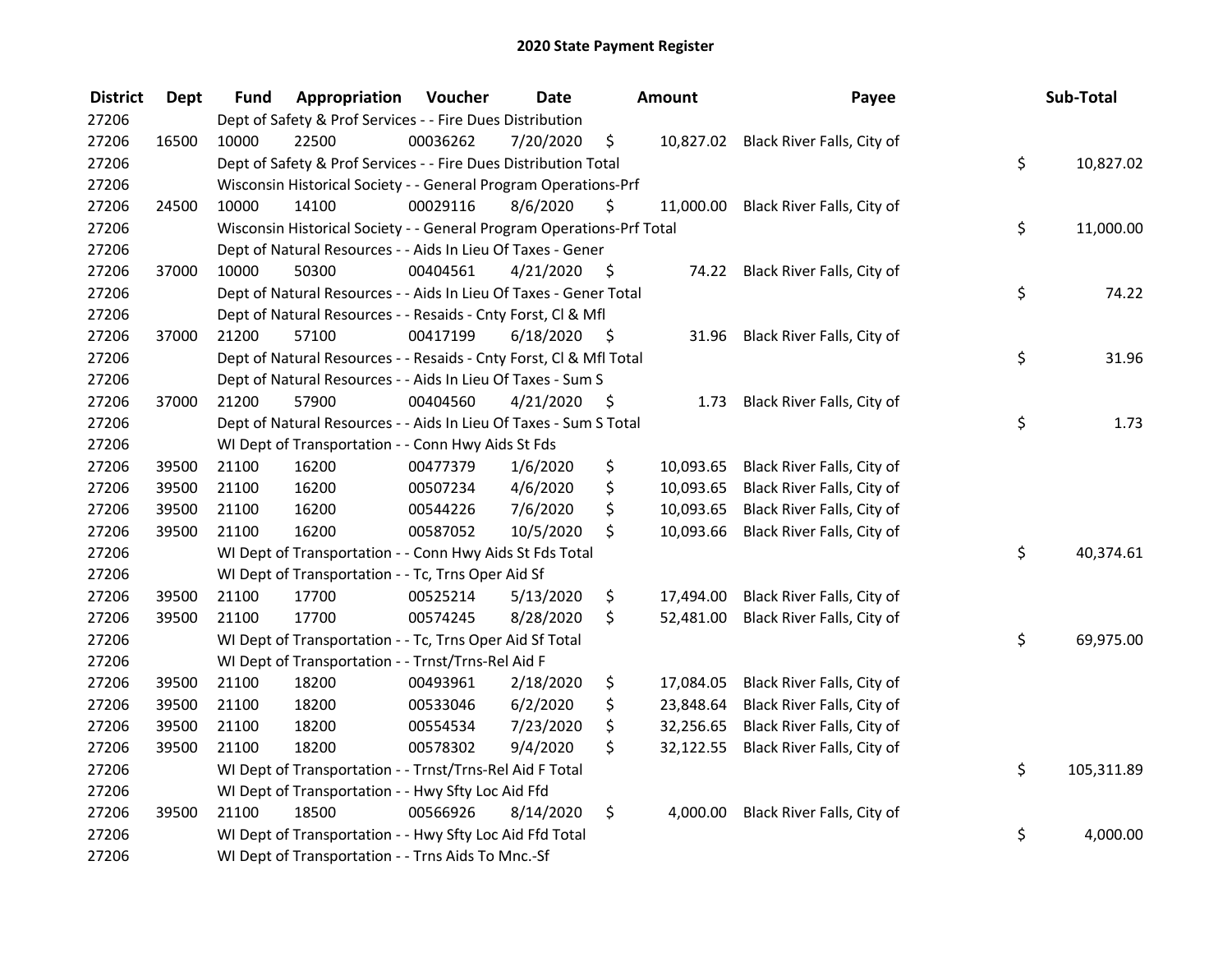| <b>District</b> | <b>Dept</b> | <b>Fund</b> | Appropriation                                                                   | Voucher  | <b>Date</b>             |                     | <b>Amount</b> | Payee                                                                                                   | Sub-Total        |
|-----------------|-------------|-------------|---------------------------------------------------------------------------------|----------|-------------------------|---------------------|---------------|---------------------------------------------------------------------------------------------------------|------------------|
| 27206           | 39500       | 21100       | 19100                                                                           | 00476209 | 1/6/2020                | \$                  | 69,314.33     | Black River Falls, City of                                                                              |                  |
| 27206           | 39500       | 21100       | 19100                                                                           | 00506064 | 4/6/2020                | \$                  | 69,314.33     | Black River Falls, City of                                                                              |                  |
| 27206           | 39500       | 21100       | 19100                                                                           | 00543056 | 7/6/2020                | \$                  | 69,314.33     | Black River Falls, City of                                                                              |                  |
| 27206           | 39500       | 21100       | 19100                                                                           | 00585882 | 10/5/2020               | \$                  | 69,314.35     | Black River Falls, City of                                                                              |                  |
| 27206           |             |             | WI Dept of Transportation - - Trns Aids To Mnc.-Sf Total                        |          |                         |                     |               |                                                                                                         | \$<br>277,257.34 |
| 27206           |             |             | WI Dept of Transportation - - Loc Rd Imp Prg St Fd                              |          |                         |                     |               |                                                                                                         |                  |
| 27206           | 39500       | 21100       | 27800                                                                           | 00613356 | $11/12/2020$ \$         |                     |               | 9,599.26 Black River Falls, City of                                                                     |                  |
| 27206           |             |             | WI Dept of Transportation - - Loc Rd Imp Prg St Fd Total                        |          |                         |                     |               |                                                                                                         | \$<br>9,599.26   |
| 27206           |             |             | Department of Health Services - - Prepaid Medical Transport Reimbursement       |          |                         |                     |               |                                                                                                         |                  |
| 27206           | 43500       | 10000       | 16300                                                                           |          | AMBULANCE 11/16/2020 \$ |                     | 42,333.29     | Black River Falls, City of                                                                              |                  |
| 27206           |             |             | Department of Health Services - - Prepaid Medical Transport Reimbursement Total |          |                         |                     |               |                                                                                                         | \$<br>42,333.29  |
| 27206           |             |             | Department of Justice - - Law Enforcement Train, Local                          |          |                         |                     |               |                                                                                                         |                  |
| 27206           | 45500       | 10000       | 23100                                                                           | 00090810 | 11/27/2020 \$           |                     | 480.00        | Black River Falls, City of                                                                              |                  |
| 27206           |             |             | Department of Justice - - Law Enforcement Train, Local Total                    |          |                         |                     |               |                                                                                                         | \$<br>480.00     |
| 27206           |             |             | Department of Administration - - Federal Aid                                    |          |                         |                     |               |                                                                                                         |                  |
| 27206           | 50500       | 10000       | 14200                                                                           | 00126647 | 8/12/2020               | \$                  | 15,197.03     | Black River Falls, City of                                                                              |                  |
| 27206           | 50500       | 10000       | 14200                                                                           | 00129918 | 10/2/2020               | \$                  | 24,875.61     | Black River Falls, City of                                                                              |                  |
| 27206           | 50500       | 10000       | 14200                                                                           | 00134567 | 12/10/2020              | \$                  | 18,373.36     | Black River Falls, City of                                                                              |                  |
| 27206           | 50500       | 10000       | 14200                                                                           | 00136292 | 12/17/2020 \$           |                     | 705.04        | Black River Falls, City of                                                                              |                  |
| 27206           |             |             | Department of Administration - - Federal Aid Total                              |          |                         |                     |               |                                                                                                         | \$<br>59,151.04  |
| 27206           |             |             | Department of Administration - - Hv Trans Ln Annual Impact Fee                  |          |                         |                     |               |                                                                                                         |                  |
| 27206           | 50500       | 10000       | 17400                                                                           | 00121237 | 5/1/2020                | \$                  | 6,602.00      | Black River Falls, City of                                                                              |                  |
| 27206           |             |             | Department of Administration - - Hv Trans Ln Annual Impact Fee Total            |          |                         |                     |               |                                                                                                         | \$<br>6,602.00   |
| 27206           |             |             | Elections Commission - - 2018 Hava Election Security                            |          |                         |                     |               |                                                                                                         |                  |
| 27206           | 51000       | 22000       | 18200                                                                           | 00003748 | 7/6/2020                | \$                  |               | 2,188.80 Black River Falls, City of                                                                     |                  |
| 27206           |             |             | Elections Commission - - 2018 Hava Election Security Total                      |          |                         |                     |               |                                                                                                         | \$<br>2,188.80   |
| 27206           |             |             |                                                                                 |          |                         |                     |               | Public Defender Board - - Transcript, Discovery and Records Provided to the Public Defender Board       |                  |
| 27206           | 55000       | 10000       | 10600                                                                           | 00234815 | 2/14/2020               | \$                  | 120.00        | Black River Falls, City of                                                                              |                  |
| 27206           | 55000       | 10000       | 10600                                                                           | 00253258 | 6/26/2020               | \$                  | 180.00        | Black River Falls, City of                                                                              |                  |
| 27206           |             |             |                                                                                 |          |                         |                     |               | Public Defender Board - - Transcript, Discovery and Records Provided to the Public Defender Board Total | \$<br>300.00     |
| 27206           |             |             | Shared Revenue and Tax Relief - - Expenditure Restraint Program                 |          |                         |                     |               |                                                                                                         |                  |
| 27206           | 83500       | 10000       | 10100                                                                           | 00068176 | 7/27/2020               | $\ddot{\mathsf{s}}$ |               | 66,102.92 Black River Falls, City of                                                                    |                  |
| 27206           |             |             | Shared Revenue and Tax Relief - - Expenditure Restraint Program Total           |          |                         |                     |               |                                                                                                         | \$<br>66,102.92  |
| 27206           |             |             | Shared Revenue and Tax Relief - - County And Municipal Aid                      |          |                         |                     |               |                                                                                                         |                  |
| 27206           | 83500       | 10000       | 10500                                                                           | 00068176 | 7/27/2020               | \$                  | 85,684.52     | Black River Falls, City of                                                                              |                  |